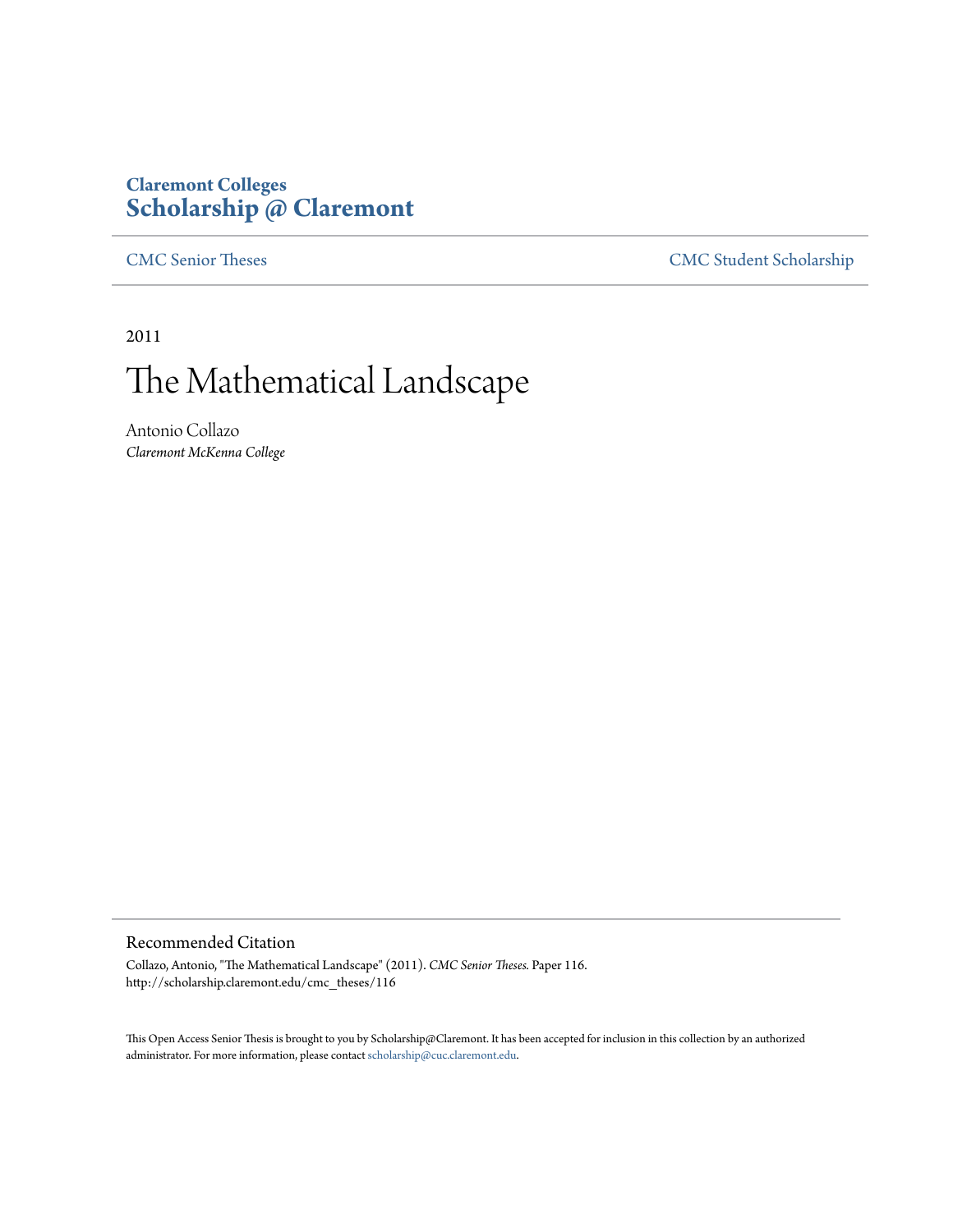# Claremont McKenna College

# THE MATHEMATICAL LANDSCAPE A GUIDED TOUR

SUBMITTED TO Professor Asuman G. Aksoy AND Dean Gregory Hess By Antonio Collazo

For

Senior Thesis

Spring 2011

April 25, 2011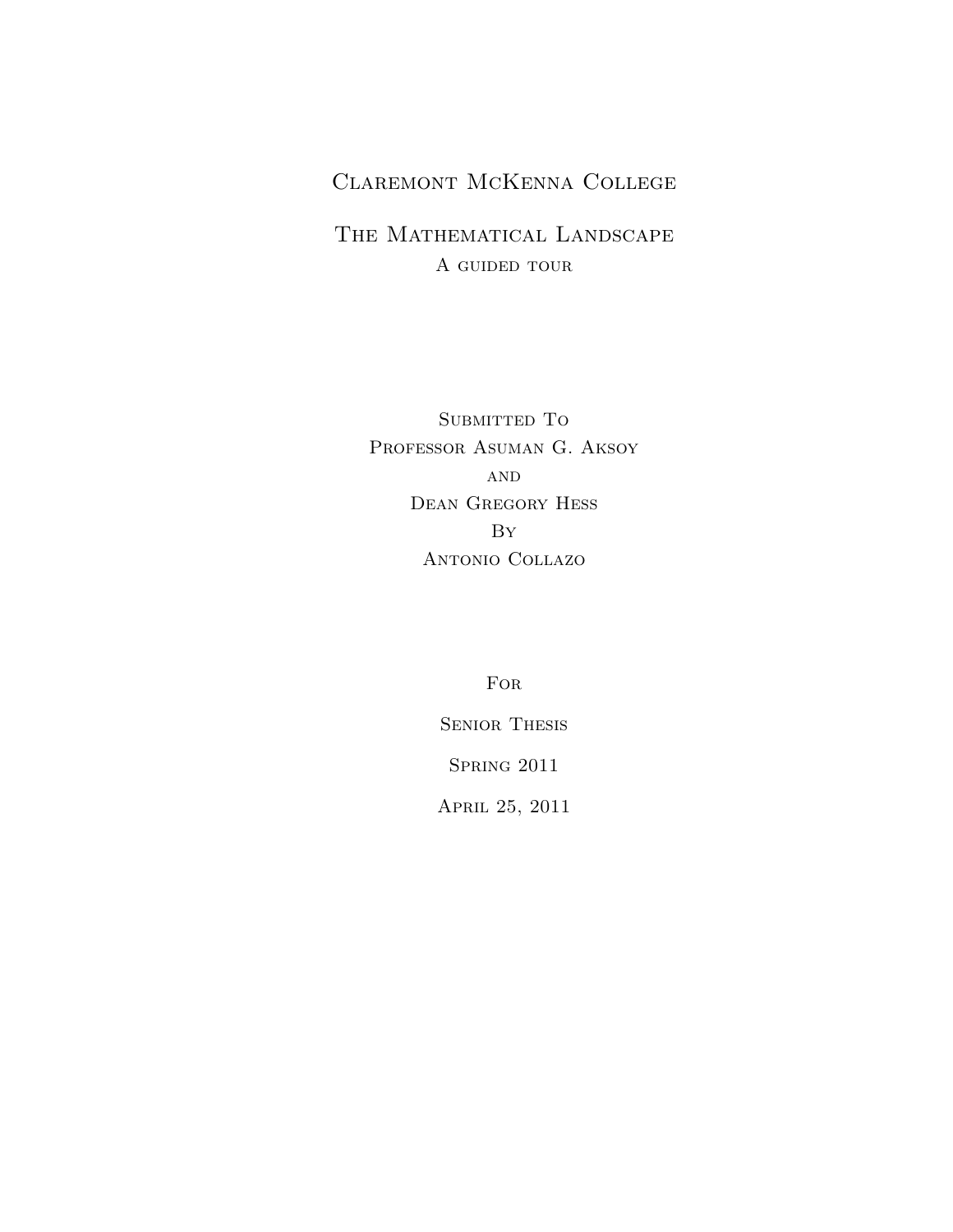#### Abstract

The intent of this paper is to present the reader will enough information to spark a curiosity in to the subject. By no means, is the following a complete formulation of any of the topics covered. I want to give the reader a tour of the mathematical landscape, hoping maybe to see them again. There is plenty of further details to explore in each section, I have just touched the tip the iceberg. The work is basically in four sections: Numbers, Geometry, Functions, Sets and Logic, which are the basic building block of Math. The first sections are a exposition into the mathematical objects and their algebras. The last section dives into the foundation of math, sets and logic, and develops the "language" of Math. My hope is that after this, the read will have the necessarily (maybe not sufficient) information needed to talk the language of Math.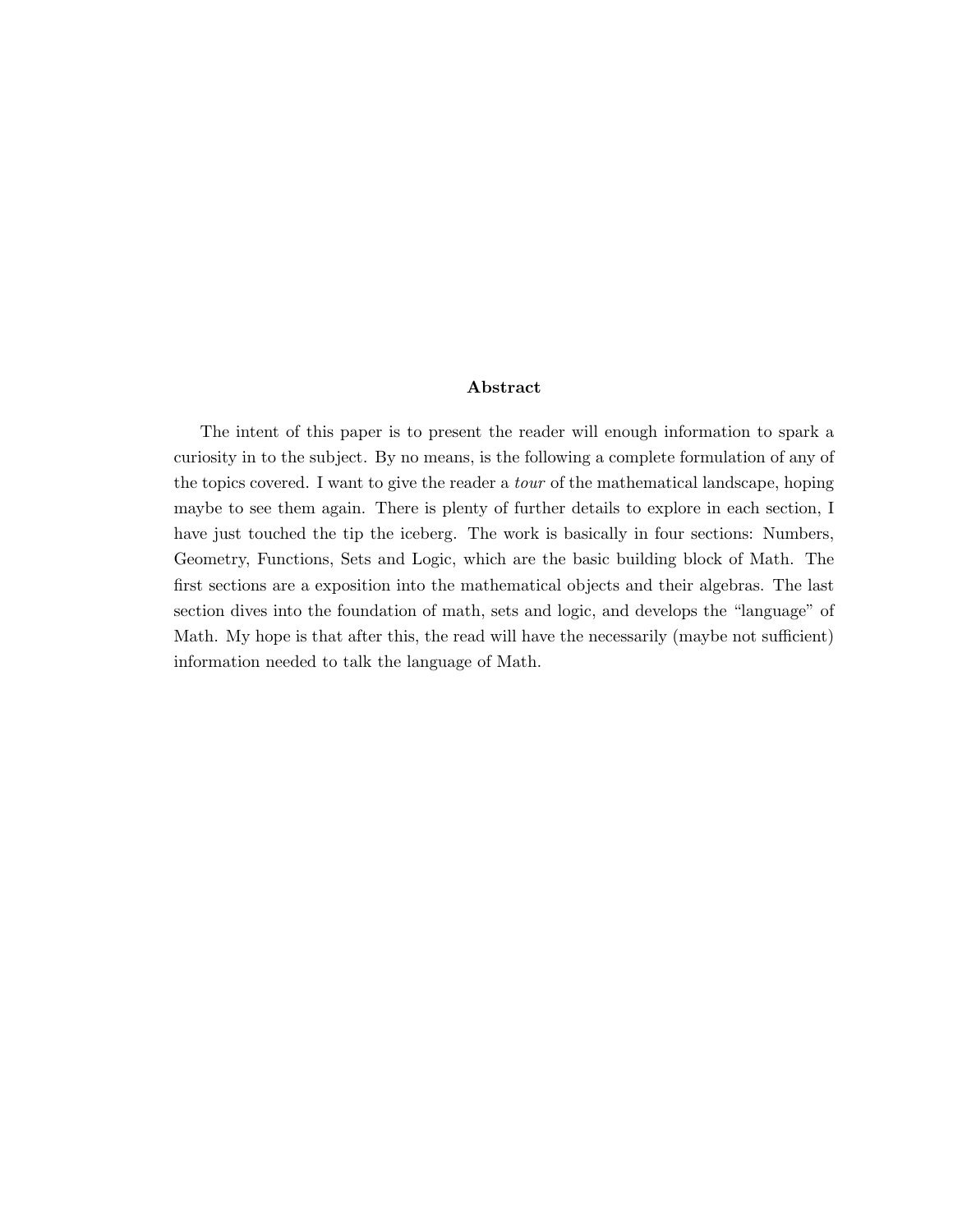# What is Mathematics?

Take a random sample from our population, and ask them "What is Mathematics?" Their answer, most likely, is that Mathematics is about numbers; some will add that Mathematics is the study of numbers and their arithmetic. This view of math has been held, incorrectly, by society for almost 2500 years; dating back to the Greeks. However, to fully appreciate the beauty and the power of Math, one must dismiss this view as a definition of math. A clever joke goes: "What is Mathematics? Well, mathematics is what a Mathematician does?" This is clearly does no better in a our search for a definition for math, it just moves the burden from defining Math to defining what a mathematician does; equally as formidable.

So then, what is a useful definition of math? I propose that Mathematics is the study of Structures and their Relationships. But, this definition again moves the burden from defining Math, to defining two things: Structures and Relationships. The rest of the section will discuss definitions for these two terms; from which the section's title can be answered. Also, I hope I can convince the reader that this definition does encompass the true essence of math, in a way that the "old definition" could not.

For instance, if Math is "numbers", then where does geometry settle in? The "old" definition plainly states that geometry is not Mathematics, for it's is not the study of numbers; yet, this is unsatisfying situation. If geometry isn't a Math, then what? However, by way of the proposed definition: Geometry is the study of the structure of Shapes: triangles, squares, polygons, etc, and their relationships: congruent, similarity, length, area, etc. More specifically, Geometry, as defined by the Erlanger Program, is the study of shapes, and the invariant properties under a group of transformations. Either way, there is a clear notion of the structure and of the relationships being studied, thus geometry is a math.

The true power of Math is that all one needs to do Math is some thinking, maybe a pencil and paper. Although most mathematicians, will argue no math worth doing is done without a pencil. To which I do not argue, insofar as convergent thinking practice is a necessary component to creative thinking. However, the ability to endure a race through the landscapes of your mind, is a powerful and necessary tool for math. This is the other component of creativity: divergent thinking. As an exercise of such thinking, lets construct an abstract notion of numbers.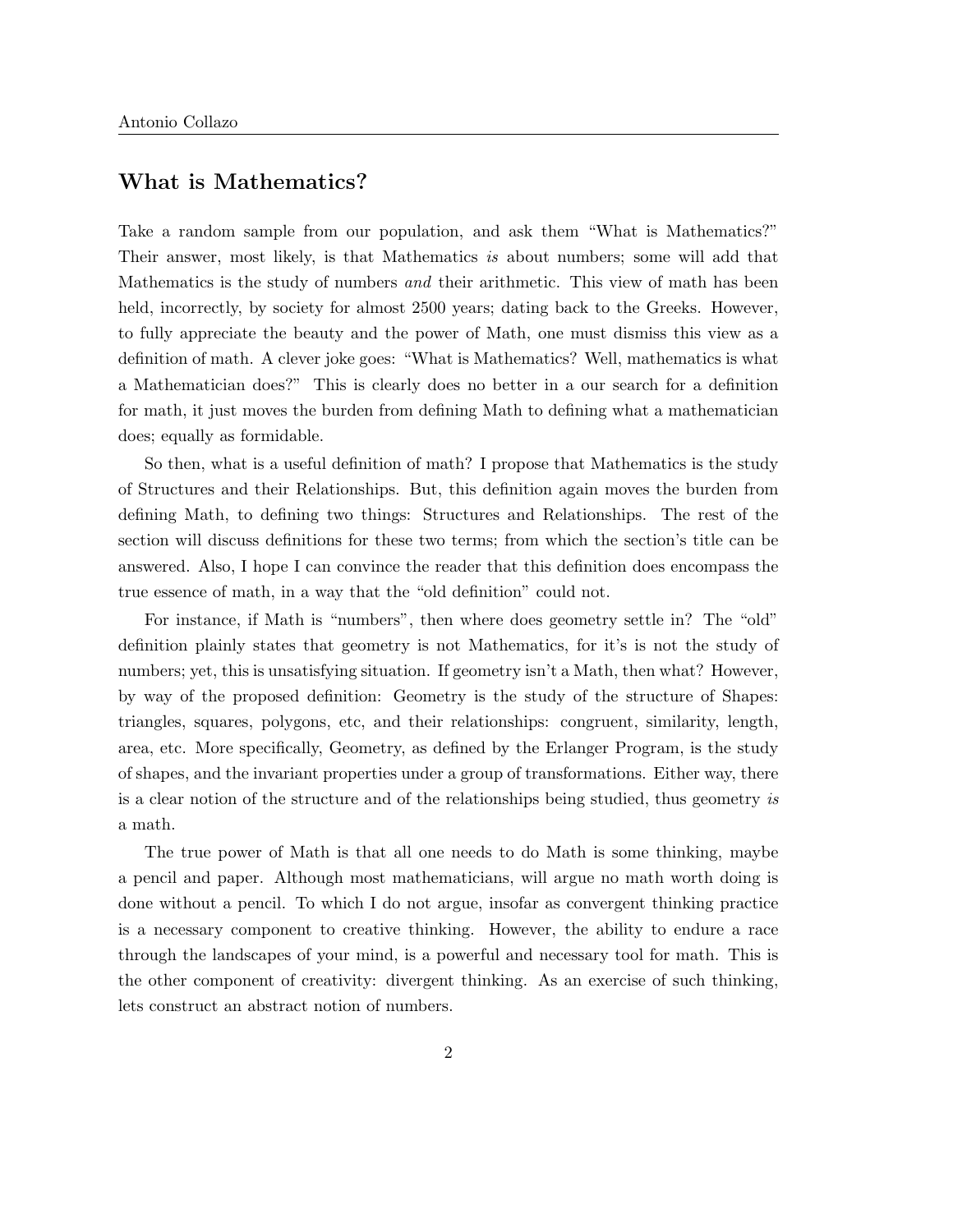## Natural Numbers, N

What is the common pattern in this collection of objects: three sheep, three cows, three dogs? Although there are several answers to the question, as in a collection of four-legged animals (mammals) or animals found on farm, all have in common the number three. The recognition of this pattern is the creation of an abstract concept of a number. Three is property that each element in the collection satisfies. However, the collection: three ties and three shirts, also has the common pattern of three; yet, none of the elements in the collection are the same in anyway. This abstract notion of a number devoid of anything else but the pattern mentioned above.

We find some other patterns that hold for this abstract notion of a number. For instance, if we take three cows and then get two more cows, we will have five cows. The same holds true for dogs or sheeps instead of cows, and so suppose that this pattern is a pattern of Numbers. When we take a number then add another number the result is also a number. This is called closure, written  $x + y \in \mathbb{N} \,\forall x, y \in \mathbb{N}$ .

The property of associativity can also be inferred by similar reasoning. Given three numbers, it does not matter if I add the first two and then add the third, or if I add the last two and then the first. Much more precisely stated,  $(a + b) + c = a + (b + c)$ . Effectively this property states that there is no ambiguity in writing  $a + b + c$ , since it does not matter which addition is done first. One also can test that  $a + b = a + b$ , which the Commutativity law.

Consider a bag of marbles and some containers, the above mentioned properties can easily be verified. Suppose, one marble represents the number one. The addition  $3 + 4$ can be visualized by putting three marbles in a container, then putting four marbles in the same container. The resulting number of marbles in the container is the answer to the calculation. The commutativity law is easily verified, putting three then four is the same as putting four then three marbles into the container. Associativity is also easily checked,  $(2 + 4) + 7 = 2 + (4 + 7)$  represents putting two then four marbles in one container, then putting seven marbles into that container. Which is the same as putting four then seven marbles into a container, then putting two more marbles in.

There is an equally as appealing representation of multiplication using the bags of marbles and containers. If there are three cups, each with four marbles, then how many marbles are there? Twelve, but how did I calculate that? I could pour all the marbles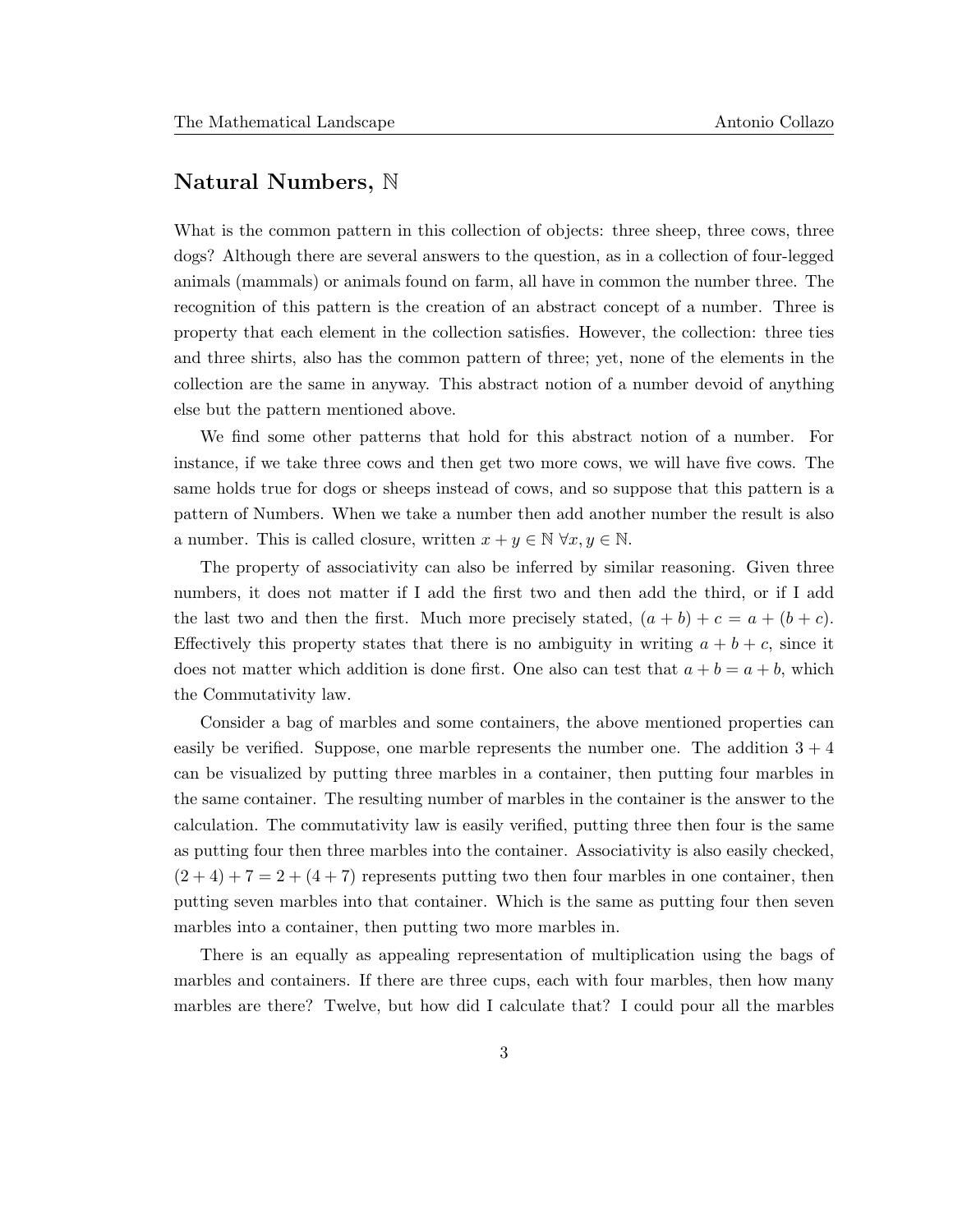in one cup, and then count them one-by-one; however we could define a new operation: multiplication to be answer to this question.  $3 \times 4 = 12$ . Using the same ideas as with addition, we want to consider if this new operation has the properties of closure, associativity, and commutativity. Each can be verified by similar means, for instance commutativity: there are the same amount of marbles if there are two containers each with five marbles, and if there are five containers each with two marbles.

The next logical question is how do addition and multiplication relate? Symbolically, what is  $2 \times (4+6)$ ? Pictorially, how many marbles are there if I double the amount of marbles in a container with four marbles and a container with six marbles? Notice, this question is not incalculable, even without a formal law of how multiplication and addition interact.  $4+6 = 10$  and then  $2*10 = 20$ . Yet, there is value in recognizing the pattern of the Distributive Law  $a \times (b+c) = a \times b + a \times c$ . Note that  $2 \times 4+6 = 8+6 = 14 \neq 2 \times (4+6) = 20$ , the parenthesis are important in defining the order of operations.

Collecting terms, we have inferred that Numbers obey the above mentioned properties, at least in every case we've tried. There is no guarantee, however intuitive it seems, that under the evidence presented the numbers *must* obey these properties. Here is the first rather disappointing/unsatisfying step, although we will find this dissatisfaction can never truly be overcome. We assume that Numbers must obey these properties. Any system must have some terms and relationships that must be assumed rather deduced; if not, the resulting is circular logic. i.e.: All men are male. All males are men. (Although one could argue the need a certain maturity factored needed to socially be a "man"). A more sufficient treatment of why this is so will be handled later.

The main point is that any system must start with some rules that must be *assumed* to be true; and consequently, the system developed from these assumed rules is dependent on the validity of these rules to be valid. I.e.: if one of the assumed axioms is invalid, then so is the developed system and if all of the assumed axioms are valid then so is the developed system. In this light, the dissatisfaction in just plainly assuming these properties subsides, insofar as the validity of theses assumed rules is plainly obvious. In the case of the above mentioned properties, the assumed axioms are sufficiently self-evident that one can rest assured that any system developed from the properties will have some valid value.

To be more specific the "numbers" just described are the Natural Numbers, denoted N. They are obey the following properties:

The Addition Properties,  $\forall a, b, c \in \mathbb{N}$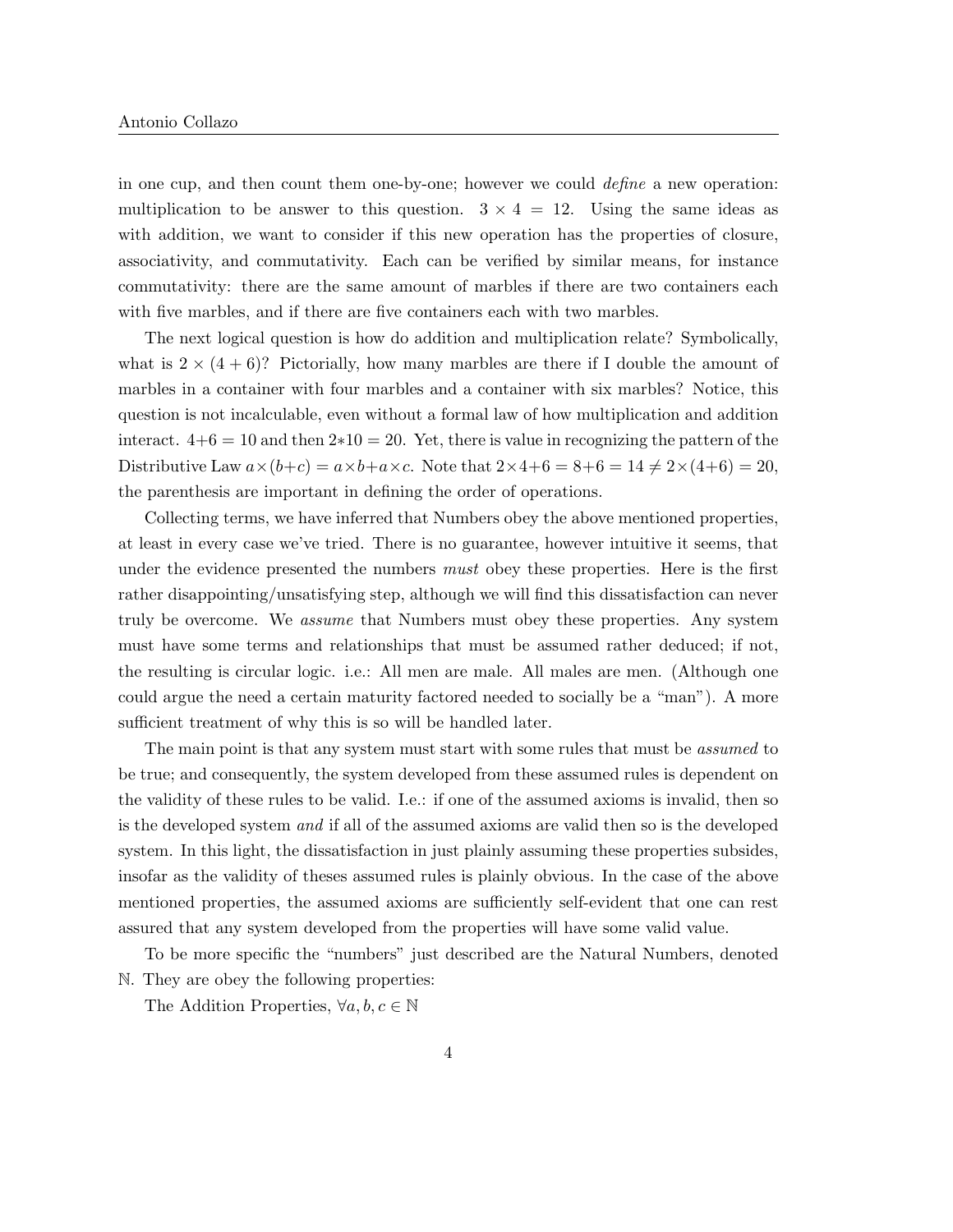- Closed:  $a + b \in \mathbb{N}$
- Associative:  $(a + b) + c = a + (b + c)$
- Commutativity:  $a + b = b + a$

The Multiplicative Properties,  $\forall a, b, c \in \mathbb{N}$ 

- Closed:  $a \times b \in \mathbb{N}$
- Associative:  $(a + b) + c = a + (b + c)$
- Commutativity:  $a + b = b + a$

Distributive Property:  $\forall a, b, c \in \mathbb{N}$ 

•  $a \times (b + c) = a \times b + a \times c$ 

These are *not* sufficient conditions to characterize N, but are necessary.

#### Zero

Unlike the origin of the concept of a number, the origin of the idea of Zero can be traced back to the Arabs. In fact, the Greek schools of Math in their geometric approach, did not "see" the concept of zero as useful. They felt that geometry was the language of nature, and that geometric properties such as length and area could therefore not obtain such flawed values such as zero or negative numbers They would argue: what is the use in considering a triangle that spans an area of zero? However, the Arabs had a very different approach to Mathematics. They developed what we now call Algebra, from the Arabic word *al-jabr*. The usefulness of zero has profound effects in the language of Algebra; particularly zero is the additive identity; meaning take any number and add zero, the result is the same number. Immediately we ask does multiplication have an identity? That is, does there exist a number, such that when multiplied by another number results in that other number? Well, one sounds like a candidate, and in fact it is the Multiplicative identity.

There is yet another subtle use of zero, again first employed by the Arabs; its use as a place holder. So far, when I have written numbers, I have typed them out (except in equations); I did so on purpose. The art of writing numbers, as we do today, is a direct affect of the Arabs contributions to math, and given the name Arabic Numerals.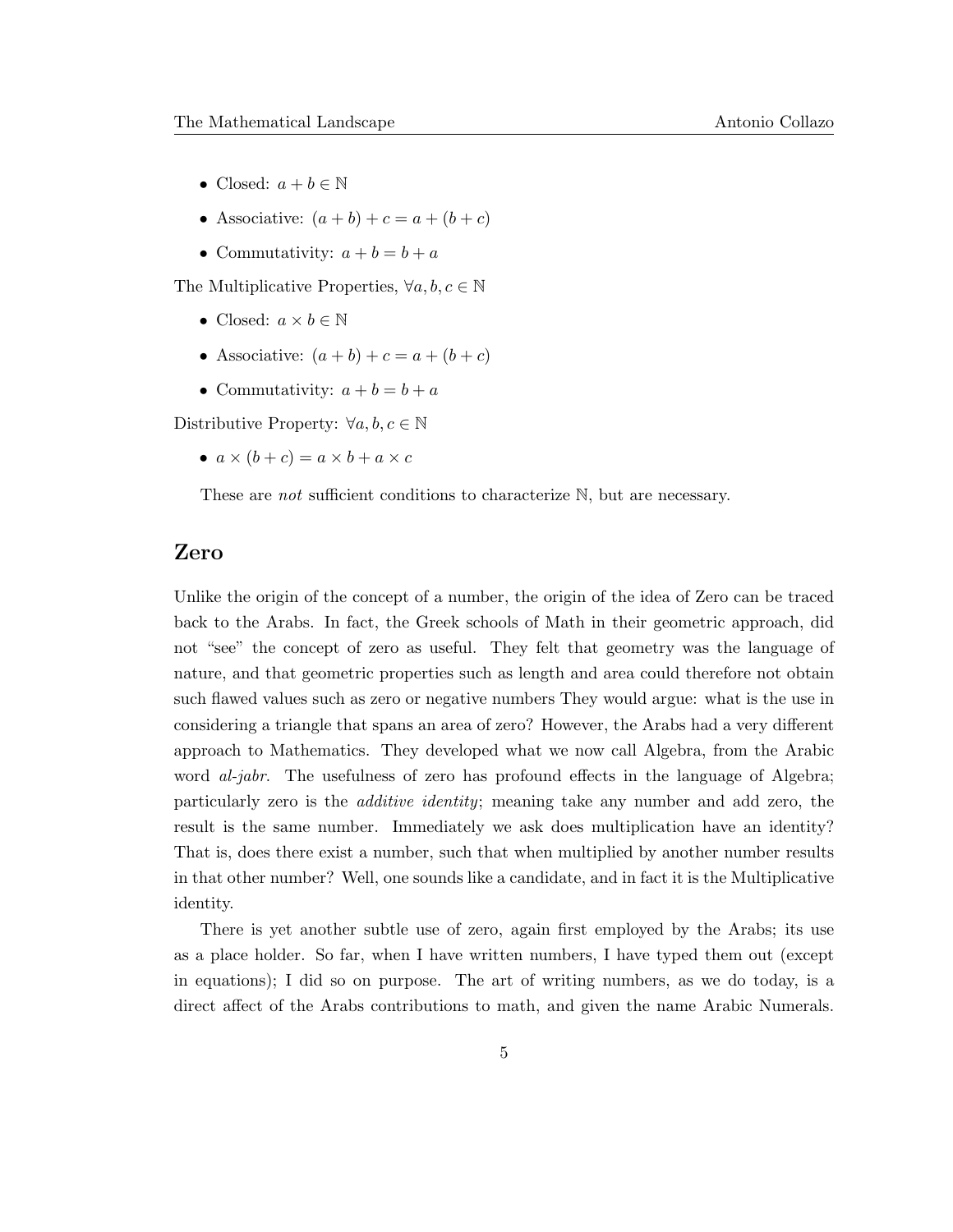So {10, 45, 1023, 20000000004} are numbers written in Arabic Numeral form. We could write the same numbers in Roman Numeral form like so  $\{X, VL, MXXIII, (IDK)\}.$ However, Roman numerals are rather difficult to write and perform operations on them:  $X + VII = XVII$  but  $V + IV = IX$ . The former seem relatively simple just concatenate the sums, however the latter example shows the pattern is not so simple.

Notice, I did not write the Roman Numeral expression for the last number in the list. Reason being there does not exist a Roman Numeral representation for this number. These representation work by declaring a new number every time we past a certain level. This means that we need to define a new symbol at every level. On the other hand, Arabic numerals eliminate the need for a defining a new symbol the bigger the number gets. All we do is move the place over, possibly using zero as place holder. For example,  $X$  is 10 in Arabic Numeral, while C is 100, and M is 1000. At every new level, in Roman numerals we need a new symbol, where as in Arabic numeral we just move over the one.

Now, with the addition of zero to the collection of Natural Number, we arrive at a new notion of numbers, called Whole Numbers. Although most authors, as will I, do not make a strict difference between these two collections (except in this paragraph). The whole numbers satisfy an additional property that the Natural Numbers do not, namely that of additive identity. Now, our notion of numbers encompass the following properties:

Additive Identity (0):  $a + 0 = a$ 

Multiplicative Identity (1):  $a \times 1 = a$ 

#### Integers, Z

Consider the bag of marbles and some containers, we can ask the question: How many marbles must I add to have a total of five marbles, if I already have two marbles in the container? Three! Generalizing this question we can define a new operation: subtraction. As curious mathematicians, we ask whether subtraction obeys the laws of closure, associativity, and commutativity. Unfortunately, this operation is not as "nice" as addition nor multiplication.

Lets investigate this operation in the framework of our trusted marbles and containers. Subtraction can be visualized by taking away marbles from a container. So, the equation 4 − 3 represents a container initially with four marbles from which I take three away,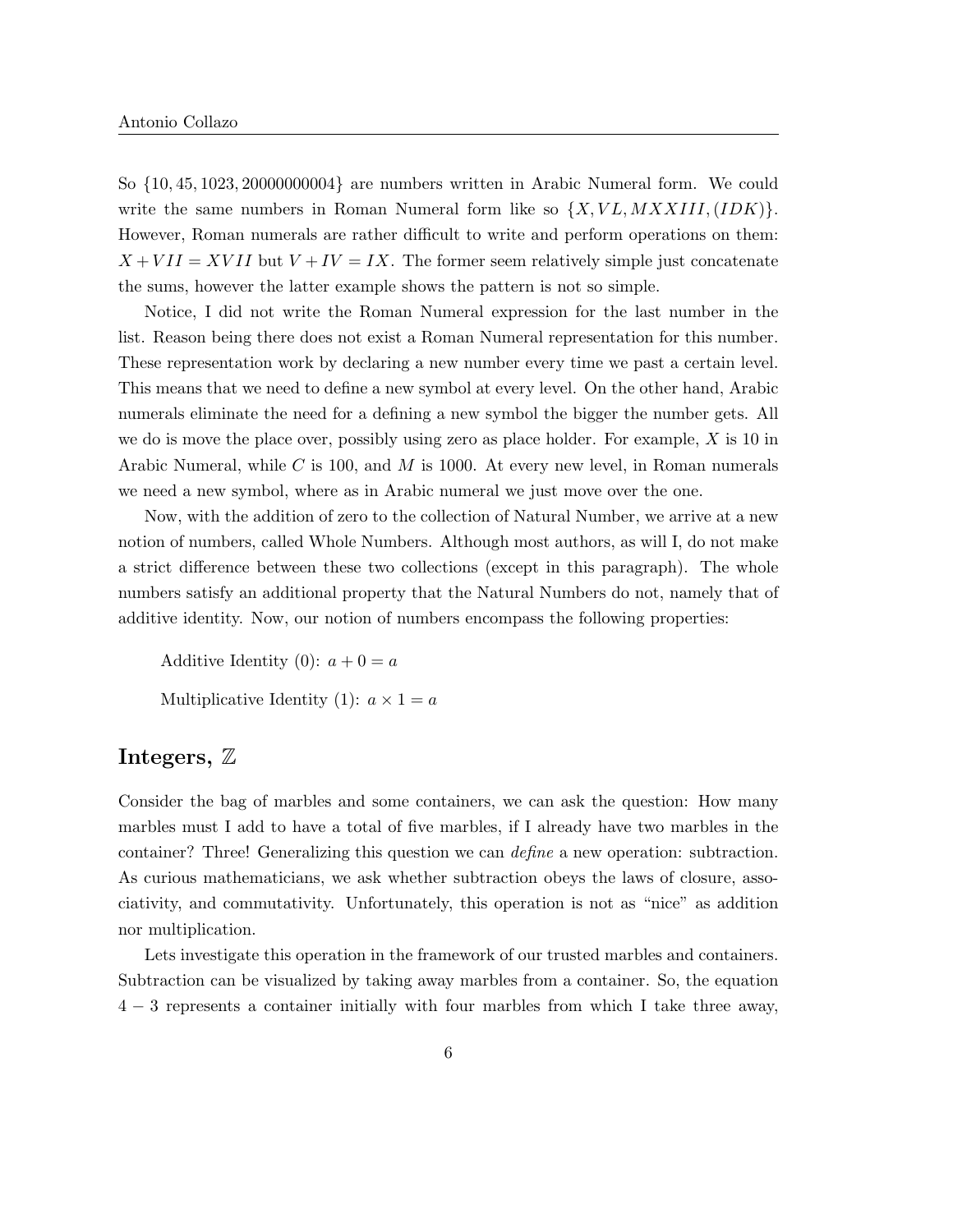then count how many I have left. Immediately, we run into problems if the number of marbles we are trying to take away is greater than the marbles present initially in the container. Consider the equation  $3-4$ . If we try to carry out this operation, using marbles and containers, the operation is not well-defined, I can not take out four marbles, from a container with three marbles. Notice, commutativity is not satisfied either, since  $4-3 \in \mathbb{N}$ but  $3 - 4 \notin \mathbb{N}$ .

Do we accept subtraction as this "ugly" operation? The certain elegance Math achieves has no room for ugliness. However, there is another *view* of this operation, that will bring it into a more elegant light. The initial question was posed in terms of addition; a more prudent way to look at this operation may be as the inverse of the operation of addition. Consider the equation,  $3 - 4$ , the answer is  $-1$ ; yet  $-1$  is not a natural number: there is no such thing as -2 cows, so how can we find the common pattern between -2 cows and -2 sheep. Yet, we find use in subtraction, so how can we remedy this.

Lets consider a number line, marked off at unit intervals. In this representation, addition by 5 corresponds to moving to the right five units; while subtraction by 5 corresponds to moving to the left five units. Now consider the addition of a negative number, well this corresponds to moving to the left 5 units. This subtle difference is the unification of addition and subtraction: i.e.  $a - b = a + (-b)$ . In effect, we have now defined subtraction in terms of addition. Notice now, commutativity of subtraction is inherited from the commutativity of addition, i.e.  $a + (-b) = (-b) + a$ . If we extend the notion of a number, to include not only the Natural Numbers (with zero) and the negative numbers, we can verify on the number line that the properties of closure, associativity, commutativity, and distributivity all are satisfied. This is a much more appealing situation.

In effect, we have defined the additive inverse of all the Natural numbers. The inverse of an element is the number such that when added to that element the result is the identity, 0. Thus if  $x + y = 0$  then y is called the inverse of x, denoted  $-x$ . The new notion of numbers arrived at by adding the negative numbers—the additive inverses, to the natural numbers is called the Integers. This set is denoted Z, because Zahlen is the German word for numbers. They obey the following properties:

The Addition Properties,  $\forall a, b, c \in \mathbb{Z}$ 

- Closed:  $a + b \in \mathbb{N}$
- Associative:  $(a + b) + c = a + (b + c)$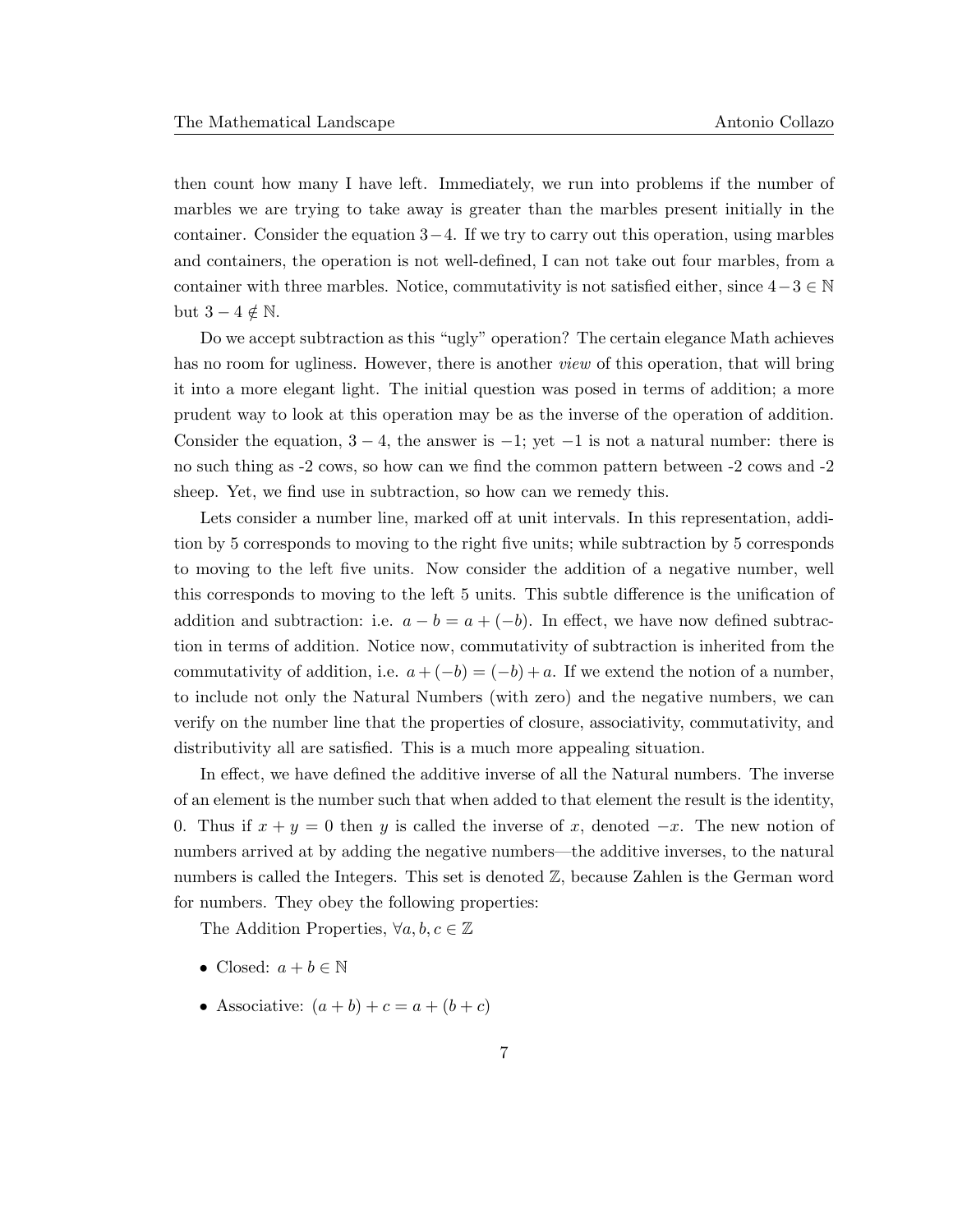- Identity (0):  $a + 0 = a$
- Inverses:  $\exists b \in \mathbb{Z}$  such that  $a + b = 0$ , let b be denoted by  $-a$
- Commutativity:  $a + b = b + a$

The Multiplicative Properties,  $\forall a, b, c \in \mathbb{Z}$ 

- Closed:  $a \times b \in \mathbb{N}$
- Associative:  $(a + b) + c = a + (b + c)$
- Identity (1):  $a \times 1 = a$
- Commutativity:  $a + b = b + a$

Distributive Property:  $\forall a, b, c \in \mathbb{N}$ 

•  $a \times (b + c) = a \times b + a \times c$ 

### **Divisibility**

Along the same lines, we can seek an inverse operation to multiplication; from elementary school, we know this operation is division. We can ask: how many containers would it take to spread out ten marbles evenly? By evenly, I mean that every container has the same amount of marbles. What about eleven marbles? After some trial and error, one finds that in response to the first question either one, two, five, or ten containers. The solution to the latter is one and eleven. Now, lets agree that any number can always be spread out evenly into either one container with all the marbles, or one marble in each container, and discard these from consideration. So, ten marbles can be spread evenly into two or five containers; eleven into none. This notion, although close to the pattern of division, is really a distinct pattern: divisibility. We make a definition to call any number that can not be spread out evenly into containers is a prime, like 11. If not, then call it composite, like 10.

The pattern of division arises when we ask the question: How many marbles are in each container, when ten marbles are spread out evenly into five containers? However, this operation is just as "ugly" as subtraction was. For instance, the question: how many marbles are in each container, when eleven marbles are spread out evenly into five containers? We could say there are  $2\frac{1}{5}$  marbles in each container, but  $2\frac{1}{5} \notin \mathbb{Z}$  and how do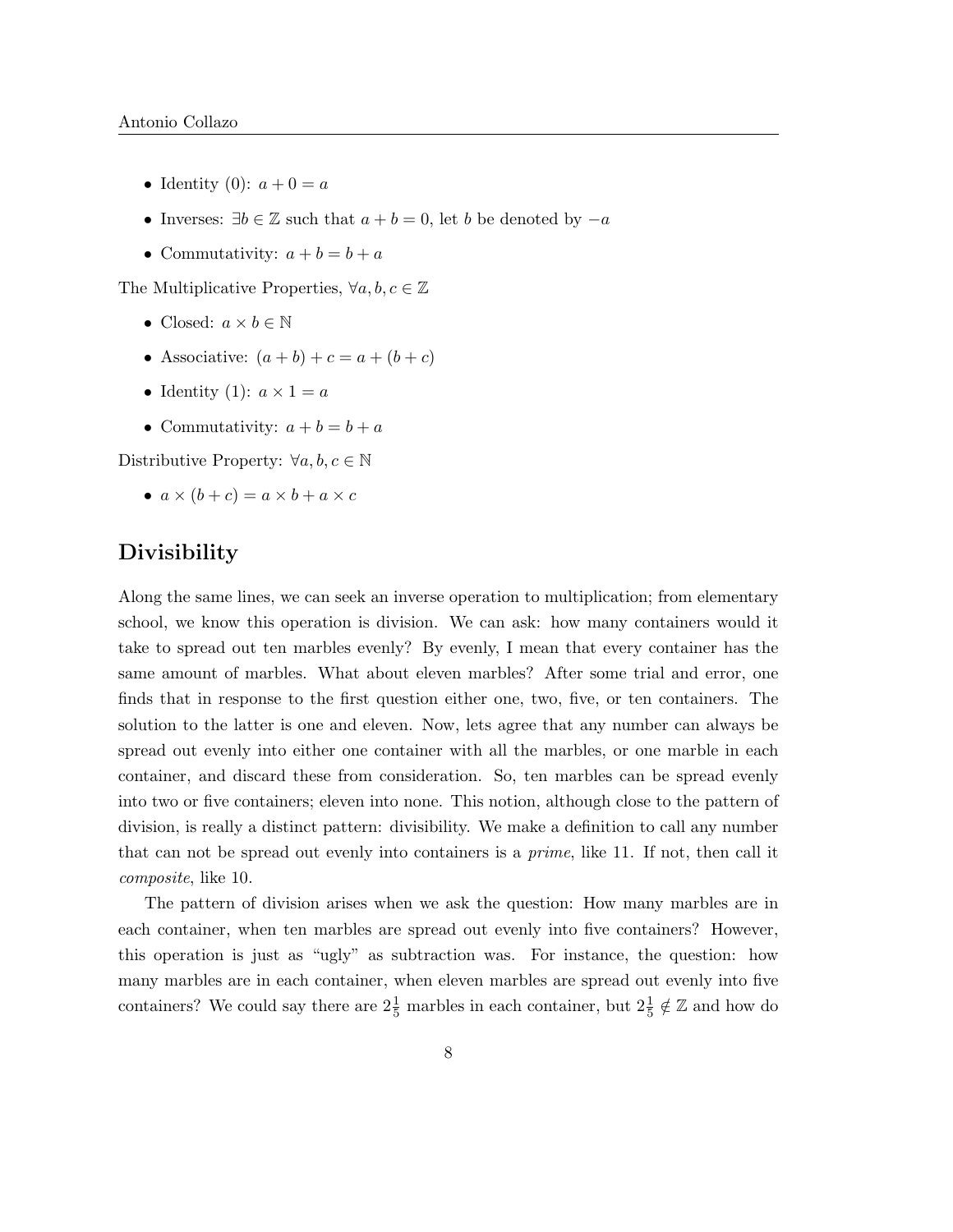we interpret  $\frac{1}{5}$  of a marble. We could also say, there are two marbles in every container, and one marbles left over. This avoids discussion of the nonsensical  $\frac{1}{5}$  of a marble, however the notion of spread out evenly is not satisfied fully, there is one marble remaining.

So what path do we take? Should we somehow extend  $\mathbb Z$  to included these fractional units, or do we somehow change the notion of evenly, to incorporate this remainder? Both paths lead to very interesting and different notions of numbers. The former leads to the extension of  $\mathbb{Z}$ , called the Rational Numbers, denoted  $\mathbb{Q}$ , and the abstract notion of a field. The latter leads to the concepts of rings and primeness, basically this is the road to Number Theory. For now, let's concentrate on the Number Theory side of this issue, returning to the rationals in the next section.

Back to our marbles and containers, we can ask for given a number of marbles and containers, how many marbles are spread evenly in the containers, allowing for a remainder amount? An algorithmic procedure for answering this question is to grab all the marbles, and put one marble in every container, continue until you can not put one marble in every container. Through trials we can see that this procedure works for any pair of numbers representing the number of marbles and containers. This is know as the Euclidean Algorithm [4] We notice after more trials that given any two numbers, one representing the total number of marbles in consideration, while the other is how many containers, that there exist uniquely a pair of numbers, one which is the number of marbles in each container, the other is the remainder.

#### Algebraic Properties

The Integers, Z, have acquired a lot of algebraic properties, which have useful abstractions and applications. This is a concrete example of the power of math to generalize and abstract notions. For example, the algebraic concept of a Group. Simply put, a Group is an ordered pair of a set and a binary relation on the set,  $G = (X, +)$ , that satisfies the following conditions:

Group Axioms

- Closure:  $x + y \in X$ ,  $\forall x, y \in X$
- Associativity:  $(x + y) + z = x + (y + z)$ ,  $\forall x, y, z \in X$
- Identity:  $\exists e \in e, e + x = x + e = x, \forall x \in X$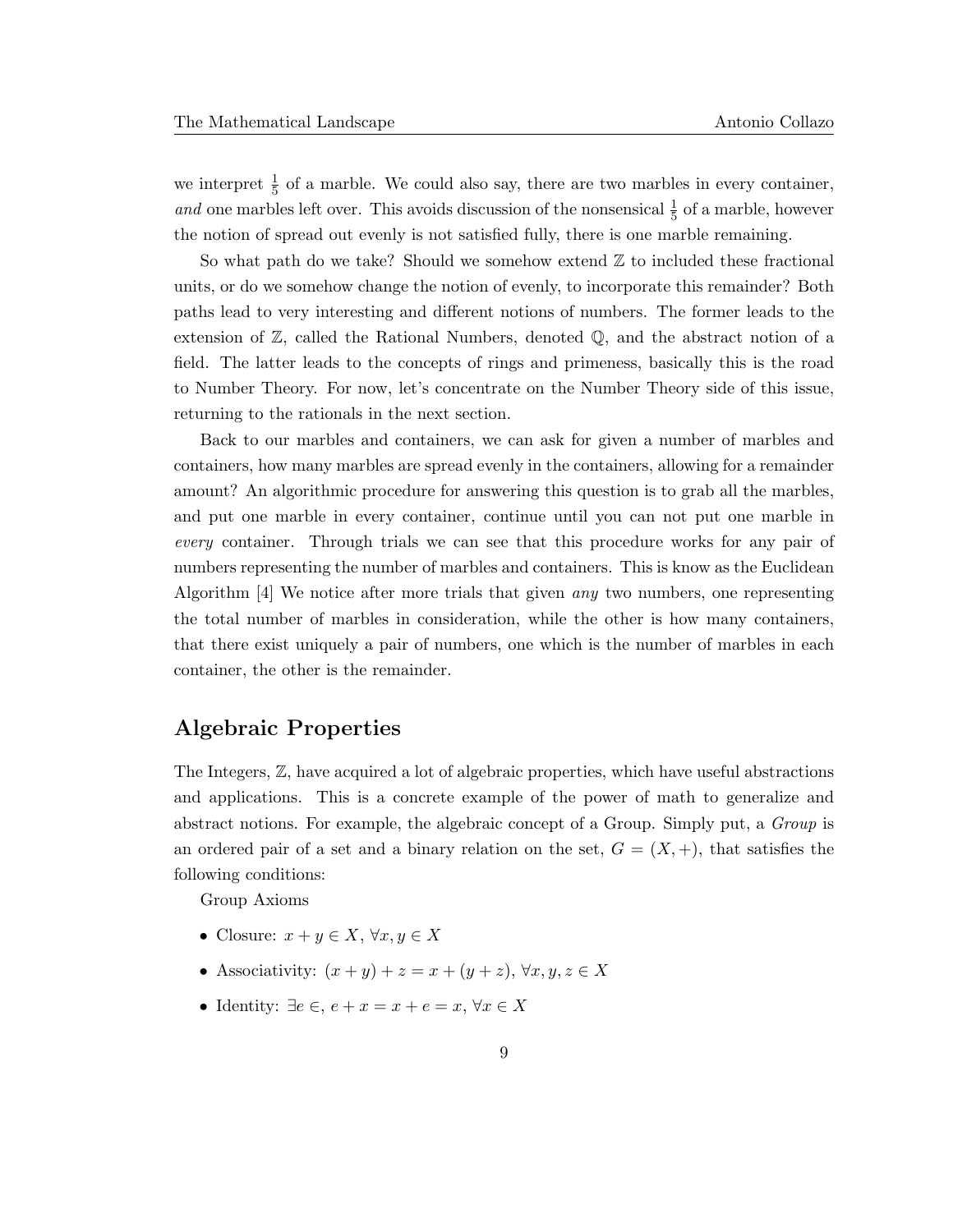• Inverses:  $\forall x \in X, \exists y \in X$ , such that,  $x + y = y + x = e$ . In this case denoted,  $y = x^{-1}$ 

Under these axioms, we see that  $(\mathbb{Z}, +)$  is a group. Take  $e = 0$  and the inverse to be  $x^{-1} = -x$ . Another very important group the symmetric group  $(S_n, \circ)$ . This describes the set of permutations of  $n$  objects, where  $\circ$  operation means "followed by" and is called composition. For instance,  $(S_3, \circ) = \{(1), (1, 2), (1, 3), (2, 3), (1, 2, 3), (1, 3, 2)\}.$  The way this group works is to think of 3 chairs and 3 people; how many ways are there for all 3 people to sit on all 3 chairs? Another way to think about this is, suppose the 3 people are each sitting in a chair, then how many distinct way of rearranging the seating assignments are there? The answer is 3!, read 3 factorial, which means  $3! = 3 \cdot 21$ , or in general  $n! = n \cdot (n-1) \cdot (n-2) \cdot \cdots \cdot 3 \cdot 2 \cdot 1$ . This only says how many ways there are! We can also ask, what are the specific rearrangements? This is the function of the symmetric group.

Suppose the chairs are labeled  $1, 2, 3$  respectively, and the people named  $A, B$  and  $C$ . The initial seating arrangement is  $A \mapsto 1$ ,  $B \mapsto 2$ , and  $C \mapsto 3$ , which we more succinctly denote  $\{A, B, C\}$ . If the people in chair 2 and chair 3 switch, that is denoted  $\{A, C, B\}$ . The elements of the symmetric group *act* on this arrangement. So,  $(12) \in S_3$  acts on  $\{A, B, C\}$  by switching the people in chair 1 and chair 2; so  $(12) \cdot \{A, B, C\} = \{B, A, C\}.$ Also  $(123) \cdot \{A, B, C\} = \{C, A, B\}$ . Intuitively the element  $(123)$  of  $S_3$  means send the person in seat 1 to seat 2, the person in seat 2 to seat 3, and the person in seat 3 to seat 1.

We can also perform multiple permutations, for instance  $(1\ 2) \circ (1\ 2\ 3) \cdot \{A, B, C\} =$  $(1\ 2) \cdot \{C, A, B\} = \{A, C, B\}.$  But also:  $(2\ 3) \cdot \{A, B, C\} = \{A, C, B\}.$  This implies that  $(1 2) \circ (1 2 3) = (2 3)$ ; this is the group structure of  $S_3$ . The axioms of a group are interpreted in this light: closure means that given any two permutations their composition is also a permutation. There exist an identity element: namely the "do nothing" permutation. There exists inverses means that for any permutation there is a permutation that "un-does" the action.

There is simple way to compose two permutations  $(1\ 2\ 3) \circ (1\ 2)$ . First, start with 1 and see where it goes. A word of caution composition is read from right-to-left, so (1 2) happens first then (1 2 3). Anyway, (1 2) sends  $1 \mapsto 2$ , then (1 2 3) sends  $2 \mapsto 3$ , thus  $(1\ 2\ 3) \circ (1\ 2)$  sends  $1 \mapsto 3$ . So we start the calculation by writing  $(1\ 3...)$ , which just says 1 is mapped to 3. Then we need to see where 3 is sent by  $(123) \circ (12)$ . Well, (12) does not affect 3, or another way to think about it is that it sends  $3 \rightarrow 3$ . Then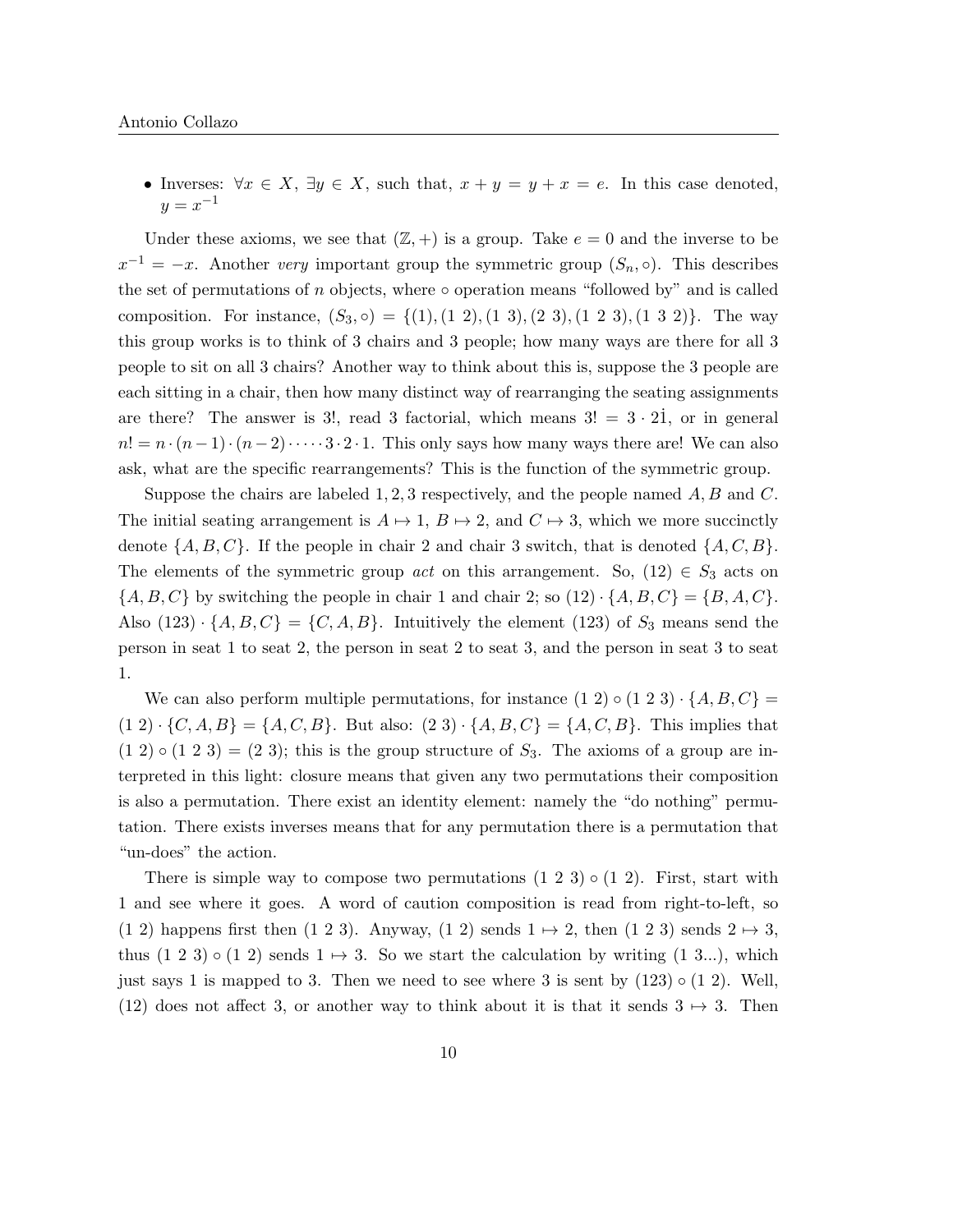where does (1 2 3) send 3: remember this notation wraps around so  $3 \mapsto 1$ . This implies for our calculation that (131...) but this is really just (13) because of the wrap around notation. Alright, we are almost done with this calculation, we just need to see what happens to 2. Well (12) sends  $2 \mapsto 1$ , and (123) sends  $1 \mapsto 2$ . Thus the total effect of  $(1\ 2) \circ (1\ 2\ 3)$  sends  $2 \mapsto 2$ , and thus does nothing to person sitting at chair 2. So,  $(1\ 2) \circ (1\ 2\ 3) = (1\ 3)$ . Composing permutations is as simple as just following where every element is mapped. We make the abbreviation to leave out of the notation any element that is left unchanged: i.e.  $(1\ 3) = (1\ 3) \circ (2)$ . Notice, that is this operation is not commutative:  $(1\ 2) \circ (1\ 2\ 3) = (2\ 3) \neq (1\ 2) = (1\ 2\ 3) \circ (12)$ . Here is the full composition table for  $S_3$ :

Composition table for  $S_3$  $\circ$  (1) (12) (13) (23) (123) (132)  $(1)$   $(1)$   $(1 2)$   $(1 3)$   $(2 3)$   $(1 2 3)$   $(1 3 2)$  $(1\ 2)$   $(1\ 2)$   $(1)$   $(1\ 3\ 2)$   $(1\ 2\ 3)$   $(2\ 3)$   $(1\ 3)$  $(1\ 3)$   $(1\ 3)$   $(1\ 3\ 2)$   $(1)$   $(1\ 3\ 2)$   $(1\ 2)$   $(2\ 3)$  $(2\ 3)$   $(2\ 3)$   $(1\ 2\ 3)$   $(1\ 3\ 2)$   $(1)$   $(1\ 3)$   $(1\ 2)$  $(1\ 2\ 3) | (1\ 2\ 3) (1\ 3) (1\ 2\ 3) (1\ 2) (1\ 3\ 2) (1)$  $(1\ 3\ 2)$   $(1\ 3\ 2)$   $(2\ 3)$   $(1\ 2)$   $(1\ 3)$   $(1)$   $(1\ 2\ 3)$ 

We can see from the table that  $(1\ 2)^2 = (1\ 2) \circ (1\ 2) = (1)$ , and  $(2\ 3)^2 = (1\ 3)^2 = 1$  thus they are each their own inverse! Also,  $(1\ 2\ 3)^2 = (1\ 2\ 3) \circ (1\ 2\ 3)^2 = (1\ 2\ 3) \circ (1\ 3\ 2) = (1)$ Intuitively this seems very likely: if the persons in chairs 1 and 2 switch, and then switch again, nothing has changed! Also, (1 2 3) is like a cycling of of the people on the chairs, and (1 3 2) is the cycling in the other direction. The same procedure of composition works for all  $S_n$  for any n.

I said above that is a *very* important group: the reason is that *all* finite groups arise as a subgroup of the Symmetric group for some  $n$ . This reduces the study of finite group theory to just studying this group. A subgroup,  $(H, \times)$  of a group  $(G, \times)$  is such that  $H \subset G$  in terms of sets,  $(H, \times)$  is a group. We can think of this as restricting the set G to H, while preserving the group operation  $\times$ . This is a result is called Cayley's Theorem.[5]

The concept of a group is a very natural extension derived from this common pattern between these two sets. Notice the operation is different in each case, yet the exact same structure, namely that of a group, is afforded to both of these sets with their respective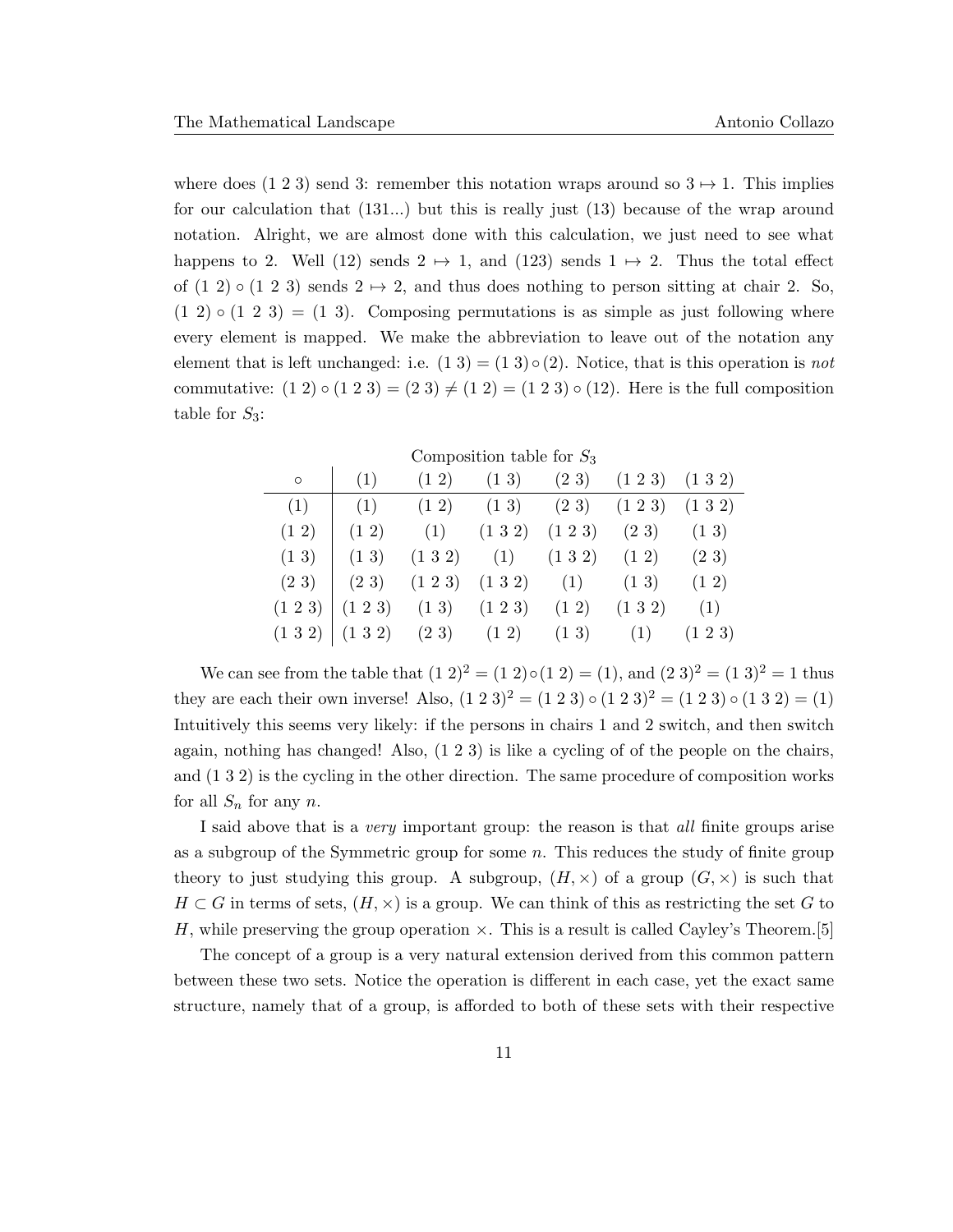operations. Yet,  $(N, +)$  is not a group. One reason is that it does not have an identity element, however this is merely a definition error; since one can always add Zero to the set of Natural Numbers. Furthermore, there does not exist inverse elements. Given a natural number, say 11, there does not exist an inverse element; namely, there does not exist a natural number such that when added to 11, the resulting sum is zero. Clearly, the number we seek is  $-11 \notin \mathbb{N}$ . This is just to show that the group structure depends both on the given set and the operation defined on it.

Technically, we should define the group structure as the quadruple  $(X, +, e, x^{-1} = -x)$ Since the identity and inverse operations are as important to the group structure as was just mentioned about the Set and the Operation. However, in most cases context makes it clear which is the identity and inverse operation, thus in practice the group is normally just represented by the ordered pair  $(X, +)$ , or even just X when no ambiguity arises.

Now, we can also consider the algebraic properties of a ring. This is the generalized notion abstracted from the set of Integers. A ring is an ordered triple  $R = (X, +, \times)$  such that the following axioms are satisfied:

Addition:

- Closure:  $x + y \in X$ ,  $\forall x, y \in X$
- Associativity:  $(x + y) + z = x + (y + z)$ ,  $\forall x, y, z \in X$
- Identity:  $\exists e \in e, e + x = x + e = x, \forall x \in X$
- Inverses:  $\forall x \in X, \exists y \in X$ , such that,  $x + y = y + x = e$ . In this case denoted,  $y = x^{-1}$
- Commutativity:  $x + y = y + x, \forall x, y \in X$

Multiplication:

- Closure:  $x + y \in X$ ,  $\forall x, y \in X$
- Associativity:  $(x + y) + z = x + (y + z)$ ,  $\forall x, y, z \in X$
- Identity:  $\exists e \in e, e + x = x + e = x, \forall x \in X$

#### Distributive:

- $x \times (y + z) = x \times y + x \times z$ ,  $\forall x, y, z \in X$
- $(x + y) \times z = x \times z + y \times z$ ,  $\forall x, y, z \in X$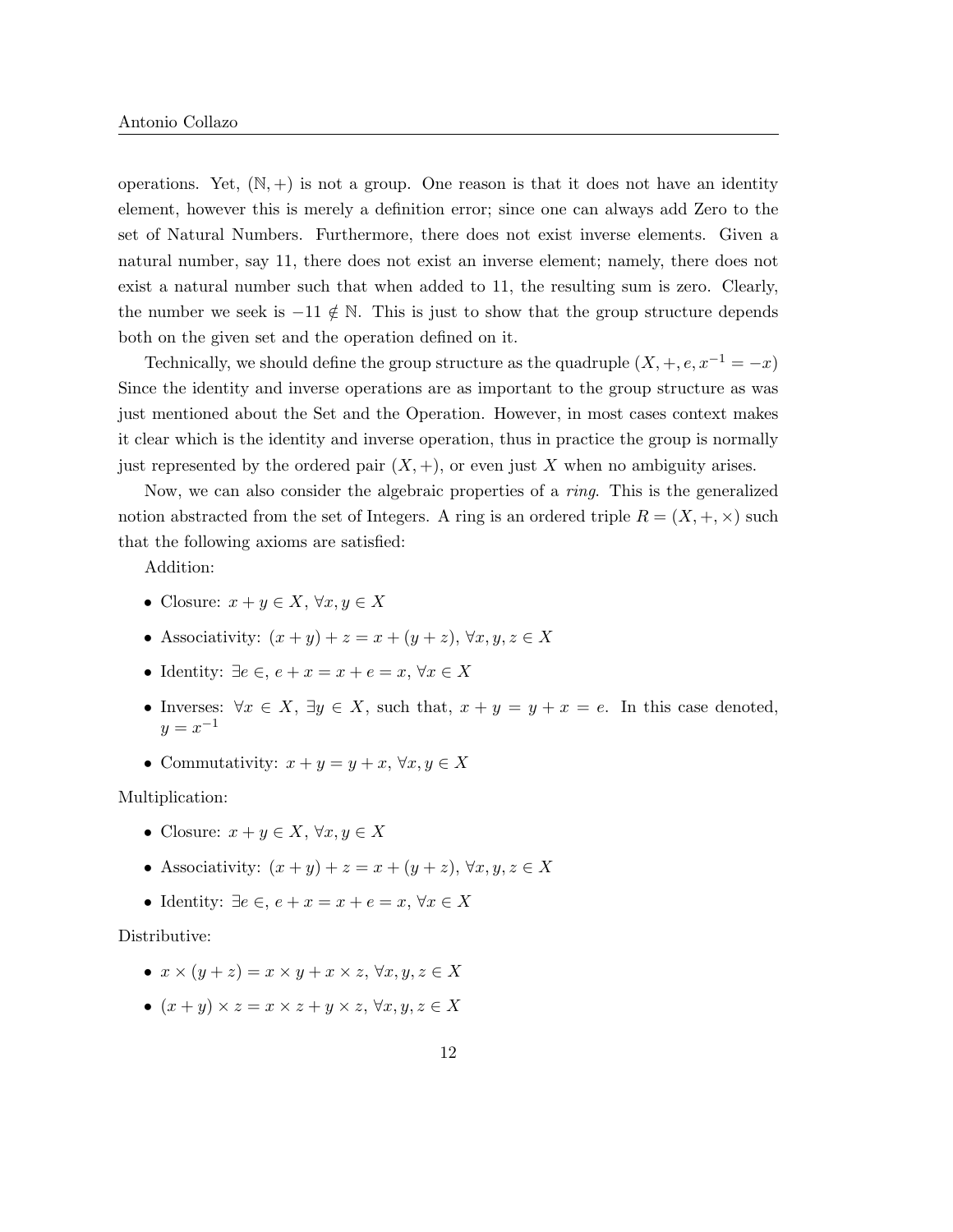Or in other words,  $R = (X, +, \times)$  is a ring if and only if  $(X, +)$  is an commutative group and  $(X, \times)$  is a semi-group, and the multiplication is distributive over the addition. A commutative group, or abelian group, is a group with the added axiom of Commutativity. Note,  $(\mathbb{Z}, +)$  is an abelian groups  $(S_N, \circ)$  is not. The term semi-group means that  $(X, \times)$ is an associative closed binary relation with an identity element; so, the first three axioms of a group.  $(N, +)$  was not a group because it lacked inverses, thus it can be properly called a semi-group. Another word of note, there does exist theories of ring where there does not have to be a Multiplicative identity element; if there is, we say it is a ring with identity.

 $(\mathbb{Z}, +, \times)$  is a ring with identity; one can easily verify all the axioms above. Just like in the case of groups, there is a common pattern arising. Consider the set of polynomials with integer coefficients, denoted  $\mathbb{Z}[x]$ ; I claim this is also a ring. Consider two elements of  $\mathbb{Z}[x]$ , namely  $q(x) = 5 + 6x + x^2$  and  $p(x) = 2 + x^2 + x^3$ . Now, in order to verify the claim that  $\mathbb{Z}[x]$  is ring, we must show first that  $(\mathbb{Z}[x], +)$  is a group. So, I need to show closure: that is, given any two elements of the group, their sum is also in the group; i.e, the sum of two polynomials is again a polynomial. Clearly,  $q(x) + p(x) = x^3 + 2x^2 + 6x + 7$ . However, this does not prove that all elements of  $\mathbb{Z}[x]$  satisfy the additive closure axiom, it only proves it for these two specific elements. In order to show this generally, I need a way to represent polynomials. For instance, any polynomial, by definition even, is  $\sum_{n=1}^{\infty}$  $i=0$  $a_ix^i,$ 

where  $a_i$  is just the listing of the coefficients of the polynomial. Ergo,  $q(x) = \sum_{i=1}^{n} a_i x^i$ ,

where  $(a_i) = (a_0 = 5, a_1 = 6, a_2 = 1)$  and  $p(x) = \sum_{i=0}^{n} b_i x^i$ , where  $(b_i) = (2, 0, 1, 1)$  $i=0$  $b_i x^i$ , where  $(b_i) = (2, 0, 1, 1)$ , so

 $q(x) + p(x) = \sum_{n=0}^{\infty}$  $i=0$  $c_i x^i$ , where  $(c_i) = (7, 6, 2, 1)$ . If we allow the adding of extra zero at the end of the sequence  $(a_i)$ , if necessary, then we can view the above as componentwise addition of these sequences. So,  $p(x) + q(x) = (5, 6, 1, 0) + (2, 0, 1, 1) = (5 + 2, 6 + 1)$  $0, 1 + 1, 0 + 1$  =  $(7, 6, 2, 1)$ . This pattern prevails for all polynomials, and so all the algebraic properties of  $(\mathbb{Z}, +)$  are inherited component-wise to the group  $(\mathbb{Z}[x], +)$ , where  $e = (0, 0, 0, 0, \ldots), \text{ and } x^{-1} = -x = (-x_0, -x_1, -x_2, \ldots).$ 

Furthermore, we need to show that  $(\mathbb{Z}[x], \times)$  is a semi-group, in order to finish classifying  $(Z[x], +, \times)$  as a ring. Well, we know that multiplying two polynomials results in a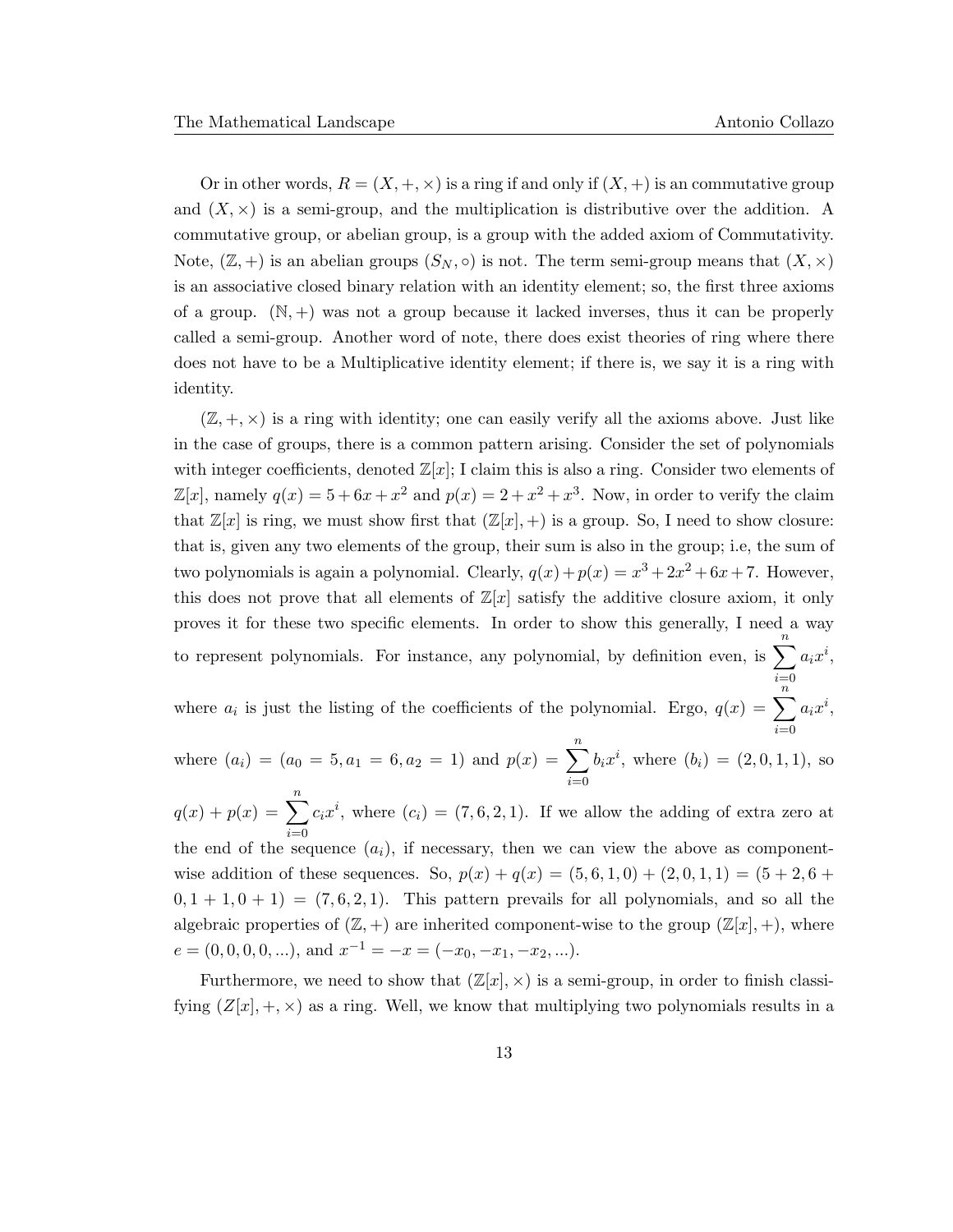polynomial. Although here is a way to characterize the multiplication of polynomial using the above "representation" of polynomials, it does not result in the nice component-wise representation like addition. We can use the closure law of the multiplication and the distributive law of the Integers, like so.

$$
p(x) = a_0 + a_1x + a_2x^2 + a_3x^3 + \dots
$$
  
\n
$$
q(x) = b_0 + b_1x + b_2x^2 + b_3x^3 + \dots
$$
  
\n
$$
p(x)q(x) = (a_0 + a_1x + a_2x^2 + a_3x^3 + \dots)(b_0 + b_1x + b_2x^2 + b_3x^3 + \dots)
$$
  
\n
$$
= (a_0(b_0 + b_1x + b_2x^2 + b_3x^3 + \dots) + a_1x(b_0 + b_1x + b_2x^2 + b_3x^3 + \dots) +
$$
  
\n
$$
+ a_2x^2(b_0 + b_1x + b_2x^2 + b_3x^3 + \dots) + \dots)
$$

from which a second use of the distributive law, and a summing of like terms (or the component-wise addition), shows that the product of any polynomial is a polynomial. Thus we have the closure axiom. Associativity is more difficult to show, but only in computation; but it basically is inherited by the associativity and distributivity of the multiplication on the Integers. The identity element is the polynomial 1; and thus  $(\mathbb{Z}[x], \times)$ is a semi-group. Therefore,  $(\mathbb{Z}[x], +, \times)$  is a ring.

If you look back, the only properties used to show that  $(\mathbb{Z}[x], +, \times)$  is a ring, are the properties that represent the ring structure of  $(\mathbb{Z}, +, \times)$ . This is general pattern of rings: R is a ring if and only if  $R[x]$  is a ring.<sup>[5]</sup> Although the above does not merit a proof of this statement, it does outline the general procedure.

There are more algebraic properties of  $\mathbb Z$  that can be abstract and considered in general, analogous to the connection between the structure of  $\mathbb Z$  and  $\mathbb Z[x]$ . For instance, the Fundamental Theorem of Arithmetic states that every integer can be written as a unique product of primes. This concept generalizes to the notion of a Unique Factorization Domain, and the dissolving of two distinct notion of "primeness": prime and irreducible.[5]

A Unique Factorization Domain (UFD) is a ring such that the Fundamental Theorem of Arithmetic is satisfied. The theorem involves two statements: 1) The existence of a decomposition of every element in the ring into a product of primes. 2)The uniqueness of this decomposition. The definition given before of a integer being prime is that it could only be divisible by itself and one, 2, 3, 5, 7, 11, .... It turns out that this definition has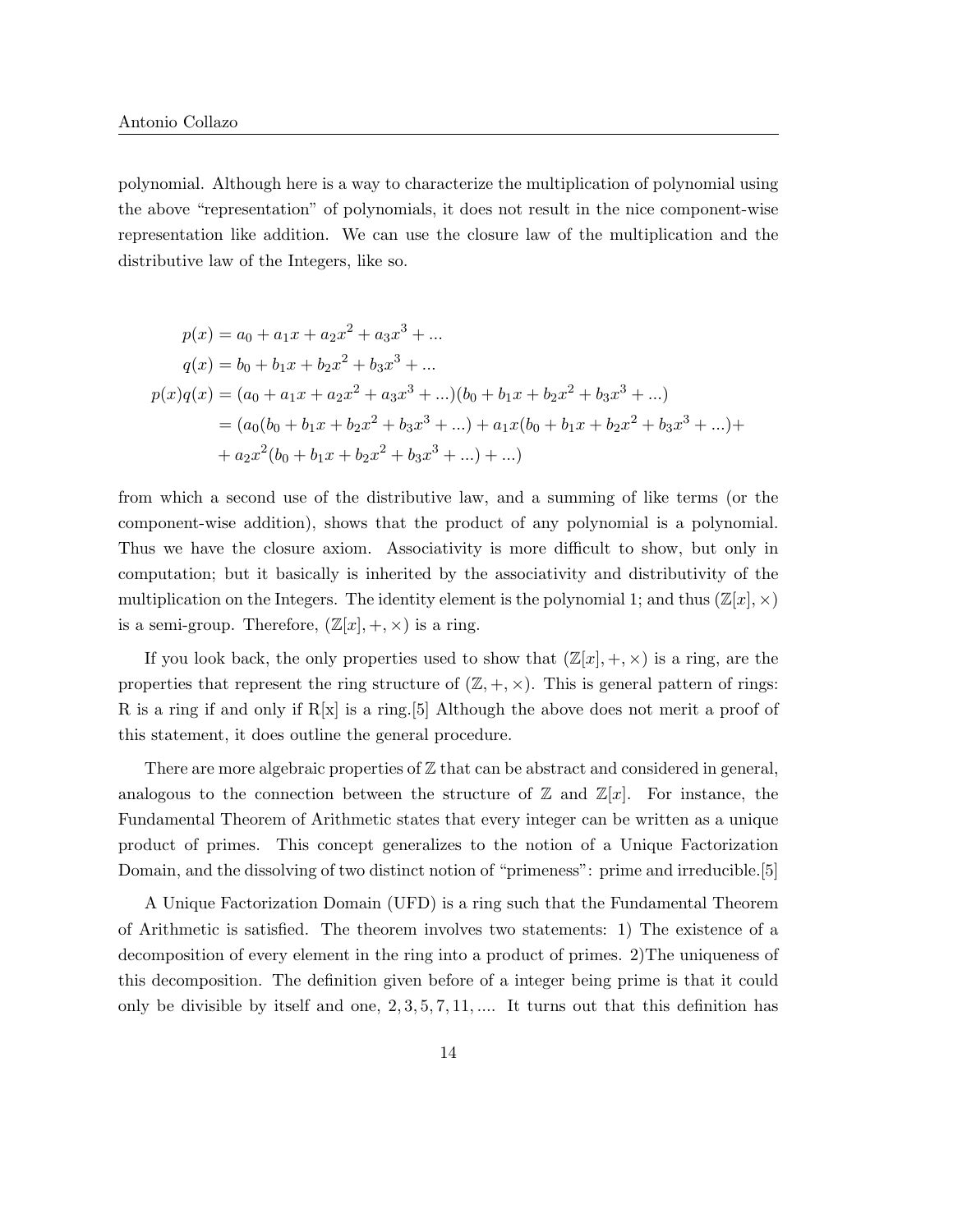pitfalls.

$$
5 = (\sqrt{5})(\sqrt{5}) = (1 + 2i)(1 - 2i)
$$

So, 5 is a prime in the ring Z, but not in the rings  $\mathbb{Z}[\sqrt{5}]$  or  $\mathbb{Z}[i]$ .  $\mathbb{Z}[\sqrt{5}]$ 5] is the ring of number of the form  $a + b$  $\sqrt{5}$ , where  $a, b \in \mathbb{Z}$ . Similarly,  $\mathbb{Z}[i]$  are the numbers of the form  $a + bi$ , where  $a, b \in \mathbb{Z}$ . In this light: 5 is said to be irreducible, yet its primeness depends on the ring in question. In a UFD, these two notion coincide.

The Integers also satisfy some less specific axioms, from which more algebraic structures have been abstracted. If there are no zero-divisor, that is if  $a \times b = 0$  then either  $a = 0$  or  $b = 0$ ; generalizes to the concept of Integral Domain. The fact that for any two integers there exist a greater common divisor, abstracts to the concept of a Principal Ideal Domain.

Recall in the Divisibility section the procedure described for division with remainder on the containers and marbles. Given 10 marbles and 4 cups, the division with remainder yields 2 marbles in each container and 2 left over. This procedure generalizes to the notion of a Euclidean Domain, named after the Euclidean Algorithm which is effectively the division with remainder procedure described before. The precise statement is  $\forall x, y \in$  $\mathbb{Z}, \exists !q, r \in \mathbb{Z}$  such that  $x = qy + r$ , where  $0 \leq r < y$ .  $\exists !$  mean there exists uniquely. [5]

To gather the notions discussed, there is a nice chain of inclusions showing the hierarchy of rings:

Rings ⊃ Rings with identity ⊃ Integral Domains ⊃ Principal Ideal Domains ⊃ ⊃ Euclidean Domains ⊃ Unique Factorization Domains

Each inclusion is proper, in that none of the categories are equal; in the extreme, not all Rings are Unique Factorization Domains. Each of these categories are a generalization of a specific property of the Integers, all leading up to the Fundamental Theorem of Arithmetic.

### Modular Arithmetic

What time is it eight hours after ten in the morning? Six o'clock p.m.

The above makes perfect sense as written, but replacing the letters with numbers it becomes,  $10:00$  a.m.  $+8:00$  hours  $= 6:00$  p.m. which is quite strange. But the Euclidean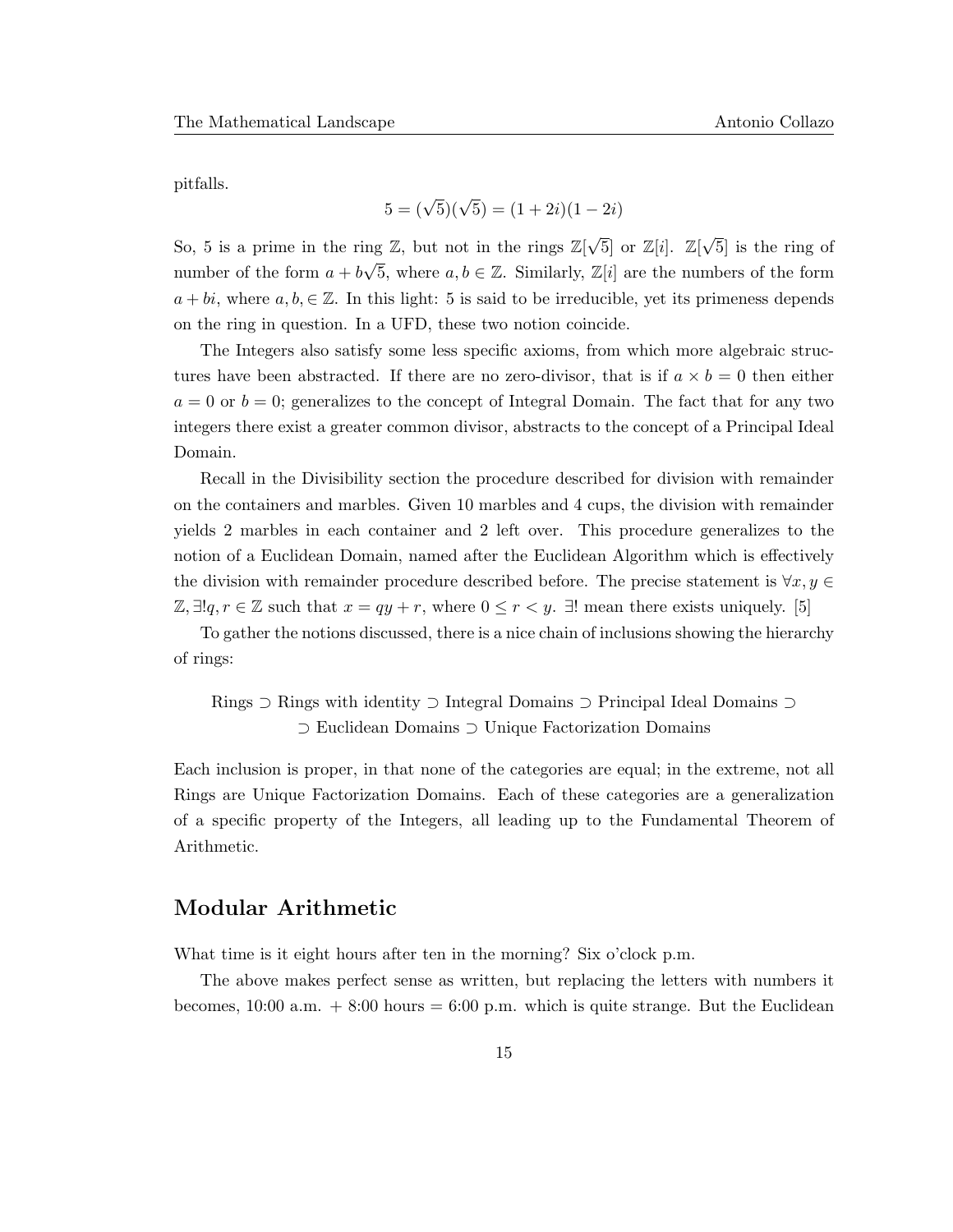Algorithm comes to the rescue, and in this light abstract to a the notion of modular arithmetic.

In the case of hours, the number 12 has particular importance. So in search for the operation that is "common pattern" derived from the above question, it seems the number 12 has to play a role. Consider the operation called addition modulo n. First add the two numbers regularly, so  $8 + 10 = 18$ . Then write the unique decomposition of the result using the Euclidean Algorithm with 12 as the quotient, so  $18 = 1(12) + 6$ . The result of the operation is the unique r in the decomposition  $nq + r$ , so  $10 +_{12} 8 = 6$  also written  $10 + 8 \equiv 6 \pmod{12}$ . Since the Euclidean Algorithm holds uniquely for any two integers, this operation is well-defined. Similarly, one can define a modular multiplication: by doing the ordinary multiplication of the numbers, then reducing modulo n.

Lets consider fixing a number n as the modulus. So then given any number,  $x \in \mathbb{Z}$ , can be written  $x = qn + r$ , where  $0 \le r < n$ . r can only be a finite amount of numbers, namely  $0, 1, 2, 3, ..., n - 1$ . Also notice that if we fixed the modulus to 7, then  $8 = 1(7) + 1$ ,  $15 = 2(7) + 1$ ,  $1 = 0(7) + 1$ ,  $-6 = -1(7) + 1$ , all the remainders are the same. This is all we really care about, and so we define a new equality to be such that two integers are "equal" if and only if their remainders modulo n are equal. Properly, this is an equivalence relation; more on this later, suffice it to say that the new equality defined works very similar to the equality on Integers.

Under this equivalence relation, called congruence modulo n, we see that  $8 \equiv 15 \equiv$  $1 \equiv -6 \pmod{7}$ , and there are infinitely many more. We make the choice to take a representative member of this infinite set of integers to be the smallest positive number in that set, and identify the entire equivalence class with the representative member. All this amounts to is that to study the Integers mod 7, is to study the set  $\mathbb{Z}_7 = 0, 1, 2, 3, 4, 5, 6$ of representatives of the equivalence class under the equivalent relation of congruent. So,  $0 \in \mathbb{Z}_7$  is not just  $0 \in \mathbb{Z}$  but also represents  $\{\ldots, -14, -7, 7, 14, 21, \ldots\} \subseteq \mathbb{Z}$ . In practice, we make no real distinction between the equivalence classes and the representative member; this depends on the controversial Axiom of Choice.

Lets explore the algebraic properties of this set,  $\mathbb{Z}_n$ , if any are available. The operations defined above for modular addition and modular multiplication turn this into a ring. For a concrete example lets go back to the clocks. In particular, consider the ring  $(Z_{12}, \oplus, \otimes)$ . Then  $10 \oplus 8 = 6$ , and thus this is the algebraic structure of our clock and timing systems. In the minute and second domain, time is measured mod 60, while in the weekdays mod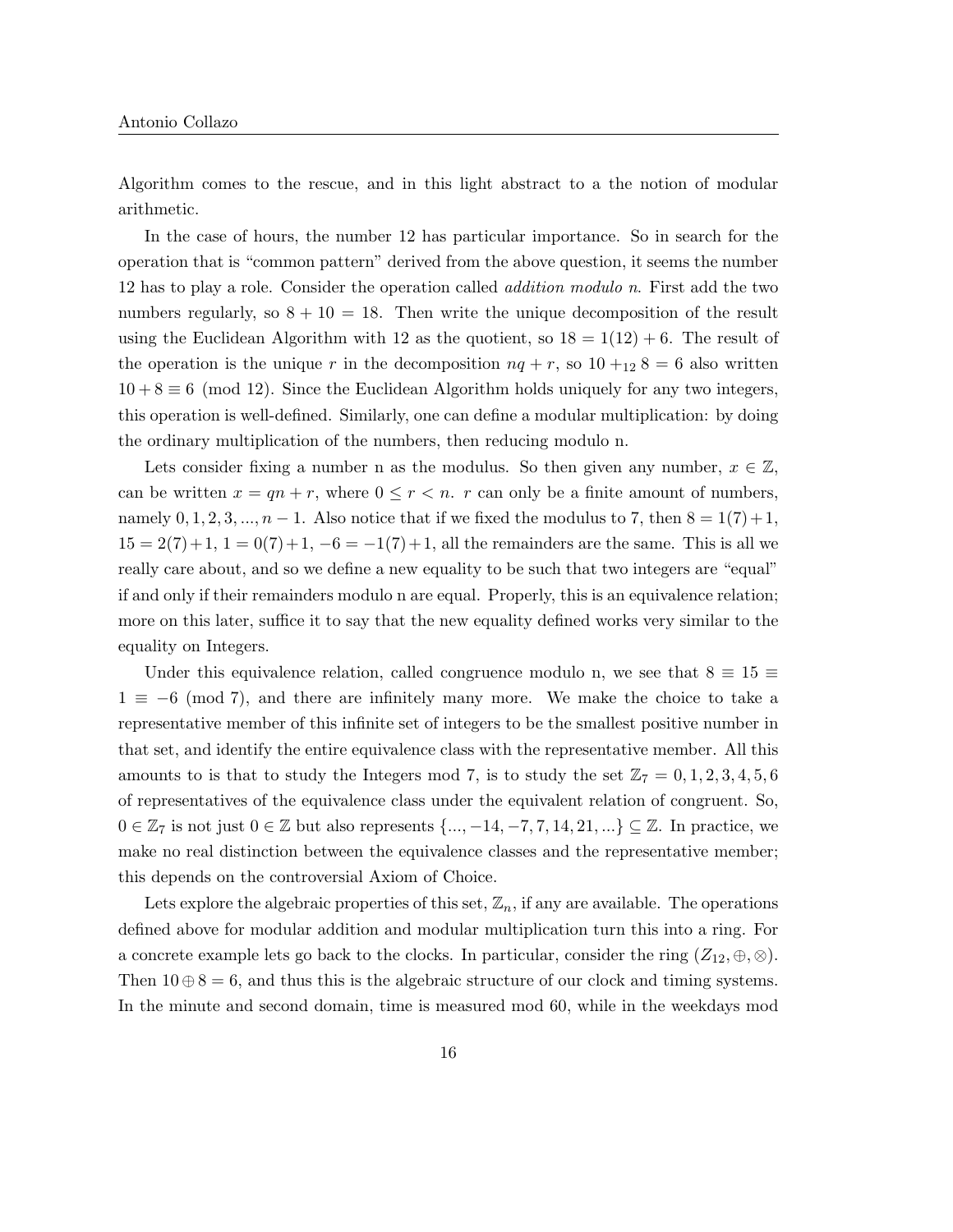7.

Another familiar system that is modular arithmetic is rotation. If I'm facing north, then turn a 270° to the right, and then another 180° to the right, that is the same as just turning 90 $\degree$  to the right in the first place. This is addition mod 360; 180 + 270 = 450 =  $1(360) + 90.$ 

The ring  $\mathbb{Z}_n$  becomes a field only when n is prime. Whether n is prime or not,  $(\mathbb{Z}_n, \oplus)$ is always a group. Thus  $(\mathbb{Z}_n, \oplus)$  is only a group when n is prime, thus there exists multiplicative inverses. To be concrete, I present the addition and multiplication tables for  $(\mathbb{Z}_5, \oplus, \otimes)$  and  $(\mathbb{Z}_6, \oplus, \otimes)$ .

|                                                       |                |  |  |                                                 | $0 \begin{array}{ccccccc} 0 & 0 & 1 & 2 & 3 & 4 & 0 & 0 & 0 & 0 & 0 & 0 \end{array}$ |  |  |  |
|-------------------------------------------------------|----------------|--|--|-------------------------------------------------|--------------------------------------------------------------------------------------|--|--|--|
| Addition and Multiplication tables for $\mathbb{Z}_5$ |                |  |  |                                                 |                                                                                      |  |  |  |
|                                                       | 2 <sup>1</sup> |  |  |                                                 | 2 3 4 0 1 2 0 2 4 1 3                                                                |  |  |  |
|                                                       |                |  |  |                                                 | $3 \ 3 \ 4 \ 0 \ 1 \ 2 \ 3 \ 0 \ 3 \ 1 \ 4 \ 2$                                      |  |  |  |
|                                                       |                |  |  | $\begin{array}{cccc} 0 & 1 & 2 & 3 \end{array}$ | $4 \mid 0 \quad 4 \quad 3 \quad 2 \quad 1$                                           |  |  |  |

|  |  |  | $\bigoplus$ 0 1 2 3 4 5 $\bigotimes$ 0 1 2 3 4 5                                                                                                                                                                                                                                                                          |  |  |  |
|--|--|--|---------------------------------------------------------------------------------------------------------------------------------------------------------------------------------------------------------------------------------------------------------------------------------------------------------------------------|--|--|--|
|  |  |  |                                                                                                                                                                                                                                                                                                                           |  |  |  |
|  |  |  |                                                                                                                                                                                                                                                                                                                           |  |  |  |
|  |  |  |                                                                                                                                                                                                                                                                                                                           |  |  |  |
|  |  |  |                                                                                                                                                                                                                                                                                                                           |  |  |  |
|  |  |  |                                                                                                                                                                                                                                                                                                                           |  |  |  |
|  |  |  | $\begin{array}{c cccc} 0 & 1 & 2 & 0 & 4 & 0 \\ 1 & 1 & 2 & 3 & 4 & 5 & 0 \\ 2 & 2 & 3 & 4 & 5 & 0 & 1 \\ 3 & 3 & 4 & 5 & 0 & 1 & 2 \\ 4 & 4 & 5 & 0 & 1 & 2 & 3 \\ 5 & 5 & 0 & 1 & 2 & 3 & 4 \\ 7 & 6 & 1 & 2 & 3 & 4 & 5 \\ 8 & 1 & 2 & 3 & 4 & 5 & 0 \\ 9 & 1 & 2 & 3 & 4 & 5 & 0 \\ 10 & 1 & 2 & 3 & 4 & 5 & 0 \\ 11$ |  |  |  |

Notice, the symmetry along the diagonal line: this implies that the operation is commutative.  $\mathbb{Z}_5$  is a field, verify that every row in the addition and multiplication table has a 1: this implies the existence of inverses.  $\mathbb{Z}_6$  is not a field, since not every row of multiplication table has a 1: for instance the 2 and 3 rows. Also, there are no zero divisors in  $\mathbb{Z}_5$ : if  $a \otimes b = 0$  then either  $a = 0$  or  $b = 0$ . Take the equations in the ring  $\mathbb{Z}_6$ :  $2 \otimes 3 = 0$ or  $3 \otimes 4 = 0$ . These imply that there are zero divisors in the ring, namely 2, 3, 4. These are exactly the elements that do not have a multiplicative inverse: i.e. there exist no element x of  $\mathbb{Z}_6$  such that  $2 \otimes x = 1$  or  $3 \otimes x = 1$  or  $4 \otimes x = 1$ .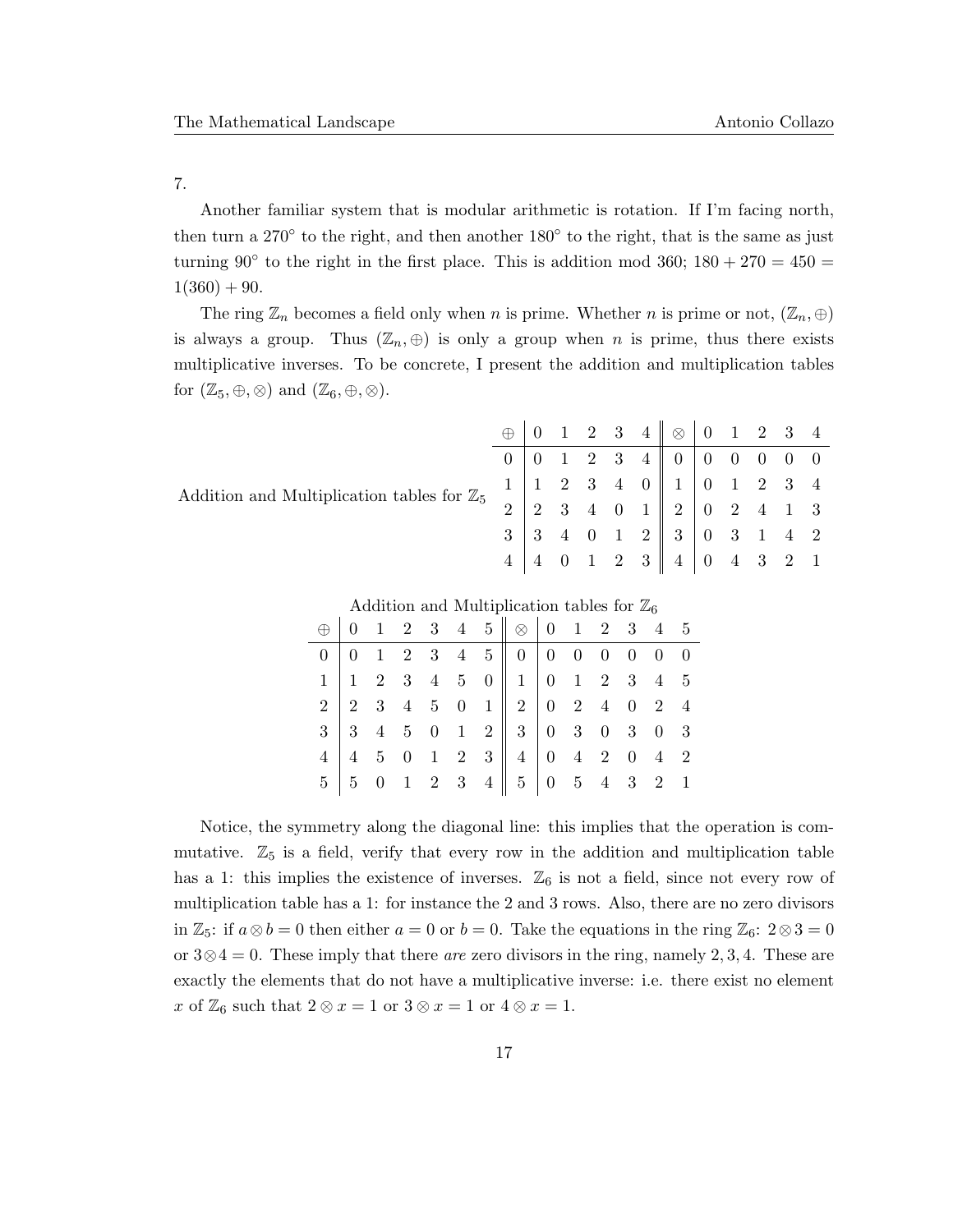# Rationals

Earlier, when we tried to answer the question: if i have x marbles and y containers how many marbles are in each container when evenly spread. We already explored one path to answering this question. By way of the Euclidean Algorithm were led to the roads of Rings, Modular Arithmetic and Number Theory.

The main objection was that  $\frac{1}{5}$ " of a marble was nonsensical. There are some things where to speak of a fraction of would be permissible though: a pizza for instance. Algebraically, fractions represent the addition of multiplicative inverses. The  $(\mathbb{Z}, \times)$  is not a group, since inverses are lacking: if  $7 \times a = 1$  then  $a = \frac{1}{7}$  $\frac{1}{7}$  but  $\frac{1}{7} \notin \mathbb{Z}$ . The rationals, denoted  $\mathbb Q$  (for Quotients), is the set of numbers obtained when we add the axiom of the existence of a multiplicative inverse. This set can also described as the order pair  $(a, b)$ , where  $a, b \in \mathbb{Z}$ , along with the equivalence relation  $(a, b) = (c, d)$  if and only if  $ad = bc$ . If we look at the pair as  $(a, b) = \frac{a}{b}$  then the equivalence relation means  $\frac{a}{b} = \frac{c}{d}$  $\frac{c}{d}$  if and only if  $ad = bc$ , so  $\frac{2}{4} = \frac{3}{6} = \frac{1}{2}$  $\frac{1}{2}$  since 2(6) = 3(4), 3(2) = 1(6), and, 1(4) = 2(2). Again, we make the choice to pick a representative member of these equivalence classes, namely the one with the smallest numerator and denominator. More precisely, we chose the member such that the numerator and the denominator are relatively prime, which means they have no common divisors. This ties into the greatest common divisor discussed above in the abstract notion of Principal Ideal Domains.

Addition is defined on the rationals as follows:

$$
(a, b) + (c, d) = \frac{a}{b} + \frac{c}{d} = \frac{ad + bc}{bd} = (ad + bc, bd)
$$

Multiplication is defined:

$$
(a, b) \times (c, d) = \frac{a}{b} \times \frac{c}{d} = \frac{ac}{bd} = (ac, bd)
$$

The set of Rationals, Q, along with the addition and multiplication operations defined above is an instance of the algebraic concept of a field. Both  $(\mathbb{Q}, +)$  and  $(\mathbb{Q}, \times)$  are abelian (commutative) groups, and in addition the multiplication is distributive over the addition; this is a field.

The Addition Properties,  $\forall a, b, c \in \mathbb{Q}$ 

• Closed:  $a + b \in \mathbb{Q}$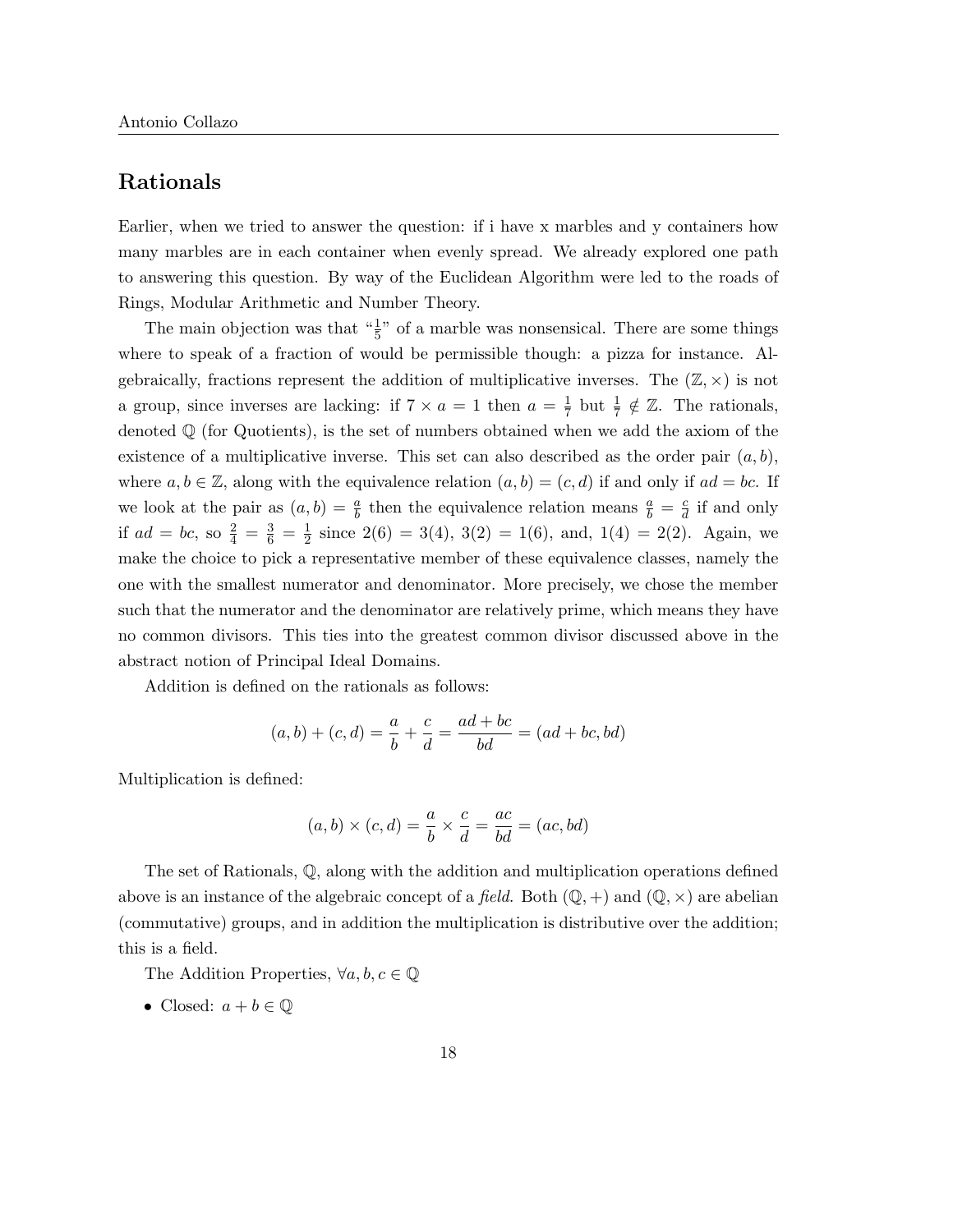- Associative:  $(a + b) + c = a + (b + c)$
- Identity (0):  $a + 0 = a$
- Inverses:  $\exists b \in \mathbb{Z}$  such that  $a + b = 0$ , let b be denoted by  $-a$
- Commutativity:  $a + b = b + a$

The Multiplicative Properties,  $\forall a, b, c \in \mathbb{Z}$ 

- Closed:  $a \times b \in \mathbb{N}$
- Associative:  $(a + b) + c = a + (b + c)$
- Identity (1):  $a \times 1 = a$
- Inverses:  $\exists b \in \mathbb{Z}$  such that  $a \times b = 1$ , let b be denoted by  $\frac{1}{a}$
- Commutativity:  $a + b = b + a$

Distributive Property:  $\forall a, b, c \in \mathbb{N}$ 

•  $a \times (b + c) = a \times b + a \times c$ 

A simple connection, albeit sightly abusive in notation, is to think of the algebraic structure hierarchy as:

| Structure  | Operations                                | Examples                                                          |
|------------|-------------------------------------------|-------------------------------------------------------------------|
| Semi-group | one operation: $+$                        | $(N, \times, 1), (N, +, 0)$                                       |
| Group      | two operations: $+$ , $-$                 | $(\mathbb{Z}, +, 0), (\mathbb{Q}_{>0}, \times), (S_n, \circ)$     |
| Ring       | three operations: $+, -$ , $\times$       | $(\mathbb{Z}, +, 0, \times, 1), (\mathbb{Z}[x], +, 0, \times, 1)$ |
| Field      | four operations: $+, \cdot, \times, \div$ | $(\mathbb{Q}, (+, 0, -), (\times, 1, \div))$                      |

The above is abusive in notation since properly speaking we don't define − as an operation, but define the inversion of the  $+$  operation. However, it is useful picture to think about about algebraic structures.

The Rationals, as defined above, form a number system which is endowed with all the elementary algebraic operations. However, this is not the end of the line. There are still problems in this number field; one is the topological notion of completeness, the other is algebraic notion of solutions to polynomial equations. Each leads to a new set of numbers, the Real Numbers R and the Complex Numbers C, respectively.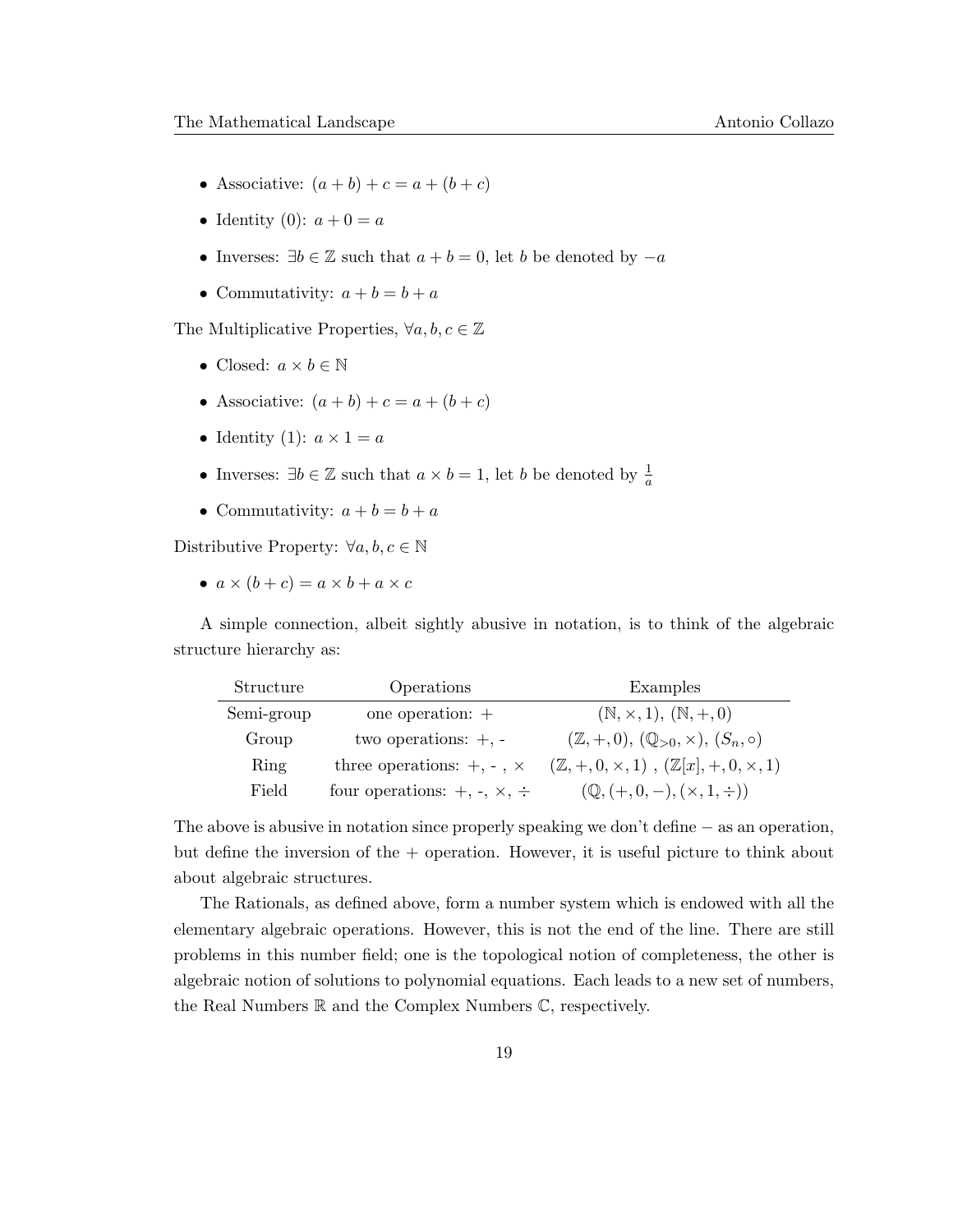# Real Numbers, R

The construction of the Real numbers from the Rational numbers is a very interesting, and generalizable construction that shows the interplay between Cauchy sequences and completeness; which in turn abstracts to a general notion of a complete space. This will be more properly examined in the section on Sequences. For now, we will just consider adding to the set of Rationals those numbers which are Irrational.

An irrational number is one that is not rational, that is it can not be written as the fraction (ratio) of two integers. This is merely a definition, though, and there is still no assurance that any irrational numbers exist. An easy counter-example arises from the Pythagorean Theorem. Consider a right isosceles triangle with the legs equal to one, then by the theorem the hypotenuse must be  $\sqrt{1^2 + 1^2} =$ 'ە' 2. So now we have this number, √ 2, and the question becomes is this number rational? The answer is no; the proof of which follows:

Claim:  $\sqrt{2} \notin \mathbb{Q}$ 

#### Proof:

[11] Suppose, for a contradiction, that  $\sqrt{2} \in \mathbb{Q}$ . So  $\sqrt{2} = \frac{p}{q}$ , for some  $p, q \in \mathbb{Z}$ . Also, we assert that  $\frac{p}{q}$  is in reduced terms, i.e.  $gcd(p, q) = 1$ . Then,  $\sqrt{2} = \frac{p}{q} \Rightarrow 2 = (\frac{p}{q})^2 = \frac{p^2}{q^2}$  $\frac{p^2}{q^2} \Rightarrow 2q^2 = p^2.$ This says that  $p^2$  is divisible by 2, denoted  $2|p^2$ , i.e.  $p^2$  is even. If  $p^2$  is even, this implies that p is even. If p is even, then for some  $r \in \mathbb{Z}$ ,  $p = 2r$ . So  $2q^2 = p^2 = (2r)^2 = 4r^2 \Rightarrow q^2 = 2r^2$ . Similarly, we see that  $q^2$  is divisible by 2, so  $q^2$  is even. Then, q must be even! Thus, we have reached our contradiction. Both  $p$  and  $q$  are even, but we assumed that they had no common factors.

Therefore,  $\sqrt{2} \notin \mathbb{Q}$ , and thus  $\sqrt{2}$  is Irrational.

There is one claim in the proof that needs a little more discussion. The claim that if  $p<sup>2</sup>$  is even, then so is p. This was a crucial component to the above proof, and as such a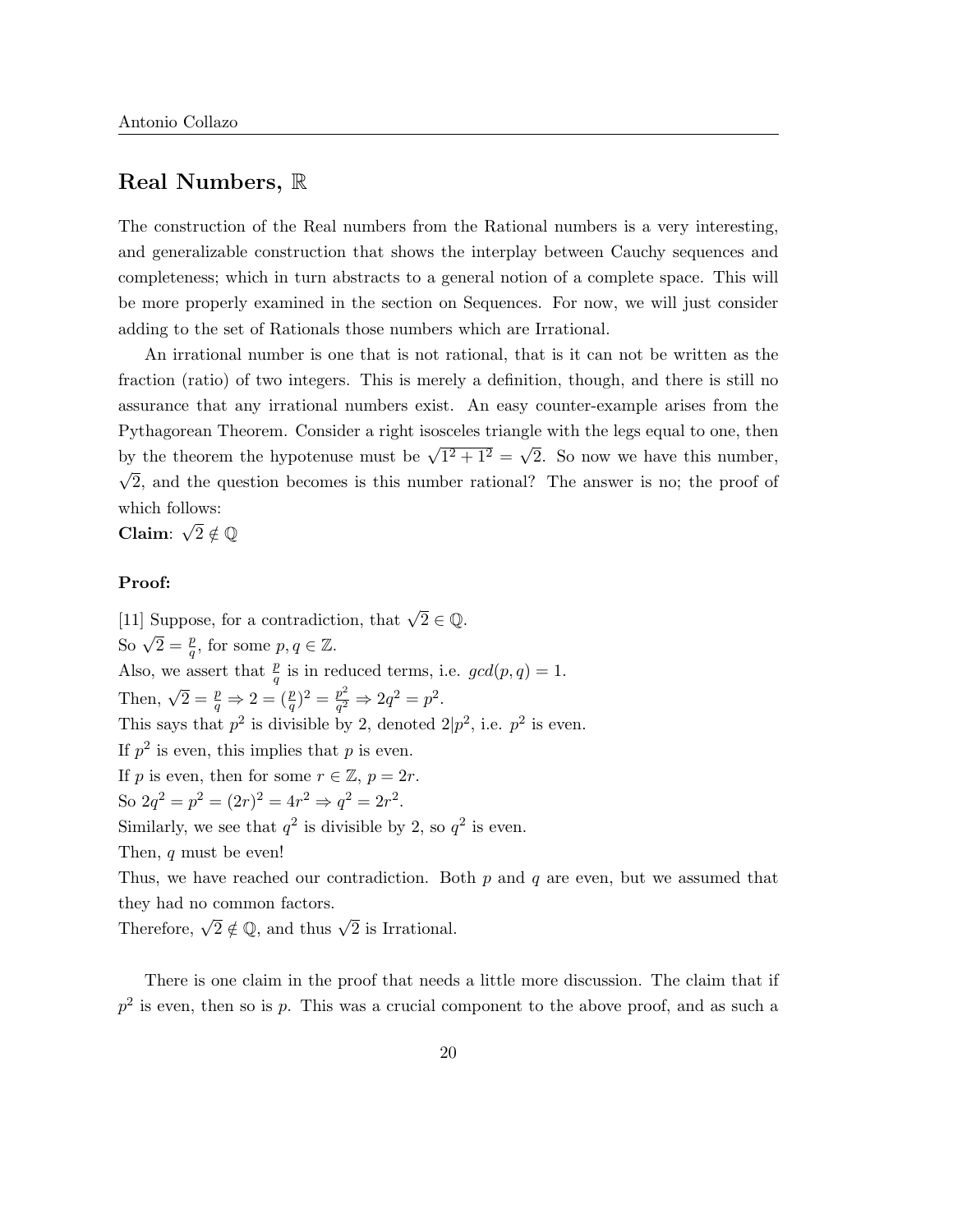proof must be given. We will do this with the terminology developed in the last section on Integers, particularly modular arithmetic. Consider the modular group  $\mathbb{Z}_2 = 0, 1$  along with the modular addition and multiplication defined above. For every  $x \in \mathbb{Z}$  either  $x \equiv 0$ (mod 2) or  $x \equiv 1 \pmod{2}$ . Intuitively, this group says whether a number is even or not; if  $x \equiv 0 \pmod{2}$  then x is even.

In this setting, it is easy to prove the above claim. Notice that  $0^2 \equiv 0 \pmod{2}$  and  $1<sup>2</sup> \equiv 1 \pmod{2}$ ; and the only way for a square to be even is if it was already even. This is sufficient to prove the claim, since the squaring operation "preserves" evenness. This may seem trivial, but this language helps prove other numbers irrational. For instance,  $\sqrt{3}$  is irrational by a similar proof, and observing the following equations. Consider the group  $\mathbb{Z}_3 = 0, 1, 2$ . Intuitively, this group say whether a number is a multiple of three, or not.  $0^2 \equiv 0$ ,  $1^2 \equiv 1$ ,  $2^2 = 4 \equiv 1$  all (mod 3). These equations show that if  $p^2$  divides 3 then so must  $p$ , because the only way to get a zero on the right side of the above equations is that there is a zero on the left! The rest of the proof follows almost exactly.

There is a funny anecdote in the history of Irrational Numbers. As it goes: one day at sea, one of Pythagoras's students constructed the number  $\sqrt{2}$  using the Pythagorean Theorem. Upon reporting his result to Pythagoras, legend has it that the student was immediately thrown off the ship; for it was blasphemous that such a number existed. It went against all Greek tradition, that nature was purely "rational". As is seen through out this work, and through much of mathematical history, this dis-ease is salient, but was eventually transcended. The name "irrational" still bears the sigma associated with these numbers.

The discovery of these numbers leads to a new notion of numbers called the Real numbers, denoted R. Simply, they are the union of the Rational numbers and the Irrational Numbers; but they have much more structure than that representation implies. They form a field, just like the rational numbers do; however there is a notion of Completeness that differentiates the two number systems. Also, it turns out that there are a lot of Real numbers, much more than any of the sets previous considered.

Intuitively, the notion of completeness means there are no "holes" in the space. Consider the set of all rational numbers whose square is less than 2. So,  $P = \{x \in \mathbb{Q} : x^2 \le 2\}.$ What is numbers are in the set P?  $0, 1 \in A$  since  $0^2 = 0 < 2$  and  $1^1 = 1 < 2$ , but  $-2, 2 \notin P$ , since  $(-2)^2 = 2^2 = 4 > 2$ . So we see that the numbers in this set are at least in between 0 and 2.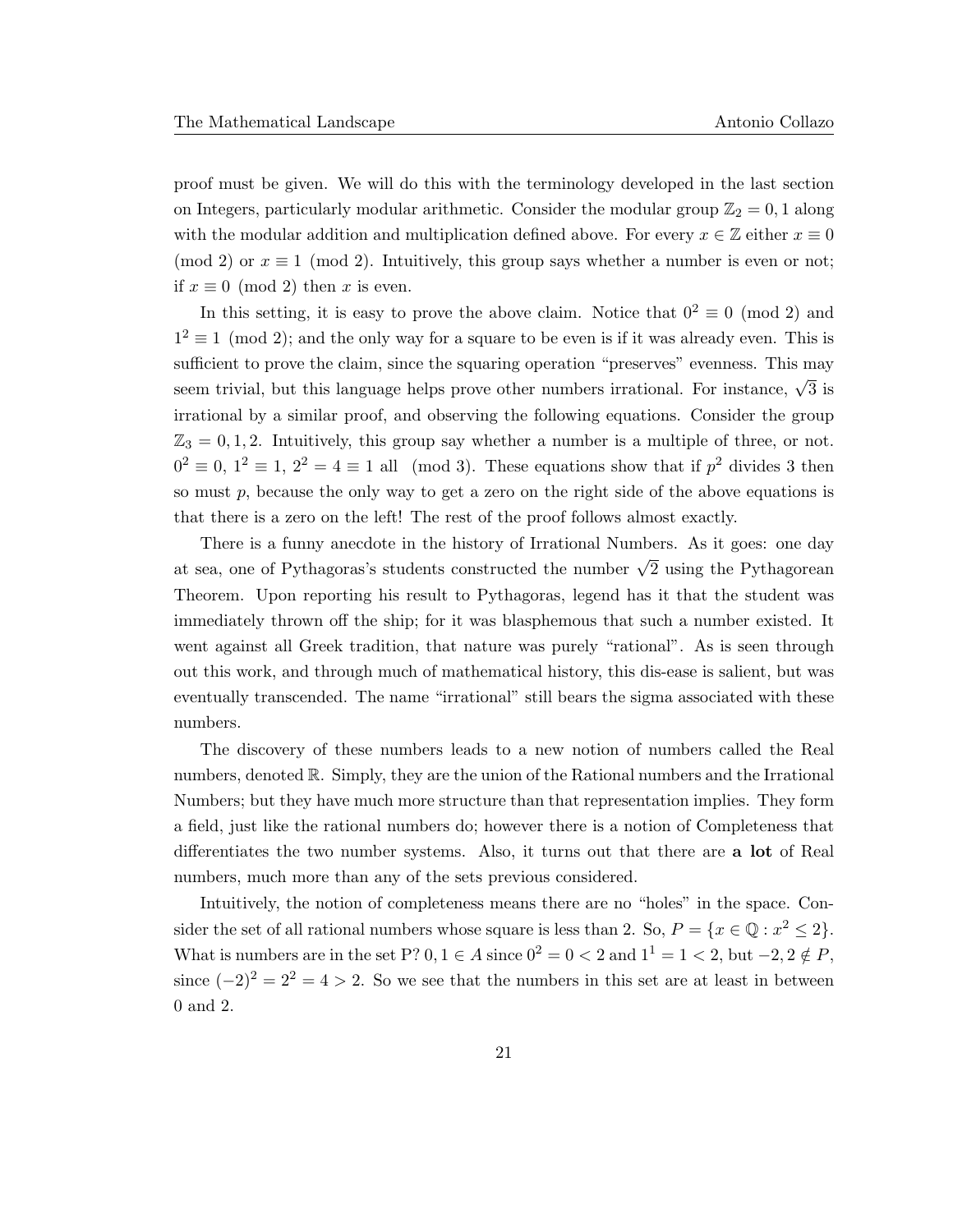What is the largest member of this set? Well, using some algebra to transform  $x^2 < 2$ into  $x < \sqrt{2}$ , we can conclude that every member of the set is smaller than  $\sqrt{2}$ . Also,  $\sqrt{2}$  is not in the set P,  $\sqrt{2} \notin P$ , since it is not rational. Yet, we found a bound for the largest member of P since it has to be smaller than  $\sqrt{2}$ . Great, then the largest member of the set P is the rational closest to  $\sqrt{2}$ . That sounds trivial enough, but  $1.41^2 = 1.9881$ ,  $1.414^{2} = 1.999396$ , and  $1.4142^{2} = 1.99996164$ , and the situation gets worse. Imagine a sequence generated by adding the next digit of the following decimal number, which is the numerical approximation of  $\sqrt{2}$ 

#### 1.41421356237309504880168872420969807856967187537694807317667973799....

Then the sequence of squares of those numbers will approach 2, but never quite get there! For instance,  $1.414213562373095^2 = 1.999999999999999861968$ , and  $1.41421356237309504880^2 =$ 1.999999999999999999995. Try out the rest of the sequence if you want, however a word of caution: don't trust the calculator! At some point in the sequence the calculator answer will equal 2. This is the fault of the calculator, depending on it precision level, not of the above claim that it never gets there. Try it out by hand, although it is lengthy, you will prove your calculator is wrong. In fact the calculator I am using says 1.4142135623730950488016887<sup>2</sup> = 2, which is wrong. The calculator thinks that 1.99999999999999999999999999 = 2, but that is not true.

The problem is the incompleteness of the Rational number system compared to the Real number system. Actually, your calculator uses an even worse system, with respects to completeness, than the Rational number system. It uses a restricted version of the Rational number system where the denominator of any fraction can not exceed a certain size, called the precision of the calculator.

Lets consider different system of numbers; call them  $A, B, C, A$  is the set of all decimal expansions that terminate, i.e.  $.5, .26374, .29238347,$  or generally  $.a_1a_2a_3...a_n$ . Here  $a_i$ represents a digit in the decimal expansion, so  $0 \le a_i < 10$  for all i. B is the set of all decimal expansions that have a certain pattern that repeats in the tail, i.e.  $.33333... = .\overline{3}$ , .17463653653653653... = .1746 $\overline{365}$ , or . $a_1a_2a_3...a_n\overline{b_1b_2b_3...b_n}$ . The bar denotes the pattern repeats infinitely. Even though the decimal expansions in  $B$  are infinite, we can write them down in a finite fashion with the use of the bar. Note that every decimal expansion that terminates repeats zero in the tail, thus every number in A is in B; denoted  $A \subseteq B$ .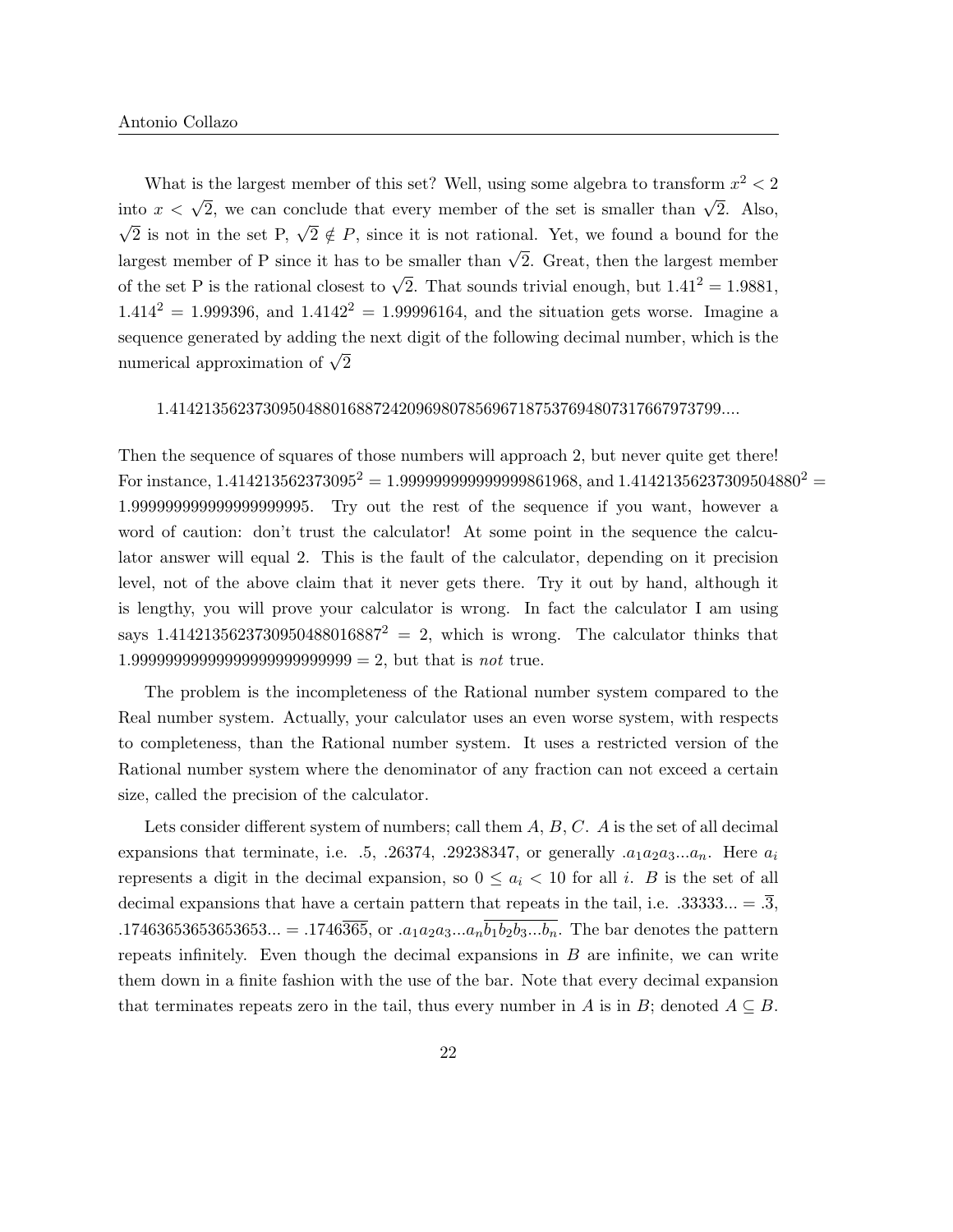Finally, consider those decimal expansions such that no pattern ever exist in the tail, this is set C. These are the decimal expansions that proceed infinitely past the decimal point seemingly randomly; some reveal their secrets in a different light, but most transcend any and all appreciation for pattern.

The Rational number system can be viewed as a ordered of integers, as we saw before, where  $(a, b) = \frac{a}{b}$ . Also, we can view the Rational number system in terms of an integer and a decimal expansion. Lets denote the infinite decimal expansion  $a_1a_2a_3...a_{n-1}a_na_{n+1}...$ by  $a_i$ , then the Rational numbers can be represented by the ordered pair  $(a, b_i)$ , where  $a \in \mathbb{Z}$  and  $b_i$  is a decimal expansion of type B,  $b_i \in B$ . An Irrational number can be represented by the ordered pair  $(a, c_i)$ , where  $a \in \mathbb{Z}$  and  $c_i \in C$ . Then, the Real numbers can be represented by the ordered pair  $(a, c_i)$ , where  $a \in \mathbb{Z}$  and  $c_i$  are in either B or C,  $d_i \in C \cup B$ .

To wrap up the calculator discussion we need to consider one more number system. Let  $D_n$  be the number system with all decimal expansion containing less than n digits; to be concrete consider  $D_1 = \{0, 1, 2, 3, 4, 5, 6, 7, 8, 9\}$ . Imagine the calculator with  $D_1$  as its number system. Lets say we had to do some computation say  $\frac{1}{3}$ . We know the result is  $\frac{1}{.3} = \frac{1}{.3} = .33333...$ ; yet, the finite precision calculator would say the result was .3; since the results lies in a "hole" of the number system, the calculator just thinks its .3. This number system is not a field, since multiplicative inverses do not exist for every element. In fact, its not even a ring, although a multiplication is defined its not a closed operation. Intuitively,  $D_n$  has way too many "holes" to be a field or ring.

Back to the discussion of the largest member of the set  $P = \{x \in \mathbb{Q} : x^2 \leq 2\}$ . We saw that the sequence of numbers, that arose from the addition of a extra digit of the numerical approximation to the  $\sqrt{2}$ , approached but never quite reached the number 2. As a consequence this set has no largest member! Given a rational number whose square is less than 2, there is always another rational number larger than the given number whose square is still less than 2. If the set was changed a bit to  $Q = x \in \mathbb{R} : x^2 \leq 2$ , where R denotes the set of Real Numbers. This set now has a largest member, namely  $\sqrt{2}$ . It is obviously a member of Q, since  $\sqrt{2} \in \mathbb{R}$  and  $\sqrt{2}^2 = 2 \le 2$ .

What is the difference in the rationals and the real numbers that this question is has such a different answer? The reason this happens is that the rationals are plagued by analogs of the holes in the finite precision calculators, they are incomplete. Since  $\sqrt{2}$ is Irrational, it has a infinite decimal expansion in the set  $C$ , and thus never repeats a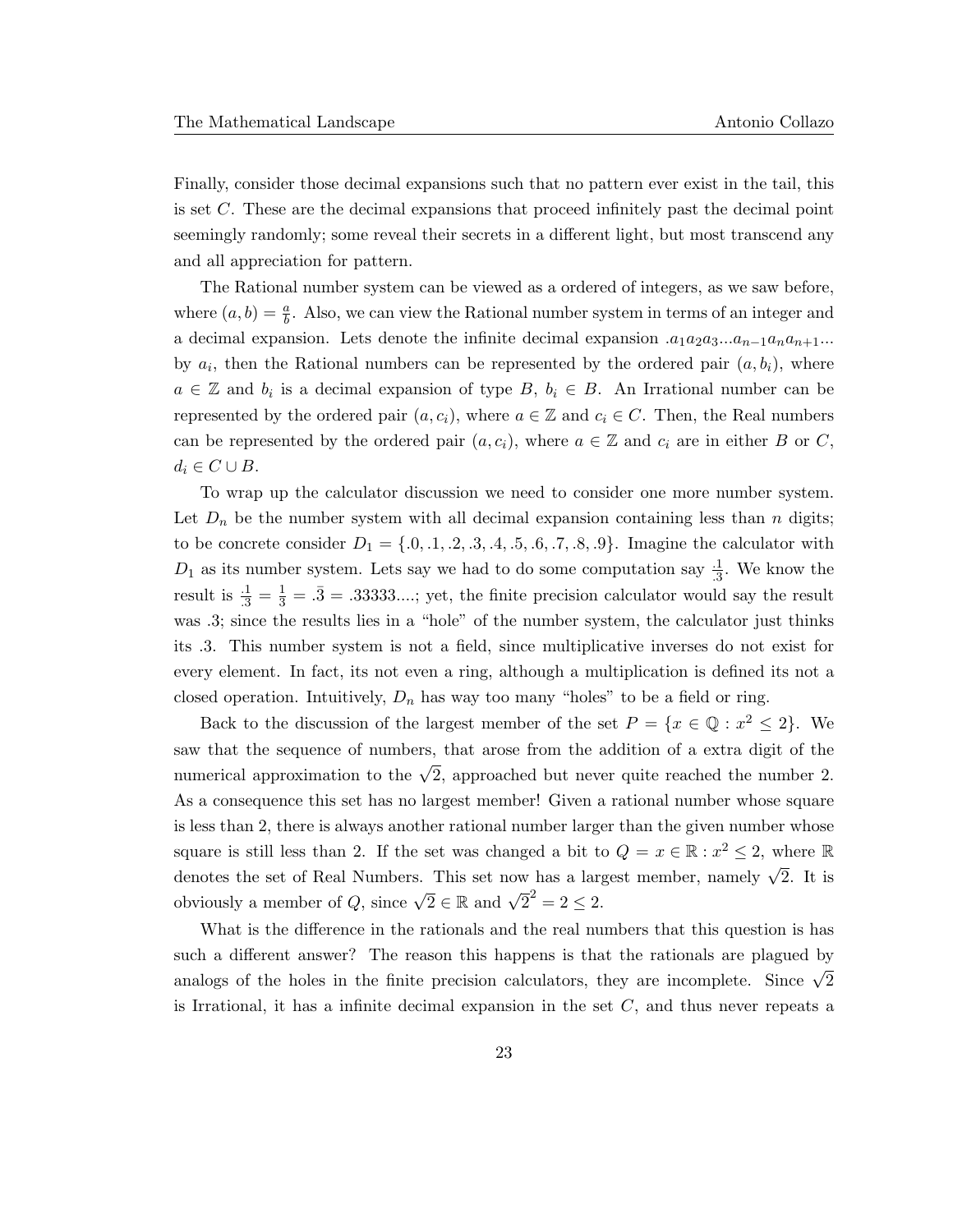pattern. In trying to find the largest member of  $P$ , we were using rational numbers, those which by definition have a pattern in the tail of their decimal expansion, to write a number which never settles into a pattern in the tail of their decimal expansion. Quite a difficult task. However, when trying to find the largest member of Q, we are allowed to use Real numbers thus we can express the irrational number  $\sqrt{2}$ . This property of completeness is an essential characteristic of  $\mathbb R$  that plays an important role in the Calculus developed over the real numbers, this will be explored in a following section. For now, intuitively think of completeness as there being no holes in the space.

# Complex Numbers, C

In order to make this step in the progression of number system, we need to look at the polynomial ring over the real numbers. That is, we need to look at  $\mathbb{R}[x]$  which is the set of all finite polynomials with coefficients from the field R. We saw earlier, in the section on Integers, that R is a ring if and only if  $R[x]$  is a ring. Since a field is also a ring, R is a ring, so  $\mathbb{R}[x]$  is also a ring. Notice the power of that theorem; killed two birds with one stone, actually an infinite number of birds! √

Take the polynomial  $f(x) = x^2 - 2 = (x - \sqrt{2})^2$  $2(x +$ 2). What are the roots of this equation? The roots of an equation form a set given by  $R = \{x \in \mathbb{R} : f(x) = 0\}$ {  $\mathcal{L}$ <sup> $\mathcal{L}$ </sup>  $\overline{-2}$ ,  $\sqrt{2}$ . Let  $p(x)$  be an polynomial. Its pointless, well fruitless, to look at the set  $N_C = x \in \mathbb{R} : p(x) = C$  for some given  $C = 0 \in \mathbb{R}$ , for instance  $N_2 = \{x \in \mathbb{R} : p(x) = 0\}$  $2$ } = { $x \in \mathbb{R} : x^2 - 2 = 2$ }. The equation  $x^2 - 2 = 2$  can be simplified to  $x^2 = 0$ , thus any set  $N_C$  for any polynomial is the set of roots of *some* other polynomial. Thus we only need to consider roots of polynomials.

Let's change the definition of the set of roots of a polynomial given above to a slightly more general definition. For any polynomial,  $p(x)$ , the set of roots  $R = \{x \in \mathbb{D} : p(x) = 0\}$ where  $\mathbb D$  denotes the Domain of the polynomial. The set of roots of  $f(x) = x^2 - 2$ when the  $\mathbb{D} = \mathbb{Z}$  is the empty set, i.e. There are no integers whose square is 2. Since when the  $\omega = \omega$  is the empty is<br>  $x^2 - 2 = 0 \Rightarrow x^2 = 2$ , and  $\{-\sqrt{2},$  $\sqrt{2}$   $\notin \mathbb{Z}$ , or for that matter in the rationals either. So, the domain of a polynomial is crucial in understanding its structure.

The question now becomes does there exist a field, with all its algebraic operations, such that every polynomial with coefficients in that field admits a set of roots that lies within the given field. This is akin to the closure property of the operations of addition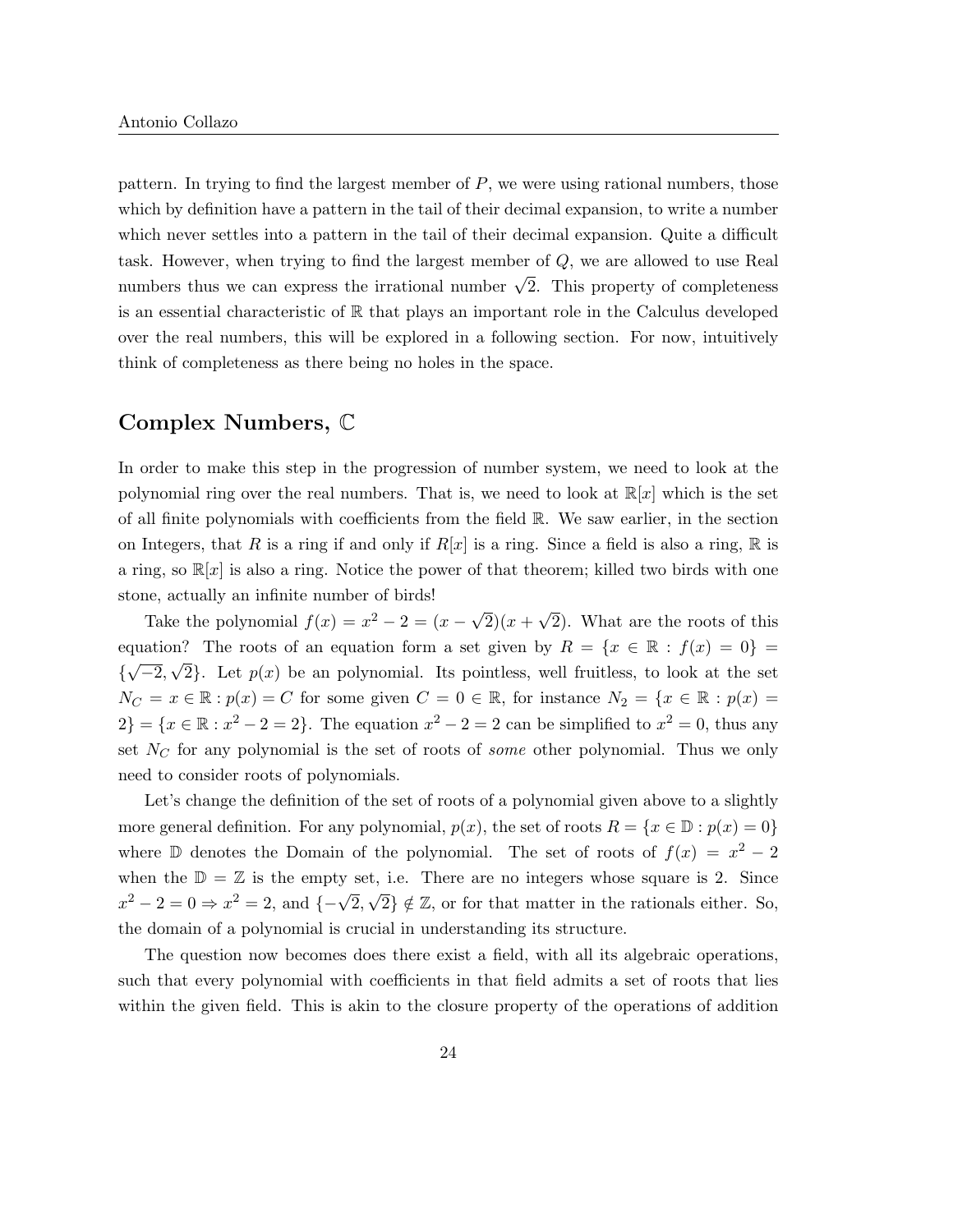and multiplication, however this is the closure of the Polynomial Ring over the a field with respects to finding the roots of the polynomial. In the last chapter we saw the notion of completeness, or what can be called the topological closure of a set, with respects to taking limits of sequences (this is will discussed more thoroughly later). The point is we have seen three notions of a closure: the closure of an operation, the topological closure (completeness), and now the algebraic closure. The power of these concepts comes from the fact that given two elements in a closure of a set, then the applying the respective operation to those elements guarantees the result of the operation is a element of the set. For instance,  $x + y, xy \in \mathbb{R}, \forall x, y\mathbb{R}; \text{ sup}\{x \in \mathbb{Q} : x^2 < 2\} \subset \mathbb{R}$ then $\sqrt{2} \in \mathbb{R}; p(x) \in \mathbb{C}[x]$ then the roots of  $p(x)$ ,  $R = a \in \mathbb{R} : p(r) = 0$  must lie in  $\mathbb{C}$ .  $\mathbb{C}$  denotes the field of Complex Numbers, which this section's work is to construct.

It turns out the field  $\mathbb R$  is not algebraically closed. This means there is at least one polynomial in the polynomial ring  $\mathbb{R}[x]$  which does not contain any real roots. Consider  $q(x) = x^2 + 1$ . Its roots are then  $R = \{x \in \mathbb{R} : x^2 = -1\}$ . We can immediately conclude that  $q(x)$  has no real roots, since every real number squared is positive. In fact,  $q(i) = i^2 - 1 = -1 - 1 = 0$ , but  $i \notin \mathbb{R}$ . The previous statement should be looked at as a definition for a certain number  $i$ , which is not a real number, but satisfies the relation  $i^2 = -1.$ 

The Complex Numbers are then the ordered pair  $(a, b) = a + bi$ ; where  $(a, b) = (c, d)$  if and only if  $a = c$  and  $b = d$ . Addition is defined component-wise, in that  $(a, b) + (c, d) =$  $(a + b, c + d) = (a + b) + (c + d)i$ . Multiplication is defined by expanding the product  $(a + bi)(c + di)$  using the distributive law. So,

$$
(a+bi)(c+di) = a(c+di) + bi(c+di) = ac + adi + bci + bdi2
$$

Now replace  $i^2$  with  $-1$  by way of the definition of i. The product becomes  $(a+bi)(c+di)$  $(ac - bd) + (ad + bc)i$ . Under these two operations, C is a field. Addition is clearly a group operation inherited from the component-wise representation. Multiplication is a little harder to show that it is a group operation, but from the definition we immediately get the closure and from the associativity (commutativity) of the multiplication in the Polynomial Ring we inherit associativity (commutativity) of this multiplication operation. The multiplicative identity is  $(1, 0)$ , since  $(1, 0) \times (c, d) = (1(c) - 0(b), 1(d) + 0(c)) = (c, d)$ 

All that is left to show is that there exists an multiplicative inverses for each element.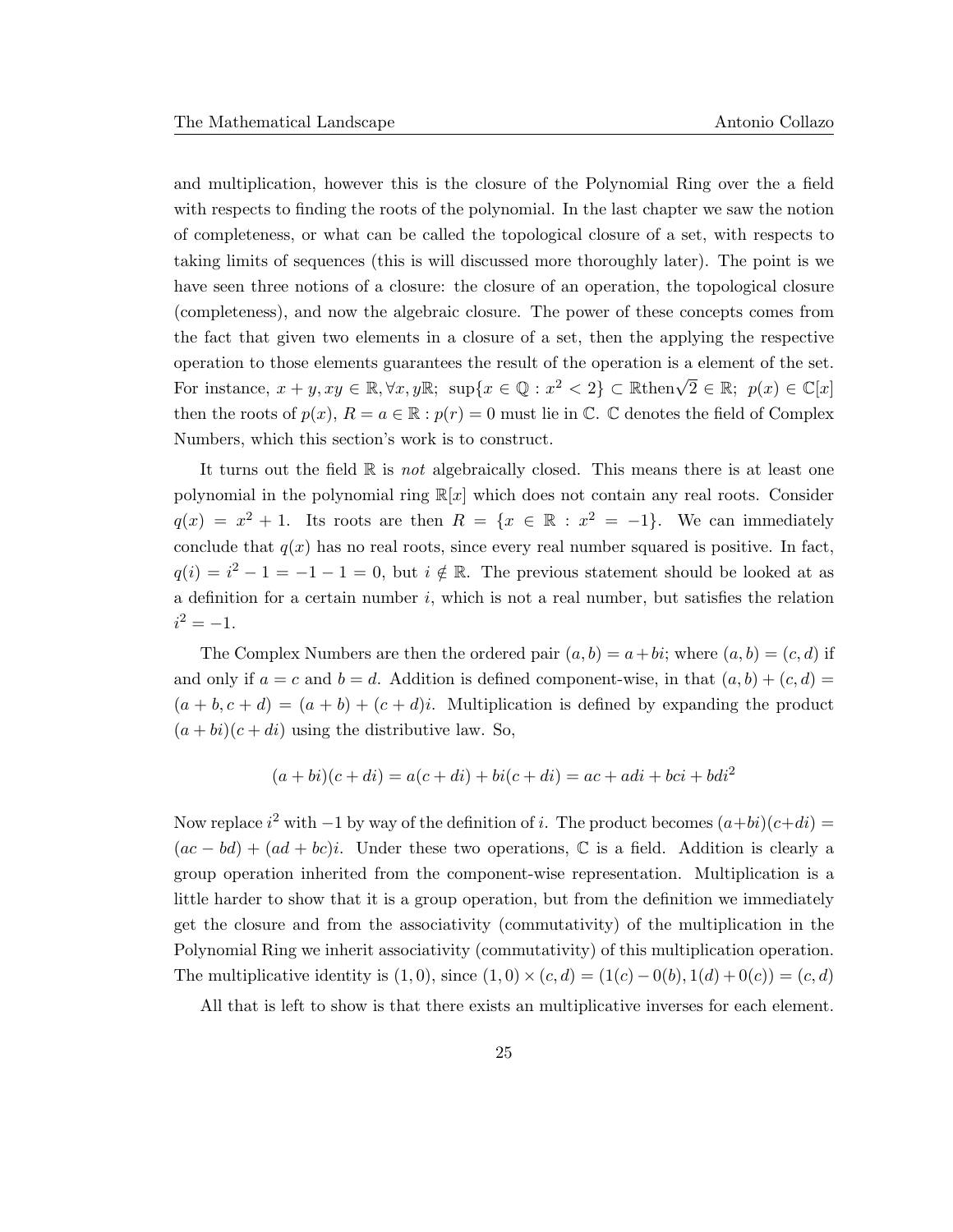To show this we need to introduce a new operation called conjugation; it is denoted by a bar over the number,  $\overline{(a, b)} = (a, -b)$  or  $\overline{(a + bi)} = (a - bi)$ . The product of any complex number with its conjugate is

$$
(a+bi)(a-bi) = a2 - abi + abi - b2i2 = a2 - (-1)b2 = a2 + b2
$$

Also, we need the analogous idea of the absolute value on Real numbers. Define a absolute value on  $\mathbb C$  like so  $|(a, b)| = |a + bi| = \sqrt{a^2 + b^2}$  $a^2 + b^2$ . This is an extension of the absolute value defined on the real number if we notice that  $|a| =$ √  $\sqrt{a^2}$ , so  $|-2| = \sqrt{(-2)^2} =$ √  $4 = 2.$ Properly speaking, this is a "norm" on the number system, which intuitively is a distance defined on the space; further details on this will be given later. For now just take the above two operations as defined.

Back to the task of finding inverses. By definition, a inverse of  $x = a + bi = (a, b) \in \mathbb{C}$ is an element,  $y \in \mathbb{C}$  such that  $x \times y = 1$  With the two operations defined above, this becomes trivial once we observe that  $z(\overline{z}) = |z|^2$ , since dividing by  $|z|^2$  we obtain  $z = \frac{\overline{z}}{|z|}$  $\frac{z}{|z|^2}=1.$ Therefore, the inverse of z is  $\frac{\overline{z}}{|z|^2}$ . Since we chose the element z arbitrarily, then all elements of C have inverses. Well at least if  $|z|^2 \neq 0$ , since otherwise we would be dividing by zero. But,  $|z|^2 = 0$  if and only if  $z = 0$ , so this is nothing new.

Thus  $\mathbb C$  is a field. Also we have two other operations in  $\mathbb C$ , conjugation and absolute value. In reality the only "new" operation is conjugation, since there also exists an absolute value on R. Besides its use in the definition of the multiplicative inverse, conjugation can also be used to determine whether a complex number is a real number. If  $z = \overline{z}$  then  $z \in \mathbb{R}$ . Notice  $1 \in \mathbb{R}$ , and  $1 = 1 + 0i \in \mathbb{C}$ . The conjugate of 1 is  $\overline{1} = 1 - 0i = 1$ , also  $i \notin \mathbb{R}$ since  $\bar{i} = \overline{0 + 1i} = 0 - 1i = -i \neq i$ .

Returning to the initial question of roots of polynomials with coefficients in Complex Numbers, I claim that C is an algebraically closed field. This is known as the Fundamental Theorem of Algebra. It states: Given a polynomial  $p(x) \in \mathbb{C}[x]$  then if R is the set of roots of  $p(x)$  and every element of R is in C, or more succinctly  $R \subseteq \mathbb{C}$ . Actually, formally it states that every polynomial in complex coefficients has at least one root in the complex numbers. The second statement may seem weaker than the first, however the first statement is implied by the second statement. Notice that if a polynomial has a root, say z, then by definition  $p(z) = 0$ . One way to interpret that statement is to decompose the polynomial  $p(x)$  into the product of two polynomials  $p(x) = q(x)r(x)$  such that  $q(z) = 0$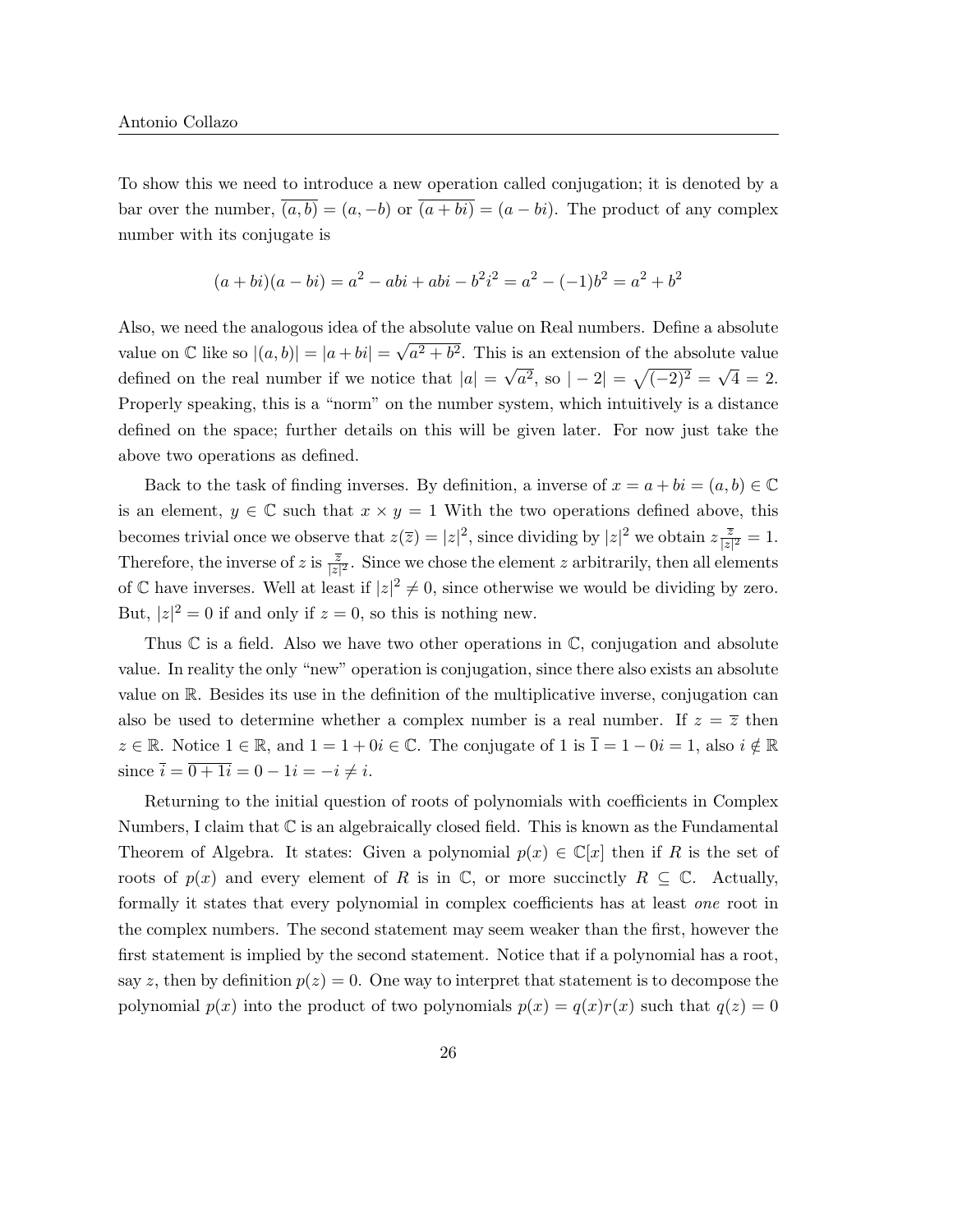and  $r(z) \neq 0$ ; observe that  $p(z)$  still equals 0. How can we be sure that this decomposition exists? This properly in the domain of Unique Factorization Domains; recall, these where Rings where every element could be decomposed uniquely into a product of "primes". But for our discussion, recognizing the decomposition as  $p(x) = q(x)r(x)$  is sufficient; the theory of Rings and UFD would help extend these notions to more complicated and abstract fields.

Utilizing the decomposition, we recognize that  $r(x)$  is a polynomial and by Fundamental Theorem of Algebra it has a root, call it w. Then decompose  $r(x)$  into  $r(x) = s(x)t(x)$ where  $s(w) = 0$  and  $t(w) \notin 0$ . Repeating this procedure until the polynomial can not decompose any more, i.e. it a prime polynomial. These turn out to the the linear polynomials such as  $f(x) = x - c$ , where  $c \in \mathbb{C}$ . By the end of the procedure, we have decomposed the original polynomial  $p(x)$  into a product of "prime" polynomials, so that  $p(x) = (x - c_1)(x - c_2)(x - c_3) \cdot ... \cdot (x - c_n)$ , where each of the  $c_i$ 's are in  $\mathbb{C}$ . So, the second version of the Fundamental Theorem of Algebra implies the first version.[13]

Actually, the Theorem asserts one more conclusion: there are exactly as many roots (distinct or not) as the degree of the polynomial. The degree of a polynomial is the number which is the highest power of x, for example if  $p(x) = x^2 + x + 3$  then the degree of  $p(x)$  is 2. More generally, any polynomial can be written  $p(x) = a_0 + a_1x + a_2x^2 + a_3x^3 + ... + a_nx^n$ , then the degree is  $n$ . So to wrap things up, the Fundamental Theorem of Algebra states: Given  $p(x) \in \mathbb{C}$  represented by  $p(x) = a_0 + a_1x + a_2x^2 + a_3x^3 + ... + a_nx^n$  then there exist a set of numbers  $(c_i)_{i=0}^n$  such that  $p(x) = (x - c_1)(x - c_2)(x - c_3)...(x - c_n)$ . In that statement, there was no mention of roots of that polynomial, but notice that  $p(c_1)$  $(c_1 - c_1)(x - c_2)(x - c_3)...(x - c_n) = 0(x - c_2)(x - c_3)...(x - c_n) = 0$  so the notion of roots is interplayed with the decomposition of the polynomial into a product instead of a sum. This is very analogous to the Fundamental Theorem of Arithmetic. Recall, it states that Z is a UFD: every element in Z can be written uniquely as a product of primes. The Fundamental Theorem of Algebra states that  $\mathbb{C}[x]$  is UFD.

Recall, the difference between Rational number and Irrational numbers; which basically amounts to the Rational number possessing some type of finite character: either the decimal expansion terminated or there was a pattern that repeated in the tail. The Irrational number were those decimal expansion that where infinite in character: there was no repeating pattern in the tail. Finally, we put both types of numbers together to obtain the Real numbers. There is one more distinction to be made in the Irrational numbers,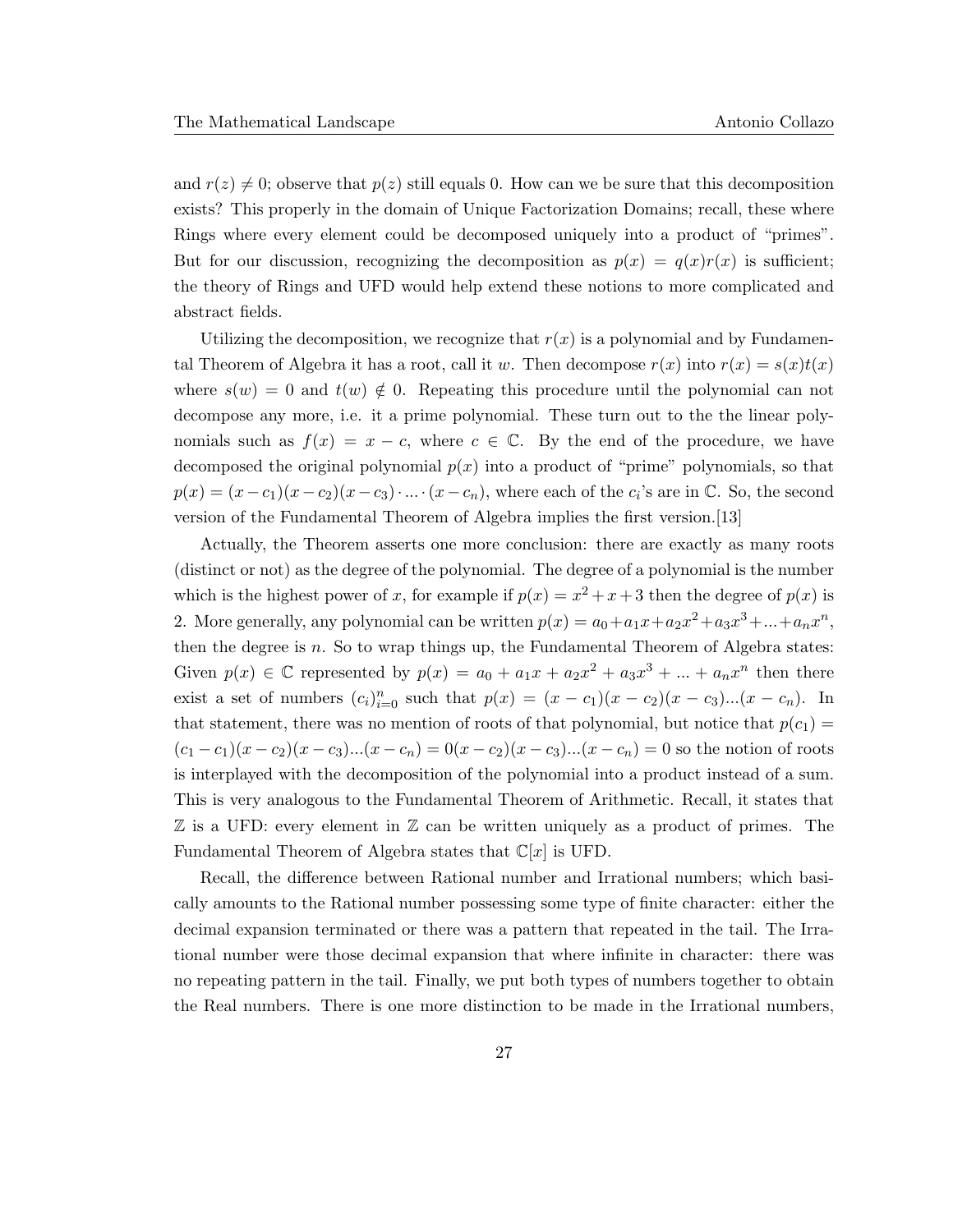that of an Algebraic number.  $\sqrt{2}$  is an Algebraic number, while  $\pi$  is not an Algebraic number[5]; it is called a Transcendental number. What is the difference between these two numbers?

 $\sqrt{2}$  is an Algebraic number, which I will start denoting A. Intuitively, an algebraic number must posses some kind of finite character, just like the Rationals had a finite character. However, we know that in their decimal expansions, there is no rhyme, reason, or pattern to these numbers; thats why they are Irrational. But, as I hinted earlier, some of the Irrational number share their secrets but only under a different light, the algebraic numbers. There are also some Irrational numbers that transcend all appreciation for pattern: these are the Transcendental numbers. To find the secrets of the Algebraic numbers, we need to look at the Polynomials again. Properly, an Complex number is called Algebraic if there exist a *finite* polynomial in  $\mathbb{Q}[x]$  (polynomials with coefficients in Q), of which one of the roots is the given number. So,  $\sqrt{2} \in \mathbb{A}$  since  $p(x) = x^2 - 2 \in \mathbb{Q}[x]$ , p( √  $2) = 0$ , and the degree of  $p(x)$  is 2, which is finite. Here is the finite character of Algebraic numbers; they must have a finite representation as roots of a finite polynomial. Notice  $i \in \mathbb{A}$  since  $q(x) = x^2 + 1$ ,  $q(i) = 0$  and the degree of  $q(x)$  is 2.

Are there any numbers that are not Algebraic? I mentioned earlier that  $\pi$  is not Algebraic; therefore there does not exist any finite polynomial such that  $\pi$  is a root. Another way of saying this is, given any finite polynomial its value at  $\pi$  must not be zero. This is similar to the difference between Irrational and Rational; the former has an infinite character while the latter has a finite character. The proof that a number is not Algebraic is rather difficult. We would need to show that for any finite polynomial  $\pi$  is not a root; that an infinite number of cases, so more creativity and ingenuity are needed to prove this claim. A consequence of the transcendence of  $\pi$  is that if  $p(\pi) = 0$  then the degree of  $p(x)$  must be infinite! This in turn implies that  $cos(x)$  and  $sin(x)$  are infinite polynomials, since  $cos(\pi) = 0$  and  $cos(x - \pi) = sin(x)$ , by the laws of Trigonometry, so  $cos(\pi - \pi) = sin(0) = 0$ . Thus  $\pi$  is a root of both of these functions, thus they must be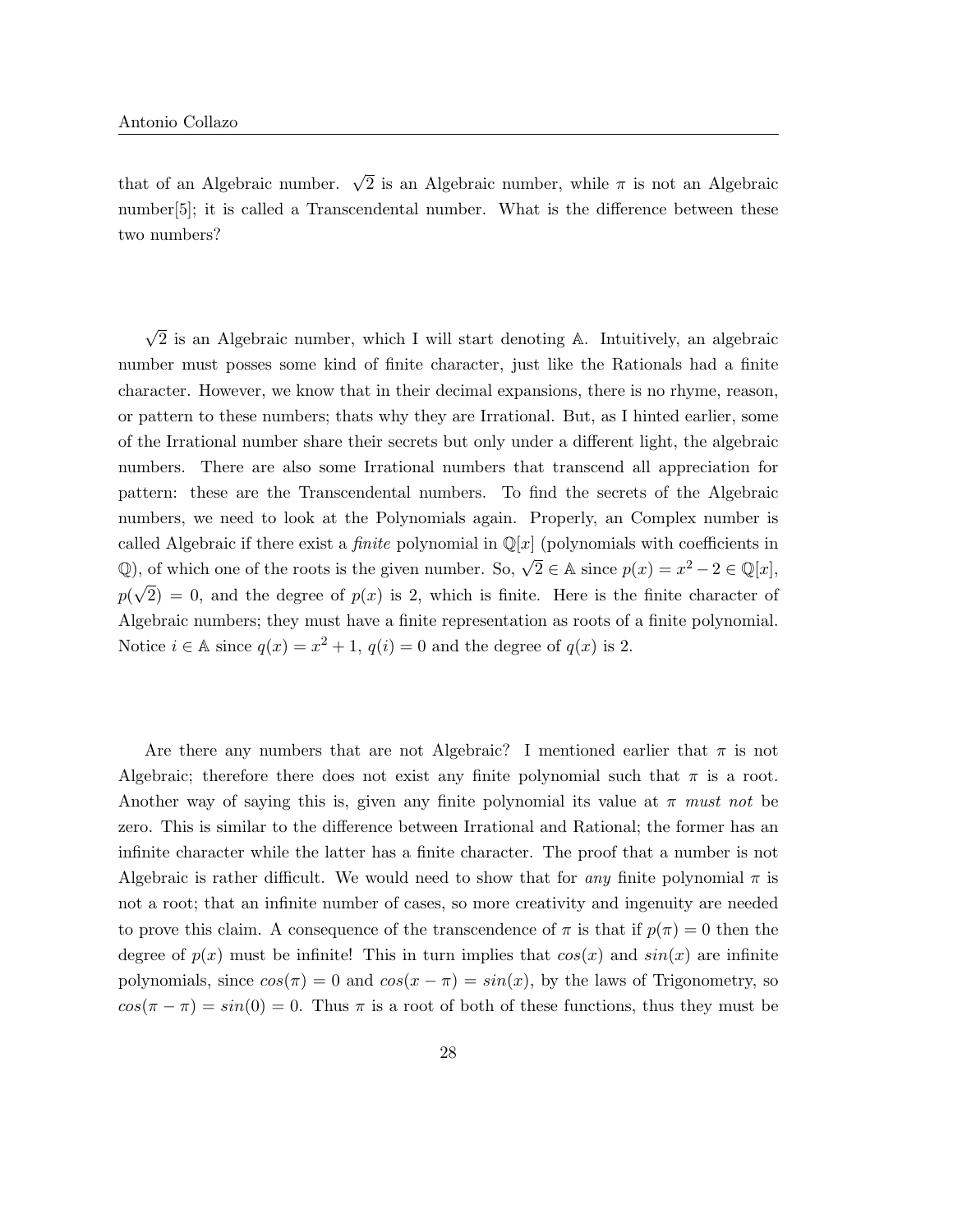infinite polynomials!

$$
\sin(x) = x - \frac{x^3}{3!} + \frac{x^5}{5!} - \frac{x^7}{7!} + \frac{x^9}{9!} - \frac{x^{11}}{11!} + \frac{x^{13}}{13!} + \dots
$$

$$
= \sum_{i=0}^{\infty} \frac{(-1)^n}{(2n+1)!} x^{2n+1}
$$

$$
\cos(x) = 1 - \frac{x^2}{2!} + \frac{x^4}{4!} - \frac{x^6}{6!} + \frac{x^8}{8!} - \frac{x^{10}}{10!} + \frac{x^{12}}{12!} + \dots
$$

$$
= \sum_{i=0}^{\infty} \frac{(-1)^n}{(2n)!} x^{2n}
$$

The Algebraic numbers, A, turn out to be exactly those numbers which are in the Algebraic Closure of Q. We denote the algebraic closure (actually the topological closure too) by a bar over the given set: context should be clear as to which closure is involved, and context distinguishes between conjugation. So,  $\overline{Q} = A$ . The definition of an Algebraic closure ensures that any finite polynomial with coefficients in Q must posses a root that lies in the closure, i.e. for any polynomial in  $p(x) \in \mathbb{Q}[x]$  and  $p(z) = 0$  then that implies that  $z \in \overline{Q}$ . This is exactly the definition of Algebraic numbers given above. As a set A is a subset of  $\mathbb C$ , also  $\mathbb Q$  is a subset of A; these statements should be interpreted like so: Every Algebraic number is a Complex Number, and every Rational number is an Algebraic number. But, A in not a subset of R: so not every real number is an Algebraic number:  $\pi \in \mathbb{R}$  but  $\pi \notin \mathbb{A}$ . Finally, the relationship between Irrational number and Algebraic numbers is more subtle. So see this consider the Complex numbers as the collection of both Transcendental numbers and the Algebraic number; just like the Reals where the union of the Irrational and Rational. Now consider the Algebraic numbers that are not rational. Then the Irrational numbers are exactly those Real Numbers that are Transcendental, or Algebraic but not rational.

Another interesting fact about the Complex Numbers is that we have lost an the ordering. In R, there exist a total ordering relation, such that:

Total Ordering Relation ( $\mathbb{R}, \leq$ ), for all  $x, y, z \in \mathbb{R}$ 

Reflexive:  $x \leq x$  Transitive:  $x \leq y$  and  $y \leq z$  implies  $x \leq z$  Anti-symmetric:  $x \leq y$ and  $y \leq x$  implies  $x = y$  Linear (Total): for each pair  $x, y$ , either  $x \leq y$  or  $y \leq x$ Compatibility with Operations

• Addition: if  $x \leq y$  then  $x + c \leq y + c$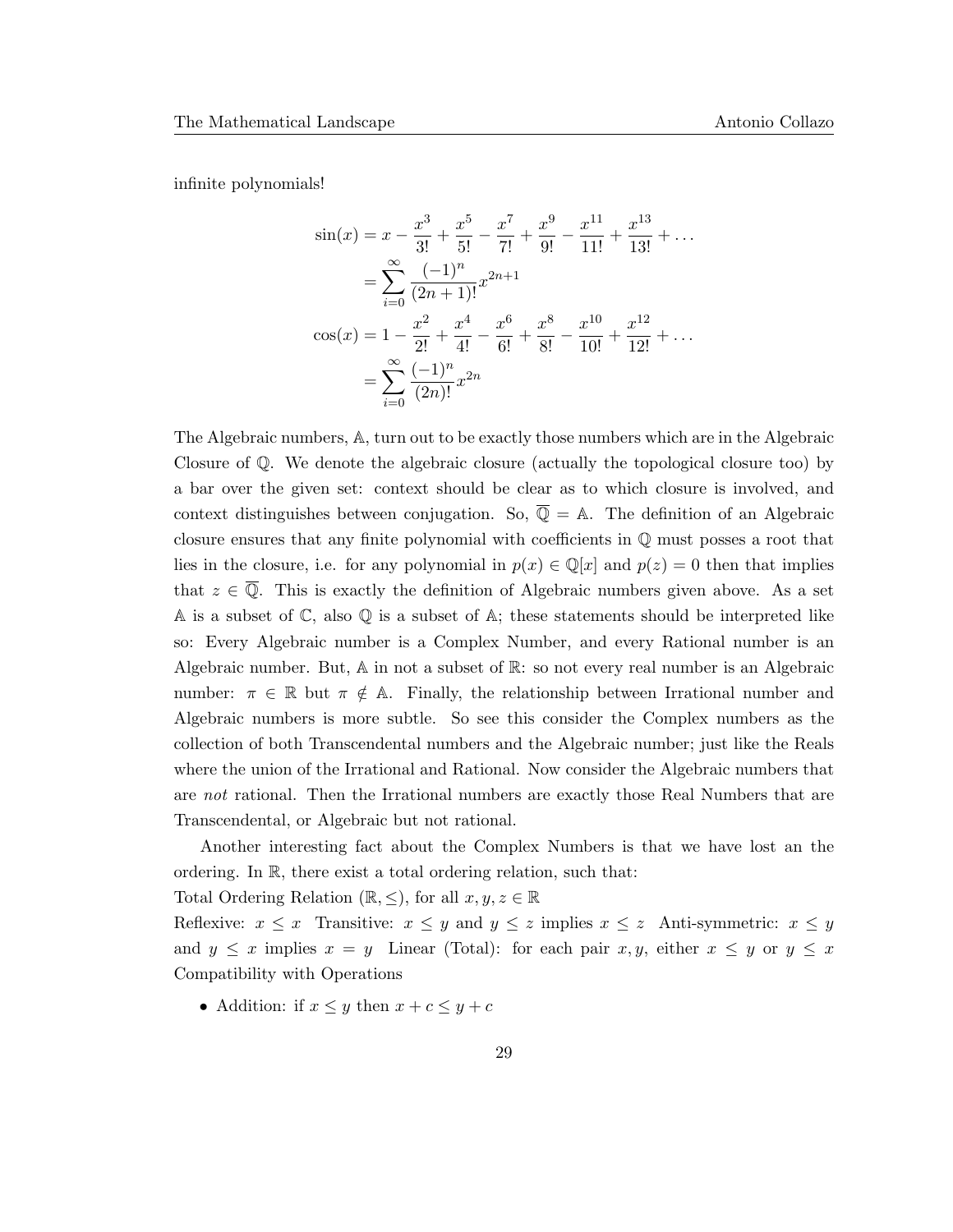- Addition: if  $x \leq y$  and  $a \leq b$  then  $x + a \leq y + b$
- Multiplication: if  $x \leq y$  and  $0 \leq z$  then  $xc \leq yz$
- Multiplication: if  $x \leq y$  and  $z \leq 0$  then  $yc \leq xc$

R under the normal ordering relation satisfies the above properties. We can define the "dual" order as such  $x \geq y$  if and only if  $y \leq x$ . Also we can define the strict inequalities  $x < y$  by  $(x \leq y$  and  $x \neq y)$ . So in effect, by defining the one ordering relation, we get all six relations  $\leq, \geq, \leq, \geq, \neq$ . Notice how equality is defined by the Anti-Symmetric Property; from which we can also define  $\neq$ . We will study the ordering in the next chapter, here I just want to show that there can be NO total order imposed on  $\mathbb{C}$ . To see this let's try to order i, in that either  $i \leq 0$  or  $0 \leq i$ . Take the first case  $i \leq 0$ . Multiply by i on both sides, since  $i \leq 0$ , so by the second multiplication property  $0 \leq i^2$ . But  $i^2 = -1$  so we have  $0 \le -1$ : Absurd! Trying the other case:  $0 \le i$ , again multiply by i on both sides and we obtain  $0 \leq i^2 = -1$ : Absurd! In either case we are led to a contradiction; thus there can be no Total ordering on  $\mathbb C$  as there is on  $\mathbb R$ . This is curious phenomenon. Until now, at every step in the construction, in every extension we have acquired and inherited the properties of the previous set; here we have a lost the fundamental property of ordering. This loss is balanced out by the gain in the closure of the roots of polynomials, which was the main purpose in constructing the Complex numbers anyway.

A word on notation, the defining relation for *i*:  $i^2 = -1$  implies notationally  $i = \sqrt{}$  $-1.$ However, this notation leads to contradictions. Recall, the formula  $\sqrt{a}$ √  $b =$ √ ab. This implies the following absurd calculation:

$$
-1 = i^2 = \sqrt{-1}^2 = \sqrt{-1}\sqrt{-1} = \sqrt{(-1)^2} = \sqrt{1} = 1
$$

Letting  $\sqrt{-a} = i\sqrt{a}$  then restricting the square root operation to positive numbers, avoids contradictions in denoting the  $\sqrt{-1}$  as i.

#### Vectorspaces

A vectorspace is another algebraic structure, where there is an addition defined and a so-called scalar multiplication. A element of a vectorspace space is called a vector; it looks like  $v = (v_1, v_2, v_3, ..., v_n)$ , where all the  $v_i$ 's come from the field F.  $(V, F, +, \cdot)$  is a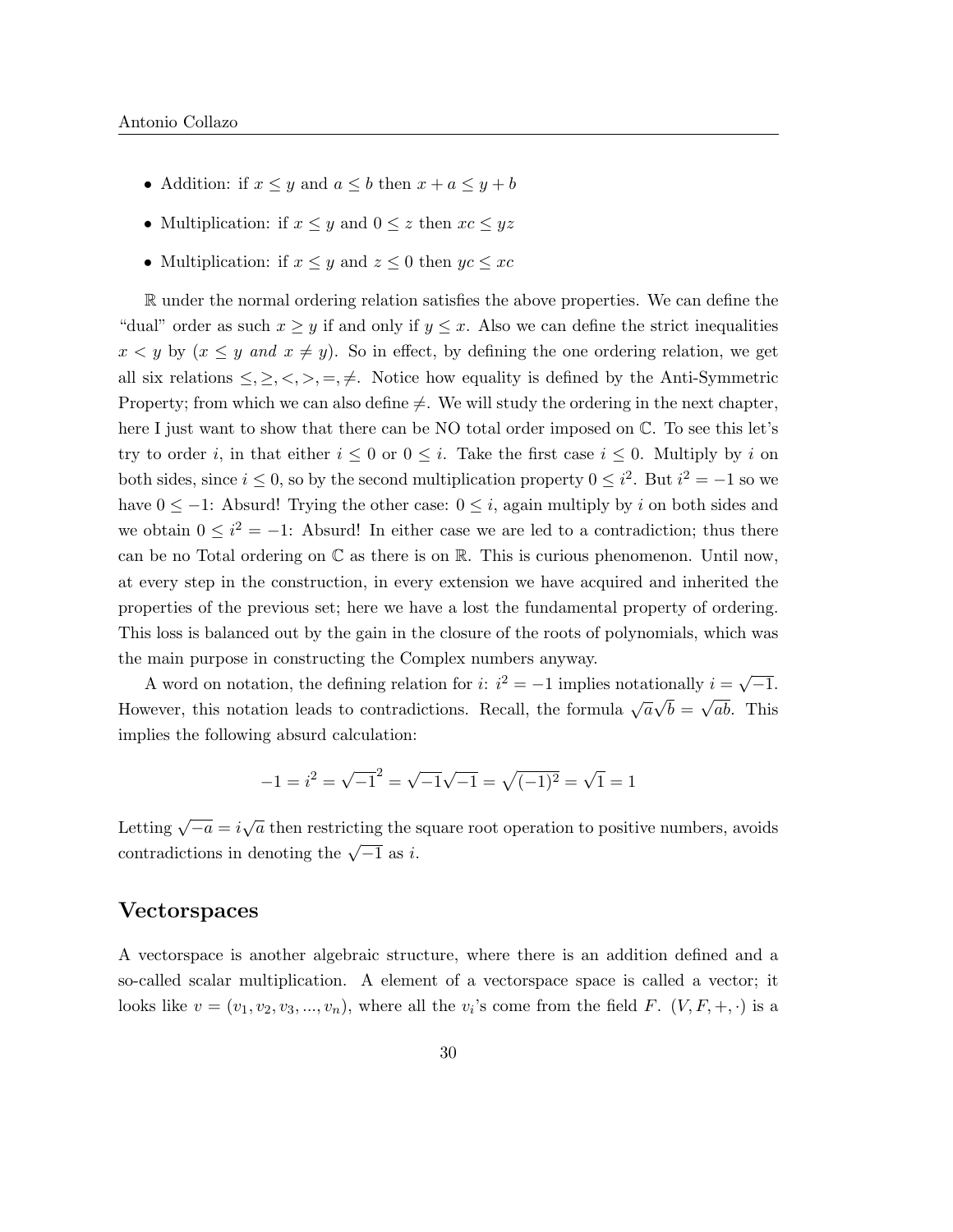vectorspace if  $(V,+)$  is a commutative (abelian) group. F is called the scalar field, we say that  $V$  is vectorspace over  $F$ . Context should present the scalar field clearly, so normally it is omitted from the quadruple and just represented  $(V, +, \cdot)$ . The scalar multiplication is defined as follows: Let  $\alpha \in F$  then  $\alpha \cdot (v_1, v_2, v_3, ..., v_n) = (\alpha \times v_1, \alpha \times v_2, ..., \alpha \times v_n)$ . This operation is technically *not* a binary operation on the algebraic structure, since a binary operation acts on two elements of the algebraic structure; the operation acts on one element from the scalar field while the other element is from the vectorspace. This operation is properly called a group action; it acts on the additive group of the vectorspace as defined above. Notice that the scalar multiplication is a component-wise multiplication in the Scalar Field. Addition is also defined component-wise (as we have seen plenty before); the addition is also happening in the Scalar Field.

A vectorspace has a notion of dimension: given any two elements,  $x, y$  of V then their representation as a vector is  $x = (x_1, x_2, ..., x_n)$  and  $y = (y_1, y_2, ..., y_n)$ , then the dimension of the vectorspace is n. There are two cases:  $V$  is finite dimensional, or  $V$  is infinitedimensional. The representation of a element of the vectorspace into the vector form is not unique. For instance, consider  $(1,0)$  and  $\frac{1}{2} \cdot (2,0)$  as two element of a 2-dimensional vectorspace; they are clearly equivalent. Formally the equivalence relation is defined component-wise, in that  $v = (v_1, v_2, ..., v_n) = (w_1, w_2, ..., w_n) = w$  if and only if  $v_1 = w_1$ ,  $v_2 = w_2, \ldots$ ,  $v_n = w_n$ . So  $(1,0) = \frac{1}{2} \cdot (2,0) = (\frac{1}{2} \times 2, \frac{1}{2} \times 0) = (1,0)$ . However, any two vectors can be written uniquely if we specify a Basis. Observe, in a 2-dimensional vectorspace, any vector is represented  $(a, b)$  where  $a, b \in F$ . But I could also write,  $a \cdot (1,0) + (0,1) = (a,0) + (0,b) = (a,b)$ . Thus we see that given the basis  $(1,0), (0,1)$ we can write uniquely any vector in the that vectorspace. The vector  $(a, b)$  is called the coordinate vector with respects to the Basis. The vector  $(x, y)$  has the coordinate vector  $(x, y) = a(1, 0) + b(0, 1)$  so  $(a, b) = (x, y)$ . The fact that the coordinate vector is equal to the vector itself is a special property of this basis; which is why its called the Standard Basis. There exist an infinite number of other basis, like  $\{(2,0), (0, 2)\}\$ . In this basis the vector  $(1,1)$  has coordinate vector  $(\frac{1}{2},\frac{1}{2})$  $\frac{1}{2}$ , since  $\frac{1}{2}(2,0) + \frac{1}{2}(0,2) = (1,1)$ . Basis can look much more complicated: if  $\{(1, 2), (2, 1)\}$  is a basis for a vectorspace, then the vector  $(1, 1)$ has coordinate vector  $(\frac{1}{3}, \frac{1}{3})$  $\frac{1}{3}$ ) since  $\frac{1}{3}(1,2) + \frac{1}{3}(2,1) = (\frac{1}{3}, \frac{2}{3})$  $(\frac{2}{3}, \frac{1}{3})$  $\frac{1}{3}) = (1, 1).$ 

The connection between basis and dimension is that a vector space is  $n$ -dimensional if and only if there is a basis that has exactly n vectors. Technically the definition goes like this: A basis for a vectorspace is a linearly independent set of vectors such that they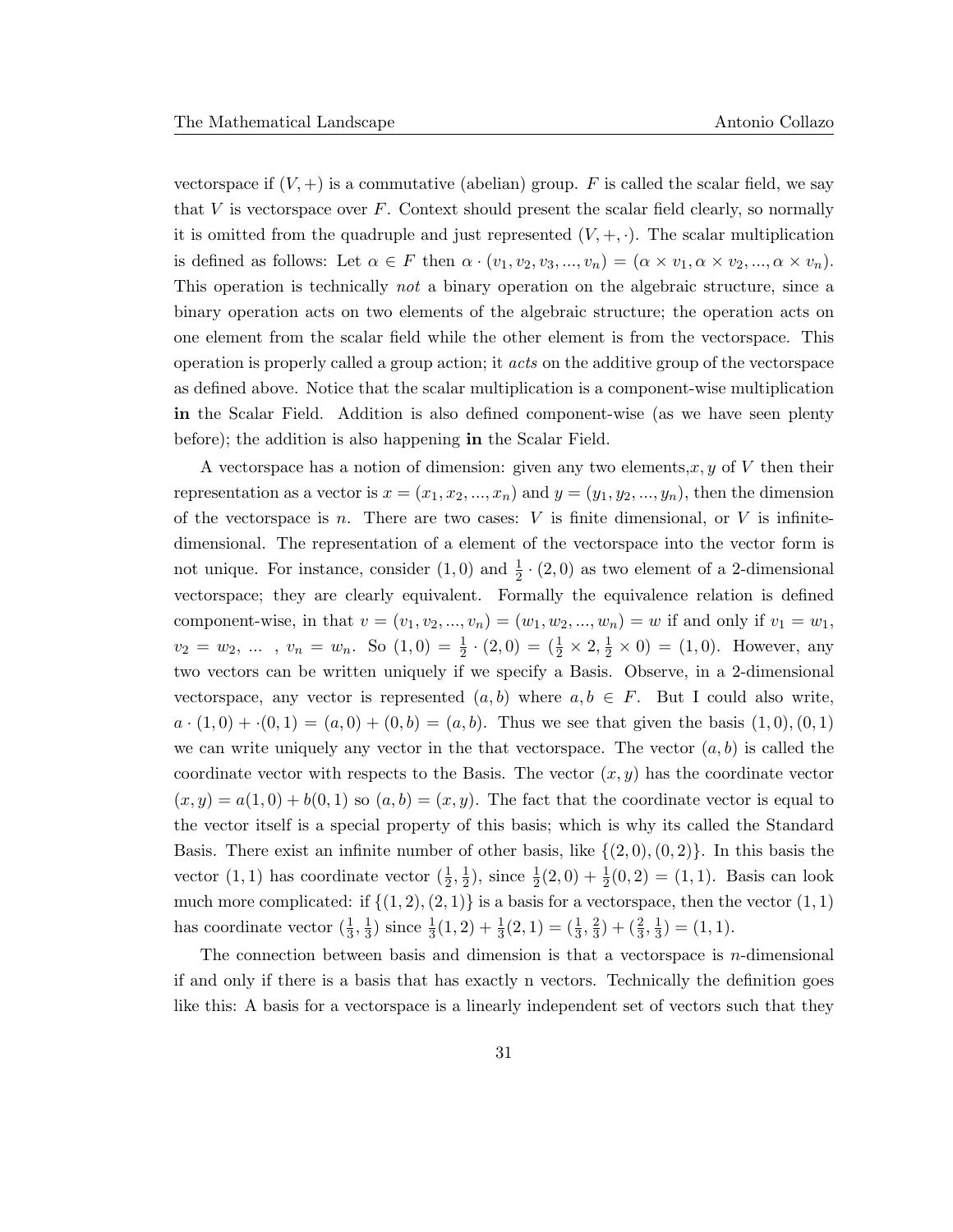span the vectorspace. Then the dimension is defined as the number of vectors needed for a basis; so, all basis have the same number of vectors. The condition of Linear Independence is an important premise, it guarantees the coordinate vectors are unique. For instance if the the basis is  $\{(1, 2), (2, 4)\}\$  then the vector  $(3, 6)$  has at least two coordinate vectors  $(3,0)$ , since  $3(1,2) + 0(2,4) = (3,6)$ , and  $(1,1)$ , since  $1(1,2) + 1(2,4) = (1,2) + (2,4) =$  $(1 + 2, 2 + 4) = (3, 6)$ . So with this defect of the basis vectors we lose the uniqueness of the coordinate vectors; this set of vectors is called Linearly Dependent.

This set of vectors has another flaw: it does not span the space. Intuitively, the span of a set of vectors means that every vector in the vectorspace has a coordinate vector with respect to the given set. Properly,  $span\{v, w, x, ..., y\}$  (Note,  $v, w, ...$  are vectors, so each has a vector expansion) is the set of linear combinations of the set of vectors. So,  $p \in$  $span\{v, w, x, ..., z\}$  if there exist  $c_1, c_2, ..., c_n \in F$  such that  $p = c_1 \cdot v + c_2 \cdot w + c_3 \cdot x + ... + c_n \cdot z$ . Notice the use of the scalar multiplication! Let's find the coordinate vector of  $(-1, 5)$  in the span of  $\{(1, 2), (2, 4)\}$ . Well it turns out that this is impossible, to see this start out with the span of  $\{(1, 2), (2, 4)\}.$  So,  $a(1, 2) + b(2, 4) = (a, 2a) + (2b, 4b) = (a + 2b, 2a + 4b).$ Any vector in the  $span{(1, 2), (2, 4)}$  is represented like so. Then we must find an a and b in F such that  $(-1, 5) = (a + 2b, 2a + 4b)$ . This is equivalent to solving both pairs of equations simultaneously. So,  $-1 = a + 2b$  and  $5 = 2a + 4b = 2(a + 2b)$ . Dividing the second equation by 2, we obtain  $\frac{5}{2} = a + 2b$ . Now, we see the impossibility of this situation since  $-1 \neq \frac{5}{2}$  $\frac{5}{2}$ , clearly! The defect in this set of vectors is that they are do not span the set.

Basically, a set of vectors is a basis for the vectorspace if 1) there are enough vectors in the set to ensure there exists a coordinate vector for every vector in the vectorspace, and 2) the vectors in the set are such that there is a unique coordinate vector for every vector in the vectorspace. It turns out that every vectorspace space has at least one basis, even the infinite dimensional vectorspaces: for instance the standard basis  $\{e_1, e_2, e_3, ...\}$ , where  $e_i = (0, ..., 0, 1, 0, ...)$ . That is a vector with a 1 in the *i*-th coordinate.

Now, it may seem like vectorspaces are a random algebraic structure, but I claim we have already seen in the above alot of vectorspaces, we just did not "look" at them as vectorspaces. For instance, the polynomial rings are vectorspaces, actually they are infinite dimensional vectorspaces. The basis is the set  $\{1, x, x^2, ..., x^n, ...\}$ , so the

$$
span\{1, x, x^2, ..., x^n, ...\} = a(1) + bx + cx^2 + ... + nx^n + ...
$$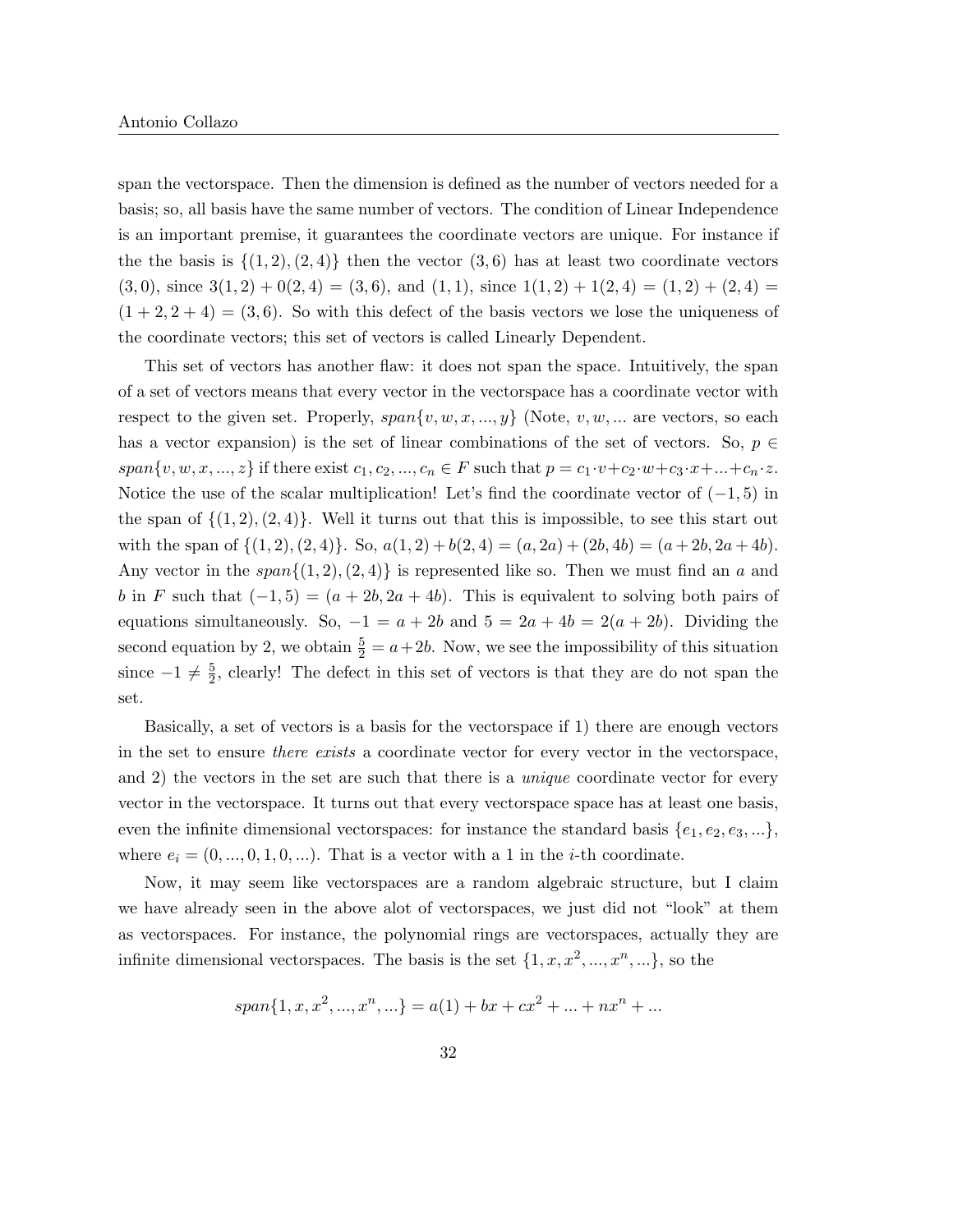Therefore, we can see that this vectorspace is the space of all the polynomials with coefficients coming from the scalar field of the vectorspace. The coordinate vector for the polynomial  $p(x) = 1+3x+4x^3$  is  $(1, 3, 0, 4)$ , likewise for the polynomial  $q(x) = 2+6x+5x^2+7x^3$ , the coordinate vector is  $(2, 6, 5, 7)$ . Addition is defined component-wise, so  $p(x) + q(x) =$  $(1, 3, 0, 4) + (2, 6, 5, 7) = (1 + 2, 3 + 6, 0 + 5, 4 + 7) = (3, 9, 5, 11) = 3 + 9x + 5x^2 + 11x^3$ . We allow the addition of extra zeros at the tail of a coordinate to perform the addition. Also, scalar multiplication corresponds to  $3p(x) = 3 \cdot (1, 3, 0, 4) = (3, 9, 0, 12)$ . For an example of a finite dimensional vectorspace, look at the  $span\{1, x, x^2\}$ . This is the space of all quadratic polynomials, that is the set of all polynomials whose degree is less than or equal to 2. We have also seen another infinite dimensional vectorspace; the space of all decimal expansions. There is a component-wise addition and a scalar multiplication defined, refer back to the section on Real numbers to verify this.

One of the main example of vectorspaces is  $\mathbb{R}^n$ . This is the vectorspace of dimension n, such that every component of the vector is coming from  $\mathbb{R}$ . For instance,  $\mathbb{R}^3$  is a 3dimensional space, which is very similar to the 3-D world we live in. Newtonian physics describes the mechanics of the world in terms of force vectors in  $\mathbb{R}^3$ . It is a familiar situation that if I push you with a certain force and you push me with the same force then we shouldn't move. Furthermore, if I push you with a stronger force that you push me then you should move backwards. This situation is easily described using vectors, like so: Let v represent the vector of force I exert on you. Let w be the vector of force you exert on me. The first statement then becomes  $v + w = 0$ , from which we conclude that  $v = -w$ ; which is our intuitive understanding of what's physically going on. If two forces act on the same object, but in exactly opposite directions, then the resulting force is zero. The second statement says  $v + w = z$ , where  $z \neq 0$  and z is in the same direction as v, which is represented by  $c \cdot v = z$  where  $c > 0 \in F$ .

Consider the two dimensional vectorspace,  $\mathbb{R}^2 = span{(1,0), (0,1)}$ . This is the plane studied in high-school geometry. Notice every point on the plane can be represented by a pair of numbers  $(a, b)$ , but is precisely what is meant by the span $\{(1, 0), (0, 1)\}\$ . The fact that every point on the plane can be represented by a pair of numbers is a notion first described by Rene Descartes. In his honor, this representation of the plane is referred to as the Cartesian plane, or Cartesian Coordinates. Descartes apparently came to this idea one day laying in bed watching a fly crawling on his ceiling. He realized that the fly's position could be described has the distance from the North wall and the distance from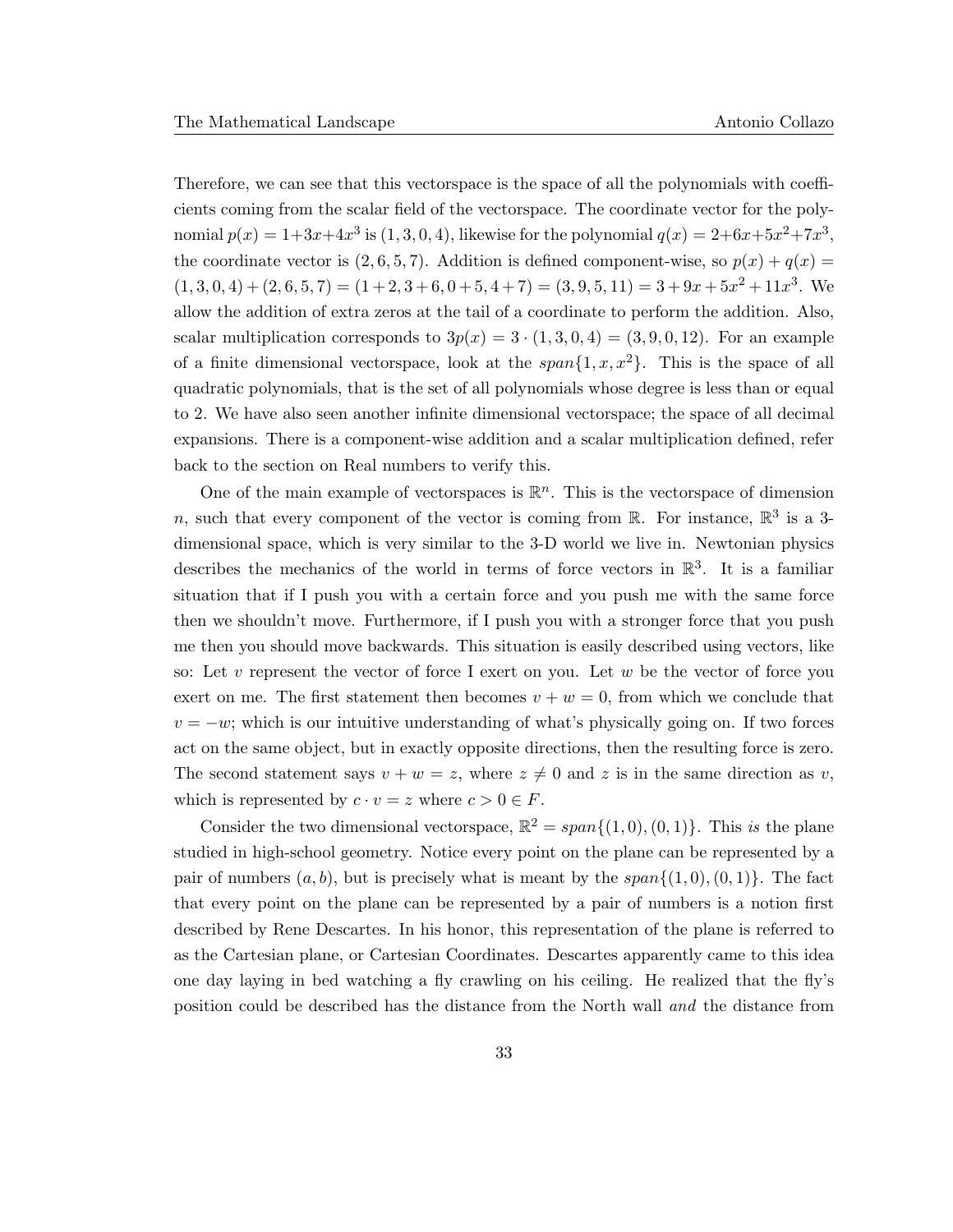the East wall, in his room.[9] Properly this notion is called Analytic Geometry; but its power comes from its unification of Algebra and Geometry. By describing the points in the plane as  $(a, b)$  where a is the distance to the North wall, and b is the distance to the East wall, we transform the plane into a vectorspace, and thus the transformation of a purely geometry idea to the purely algebraic structure.

The operations in vectorspace have very nice geometric interpretations, especially in  $R^2$  since I can draw them on a paper. Start by picking a specific point: the origin. Every vector is represented by an arrow from an origin. The effect of scalar multiplication is to grow or shrink the vector; by multiplying by −1 the vector flips all the around to the other side of the origin. See figure 1.



Figure 1:

The addition operation can be seen geometrically as follows. Draw two vectors on the paper, with an angle between them. Erect the rectangle formed. The addition of two vector is the diagonal of the rectangle. If there is no angle between the vectors, the addition reduces the same effect as scalar multiplication: growing and shrinking. Theres another's view of vector addition, which I like to refer to as triangle addition.  $x, y, x+y$  as vectors form a triangle like so:  $x$  is the arrow from the origin, then place  $y$  at the endpoint of x, then  $x + y$  is the triangle formed. Also,  $x, y, x - y$  form a triangle. This time both x and y are starting at the origin, and  $x - y$  is the other side of the triangle. See figure

When we consider a certain basis in a vectorspace, we impose a coordinate system on the vectorspace. Geometrically, this amounts to putting a grid on the paper so that we can assign every point a unique "address"  $(a, b)$ . On the paper, one will have to first draw the axes: two specially denoted lines that intersect at the origin (this implies there is some angle between the vectors. Also, a unit interval on each axis must be established; place a special mark on each axis. This denotes what the distance "one" is, and also the positive direction on the axis. Lastly, for each axis make a mark at each unit length distance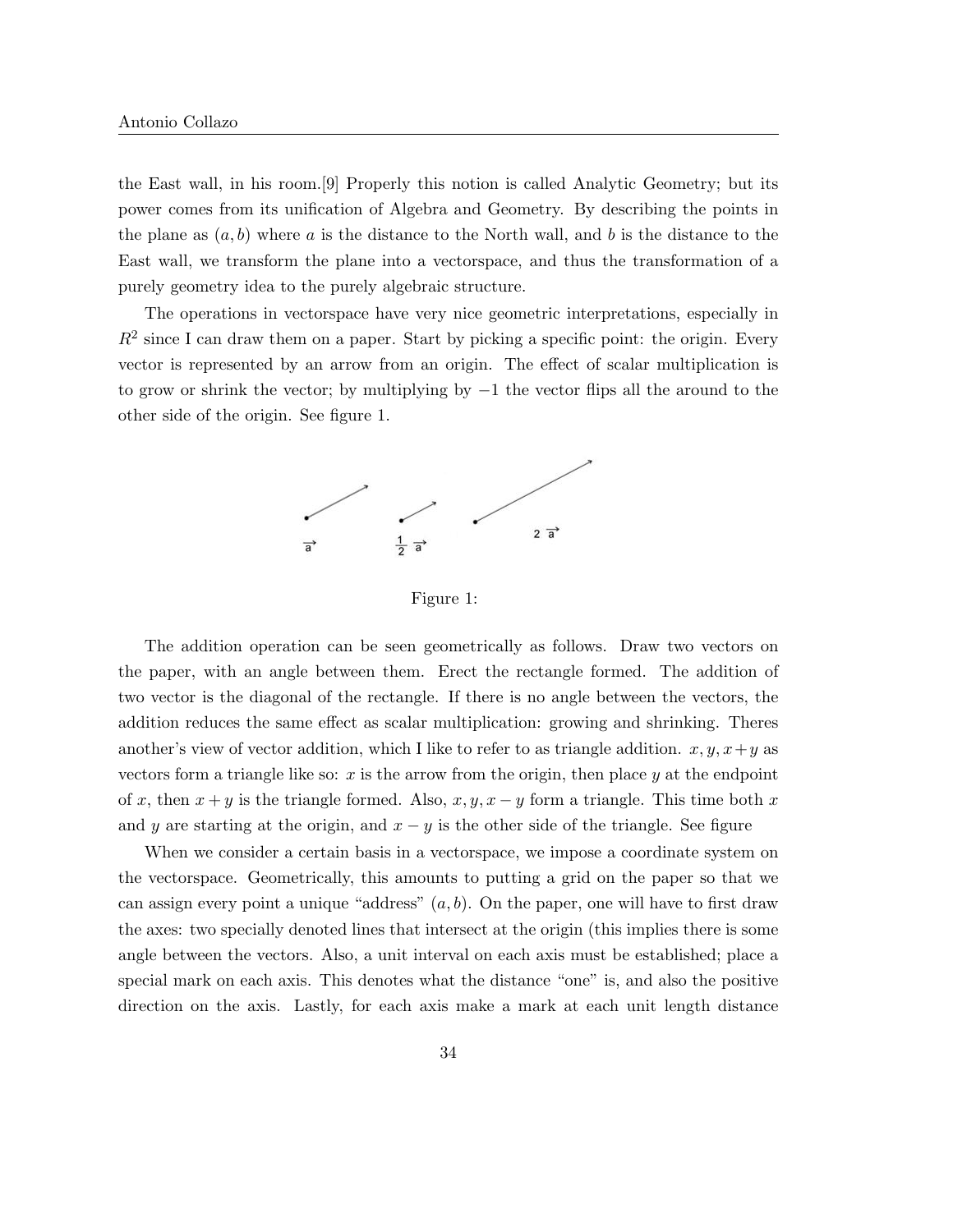

Figure 2:

and then draw the line parallel to the other axis. This creates a grid of quadrilaterals. Now any vector has a coordinate vector with respects to this basis (grid). The coordinate vector  $(2, 3)$  with respect to a basis represents the vector starting at the origin and going 2 marks on the first axis, and then 3 marks on the second axis, then drawing the arrow from the origin to that point. Lets consider drawing a new grid, that goes through the same origin but uses different axes and unit intervals. The vector now has a new coordinate vector with respects to this new basis. See figure 3



Figure 3:

The above example is important in that it highlights the difference between the vector and the coordinate vector with respects to a basis. The vector is just the arrow, its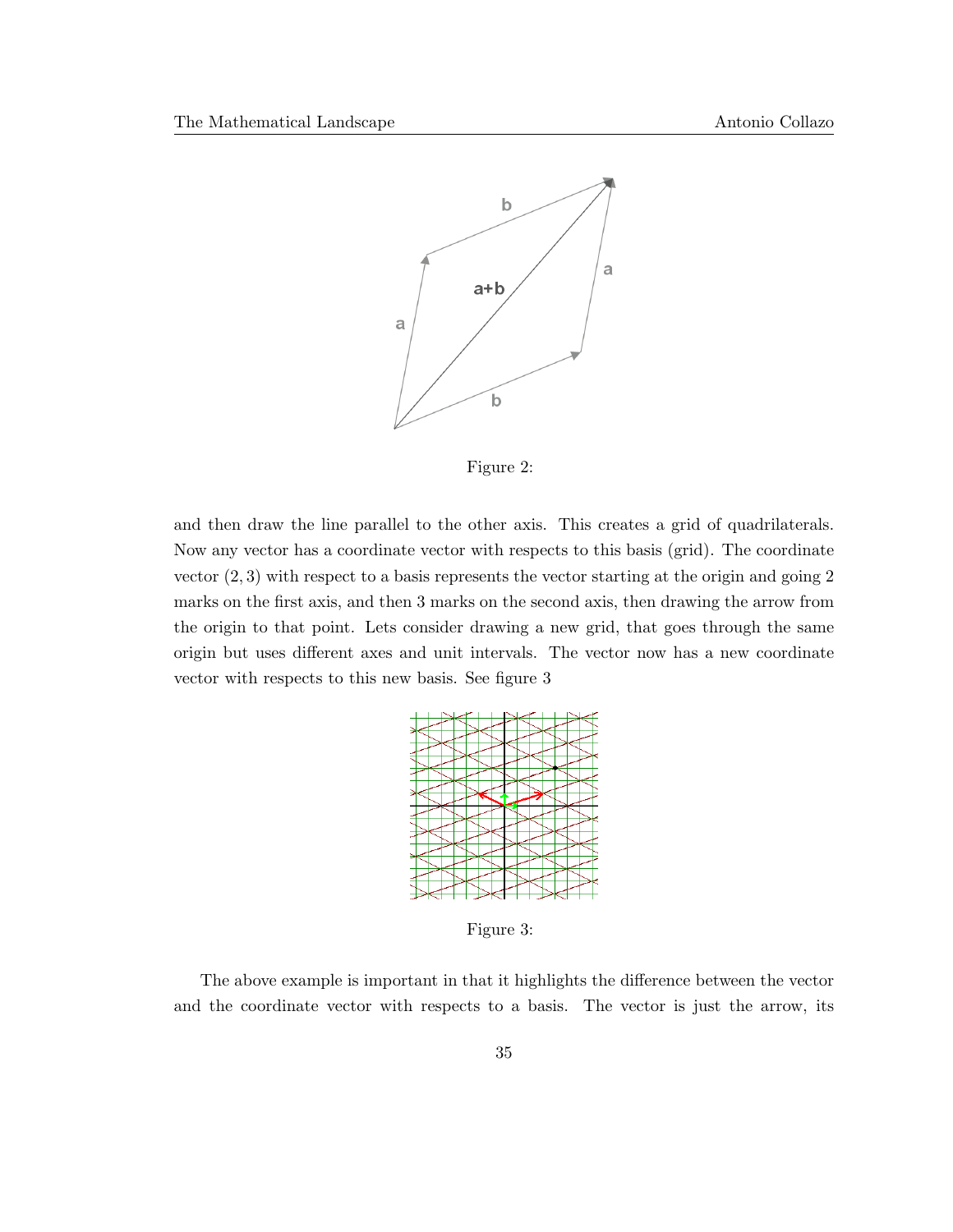is only when the grid is constructed that the coordinate vector arises. When we speak of a vector  $v$  in a vectorspace  $V$ , we mean just the arrow description. When we write  $v = (v_1, v_2, v_3, ... v_n)$  that is referencing a certain basis and grid, and the equality says that v is represented this way in that basis. But  $v = (w_1, w_2, w_3, ..., w_n)$  with respects to another basis. The question becomes is there a way of determining the  $w_i$ 's from the  $v_i$ 's?

Geometrically, the only pieces of information that is needed to create the the grid are the axes and their respective unit length. If we knew how the axes related and how there unit length related, this would be sufficient information to described the transformation from one basis to the other. Notice that for each axis and unit length, we could just draw the arrow starting at the origin ending at the given unit length. Then scalar multiplication of the vectors with the elements of the scalar field would generate the whole axis. The grid could then be constructed.

Have you ever seen a plane touch down on a landing strip with a lot of wind blowing? The plane has a vector associated with it, describing its velocity and its direction. The wind also has a vector associated with it describing its velocity and direction. When the plane tries to land it needs to take into account the wind vector; since its final direction and velocity is the sum of the plane vector and the winds vector. So in order to land straight on the runway, the plane must adjust its vector in the exact opposite way of the wind vector, so that the sum is where the pilot wants to land. This leaves the plane slanted as it comes in to land.

## Algebras

The Complex numbers are also a 2-dimensional vectorspace over  $\mathbb{R}$ , with a basis  $\{1, i\}$ . That means that any complex number can be written in the  $span\{1,i\} = a \times 1 + b \times$  $i = a + bi$ , for which the coordinate vector is  $(a, b)$ . This coincides with the previous definition of C. Recall, that addition was defined component-wise and if we defined a scalar multiplication as  $\alpha \cdot (a, b) = (\alpha \times a, \alpha \times b)$ , where  $\alpha \in \mathbb{R}$ . This shows that  $\mathbb{C}$  is vectorspace over R. Well, more precisely, once we show all this satisfies the axioms but those easily follow; in fact, we showed them in our discussion of C.

In the algebraic structure of a vectorspace as defined above, there is no notion of multiplication of a vectors analogous to the multiplication in a field. However, there is a multiplication defined in  $\mathbb{C}$ . One can define a new algebraic structure called an *algebra*,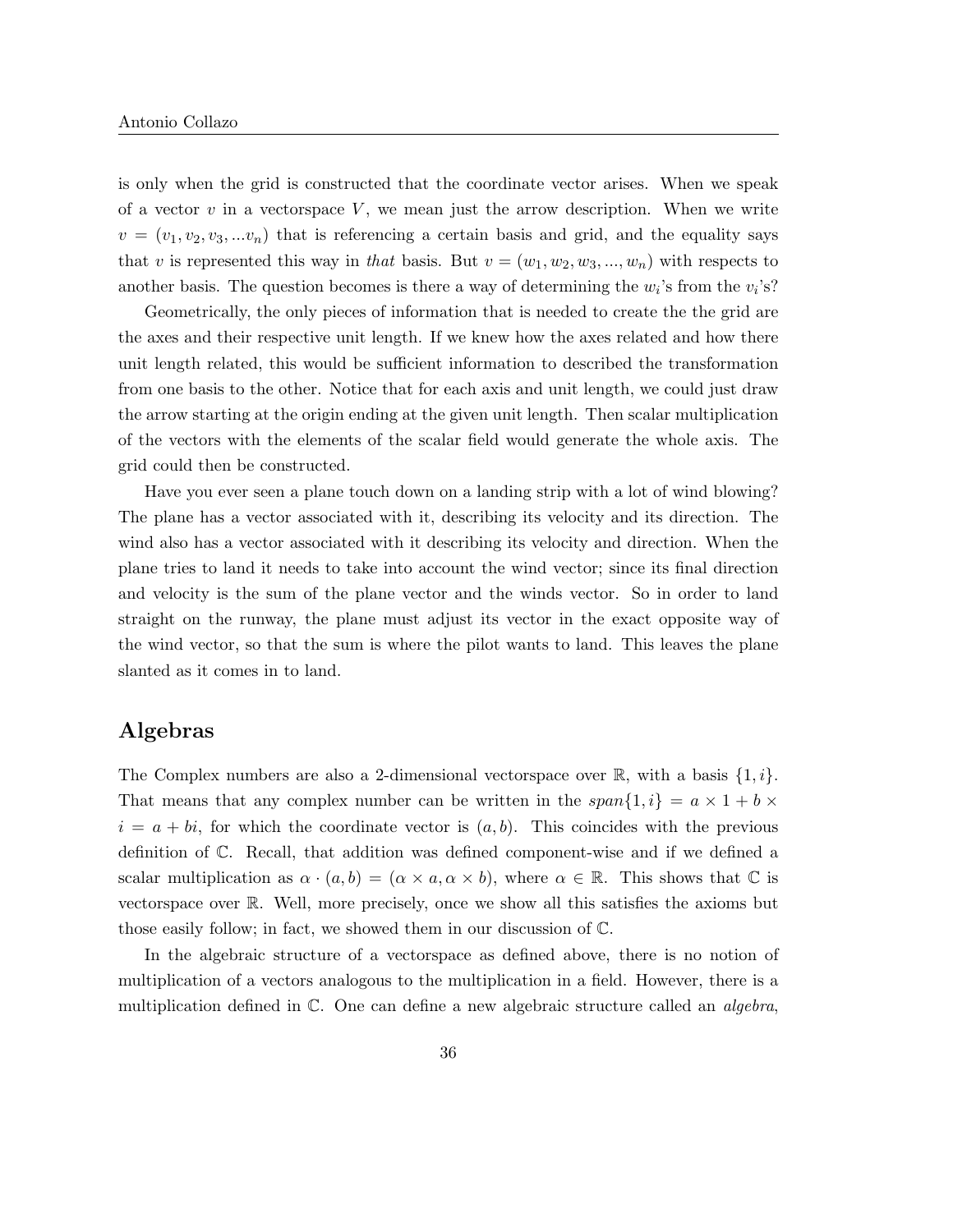which is basically the union of a vectorspace and a field. Specifically,  $(A, +, \cdot, \times)$  is an algebra if  $(A, +, \cdot)$  is a vectorspace over a field F, and there is a new operation  $\times$  such that  $a \times b \in A$  when  $a, b \in A$ , and it distributes over the addition, that is  $a \times (b+c) = a \times b+a \times c$ and  $\alpha \cdot a \times \beta \cdot b = (\alpha \beta)(a \times b)$ , where  $\alpha, \beta \in F$ . Note that  $(\alpha \beta)$  is multiplication happening in the scalar field.

In order to turn the above definition of  $\mathbb C$  as a vector space into an algebra, we need to define a multiplication operation. Well the one given earlier works:  $(a, b) \times (c, d) =$  $(ac - bd) + (ad + bc)i$ . Also, we can define the multiplication operation to be an algebra, by assuming the distributive laws and the relation  $i^2 = -1$ . In that case we get,

$$
(a+bi)(c+di) = a(c+di) + bi(c+di) = ac + adi + bci + bdi2 = (ac – bd) + (ad + bc)i
$$

This implies that  $(\mathbb{C}, +, \cdot, \times)$  is an algebra.  $(\mathbb{R}, +, \cdot, \times)$  is also an algebra, but this is kind of redundant.  $(\mathbb{R}, +, \cdot)$  is a 1-dim vectorspace over itself. In effect, the  $\cdot$  and  $\times$  operation are the same.

Another interesting example which arises in Number Theory are the Number Fields. For instance,  $\mathbb{Q}(\sqrt{2})$  is the 2-dimensional vectorspace over  $\mathbb{Q}$  with basis  $\{1, \sqrt{2}\}$ . These are the number of the form  $a + b$ √ 2. Addition and scalar multiplication are defined as you would expect:

$$
3(2+5\sqrt{2}) + (6-3\sqrt{2}) = (6+15\sqrt{2}) + (6-4\sqrt{2}) = (6+6) + (15-3)\sqrt{2} = 12+12\sqrt{2}
$$

. Multiplication defined as in  $\mathbb C$  instead with the relation  $\sqrt{2}^2 = 2$ . So,

$$
(a+b\sqrt{2})(c+d\sqrt{2}) = a(c+d\sqrt{2})+b\sqrt{2}(c+d\sqrt{2}) = ac + ad\sqrt{2}+bc\sqrt{2}+bd\sqrt{2}^2 = (ac+2bd)+(ad+bc)\sqrt{2}
$$

This makes Q( √ 2) an algebra, however it is more typically looked at as just a field since the multiplication implies the scalar multiplication. The same could be said about the Complex numbers above.

Consider the example  $\mathbb{Q}(\sqrt{2})$ 2, √ 3). This a four-dimensional algebra with basis {1, √ 2, √ 3, √ 6} and the relations:  $\sqrt{2}^2 = 2$ ,  $\sqrt{3}^2 = 3$ ,  $\sqrt{2}$  $\sqrt{3} = \sqrt{6}$ , and  $\sqrt{6}^2 = 6$ . What is the product  $(3 + 6\sqrt{3})(5 + \sqrt{2})$ ? We have glance over an important notion in these number fields: linearly independence of the basis. For instance, Q( √ 2, √ 3,  $\sqrt{6}$ ) is the same as  $\mathbb{Q}(\sqrt{6})$ 2, √ 3) because  $\sqrt{6}$  is dependent on  $\sqrt{2}$  and  $\sqrt{3}$ .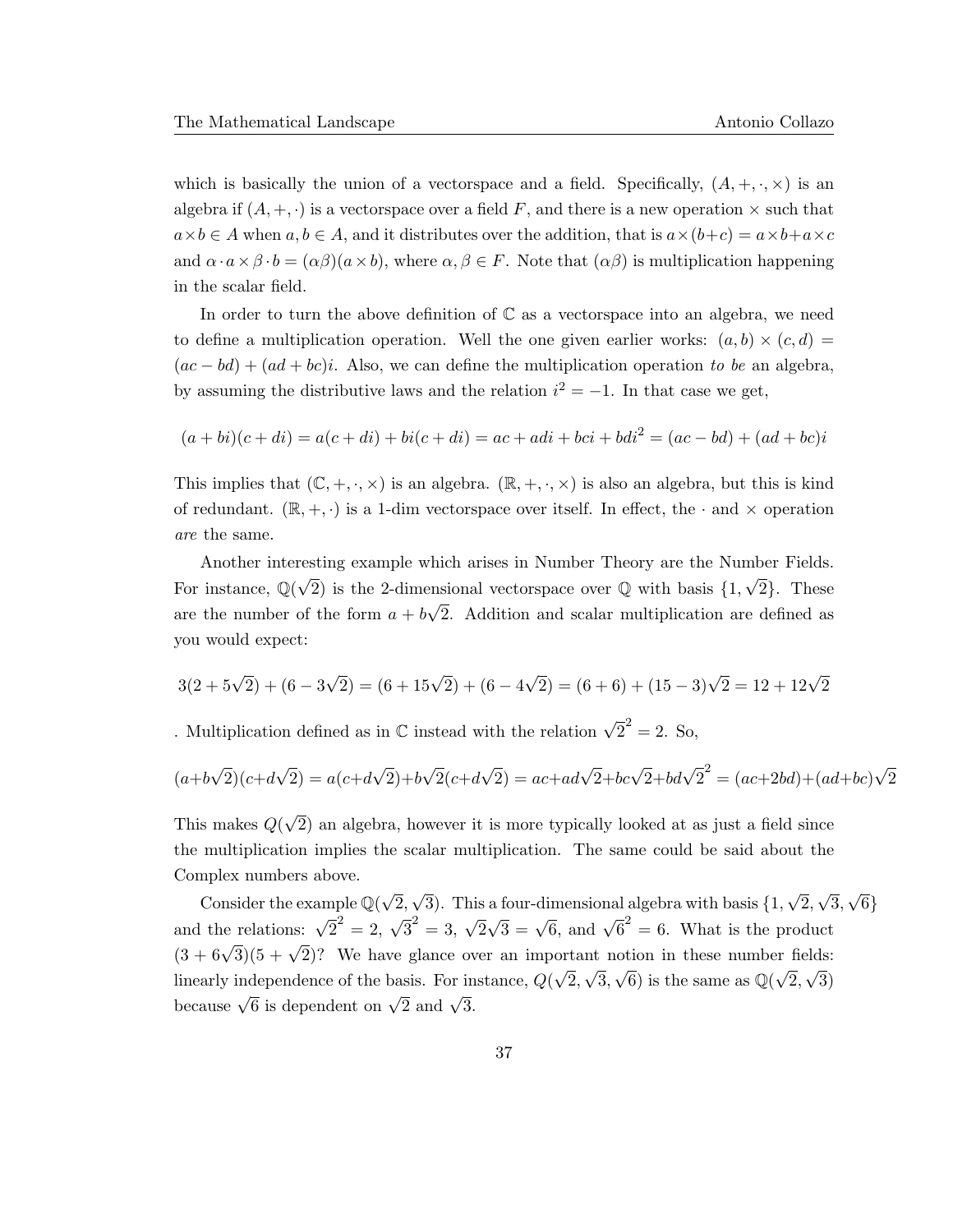# Solving Equations

We have seen a lot of different algebraic structures. Also, we have seen some structures, like  $\mathbb{C}$ , that could be view under different algebraic lights, a vectorspace over  $\mathbb{R}$  or the algebraic completion of R. This section present the connection between a algebraic structures and solving equations. In the above we gave the axioms that define an algebraic structure. A group was  $(G, \cdot)$  such that the operation was close and associative, and there exists inverses and an identity. These four axioms are sufficient to guarantee a unique solution to a the equation  $A \cdot x = B$ , for all  $A, B \in G$ , and that  $x \in G$ . The following derivation shows why:

$$
A \cdot x = B
$$
  
\n
$$
A^{-1} \cdot (A \cdot x) = A^{-1} \cdot B
$$
  
\n
$$
(A^{-1} \cdot A) \cdot x = A^{-1} \cdot B
$$
  
\n
$$
I \cdot x = A^{-1} \cdot B
$$
  
\n
$$
x = A^{-1} \cdot B
$$

If you want a unique solution to the equation  $Ax + B = C$ , the elements  $A, B, C$  must be from a field.

$$
Ax + B = C
$$
  
\n
$$
(Ax + B) - B = C - B
$$
  
\n
$$
Ax + (B - B) = C - B
$$
  
\n
$$
Ax + 0 = C - B
$$
  
\n
$$
Ax = C - B
$$
  
\n
$$
A^{-1}(Ax) = A^{-1}(C - B)
$$
  
\n
$$
(A^{-1}A)x = A^{-1}(C - B)
$$
  
\n
$$
Ix = A^{-1}(C - B)
$$
  
\n
$$
x = A^{-1}(C - B)
$$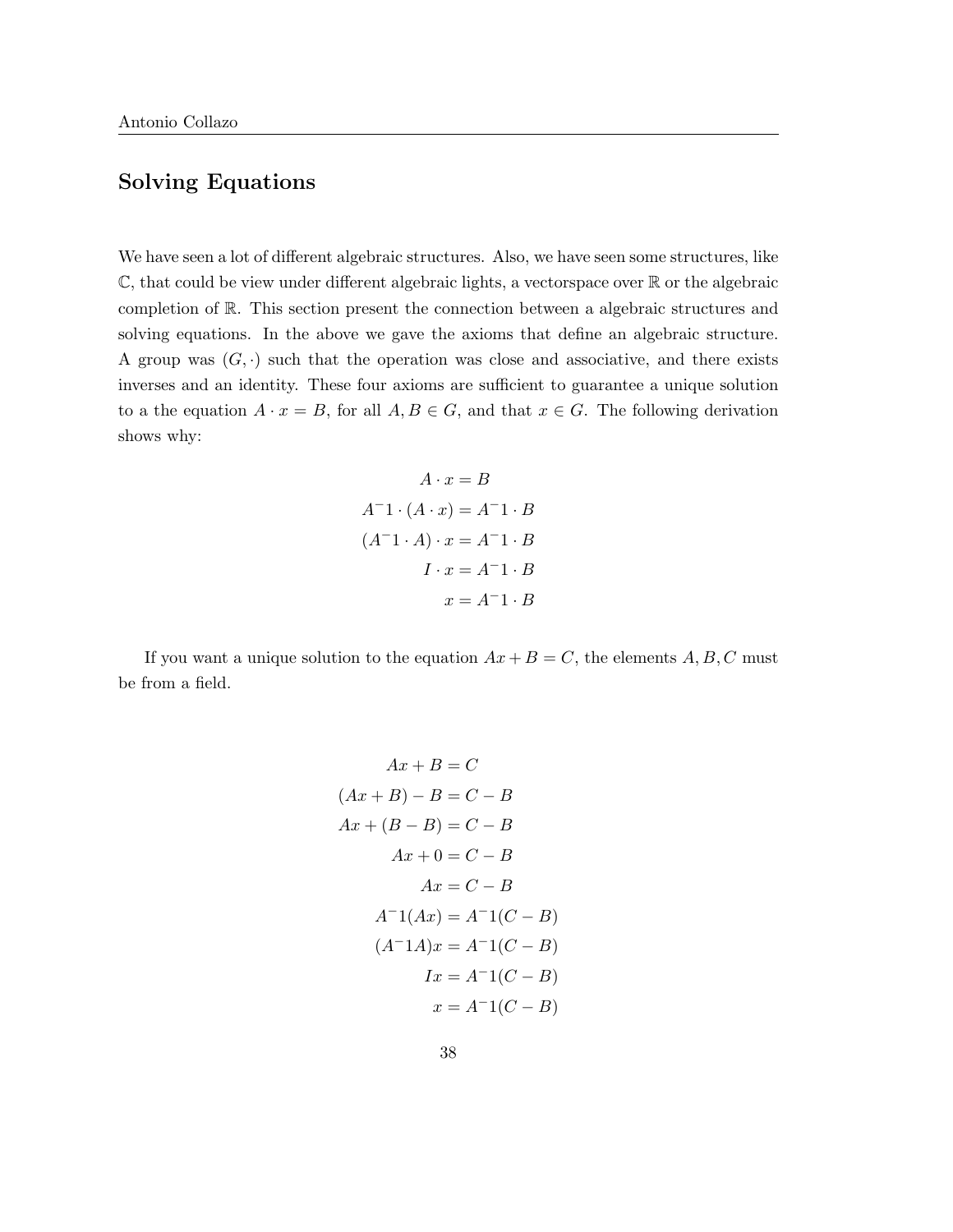To solve equations of the form  $ax^2 + bx + c = 0$ , use the quadratic formula

$$
x = \frac{-b \pm \sqrt{b^2 - 4ac}}{2a}
$$

The proof of the quadratic formula uses a method called completing the square. The idea is that if somehow we transform the equation to something of the form  $(x + b)^2 = c$ then the answer is simply  $x = \sqrt{c} - b$ . Without loss of generality, assume that  $A = 1$ , since if not we could just divide through by  $A^{-1}$  and obtain the equation  $x^2 + \frac{b}{a}$  $rac{b}{a}x + \frac{c}{a} =$  $x^2 + \hat{b}x + \hat{c} = 0$ . These are called the monic polynomials, leading factor equal to one. Notice  $(x + b)^2 = x^2 + 2xb + b^2$ . The proof is finished by:

$$
x^{2} + bx + c = 0
$$
  
\n
$$
x^{2} + 2\left(\frac{b}{2}\right)x = -c
$$
  
\n
$$
x^{2} + 2\left(\frac{b}{2}\right)x + \left(\frac{b}{2}\right)^{2} = \left(\frac{b}{2}\right)^{2} - c
$$
  
\n
$$
\left(x + \frac{b}{2}\right)^{2} = \left(\frac{b}{2}\right)^{2} - c
$$
  
\n
$$
\left(x + \frac{b}{2}\right)^{2} = \left(\frac{b^{2}}{4}\right) - c
$$
  
\n
$$
\sqrt{\left(x + \frac{b}{2}\right)^{2}} = \pm \sqrt{\frac{b^{2} - 4c}{4}}
$$
  
\n
$$
\left(x + \frac{b}{2}\right) = \pm \sqrt{\frac{b^{2} - 4c}{4}}
$$
  
\n
$$
x = -\frac{b}{2} \pm \frac{\sqrt{b^{2} - 4c}}{2}
$$
  
\n
$$
x = \frac{-b \pm \sqrt{b^{2} - 4c}}{2}
$$

In order to ensure that there exists a unique solution to the equation:  $ax^2 + bx + c = 0$ , the coefficients a, b, c must lie in the number field  $\mathbb{Q}(\sqrt{n})$  $\overline{b^2 - 4ac}$ . If we where consider the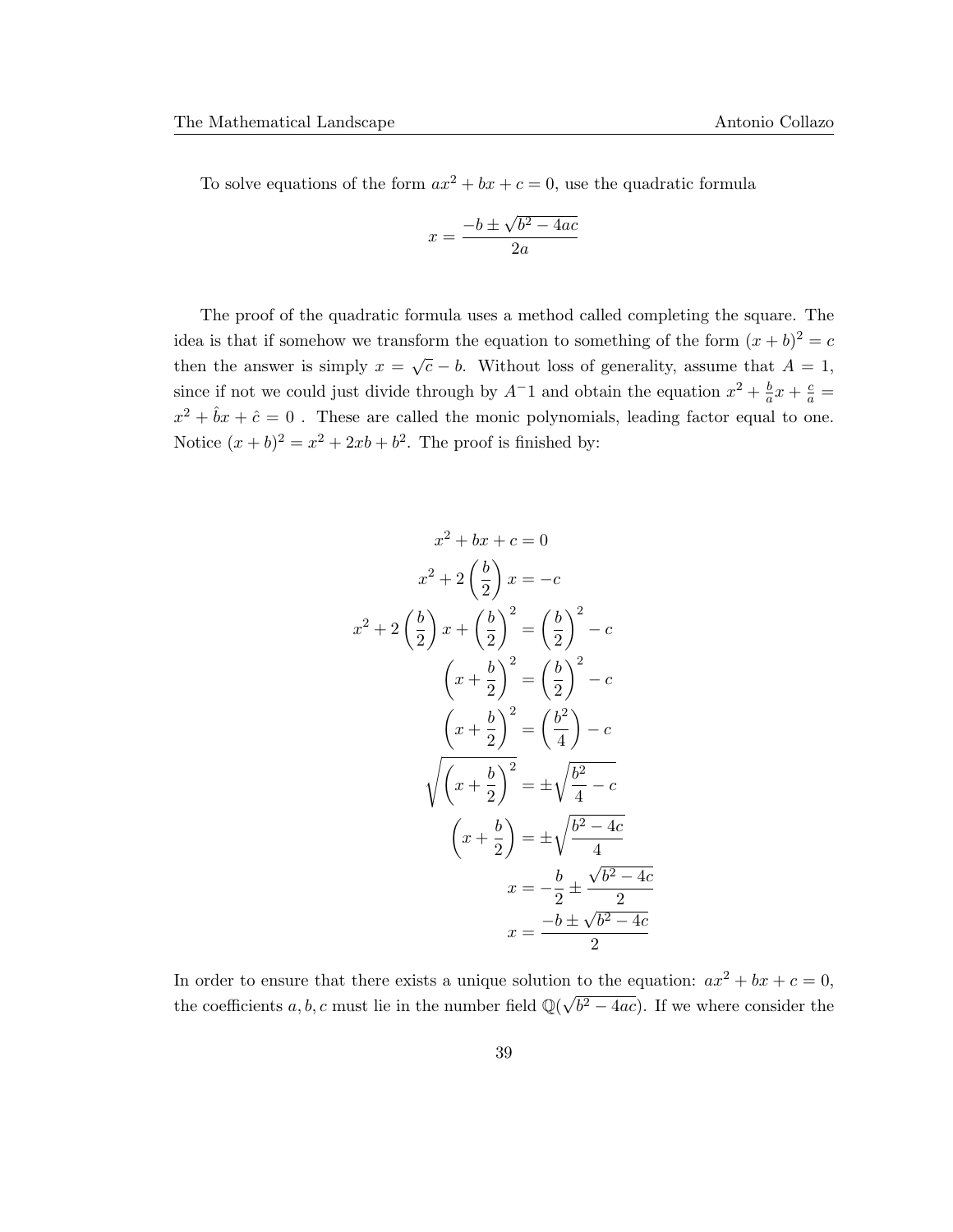quartic equation:

 $(x^{2} + ax + b)(x^{2} + cx + d) = x^{4} + (a + c)x^{3} + (b + ac + d)x^{2} + (ad + bc)x + bd$ 

then, the number field needed is  $Q($ √  $a^2 - 4b, \sqrt{c^2 + d}.$ 

There does exist an analog to the quadratic formula for the cubics (degree 3) and quartic (degree 4), although the formulas are rather lengthy and complicated. However, once we get to the quintic (degree 5), Evariste Galois proved that there does not exist formula for solving the general quintic polynomial. [5] There are some quintic polynomials that can be solved explicitly: like  $x^5 = 32$  then  $x = \sqrt[5]{32} = 2$ . This statement is for the general quintic:  $ax^5 + bx^4 + cx^3 + dx^2 + ex + f = 0$ . One can not write a the analogous "quadratic formula" for this polynomial. The proof of this statement is quite simple it follows from the fact that  $S_5$  is not solvable. The language needed to describe what a is solvable group and how this connects to groups is the realm of Field Extensions and Galois Theory. The basic idea involves the number fields, and permutations of the roots of polynomials, that is why  $S_n$  is used.

The number fields are a vectorspace over  $\mathbb{Q}$ , they extended the field of  $\mathbb{Q}$  to a bigger field  $\mathbb{Q}(\sqrt{D})$  or  $\mathbb{Q}(\sqrt[3]{D})$ . Galois noticed a correspondence between these field extensions and subgroups of the symmetric group  $S_n$ . This is truly amazing connection between vectorspaces, field, and groups: three fundamental algebraic structures. This is Galois Theory.

## Geometry

Geometry is the study of shapes, and the properties left invariant under a certain group of transformations; as defined by the Erlanger Program.[2] The Elements, by Euclid, showed that geometry could be defined as an axiomatic system, where there are certain undefined terms: points, lines, and a relation of incidence (i.e. a point is incidence on a line, or a line is incidence on a point) and assumed axioms. Any theorem, in this system, is valid if and only if there is a finite string of statements from which the theorem can be inferred using a suitable system of logic.

The axiomatic system Euclid gave for, what is now called Euclidean Geometry, is as follows:[6]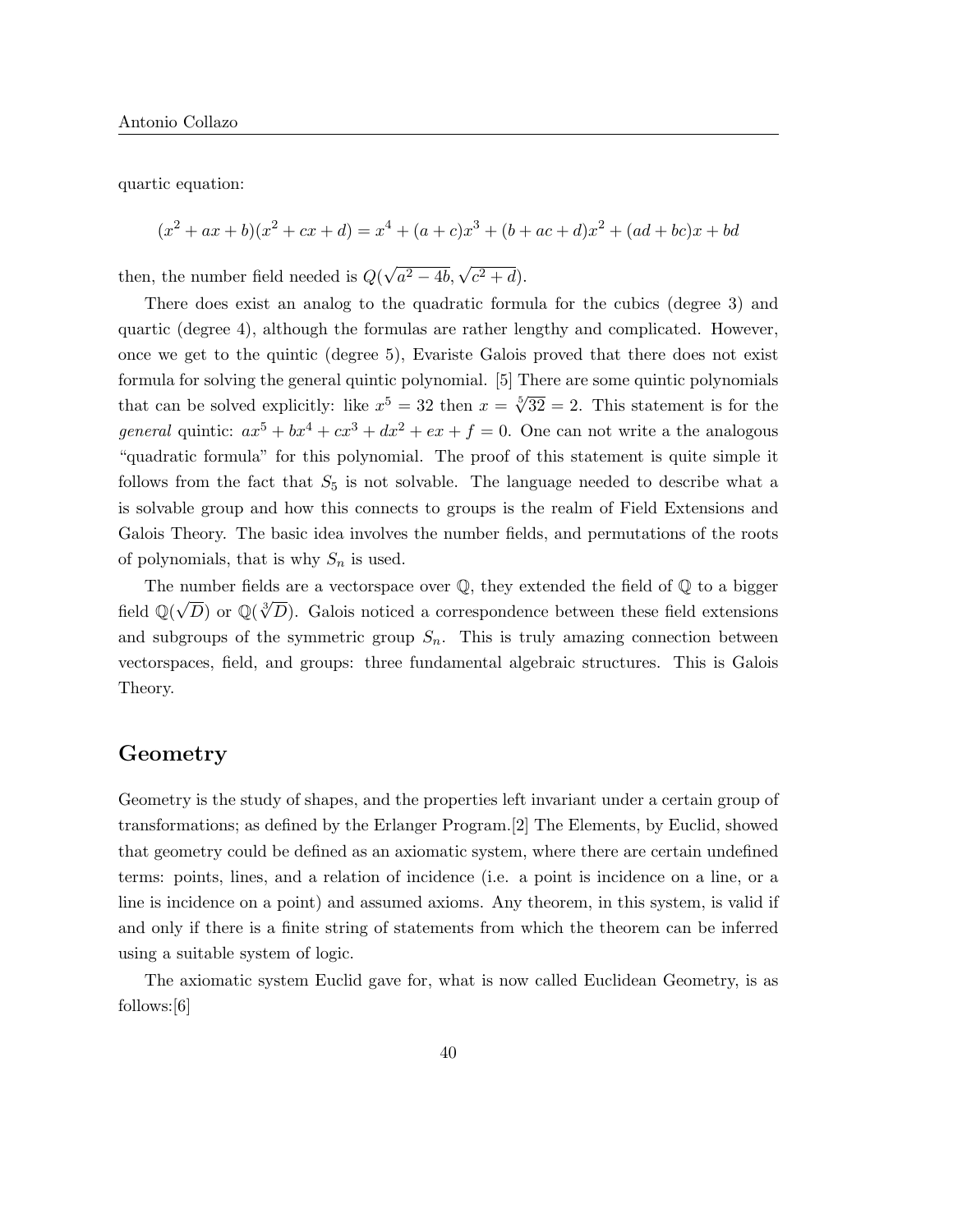Common Notions

- Things which are equal to the same thing are also equal to one another
- If equals be added to equals, the wholes are equal.
- If equals be subtracted from equals, the remainders are equal.
- Things which coincide with one another are equal to one another.
- The whole is greater than the part.

Undefined Terms

- Point
- Line
- Relation of Incidence
	- Point incident to a line
	- Line incident to a point

#### Postulates

- 1 Given any two points, there exist a unique line incidence to both points.
- 2 Any line segment can be extended infinitely.
- 3 Given a point and a length, there exist a unique circle with center as the given point, and the radius the given length.
- 4 All right angles are congruent.
- 5 If a straight line falling on two straight lines make the interior angles on the same side less than two right angles, the two straight lines, if produced infinitely, meet on that side on which the angles are less than the two right angles.

He also included some definitions for things like Right Angles, Circle, Perpendicular and Parallel; however, these are *defined* terms, in that they depended on the undefined terms. For instance, parallel lines are those lines which are incident at no point. The definition for Right Angles is: if a line is incident on another line, and the adjacent angles are congruent, then the angles are called Right Angles, and the lines are said to be Perpendicular. Note that these definitions only make the language of the geometry much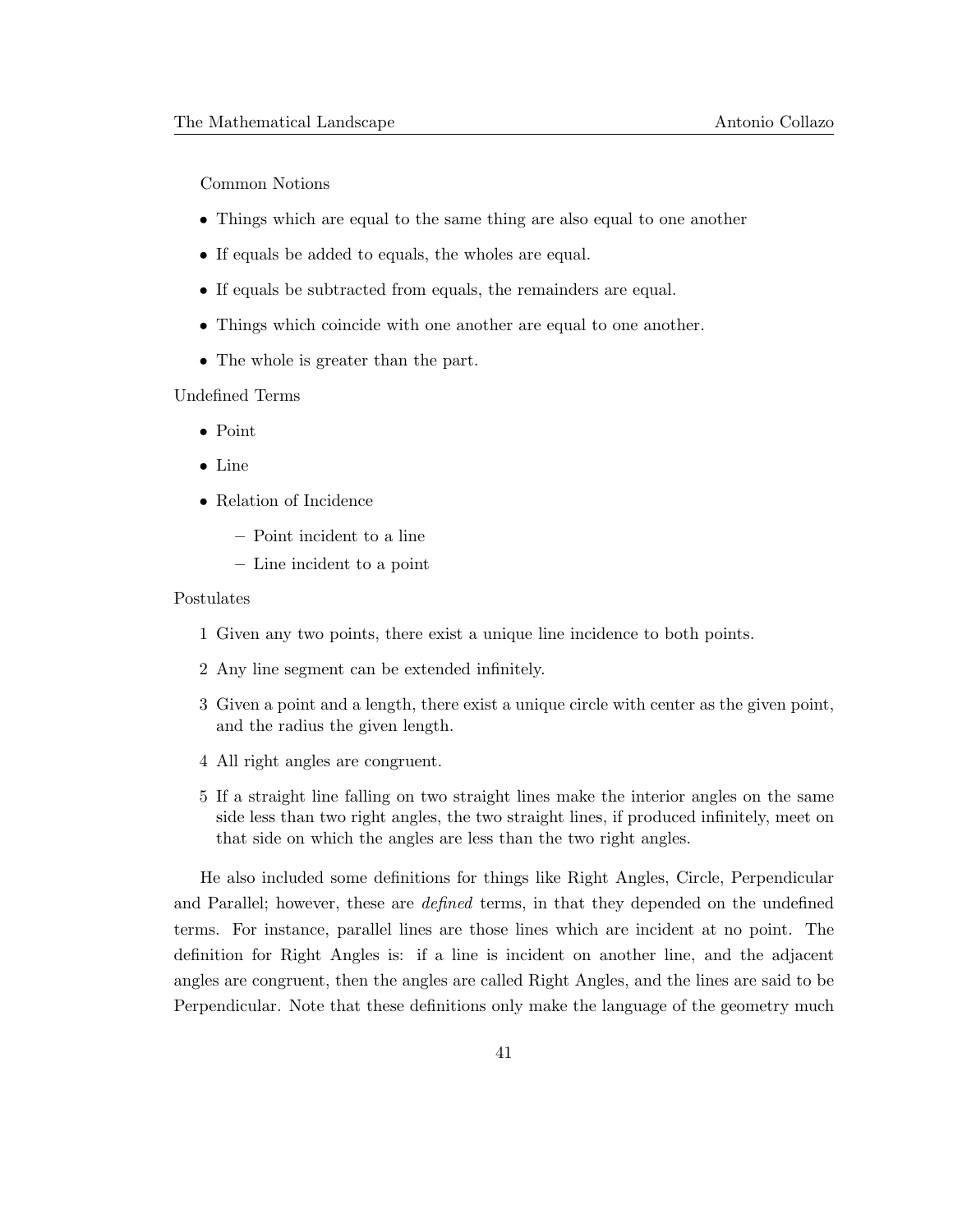simpler; they are technically not needed, for i can just state the definition of Right Angles, without any reference to the term itself only appealing to the undefined terms. Although, it is much more convenient to introduce these notions as part of the language used.

The Elements also contains 48 Theorems of plane geometry; the cornerstone of which is the Pythagorean Theorem, and its converse. As an aside, it is not known whether Pythagoras himself proved or even conceived the theorem which now bears his name; however, it was the school he founded who did prove this theorem. Along the same lines, Euclid himself did not prove nor conceive all the ideas and proofs in plane geometry, however he collected most Greek mathematics and assembled them into The Elements. This is just to give credit where it is due, and to consider that when we talk about Pythagoras' Theorem, it is his school and not him we are immortalizing.

As elegant as this theory is, it does suffer problems. The most controversial being his Fifth Postulate, which will be looked at closely in a following section. Other subtle problems started to arise during the Renaissance, where a new spark for Mathematics (along with all scientific queries) initiated a systematic review of Euclid's postulates and errors where discovered, ironically embedded into even the Axioms are errors. For instance, the Fourth Postulate: All right angles are congruent; has no meaning in the axiomatic system described above. Indeed, there is no meaning for the term congruent, furthermore as Hilbert later showed, the relationship of Congruency is an independent relation (can not be described in terms of the already listed undefined terms and relations). This problem is surmountable, in that when we can append to the undefined terms the relation of Congruency.

David Hilbert, along with others, tried to remedy these subtle "assumptions" Euclid made. The idea of an axiomatic system, which will be formally discussed later, is that no reference to intuition is needed to make deductions. All that is needed is the undefined terms, the axioms, and a suitable system of logic from which a deduction is clearly either valid or not. Euclid was on the right track, but he still he made hidden assumptions (hidden in that they were not explicitly stated). For instance, in the first theorem of the Elements (which is actually more a construction) Euclid makes an assumption about the continuity of circles; however, the concept of continuity is never discussed. Here is the theorem and its proof. Can you spot the hidden assumption?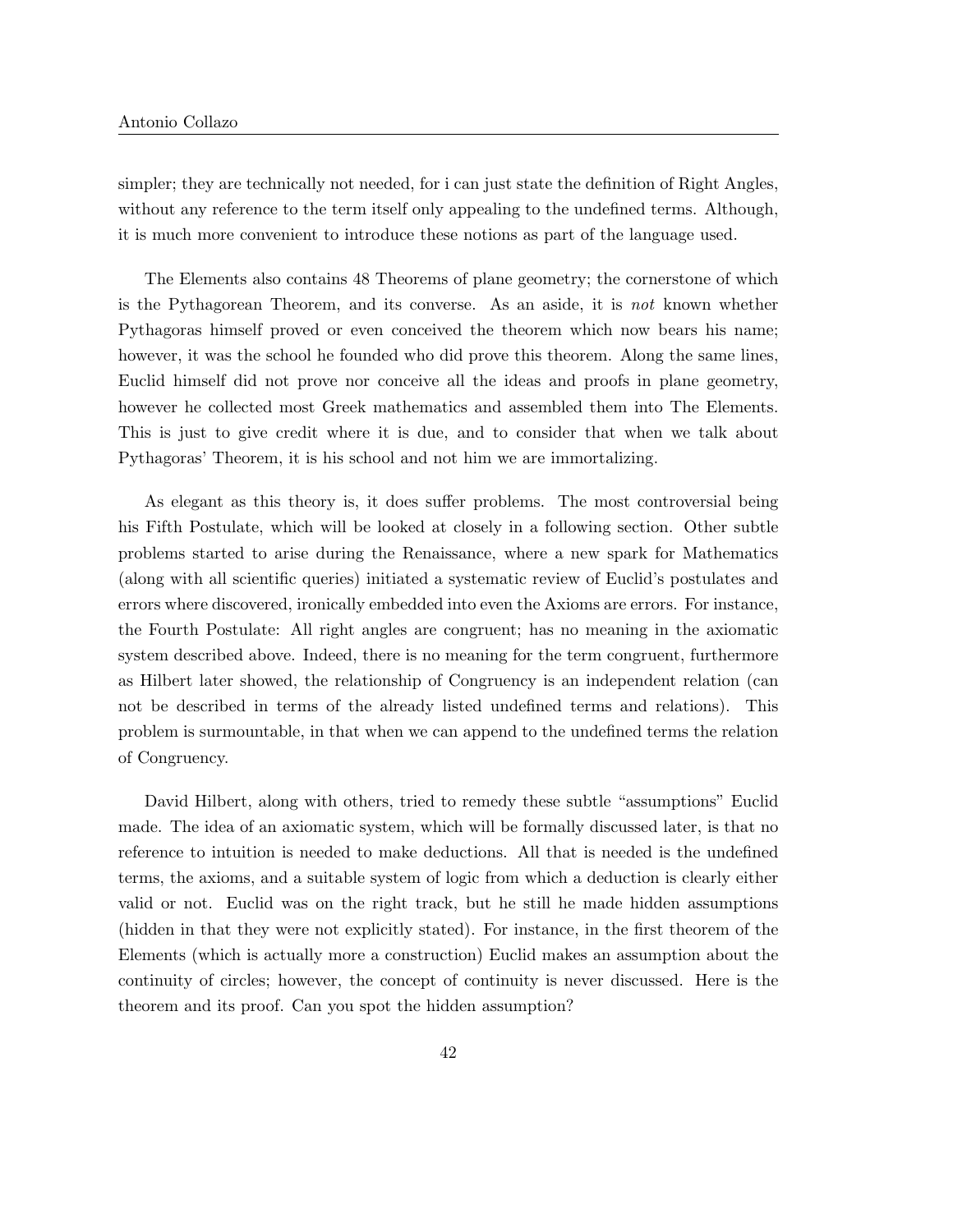### Proposition 1[2]

On a given finite straight line, construct an equilateral triangle.

#### Proof:

Let AB be the given finite straight line.

By Axiom 3, there exist a unique circle with center A, radius AB.

Similarly, there exist a unique circle with center B, radius AB.

These circles intersect at a point C.

By Axiom 1, there exist a unique finite line through A and C, call it AC. Similarly, there exist a unique finite line through B and C, call it BC.

The lengths AB and AC are equal, by the definition of the radius of a circle. The lengths AB and BC are equal, by the definition of the radius of a circle. The lengths BC and AC are equal, by the Common Notion of Transitivity. Therefore ABC is an equilateral triangle.



Figure 4:

There is only one line in the proof that does not reference a postulate or a common notion. "These circles intersect at a point C." Intuitively speaking, and especially looking at the picture, it is absolutely clear these circles must intersect! Try it yourself with a compass and a ruler, and for every line segment one draws, this construction will result in the assumed intersection. So, it is understandable that Euclid, nor anyone else in the almost 1500 years since it was written, did not see the flaw in assuming such an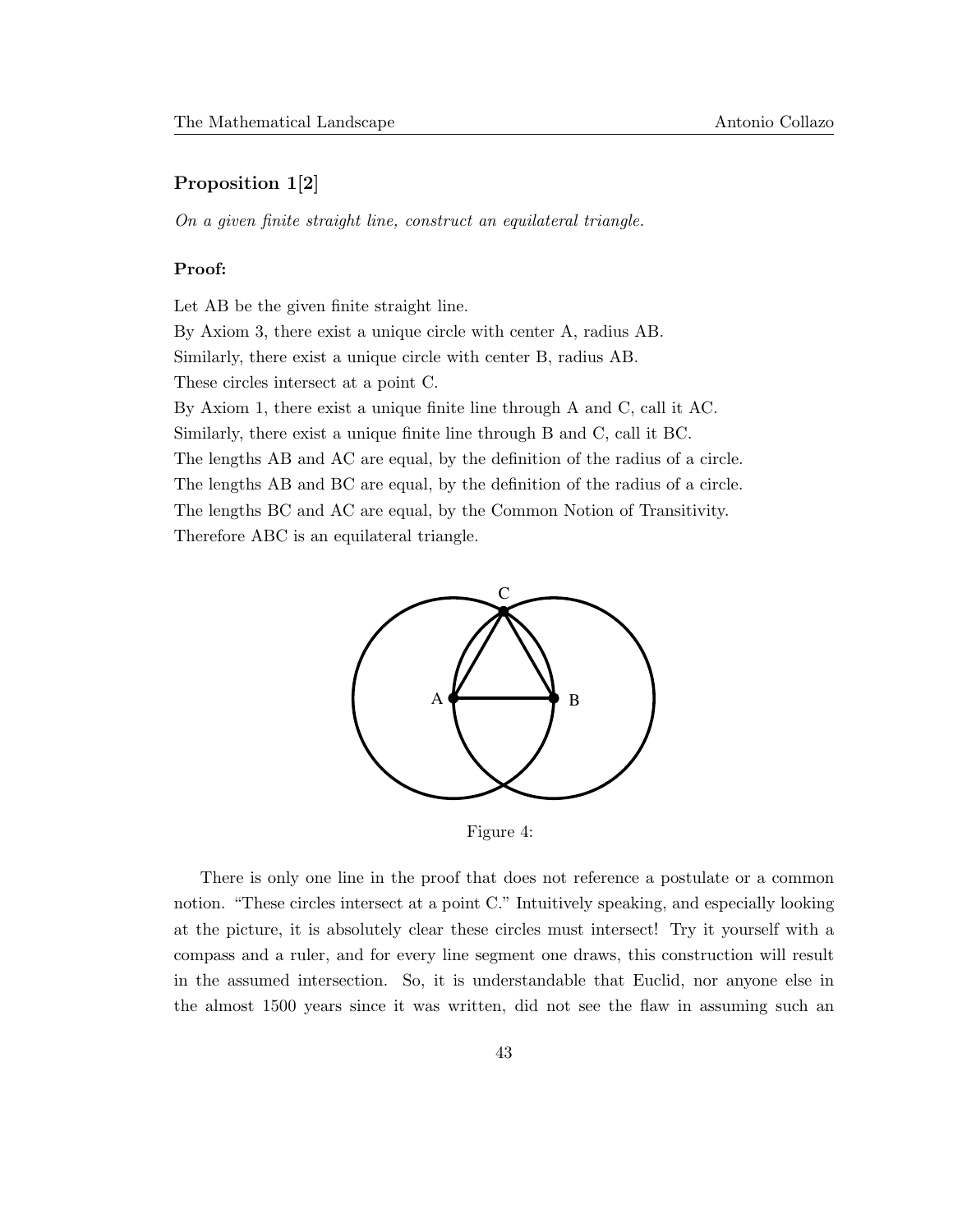intersection. However, in light of a complete formalism of geometry (or math in general) this was an unsound foundation from which geometry could be developed.

Hilbert remedied this and other problems, such as the relationship of betweenness (which Euclid also assumed), and formulated was is now considered a consistent and complete (in so far as it can be) formalism of the so called Euclidean Geometry. Although, Hilbert formulation is longer, has six undefined terms (point, line, plane, incident, congruence, betweenness) and 16 postulates; it serves as an adequate foundation for plane geometry. This resolution is a much more appealing situation, since there are no "hidden" assumptions, and thus no need to appeal to intuition.

A model of an axiomatic theory is a designation of the undefined terms, and if this interpretation satisfies the axioms of the theory, then any Theorem which is valid in the axiomatic theory, also applies to the specific model. So, the main problem with Euclid's foundation was not that it didn't describe plane geometry, it was that the hidden assumptions, made it difficult to apply this theory to any other type of mathematical structure. I do not think Euclid was concerned with this, however in this new age of Abstraction, this is the main goal of Mathematics: to study a specific concrete example, but then to generalize and abstract the key concepts to apply to a vast range of concrete examples: that is the power of Mathematics. More on this in the section on Axiomatic Theories.

## Parallel Postulate

The length and the complicated language of the Euclid's Fifth Postulate, the so-called Parallel Postulate, led most to assumed that this postulate was properly a Theorem; that is, it could be deduced from the other axioms. This notion was more intuitive than anything else. No one had any particular reason to suspect this, other than it was an "ugly" assumption.

"The mathematician's patterns, like the painter's or poet's, must be beautiful. The ideas, like the colours or the words, must fit together in a harmonious way. Beauty is the first test: There is no permanent place in the world for ugly mathematics."  $-G$ . H. Hardy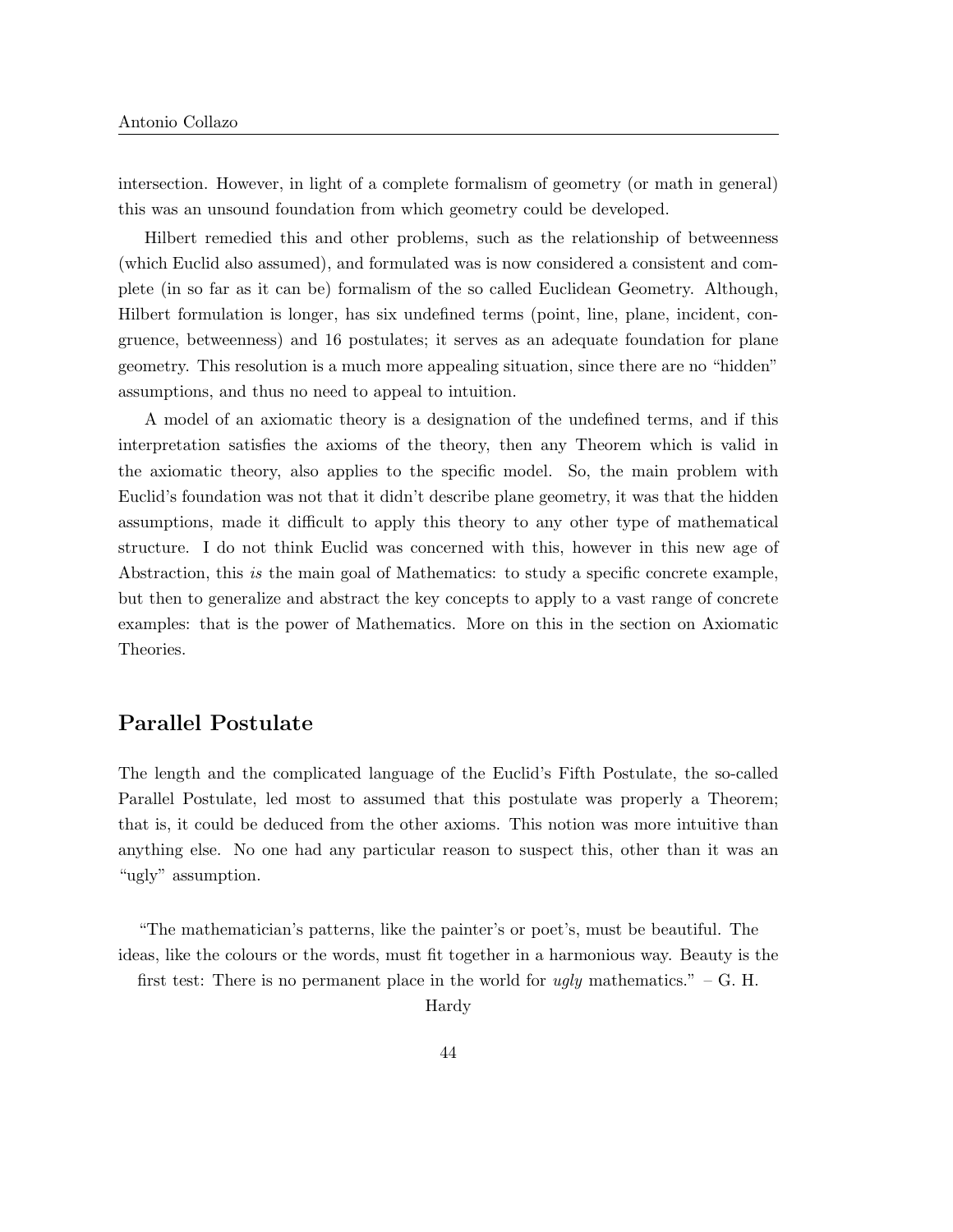Still, everyone search for the dependence of the Parallel Postulate. In this search, which was not fruitful, a list of equivalent axioms was discovered. The notion of two axioms being equivalent is that if an axiom where replaced by an equivalent axiom, then the theory generated by the new set of axioms is the "same" as before. It is in this light that the foregoing axioms are equivalent.[2] Playfair's Axiom: Given a line and a point not on the line, there exist exactly one parallel line to the given line. The sum of the angles of a triangle is exactly  $\pi$ (= 180<sup>°</sup>). The area of a circle is exactly  $\pi r^2$ . There exists a pair of similar triangles. (Similar means that all respective angles are congruent, while their respective lengths may differ.) There exists a pair of straight lines everywhere equidistant from each other. (i.e. There exist a pair of parallel lines) Given any three non-collinear points (there does not a exist one line through all three points), there exist a unique circle through all three points. If three angles of a quadrilateral are right angles, then so is the the fourth angle.

The issue people had with the Parallel Postulate, as stated by Euclid, was still not resolved by these equivalent axioms. Although, one may argue the "beauty" of Playfair's axiom was enough to shadow the "ugliness" of the Parallel Postulate. But at this point in the historical development, so many attempts had tried and with no success that the temptation to keep trying to prove its dependence did not subside.

Girolamo Saccheri (1733) tried to establish the Parallel Postulate, by negating it, and trying to arriving at a contradiction. Notice, this is backwards from what people were trying to prove, in that Saccheri was trying to establish its independence, while most of the work up to that point was in trying to prove its dependence.[3] If successful, this would unequivocally establish the independence of the Parallel Postulate forever more. This is the right idea, however, he was still diseased by the Greek/Euclidean view of the world's geometry. The Greeks where very geometric in their math, in part since algebra was not on the footing it is today, but also they held the view that there is one geometry that of the real world, and that the geometry described by Euclid is that geometry; i.e. Euclidean Geometry is the geometry of the real world. Saccheri was still infected by this disease as he proceeded in his attempt to prove the independence of the Parallel Postulate. His main flaw was that he was working under the assumption that there is one and only one geometry. Although, he did make a mistake in his proof, of which I will outline in the following, he set the stage for curing of the Euclidean disease and for society to accept that there is other kinds of geometry. In particular, Einstein's General Relativity Theory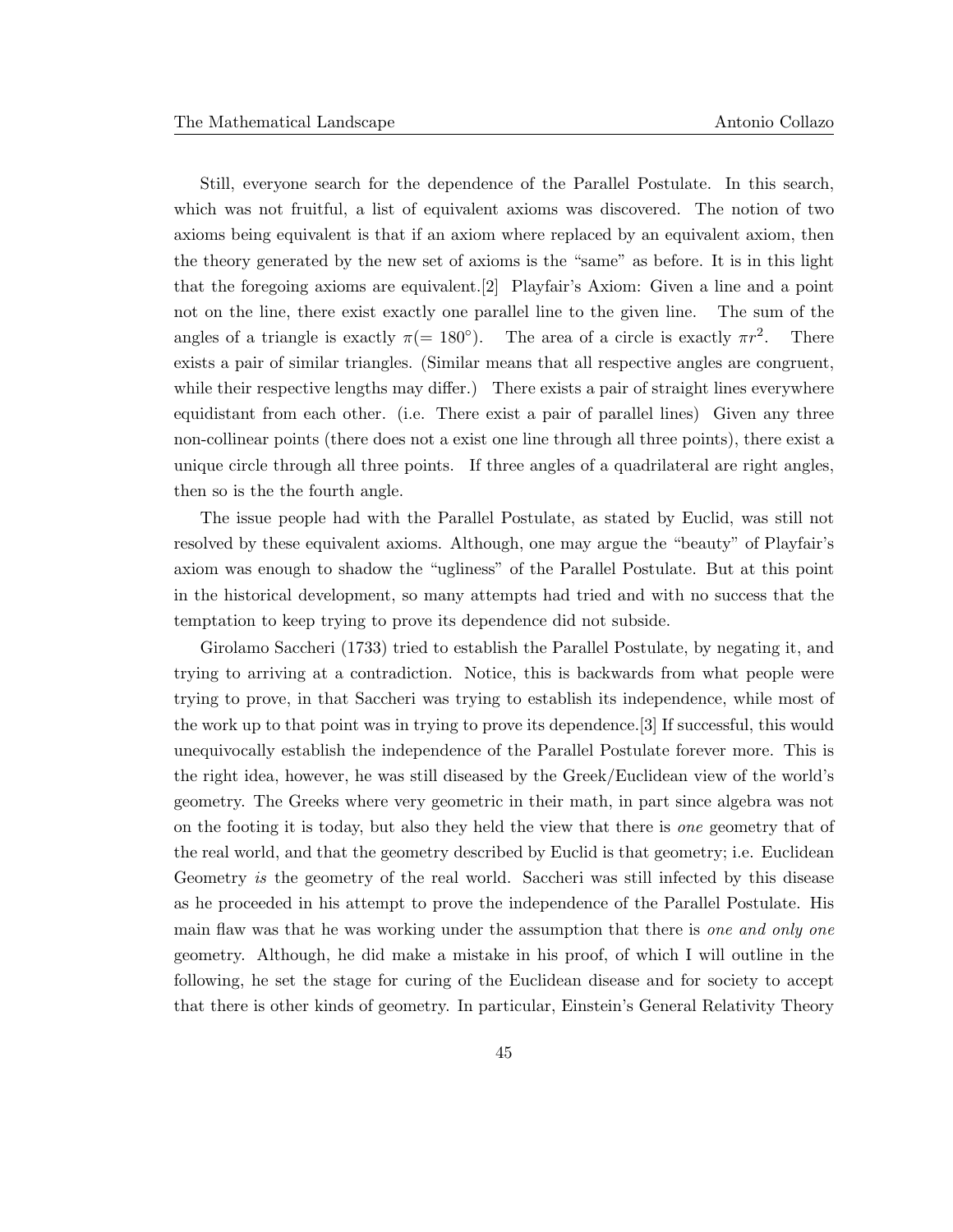showed that space-time itself is a curved space, not the flat space of Euclidean Geometry.

There are two different ways to negate the Parallel Postulate, amounting to three different case. For more aesthetic purposes than anything else, let's negate Playfair's axiom; which is equivalent to Euclid's 5th Axiom, anyway. It is easy to show that the negations of the Fifth Axiom are equivalent to the following negations.

Three case of Playfair's Axioms

- 1 Given a line and a point not on the line, there exist no parallel line to the given line.
- 2 Given a line and a point not on the line, there exist exactly one parallel line to the given line.
- 3 Given a line and a point not on the line, there exist more than one parallel line to the given line.

Saccheri was convinced of existence of the "Absolute Geometry", and unfortunately since these axioms, each in turn, with the rest of Euclid's axioms (or more properly the rest of Hilbert's axiom) each generate a new Geometry; to which surely would bear his name as the discover. But, the diseased mind sees only what it was want, if only he had more faith in his logic rather than faith in society. He showed, albeit incorrectly, that the first possibility led to a contradiction. So all he needed to find was a contradiction arising from the third possibility, however he could not find one. I want to reiterate his disease at this point, since he was trying to prove there was only one geometry, the lack of a contradiction in the third possibility probably led him to doubt in own mind. If he would have taken a step back, he could have realized that this third possibility led to an entirely new, yet consistent geometry; which would now probably be called Saccheri Geometry. We have already seen this disease, in practically every step in the construction of the complex numbers, there was a social inertia that needed to be overcome. The concept of zero, and negative numbers, the very name of imaginary numbers alludes to the dis-ease in which these numbers where accepted. But like in the case of imaginary numbers, non-euclidean geometry (that which is based on a negation of Playfair's axiom) is a much more unifying theory. Indeed, Einstein's theories imply this universe is far from the euclidean view of universe and its' geometry.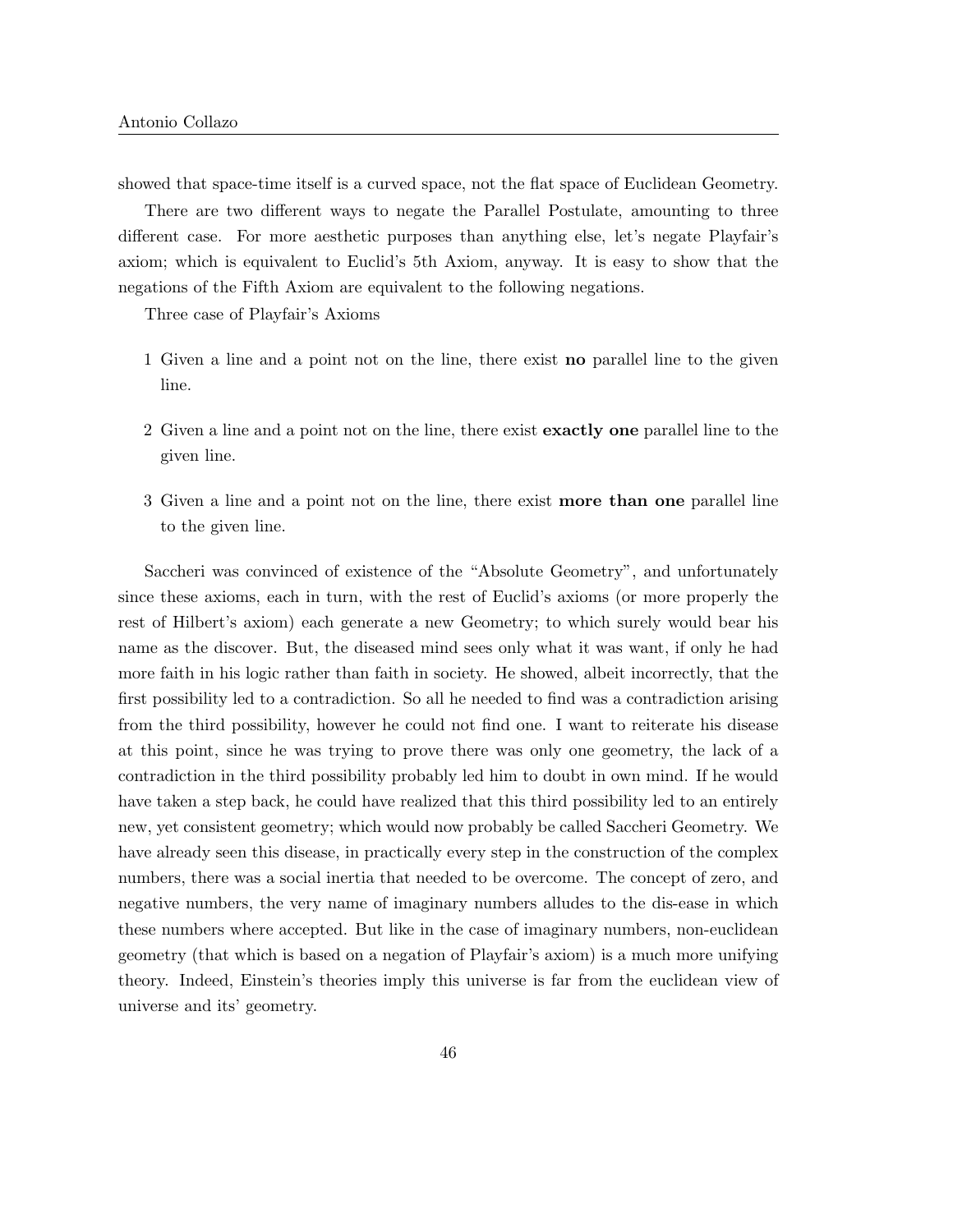### Hyperbolic Geometry

About 100 years later, Gauss was the first known reference to "curious geometry, quite different from ours, but thoroughly consistent".[3, 165] He was working under the assumption that the sum of the angles of a triangle is less than  $\pi$ (= 180<sup>°</sup>); which is an equivalent axiom 2 above. However, he did not publish his findings, for fear it would "harm his considerable reputation if he were to go on record as saying that Euclidean geometry is not the only one possible". [3, 165] János Bolyai, a Hungarian artillery officer, published results of this new geometry as an appendix to his father's book; only to get a letter from Gauss explaining that he had "developed [the subject] to his satisfaction" already. Three years prior Nikolay Lobechevsky had published similar results under the title Imaginary Geometry. Notice how even though more and more results are being produced, every one is still tainted by the Euclidean dogma of a universal geometry: the name *Imaginary* Geometry, the reluctance of Gauss to publish anything, the placement of the Bolyai's publishing as an appendix.

This new geometry was shown to be consistent, in that a Theorem could not be proved both true and false. Properly speaking, hyperbolic geometry is the axiomatic theory generated from Euclid's first four axioms, the hidden axioms filled in by Hilbert, and the Hyperbolic Axiom: Given a line and a point not on the line, there exist **more** than one parallel line to the given line. Euclid's first 28 theorems only used the first four axioms, hence all of those propositions hold in this geometry too. Also, the list of equivalent axioms of the Parallel Postulate hold in this geometry; well, their negations!

Given a line and point not on the line, there are more than one lines that are parallel to the given line. The sum of the angles of a triangle is less than  $\pi (= 180^{\circ})$ . The area of a circle is less than  $\pi r^2$ . If three angles of a quadrilateral are right angles, then the fourth angle is less than right. There does not exists a pair of (properly) similar triangles. (If all respective angles are congruent, then triangles are congruent) There does not exists a pair of straight lines everywhere equidistant from each other.

The negation of above axioms are properly in the realm of logic. Notice that the "pure" negation to Playfair's Axiom: Given a line and a point not on the line, there does not exist one line that is parallel to the given line. However, there are two distinct cases: either no line, or more than one lines are parallel to the given line. Along the same lines, we negate the above accordingly, as in axioms 2 and 3 where "exactly" was replaced by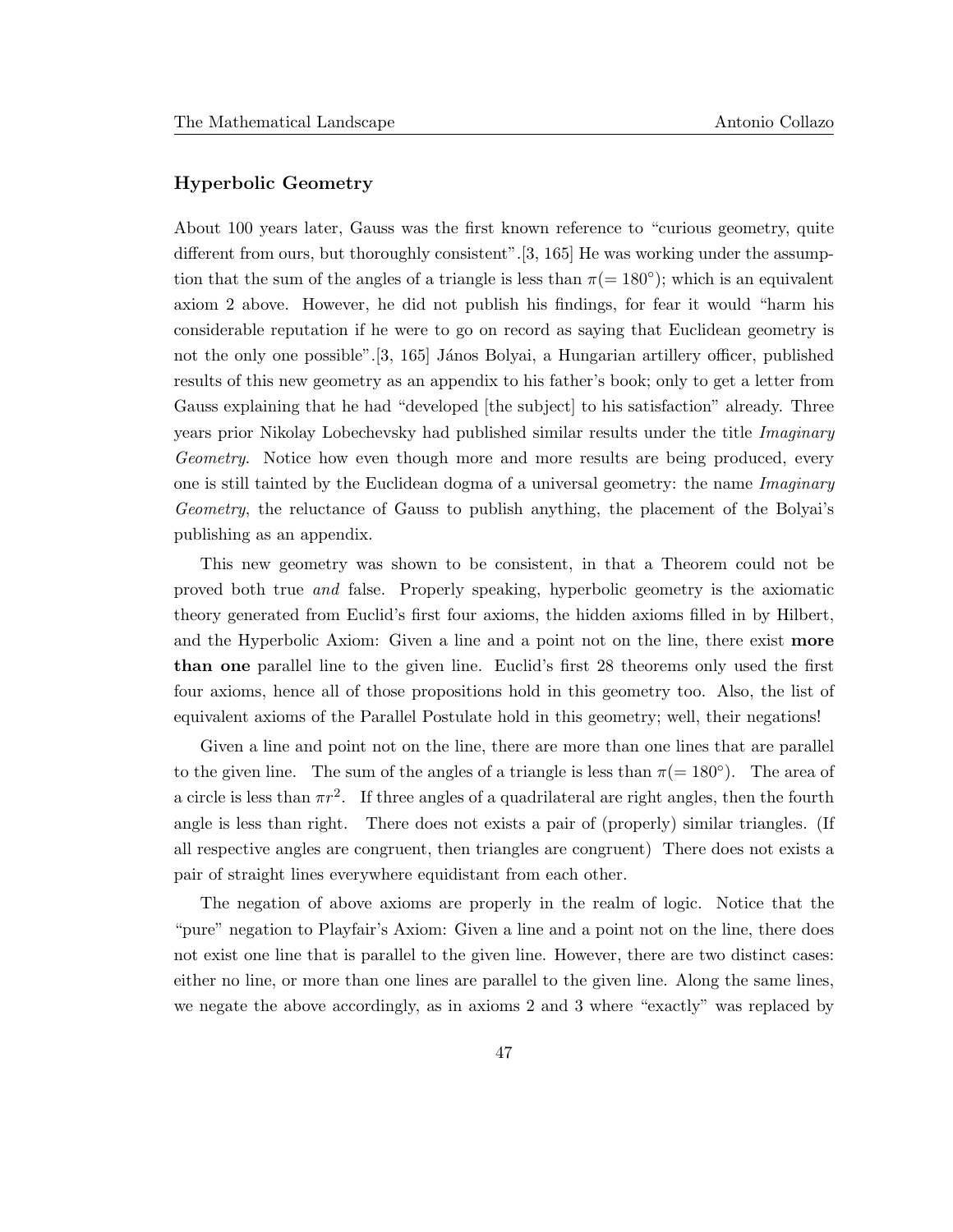"less than". The power of logic starts to show face here, a more sufficient treatment is done in a latter section on Logic. Notice how since the equivalences are valid in the logic of euclidean geometry and hyperbolic geometry is essentially the same geometry less with the hyperbolic axiom. So, the burden of proof of the above statements lies in the logic of axiomatic theories, from which a consistent and rigorous negation schema is inherited. This is also to show how even though the pursuit of the "proof" of the parallel postulate wasn't as fruitful as desired (especially by the Greeks) but it led to this equivalent list, which leads (logically) directly into this new geometries discovered.

Proclus, a Greek mathematician, is the earliest source of criticism about Euclid's Parallel Postulate.[3] He revised the definition of parallel from: Parallel lines, are straight lines which being produced infinitely in the same plane, do not meet one another in either direction. to Parallel lines are equidistant everywhere. Proclus aim was to find a pair of lines that are parallel in Euclid's sense yet not equidistant everywhere. His goal was never accomplished, and yet his distinction is significant in Hyperbolic geometry, as is shown by (Second to last) negation axiom above. There does exist parallel lines in hyperbolic geometry, however there does not exists lines that are everywhere equidistant: a strange notion indeed. However, this is where one's intuition must be suppressed and trust the logic, at least until their intuition becomes acquainted with this new geometry.

The concept of Parallelism takes one a new form in this geometry (Euclid's sense of parallel). For instance, there are two distinct notions of parallelism: sensed parallel and ultra parallel. The new concept is properly sensed parallelism, in that ultra parallelism is very much that same as the euclidean notion of parallel. In that if one line is ultraparallel to another, and a third line is ultra-parallel to the latter, then the former line is ultra-parallel to the third. Simply stated as ultra-parallelism is a transitive relation.

Sensed-parallels are those lines which "meet" at infinity; there are two distinct cases (at least in 2-D hyperbolic geometry) right-sensed parallel and left-sensed parallel. A line is left-sensed parallel to a given line, if and only if their only point of intersection is the so-called point at infinity, but in the left direction; respectively for right-sensed parallels. Basically, the left-sensed parallel of a given line through a given point is the "first" line parallel (in that they do not intersect) in the left direction. In that if you rotate counterclockwise it is the first line through the given point that is does not intersect the given line. Also, these are prime examples of lines that are parallel, yet are not equidistant. If AB represents the distance from a line to it's left-sensed parallel through a given point, then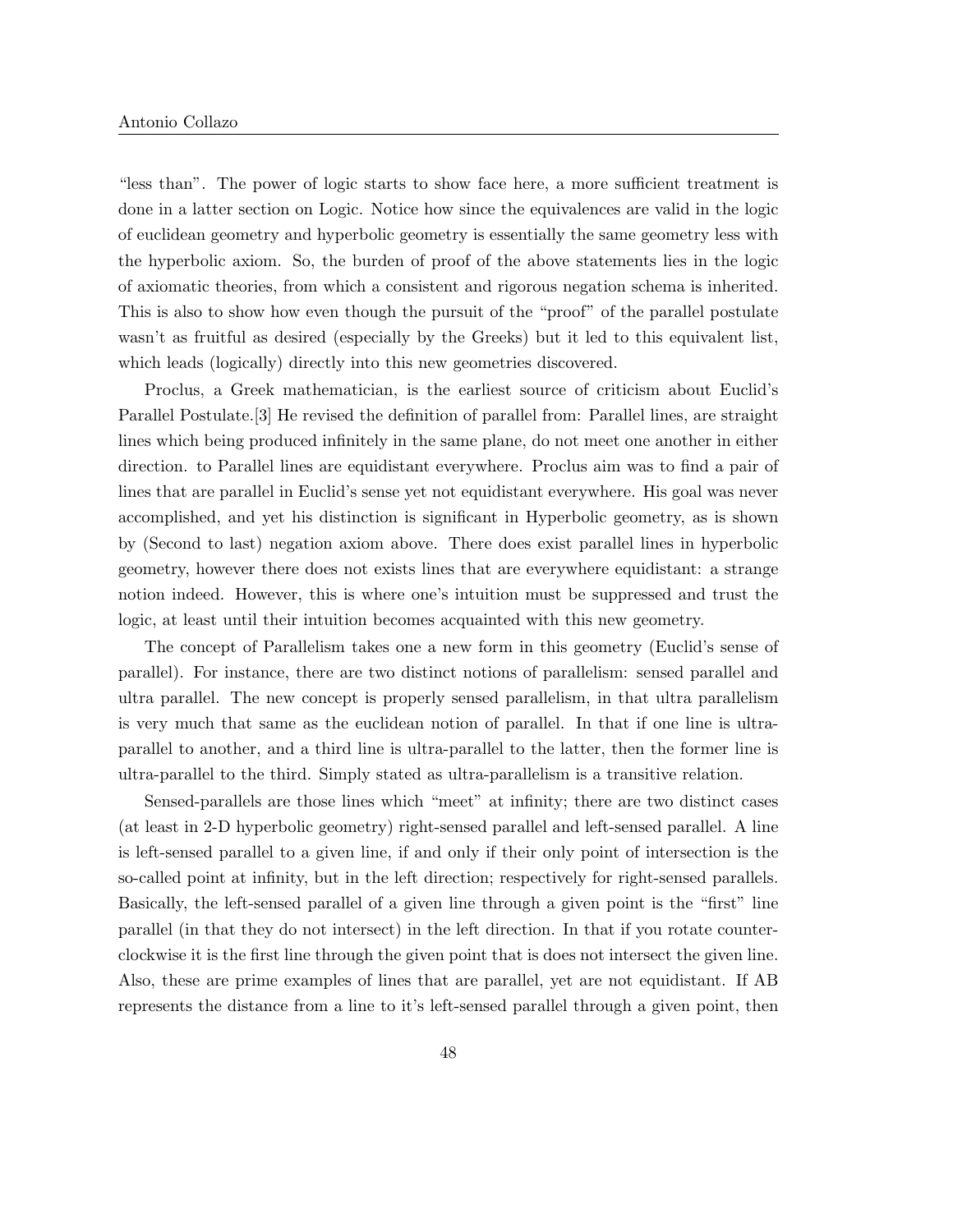the length AB approaches zero as the lines are produced infinitely in the left direction. These parallels are uniquely determined by a line, a point, and a direction. Sensedparallelism is not a transitive relation, which is why above I stated that ultra-parallelism is more analogous to the notion of parallelism in Euclidean Geometry.



Figure 5:

In the figure 5, line L and K are ultra-parallel, while N is the left-sensed parallel to  $L$ and  $M$  is the right-sensed parallel to  $L$ . What are the lines right-sensed, left-sensed and ultra-parallel to  $M$ ? Notice in the "quadrilateral" that is formed, the angles sum to more than  $360^{\circ} (= 2\pi)$ . The important point about this model is that it "preserves" angles. However, it does not preserve distance, in that, for any two point of the model (interior to the fundamental circle) the their distance in the model does not represent the distance between the points in the hyperbolic geometry.

The above is common place in the abstraction of mathematical structures. We notice that both the concepts of equidistant/parallel in euclidean geometry break apart to form two distinct notions in hyperbolic geometry; similarly, with parallelism. We have already seen this in our brief discussion of prime/irreducible. This is just to point out, that sometimes the deeper we dive into a subject, the concepts inherited from the parent theory may dissolved out into distinct concepts.

How do we visualize the hyperbolic geometry? We need to find a model for it. A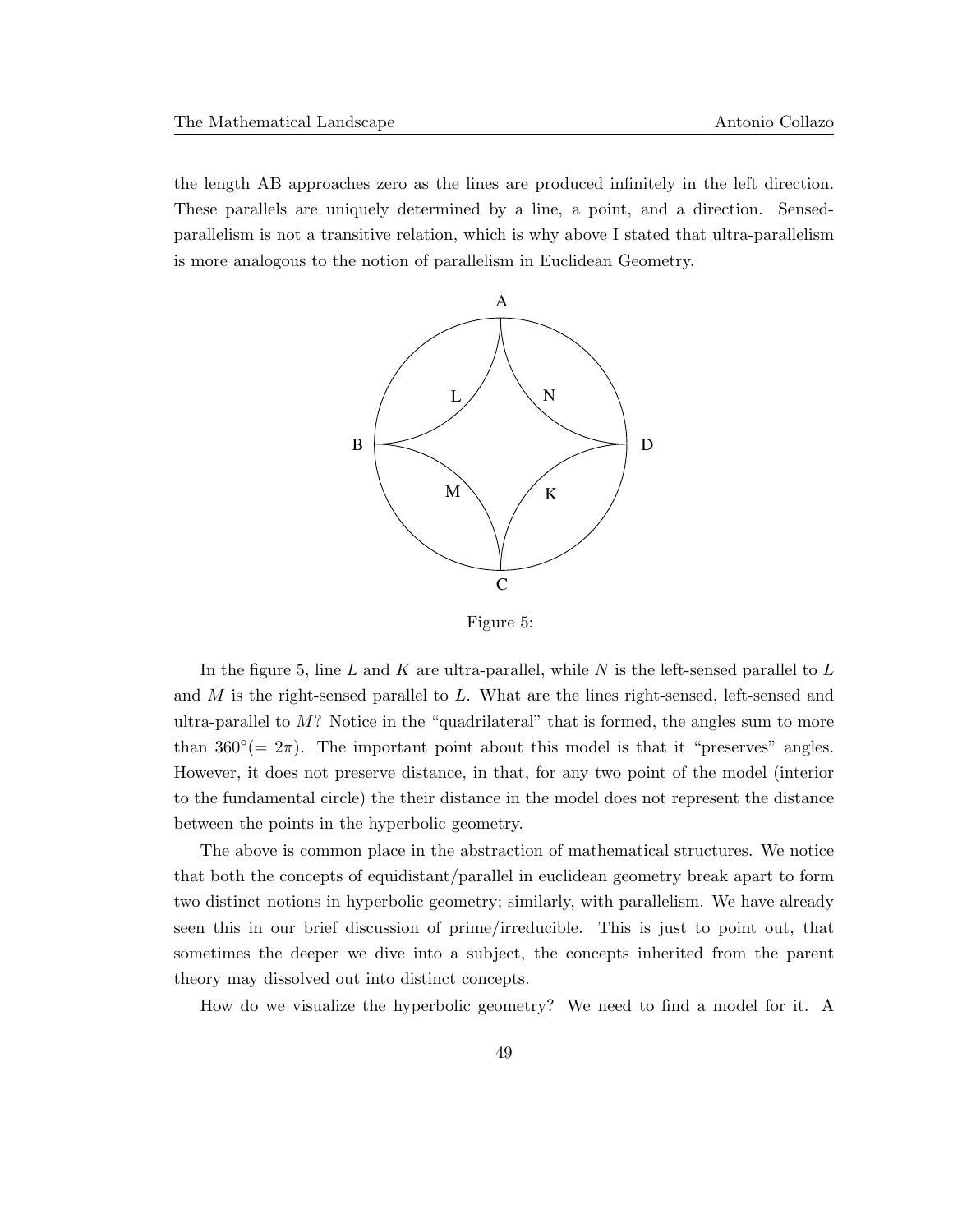model is simply a designation of the undefined terms, and if this interpretation satisfies all the axioms, then it is a model for the axiomatic system. There are several models for hyperbolic geometry: Poincaré disc model, his upper-half plane model, and Klein disc model. Let's explore Poincaré disc model. Accordingly, we need to assign some concrete meaning to our undefined terms: point, line, incidence We consider a circle, called the fundamental circle, in the Euclidean plane. Then a *point* is a euclidean point that is interior to the circle. A line is that part of a circle lying interior to the fundamental circle and is orthogonal (perpendicular) to the fundamental circle or a diameter of the fundamental circle The incidence relation is inherited from the euclidean plane relation of incidence. As we will see later, for a Axiomatic system to be consistent all that is needed is to present a model for it. However, since our model is embedded into the Euclidean plane, which is desirable in that we inherit all its' properties, the consistency of Hyperbolic geometry is dependent on the consistency of Euclidean plane geometry. In fact, the converse is also true; so Hyperbolic Geometry is as consistent as Euclidean geometry. This is as satisfying as the situation can get, as we will show later.

In the figure 6, there are a lot of interesting figures. First, these are all *straight* lines in the hyperbolic geometry. What would the arc of a circle that does not intersect the fundamental circle perpendicularly? Find some triangles and sum the angles; its less than 180◦ .

#### Elliptical Geometry

Saccheri's attempt to prove the independence of the parallel postulate led him a to indirect proof, where by negating the postulate and attempting to arrive at a contradiction he would unequivocally prove its independence. The case where the negation leads to the statement: Given a line and a point not on it, there does not exist any parallel lines to the given line. This will be called the Elliptical Axiom. Saccheri reached a contradiction here, however the contradiction was based on the infinitude of lines: i.e. Euclid's Second Axiom. Bernard Riemann was the first to make a distinction between the notions of infinitude of a line and its unboundedness. For instance, consider the surface of the earth and the equator. This is line which has a specific length, namely its' circumference, and hence is not an infinite line. Yet, it is unbounded in the sense that if I were to walk on the equator, I could keep walking forever and never reach an end.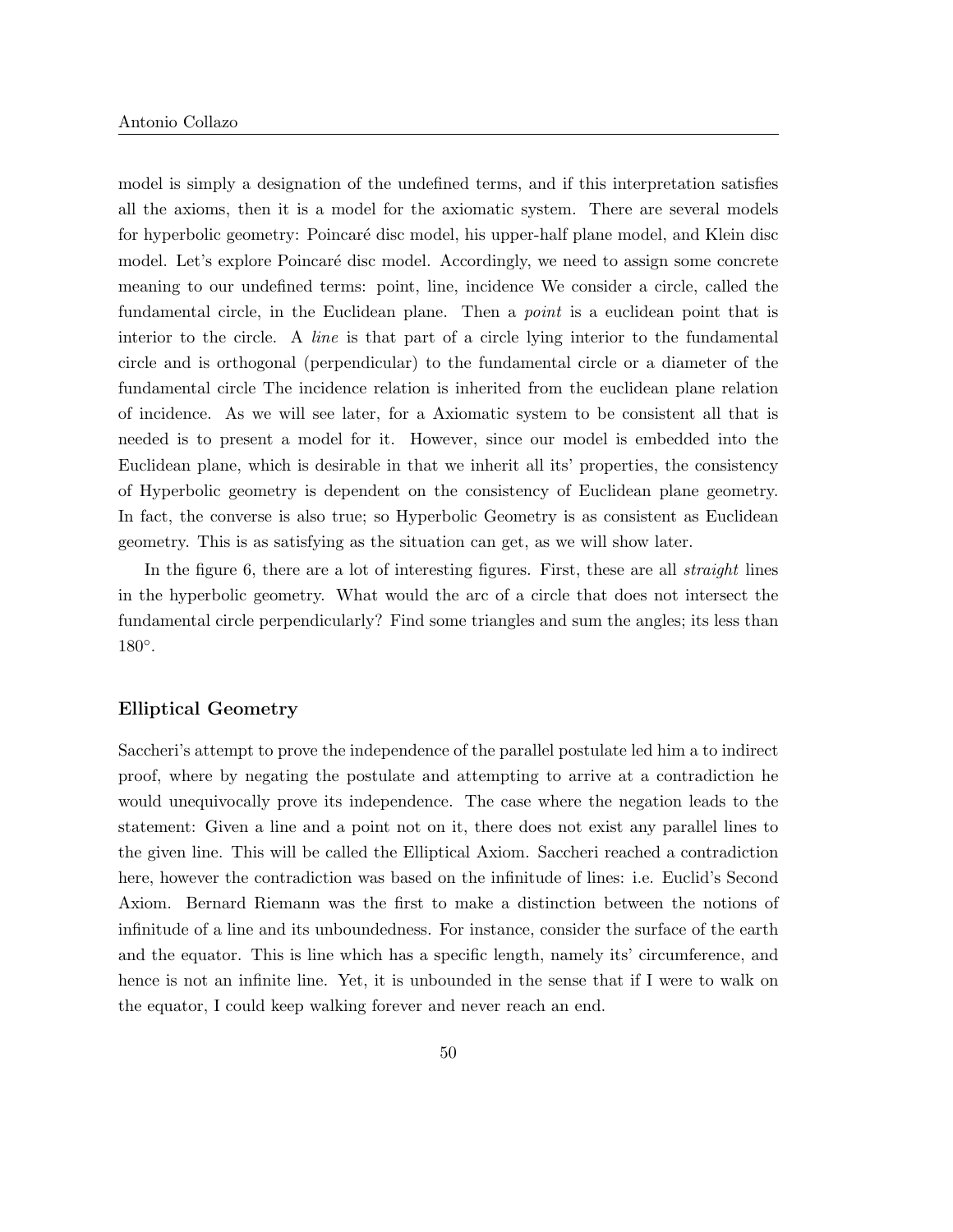

Figure 6:

With this distinction in mind, Euclid's Second Postulate can be restated to say: A finite line can be produced continuously in a line; the line obtained is unbounded but not necessarily of infinite extent. However, the resulting axiomatic system, Euclid's first four postulates and the Elliptical Axiom, does not result in a consistent system. For instance, Proposition 27 proves the existence of parallel (non-intersecting) lines. This proposition was proved using only the first four axioms, thus should be logically valid in Elliptic Geometry as well, however this leads to the inconsistency since the proposition proves the existence of parallel lines, yet the Elliptical Axiom assert its negation. A system is inconsistent if a statement can be proved true and false. Examining the proof of proposition 27, one needs to invalidate this proof in order to make Elliptical Geometry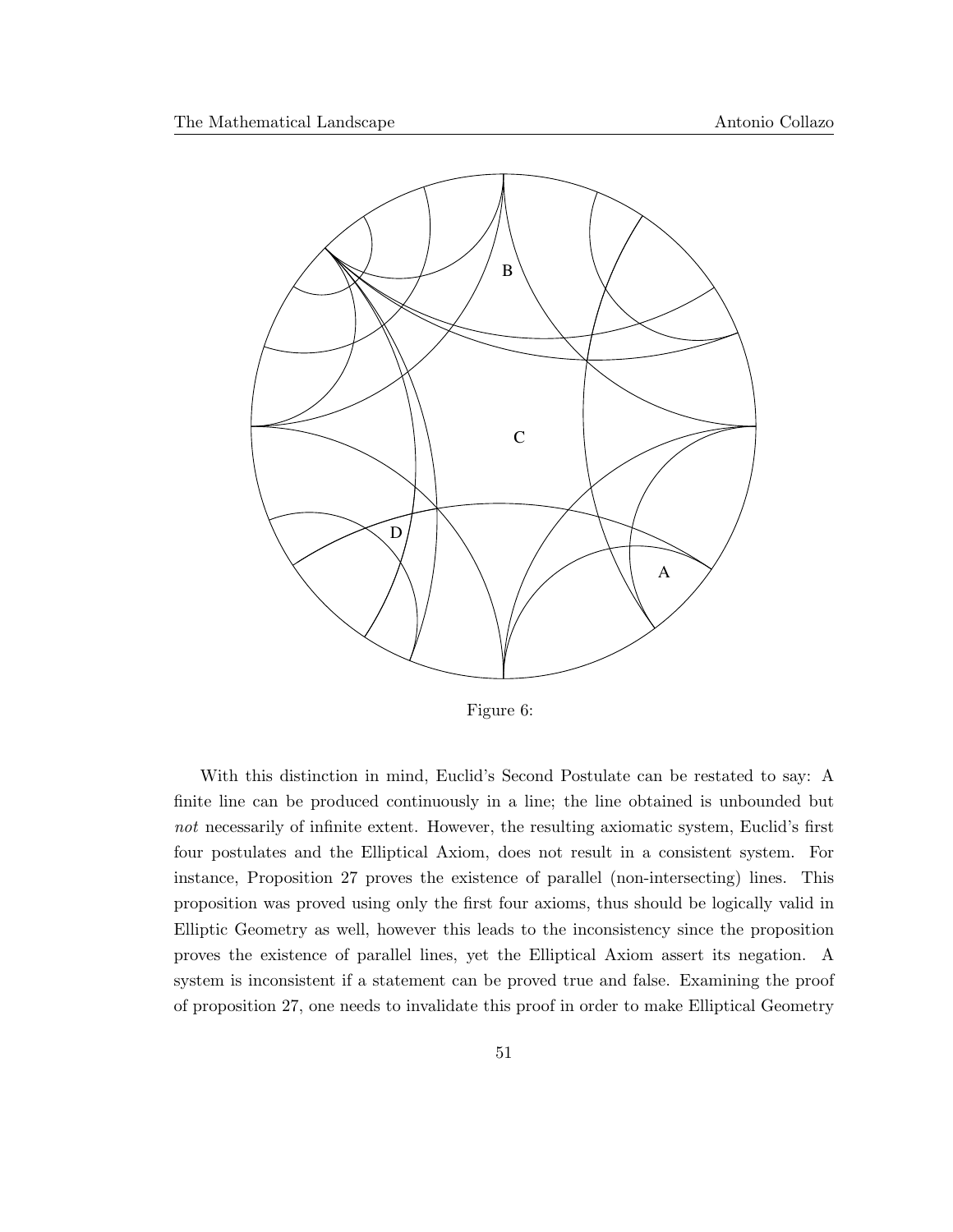consistent. The proof is presented in the following:

### Proposition 27[2]

If a straight line falling on two straight lines make the alternate angles equal to one another, the straight lines will be parallel to one another.

#### Proof by Contradiction:

Let EF be the transversal of lines AB and CD, such that the alternate angles, AEF and EFD, are congruent. Assume that AB is not parallel to CD, i.e. there exist a point, G, that is incident to both AB and CD. Consider the triangle formed by GEF, then the exterior angle AEF is equal to the interior and opposite angle EFG. By Proposition 16: In any triangle, if one of the sides be produced, the exterior angles is greater than either of the interior and opposite angles. We have reached a contradiction! Thus AB is parallel to CD.



Figure 7: Proposition 27

The main tool in this proof was proposition 16, which we will now examine its proof.

### Proposition 16[2]

In any triangle, if one of the sides be produced, the exterior angles is greater than either of the interior and opposite angles.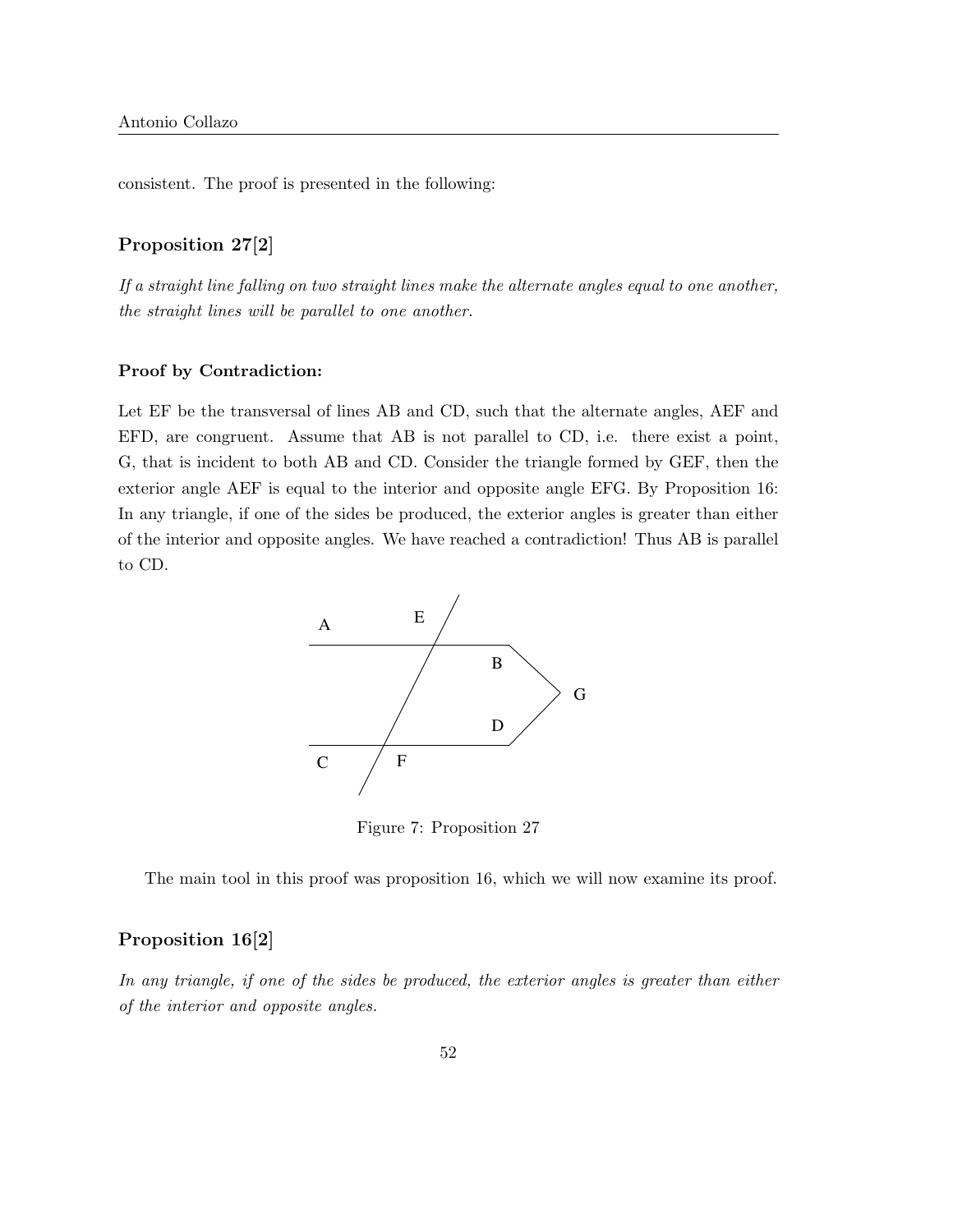#### Proof:

Let ABC be a triangle, and let the side BC be produced to D.

Let AC be bisected at E and let BE be produced in a straight line to F: By Prop. 10

Let EF be made equal to BE: By Prop. 3

Draw the line from F to C: By Axiom 1

Let AC be drawn though to G: By Axiom 2



Figure 8: Proposition 16

Since  $AE \cong EC$ ,  $BE \cong EF$ , the two sides, AE, EB are equal respectively to CE, EF The angle AEB is equal to FEC, for they are vertical angles: By Prop 15. Therefore, the triangles ABE and CFE are congruent. By SAS. So, all respective lengths and angles of the triangles are congruent. So in particular, BAE is equal to ECF. But, the angle ECD is greater than the angle ECF. Therefore, ECD is greater than the angle BAE.

Similarly proved for the angle BCG, if BC is bisected and the above proof repeated.

The main error in this proof is made when assuming that the line BF can be drawn. In effect, Euclid constructed a line segment, BF, double the length of the original line segment, BE. The question is then, how can one be sure such a line segment exist, i.e. how does one know that F doesn't wrap around and lie *on* the line segment BE. This is the distinction already pointed out by Riemann: the difference between unboundedness and infinite in extent. So, to fix the consistency of Elliptical Geometry, we must make the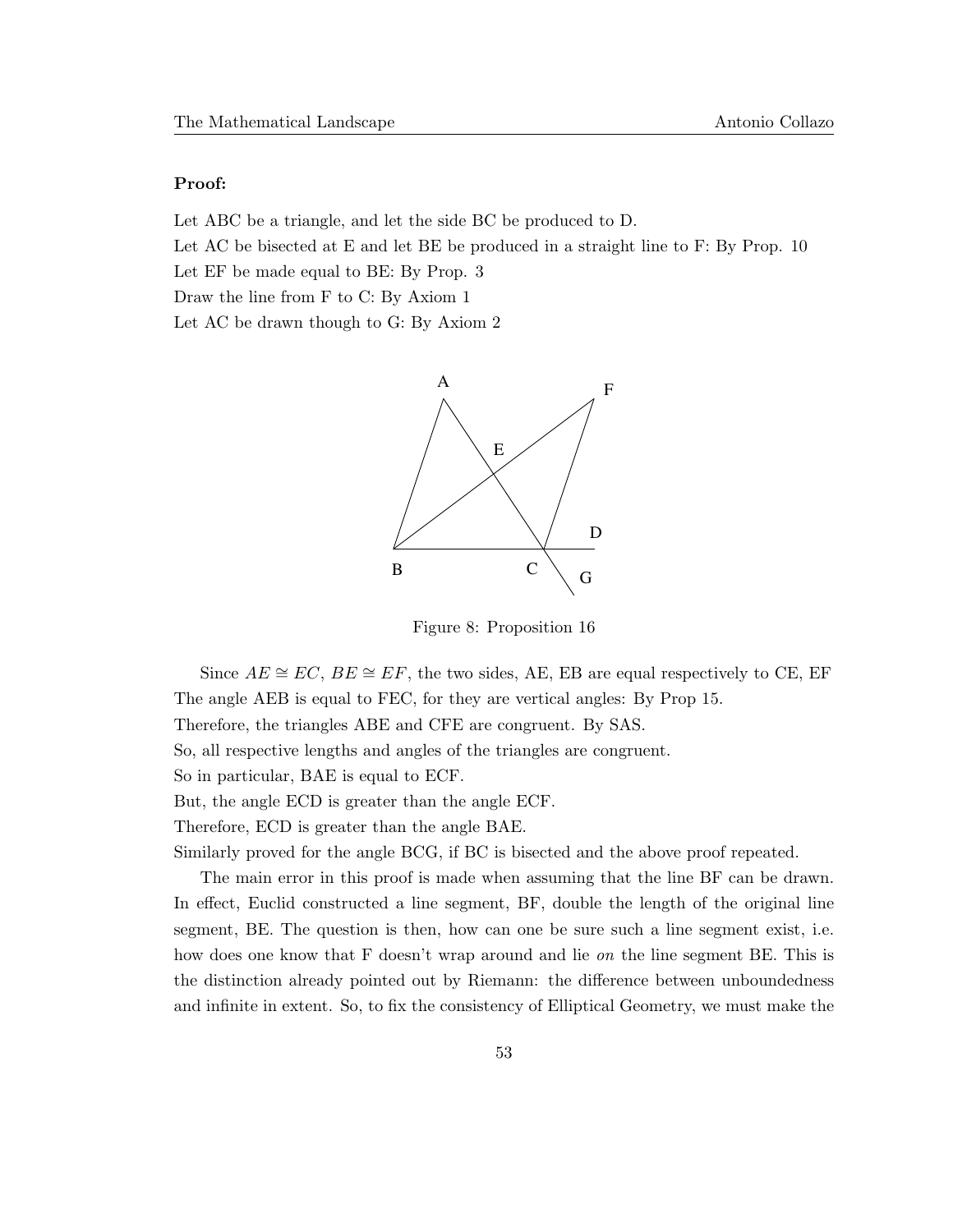revision in the second axiom of Euclid as stated above.

However, there is since inconsistency in this geometry. Consider the following proof of the existence of parallel lines, different from Prop. 27 above.

### Proof A

Let  $A$  and  $B$  be two points on a line  $l$ .

Let m and n be lines perpendicular to l at A and B, respectively. By Prop. 11

Assume m and n are not parallel, let C be their intersection.

Construct the segment  $AC'$ , where  $C'$  lies on the opposite side of l that C does, and such

that length  $AC$  is equal to length  $AC'$ .

Draw the line  $C'B$ .

Triangles  $ABC$  and  $ABC'$  are congruent, by SAS.

Thus, angle  $ABC'$  is a right angle.

By Prop 14:  $C'$ ,  $B$ ,  $C$  are collinear (lie on the same line).

But, now we have constructed two distinct lines both passing through the points C and  $C'.$ 

We have reached our contradiction! Thus m and n are parallel.



Figure 9: Proof A

We can see the contradiction was arrived at because of Proposition 14 and Axiom 1.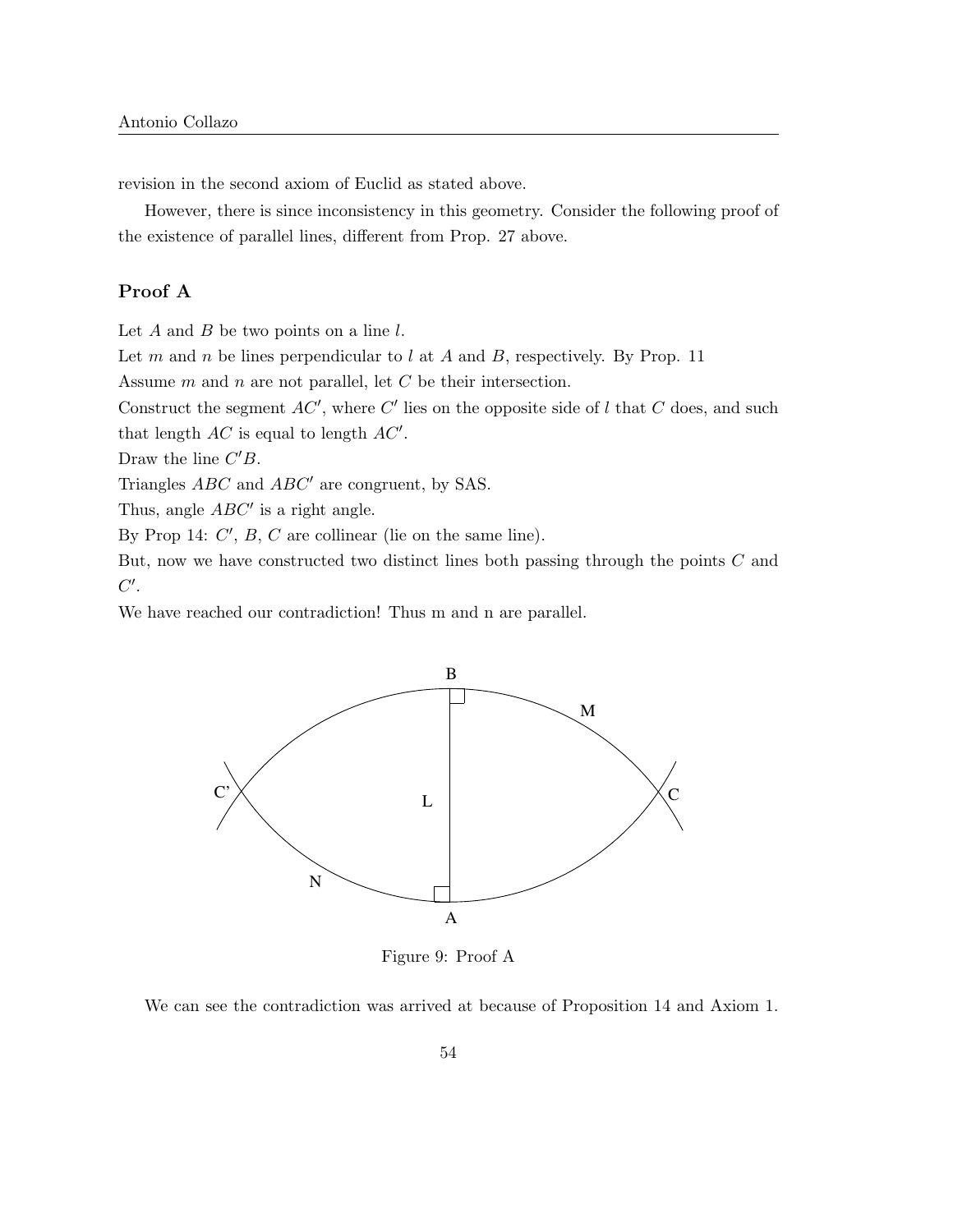So, one of the inconsistencies arises from the first axiom: Given two points there is a unique line through both. The other inconsistency arises in the proof of Proposition 14. The main issue is the assumption that a line separates the plane. This is equivalent to what is now called Pash's Axiom: A line containing a vertex of a triangle and a point interior to the triangle will intersect the opposite side of the triangle. Either way, we are left with two statements, either of which if negated will result in a consistent geometry. If the first is negated and the second keep, then the geometry generated is called Double-Elliptical Geometry. Indeed, this is the geometry of the surface of the Earth. On the other hand, if the second is negated and the first kept, then the geometry generated is called Single-Elliptical Geometry.

This geometry, although probably more useful for real world application, like flying airplanes, lacks the compatibility afforded to hyperbolic geometry by Euclidean geometry. In hyperbolic geometry, we only replaced the parallel postulate with the hyperbolic axiom, and as such there was already all of Euclid's 28 first propositions at our disposal. Yet, in elliptical geometry there was some more modifications need to result in a consistent geometry, and as such, most of Euclid's work does not apply to Elliptical geometry, unless one examines each proof to assure that none of the modified axioms were used (at least incorrectly in their new senses).

Consider a plane flying from Miami to Madrid. The geometry of the surface of the earth is the model for Double-Elliptical Geometry, and thus the "straight lines" are the circle that radius equal to the radius of the earth. What does this imply about the flight of the plane? It must travel along the "straight" line path, thus will travel on the arc of the circle joining Miami and Madrid. This is easier to think of on a flat map: draw the straight line from Miami to Madrid. This path is not the path the plane would take. The plane must curve its trajectory toward the north pole because this is the "straight" line in the Double-elliptical geometry. To avoid confusion between "straight line" and straight line, the word geodesic is used for the former. In reality, there is another force that will curve the flight of the plane even more: the Coriolis effect.

The sum of the angles in a triangle in Elliptical Geometry is more than  $180^\circ$ . Take the surface of the earth as the model. Consider the triangle formed by the equator, the prime meridian, and any other meridian. Each meridian is perpendicular to the equator, thus there is  $180^\circ$  with just two angles. The other angle has to be greater than zero (if not the figure is not a triangle) but less than 180◦ . Thus the sum of the angles of this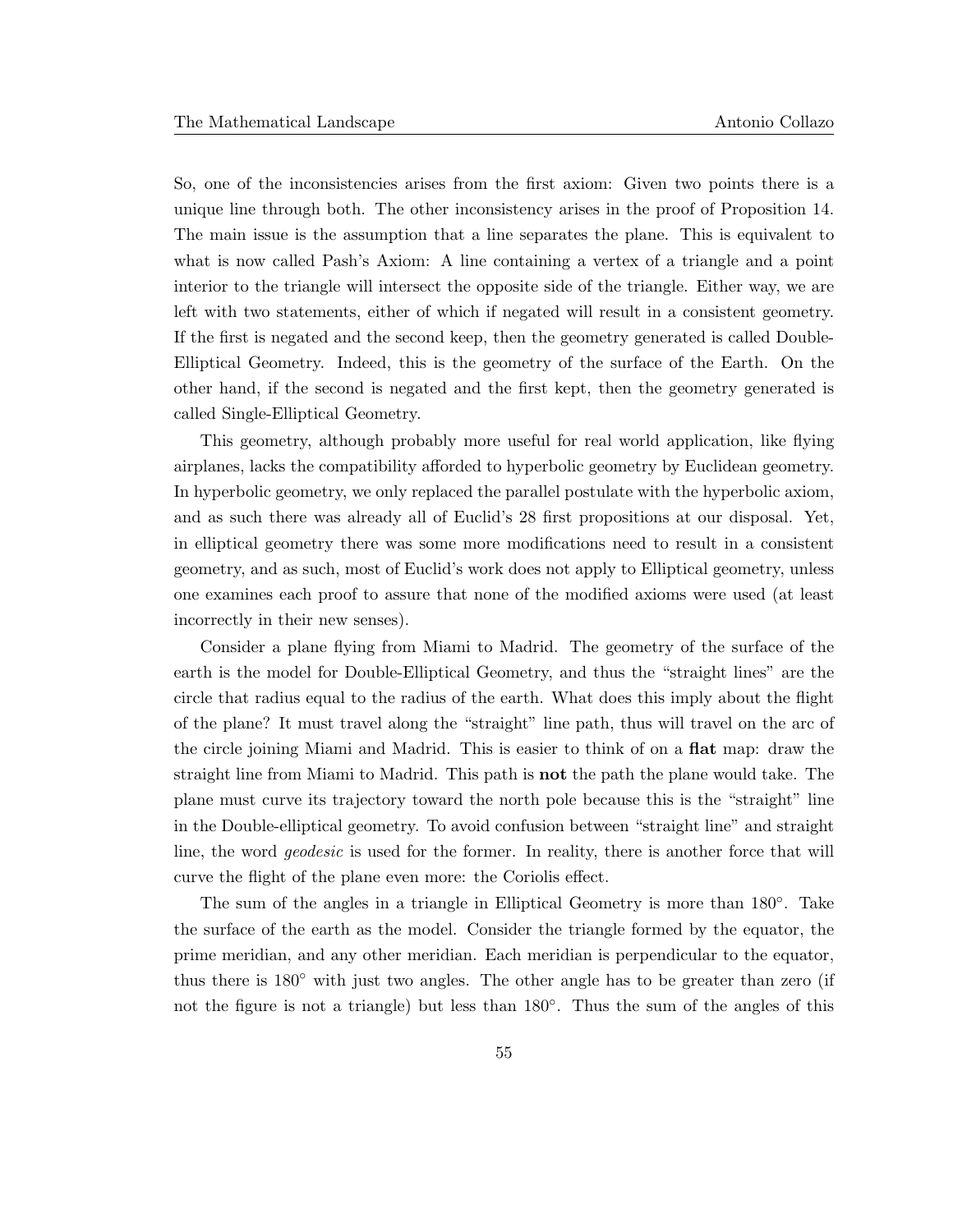triangle is in strictly greater than  $180^\circ$  and strictly less than  $360^\circ$ .

## Mappings and Functions

A mapping is a correspondence, relationship, between two collection of objects. Consider the Name mapping; this assigns to each person in the world their name. There are plenty examples of these "social" mappings: like height, weight, age, race, etc. When considering mappings, there is a Domain and Range associated with each mapping. Notationally this is denoted by  $M : \mathbb{D} \to \mathbb{R}$  (Here  $\mathbb R$  does not denote the Real numbers, but the Range. Past this section  $\mathbb R$  will once again denote the Real numbers.) So, Name has as its domain the set of all people in the world, and as its range the set of all names in the world. We could also talk about the "inverse" name mapping, Name<sup>-1</sup>: {set of all names}  $\rightarrow$  {set of all people}.

There are two other notions also associated with a mapping: injectivity and surjectivity. The former, also know as one-to-one, states that the mapping sends different elements to different elements. Precisely, it states that if  $x \neq y \in \mathbb{D}$  then  $M(x) \neq M(y) \in \mathbb{R}$ . The notion of surjectivity, also called onto, describes that the mapping hits every element in the range. Formally, it states that  $M(\mathbb{D}) = \mathbb{R}$ , where  $M(\mathbb{D})$  is the set of all point in the range that are mapped from some element in the domain. The equation  $M(\mathbb{D}) = \mathbb{R}$  says that all the points in the range have some corresponding element in the domain.

Pictorially, we can represent collections of objects by a set of points (infinite or finite). A mapping is then an assignment of arrows starting from every point in the domain, ending at some point in the range. A mapping is injective if every point in the range has one and only one arrow pointing to it. A mapping is surjective if every point in the range has some arrow point to it. Note, that the mapping is the collection of all arrows.



Figure 10: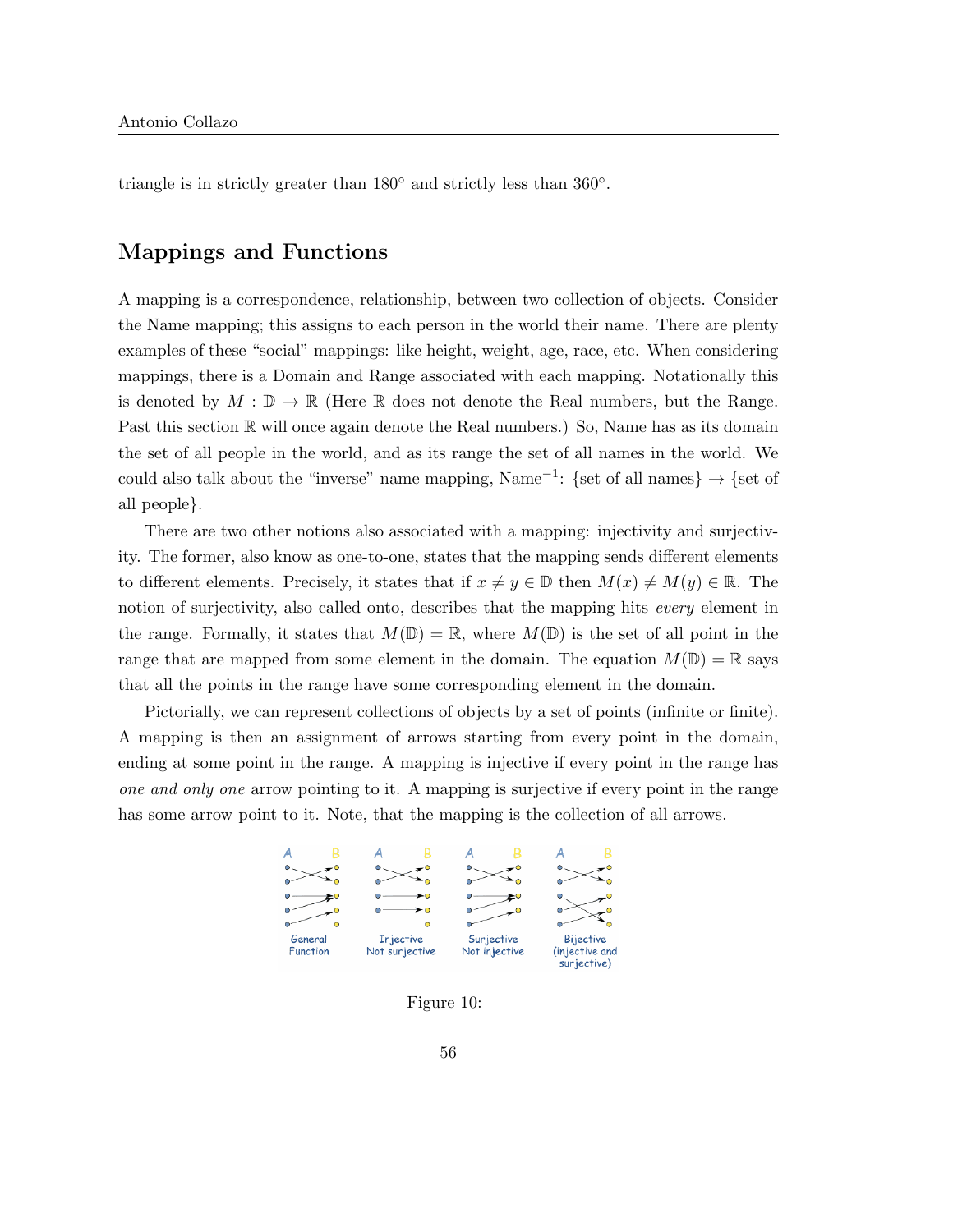Looking back at the Name mapping, it is clearly surjective since everyone person in the world has a name. Is it injective? No, since there are people with the same name, therefore in the range there are some points that have more than one arrow pointing to it. Is the mapping Name<sup>−</sup>1 surjective? Injective? This mapping goes from the set of names to the set of persons. Thus this mapping is surjective: every person has a name. The mapping is Injective: every person has a one name, thus there is only one arrow pointing.

There is a subtle problem with the  $Name^-1$  mapping, is not a Function. This addition condition asserts that there is exactly one arrow coming from every element in the domain. The Name<sup>−1</sup> maps a name to every person that has that name. So if n people have the name Antonio, then there are *n* arrows coming from Antonio.

A mapping then has five notions associated with it: Domain, Range, injective, surjective, and function; The first two notions describe the starting and ending places for the arrows; while the last three describe how the arrows behave. Strictly speaking, a mapping, its domain and range are atomic (indivisible), that is when we talk about a mapping it necessarily has a domain and range. The latter properties are each independently true or false.

There is one more property we could talk about in terms of mappings: whether every point in the domain has a arrow coming from it. This is usually assumed! Since if the Domain includes points that are not mapped to any point in the range, just restrict the domain by excluding those points. The same could be said about the the Range. A mapping can be surjective if we restrict the range by omitting those points that have no arrow coming to them. The restricting of the Domain causes no problems in practice, however the surjectivity of a mapping is a useful notion, just thus we do not restrict the range. Whether a mapping is a function describes two notions, 1) every point in the domain has at least one arrow, and 2) every point in the domain has at most one arrow. The former notion is that of restricting the Domain, that latter notion is the distinguishing property of a function. This is why  $Name^{-1}$  is not a function: there is more that one arrow coming from at least some, if not all, of name.

We can also talk about the inverse mapping. Pictorially, the inverse mapping is just reversing the direction of the arrows. Can we say anything about the inverse mapping, knowing the properties of the original mapping? Well, the domain of a mapping is the range of the inverse mapping, similarly the range of the mapping is the domain of the inverse mapping. However, it is convenient to restrict the domain of the mapping, and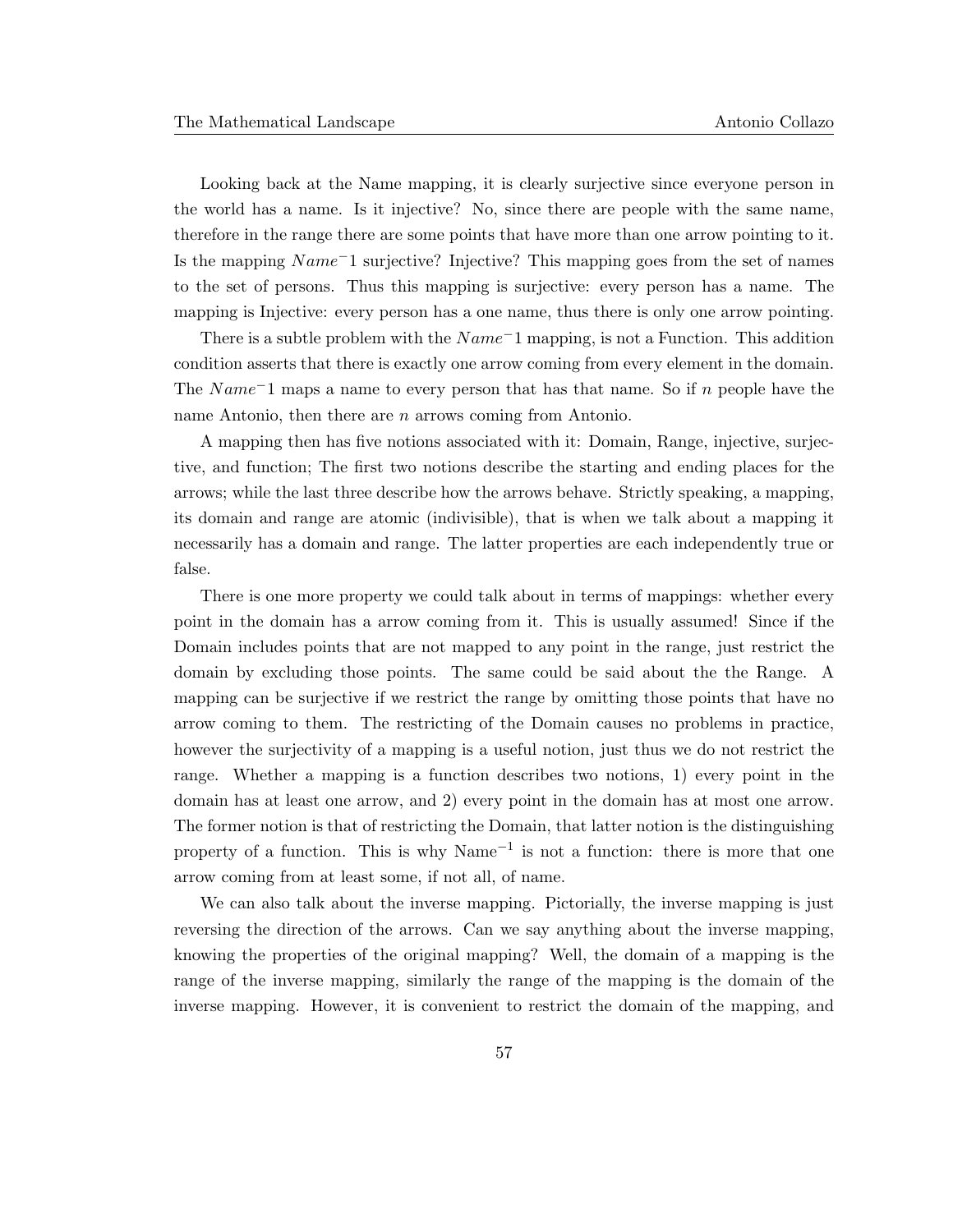make it a function. If so, then surjectivity of the mapping guarantees the inverse mapping has at least one arrow coming from every point in its domain (the range of the original mapping). If the mapping is injective, then in the inverse mapping if it has an arrow coming from a point, then there is only one arrow. If the original mapping is a function, then its inverse is a function if and only if the function is surjective and injective. These are easily verified using a pencil and some paper and drawing some mappings.

A function is said to be bijective if it is surjective and injective. In the following, we will use bijective functions to reach some rather surprising conclusions about the number of elements in the set described in the Chapter on Numbers. N and  $\mathbb Z$  each have an infinite number of elements, but is there a way to show that there is more elements in  $\mathbb Z$  than  $\mathbb N$ ? This seems reasonable since it seems there are double the amount of  $\mathbb Z$  than  $\mathbb N$ . In fact,  $\mathbb{Z} = -\mathbb{N} \cup \{0\}$ , so this seems ever more likely. If I had a some sheep on my farm, and I buy more sheep then clearly I have more sheep than before. By the same logic, there are more Integers than Natural numbers.

It turns out, I think rather surprisingly given the above argument, that there are exactly the same number of elements is  $\mathbb Z$  as  $\mathbb N$ . To see this we should talk about some counting principles. How can I determine if I have more pennies than nickels? I should simply count how many pennies I have, then count how many nickels I have, then compare the two numbers and see which is bigger. Clearly the bigger number corresponds to the coin of which I have more of. Alternately, I could throw all my pennies onto a table alongside a pile of all my nickels. Then, I could grab one penny and one nickel and put those in container. Continue this pairing until one of the sets of coin is empty. There are two cases that arise: 1) Both set of coins are now empty, or 2) one of the set is still non-empty. In the first case, there would be exactly the same number of pennies and nickels. In the latter case, there are more elements in the remaining set thus it is bigger than the other. To be concrete, imagine I continued the procedure of pairing nickels and pennies and I ran out of pennies. This mean that there are more nickels than pennies.

Lets call the first procedure: Counting, while the second procedure: Mapping. Notice that in describing the Mapping procedure, we paired every penny with exactly one nickel. This is a function, actually is a bijection! I hope the naming convention is now clearer. Which procedure is better? Well, if the sets considered are finite then each procedure will produce the exact same result. The problem becomes what if the sets are infinite? In this case, the counting procedure says both of the sets have infinite elements, thus both have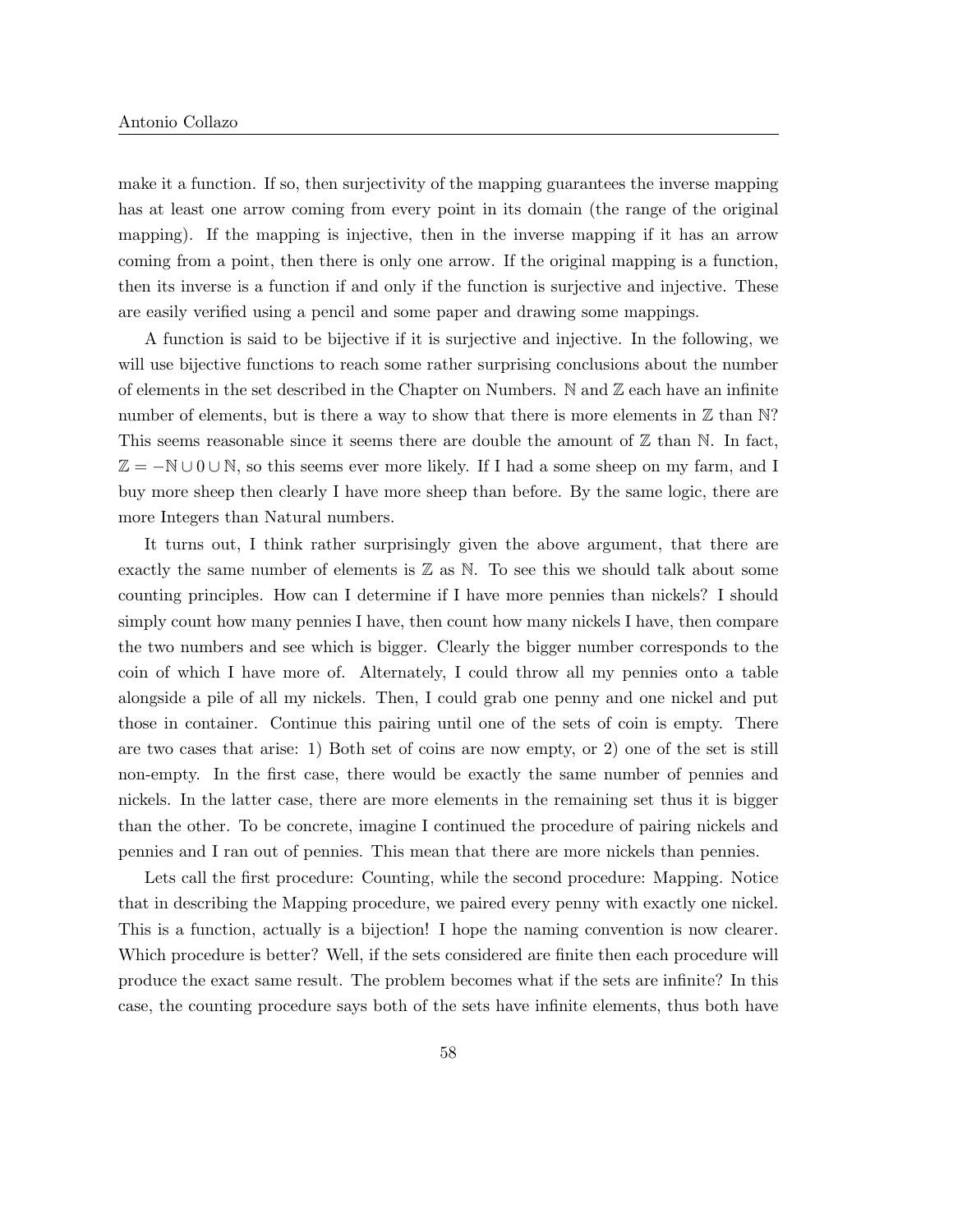the same number of elements. However, the situation is not so easy. It turns out that the Counting procedure can not apply to the infinite sets, and we must resort to the Mapping procedure.

As an example consider Hilbert's Hotel. This is an imaginary hotel that has an infinite number of rooms, and assume that the hotel has no-vacancies: every room is occupied. Hilbert is an savvy business man, and realizes that even though the hotel is fully occupied, he could still accommodate new customers. When a new customer enters the lobby, Hilbert tells everyone in the hotel to move down a room, i.e. if you are in room 6, move your stuff to room 7. So, room 1 is now empty and can accommodate the new customer. With every new customer that enters the lobby, Hilbert can re-perform the move and accommodate the new customer. Although this may be a little painful for the old customers, they do not really care as long as they are not just walking forever; besides, the novelty of staying in an infinite hotel should be enough to hold back their frustrations.

This is a weird hotel, but the weirdness has not even begun. Imagine a tour bus of infinite capacity; they plan on staying at the Infinite Hotel. When the driver calls Hilbert to make reservations for the bus, Hilbert is reluctant to turn down their business, yet he is worried he can not fit everyone. The procedure Hilbert was using earlier would not work, since none of the hotel guest would ever be in a room. Every time they move down a room, to accommodate another person, they would have to keep moving to accommodate the next person coming; never settling down in a room. The customers do not mind moving down a room, but they would mind walking forever and next settling in a room. Hilbert knew that this approach wouldn't work; he would lose all his customers, but he did not want to lose the business of the Infinite bus. What is he to do?

Finally, Hilbert comes up with a plan to accommodate everyone, and yet avoid the problem of the customers just walking forever down to their room. He tells everyone in the hotel already to look at their room number, multiply it by 2, and move to that room. Do you see what happened? Every Odd numbered room is now empty, all the old customers are in the even rooms. Hilbert the directs all the riders of the bus to the even rooms. Hilbert was very fond of his idea: the old customers only had to make one change of room, and he accommodated everyone in the bus.

The next day, learning from the Bus driver of this amazing Infinite Hotel, two more Infinite buses arrive at the hotel. Hilbert knows exactly what to do to accommodate all the new customers. He announces to the hotel guest that they must move to the room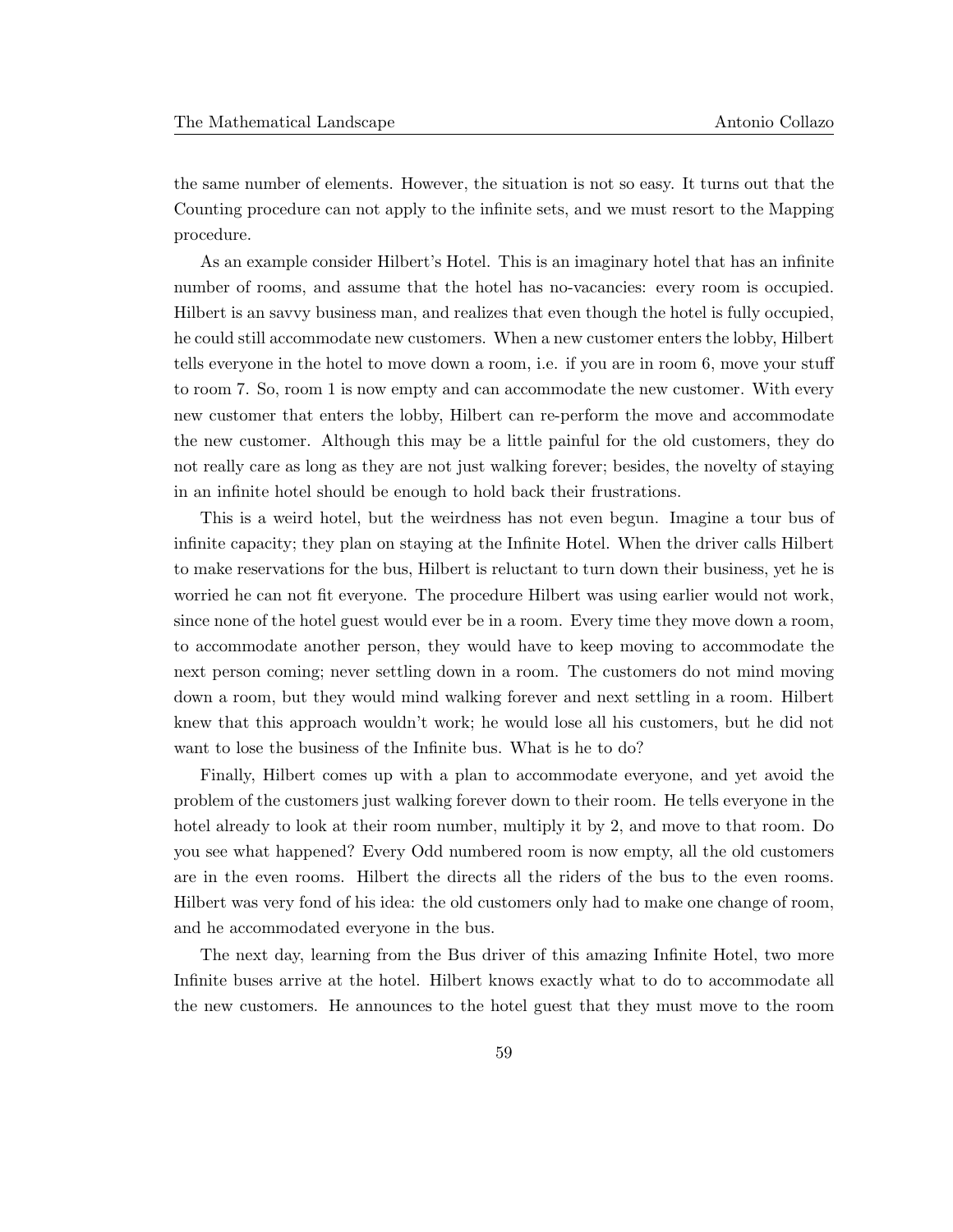which is three times their current room number. This moves every current hotel guest to all room number which are multiples of three, leaving all room number that have a remainder of 1 or 2 when dividing by 3; equivalently the remaining rooms number are either  $n \equiv 1 \pmod{3}$  or  $n \equiv 2 \pmod{3}$ . Hilbert then assigns every one in Bus 1 to those rooms which admit a remainder of 1 (mod 3), similarly assigns everyone in Bus 2 to those rooms which admit a remainder of 2 (mod 3). Using this exact procedure he can accommodate any number of buses, if  $n$  infinite buses comes, he tells all the hotel guests to go to the new room, determined by n times their current room. Then assigns each bus the number is the residue classes (mod  $n$ ).

What happens if an infinite number of Infinite buses come to the hotel, can Hilbert accommodate all these new customers? Well lets try the procedure described above. So Hilbert tells all the current guest to move to the the new room, given by  $\infty \times r$ , where r is their current room number and  $\infty$  denotes infinity. Immediately, we see this is an unfortunate situation, what does  $\infty \times r$  mean? The customers all get frustration by this announcement; since either the equation  $\infty \times r$  makes no sense to them and so they do not know what room to move to, or we could say  $\infty \times r = \infty$  but this weird too, since every guest would move to the same room, the  $\infty$  room. Yet that is also an unsatisfying situation, since there is no room in the Infinite hotel that corresponds to the room number  $\infty$ . Either way we are led to the conclusion that Hilbert *can not* accommodate in his Infinite hotel an infinite number of Infinite buses.

Okay, now that we have an intuitive understanding: let's make precise the notions discussed in Hilbert's Infinite Hotel. Since we are dealing with infinities we have to use the Mapping Procedure. Recall, the case of one Infinite bus arriving at the hotel. Hilbert told all the current guest to move to a new room determined by  $R(x) = 2x$ , where x is their current room. So if I were in room number 48, I would move to room  $R(48) = 2(48) = 96$ . The domain of this function is the Natural Number, while the range of the function  $R(x)$ is all the even numbers. So,  $R(x): \mathbb{N} \to \mathbb{E}$ , where  $\mathbb E$  is the set of even numbers. This function  $R(x)$  is bijective. Surjectivity is from the fact that, by definition an Even number is divisible by 2. Clearly,  $2x$  is divisible by two for any number x, so  $2x$  is always even: therefore  $R(x)$  is surjective. Injectivity can be seen intuitively by the fact that no pair of customers that start out in different room end up in the same room. Formally, if  $x \neq y$ then  $2x \neq 2y$ , so  $R(x) \neq R(y)$ . This shows that  $R(x)$  is injective, and thus bijective. By the Mapping Procedure, this shows that there are the Even numbers and the Natural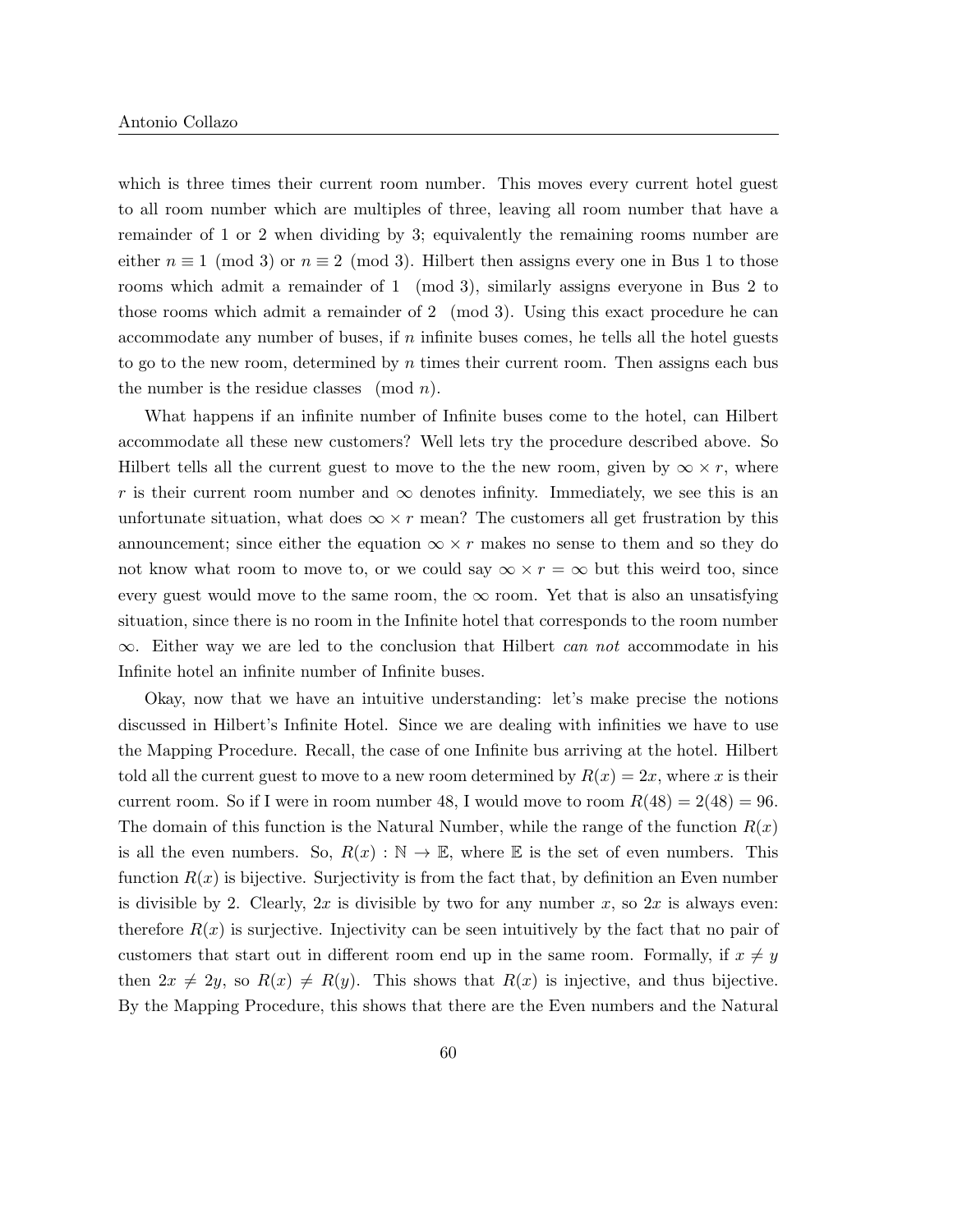Numbers have the same Cardinality: that is they have the same number of elements.

Similarly, we can show that there is a bijection of the people on the Infinite bus to the non-occupied Odd Numbered rooms. Number every person in the bus with a unique natural number, then their room number is given by  $P(x) = 2x+1$ , where x is the natural number they were assigned on the bus. So,  $P(x): \mathbb{N} \to \mathbb{O}$ , where  $\mathbb{O}$  is the set of Odd numbers.  $2x+1$  is always an odd number, to see this divide by  $2: \frac{2x+1}{2} = \frac{2x}{2} + \frac{1}{2} = x + \frac{1}{2}$  $\frac{1}{2}$ . If a Integer is even, then division by two would result in an Integer. However, the calculation shows that the division of  $2x+1$  by 2 leads to a Rational number, thus  $2x+1$  is always Odd. This shows that  $P(x)$  is surjective. Injectivity follows from: if  $x \neq y$  then  $2(x)+1 \neq 2(y)+1$ so  $P(x) \neq P(y)$ . Thus  $P(x)$  is a bijection. Therefore, by the Mapping Procedure: N and O have the same cardinality.

Notationally, we denote cardinality by these vertical bars, like absolute value (context should avoid ambiguity): the cardinality of N is  $|\mathbb{N}|$ . We have seen that  $|\mathbb{N}| = |\mathbb{E}|$  and  $|\mathbb{N}| = |0|$ . This also implies  $|0| = |E|$ . The last equality is probably the most intuitively clear, however whether they coincide with intuition or not, the logic of the discussion is infallible. Another notational note,  $E$  can be more succinctly represented by  $2N$ . The latter can be interpreted as multiplying every Natural Number by 2; this is clearly the set of Even number. Also  $\mathbb O$  is better written  $2N+1$ . Extending this notation, the multiples of three is denoted by 3N, while the numbers whose remainder mod 3 is 1 is denoted  $3N+1$ . Similarly  $3N + 2$  is the set of number whose remainder mod 3 is 2. Using the same logic as above, just more steps, we can show  $|3N| = |3N+1| = |3N+2| = |N|$ . Actually, for any  $n \in \mathbb{N}: |n\mathbb{N}| = |n\mathbb{N} + 1| = |n\mathbb{N} + 2| = \dots = |n\mathbb{N} + (n-1)| = |\mathbb{N}|.$ 

This is truly a strange fact, since intuitively it would seem as we divide the Natural numbers into more and more parts, we should not have the same amount of numbers we started with. Imagine a pizza that every slice you cut was the exact same size as the pizza itself. If you sliced your slice you would still have the same amount of pizza left as the original pizza. This implies that every bite you take is the full amount of the pizza, and that no matter how many bites you take you will never finish. You better be hungry!

Now we can begin to classify the cardinalities of the Number systems:  $\mathbb{N}, \mathbb{Z}, \mathbb{Q}, \mathbb{R}, \mathbb{C}$ . Since all the sets are infinite, we need to use the Mapping Procedure.

**Claim**:  $|\mathbb{N}| = |\mathbb{Z}|$ . To see this imagine putting every positive number in a even room, and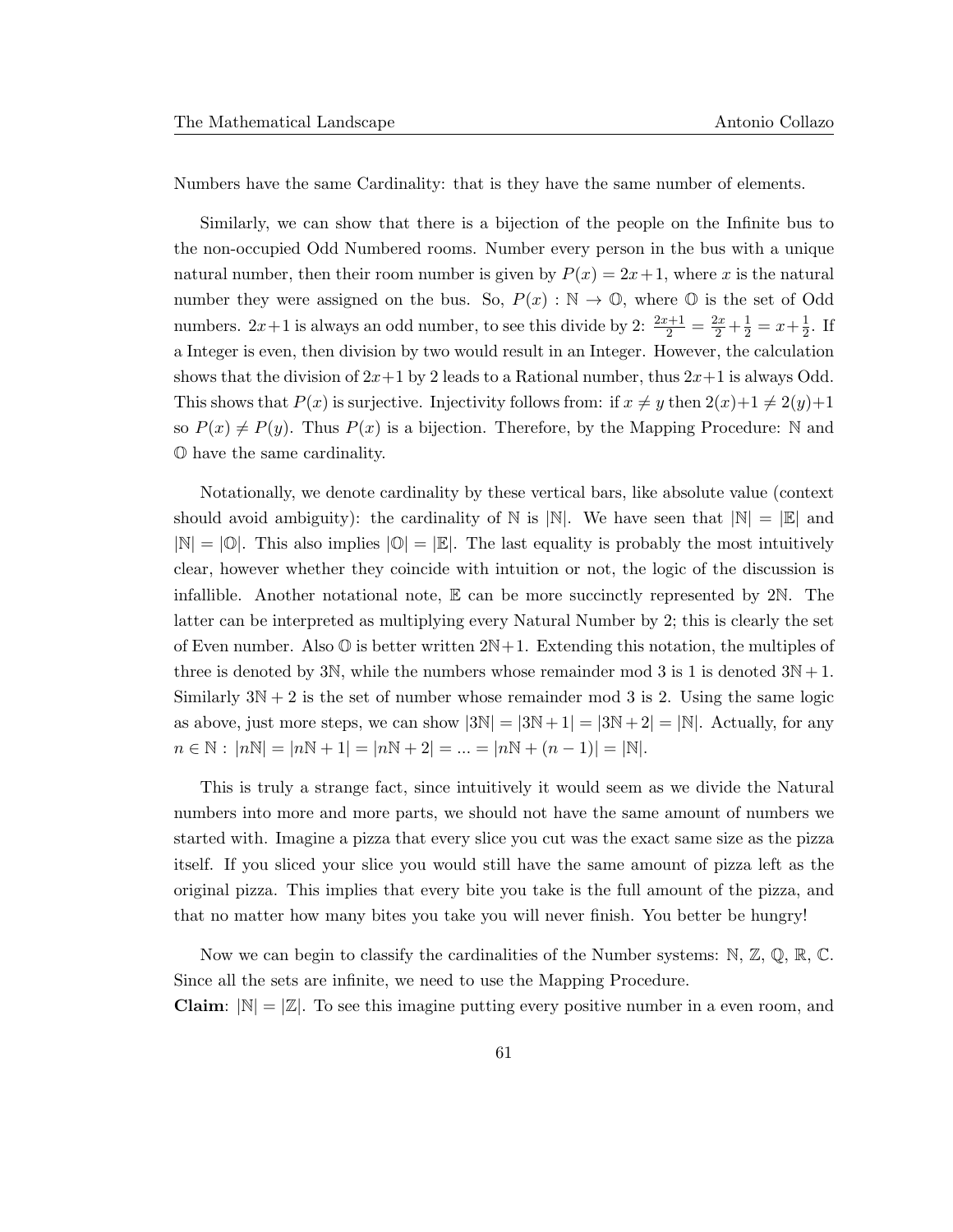every negative number in a odd room. Specifically:  $P(x) =$  $\sqrt{ }$ J  $\mathcal{L}$ 2x if  $x \geq 0$  $2x + 1$  if  $x < 0$ 

 $P(x)$  is a bijection; which we have actually proved already for each "part" of  $P(x)$  when we showed  $|\mathbb{N}| = |\mathbb{E}| = |\mathbb{O}|$ . So this proves the claim  $|\mathbb{N}| = |\mathbb{Z}|$ .

I also claim that  $|\mathbb{N}| = |\mathbb{Q}|$ . I think, this is actually one of the most absurd (unintuitive) facts about numbers. If we think about it, there are so many (an infinite amount actually) rational numbers in between 0 and 1, like  $0, 1, \frac{1}{2}$  $\frac{1}{2}, \frac{2}{3}$  $\frac{2}{3}, \frac{1}{5}$  $\frac{1}{5}$ ,  $\frac{1}{100}$ ,  $\frac{1}{1000000}$ , ..., and yet only two integers. This hold of any interval we consider, take all the rational between −4 and 4. There are still an infinite number of rationals in that interval, yet the only integers are  $|-4,-3,-2,-1,0,1,2,3,4|=9$ . But, however intuitive or not the Mapping Procedure should definitively either prove or disprove the claim. So we are searching for a Mapping between Q and N that is bijective.

A bijective mapping can be described by a line, in that if we arrange  $\mathbb Q$  in some way such that I could draw a line touching every element of  $\mathbb Q$  that is a bijection from  $\mathbb N$  to  $\mathbb Q$ . The mapping is defined by: the first point of  $\mathbb Q$  touched by the line corresponds to the 1 of the natural numbers, the second point hit by the line corresponds to 2, so on and so forth. So lets arrange Q in the following manner. The heads of each column and row are each numbered with the natural numbers, then the grid is filled in by writing the rational number where the column head is the numerator and the row head is the denominator.

| $\overline{0}$ | $\mathbf{1}$  | $\overline{2}$ | 3             | $\overline{4}$ |  |
|----------------|---------------|----------------|---------------|----------------|--|
| $\mathbf{1}$   | $\frac{1}{1}$ | $\frac{2}{1}$  | $\frac{3}{1}$ | $\frac{4}{1}$  |  |
| $\overline{2}$ | $\frac{1}{2}$ | $\frac{2}{2}$  | $\frac{3}{2}$ |                |  |
| 3              | $\frac{1}{3}$ | $\frac{2}{3}$  | $\frac{3}{3}$ |                |  |
| $\overline{4}$ | $\frac{1}{4}$ | $\frac{2}{4}$  |               |                |  |
|                |               |                |               |                |  |
|                |               |                |               |                |  |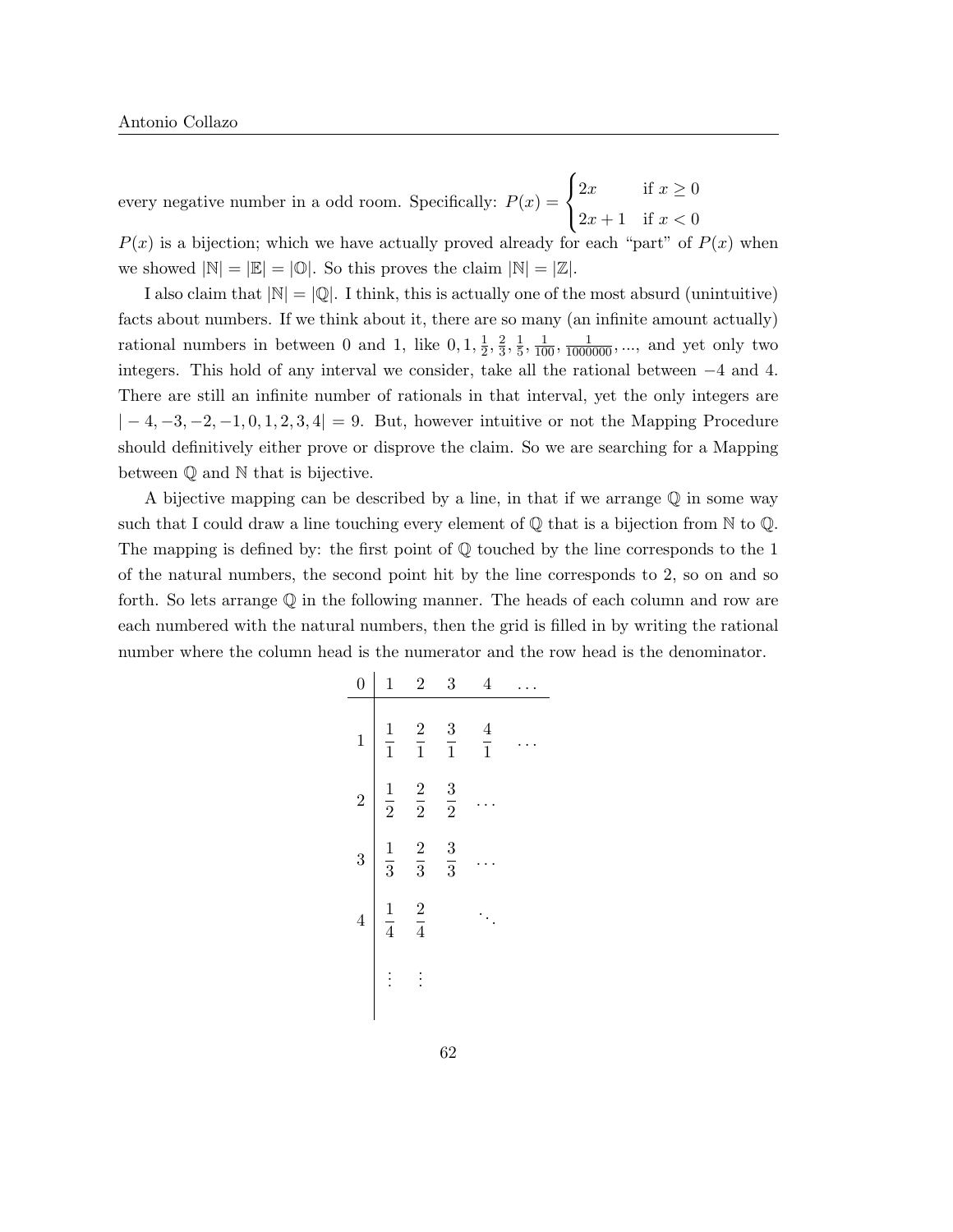The above represents all positive rational numbers, although it does repeat some: the diagonal entries are all one and there are plenty others. But, we can just throw out the repetitions from consideration. If we can find a line that would touch every point on that diagram, then I would have the bijection and thus proving the claim. As a first attempt, we can draw the line that starts at the top left corner, and draw it straight out to the left, or straight down. This however would be not a bijection since it only covers at most one row, or column. If we zig-zag (technical term) around like the figure 11 shows, we do obtain out bijection, and thus proving the claim:  $|\mathbb{N}| = |\mathbb{Q}|$ . Technically, we only showed that the positive rational number are equal in cardinality to the natural number. Once we have that though, we can map all the positive rational numbers to the even numbers and the negative rational numbers to the odd numbers and thus obtain the total statement.



Figure 11: The zig-zag!

Consider the relationship between  $\mathbb{R}$  and  $\mathbb{N}$ , are they equal or different? By that phrasing you might suspect that in fact they are not equal. To shows this we use a proof by contradiction and what is called Cantor's Diagonalization Argument.[11] Before we prove that, lets shows that  $|\mathbb{R}| = |[-\frac{\pi}{2}]|$  $\frac{\pi}{2}$ ,  $\frac{\pi}{2}$  $\frac{\pi}{2}$ ], where  $\left[-\frac{\pi}{2}\right]$  $\frac{\pi}{2}, \frac{\pi}{2}$  $\frac{\pi}{2}$  is the set of real numbers between  $-\frac{\pi}{2}$  $\frac{\pi}{2}$  and  $\frac{\pi}{2}$  inclusive. So we need to find a bijection. Consider  $P(x) = \tan^{-1}(x)$ and  $P(x): \mathbb{R} \to [-1, 1]$ . The domain of  $P(x)$  is  $\mathbb R$  which on the graph is the x-axis. The range of  $P(x)$  is the interval  $\left[-\frac{\pi}{2}\right]$  $\frac{\pi}{2}, \frac{\pi}{2}$  $\frac{\pi}{2}$ . We can deduce the injectivity and surjectivity of  $P:\mathbb{R}\to\lbrack-\frac{\pi}{2}\rbrack$  $\frac{\pi}{2}, \frac{\pi}{2}$  $\frac{\pi}{2}$  from its graph.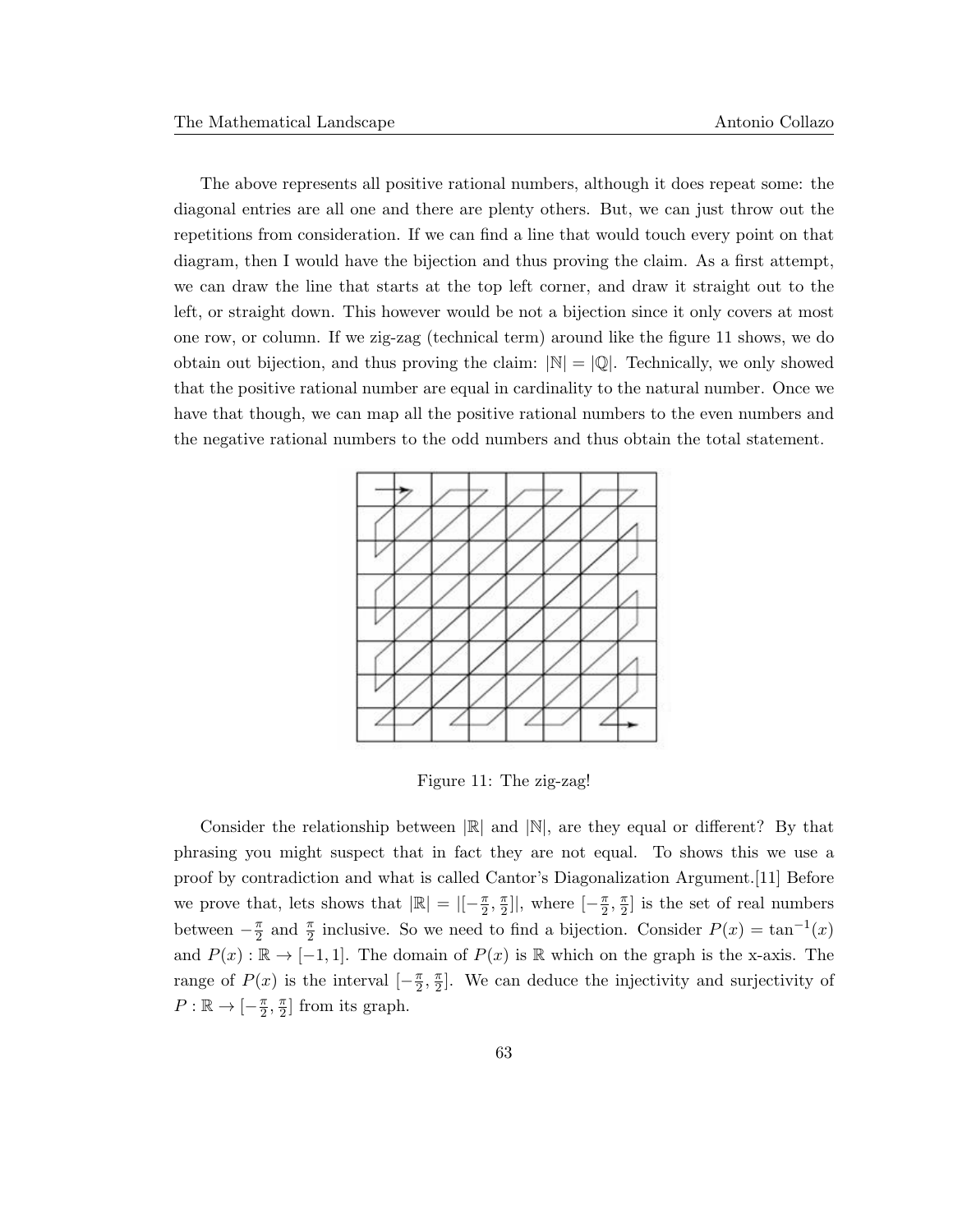

Figure 12:

Take a point on the graph, draw a vertical line at that point. The vertical line will intersect the x-axis at some point, x. This line could also intersect another point of the graph, for instance in a circle. But it is not necessarily true that the vertical line intersects the graph more than at the point. Suppose that for every point of the graph, the vertical line at that point intersect only the x-axis, then the function is injective. The same could be said about the horizontal line and the interval  $\left[-\frac{\pi}{2}\right]$  $\frac{\pi}{2}, \frac{\pi}{2}$  $\frac{\pi}{2}$  on the y-axis, except the function is then surjective.

So,  $|\mathbb{R}| = | \left[-\frac{\pi}{2}\right]$  $\frac{\pi}{2}, \frac{\pi}{2}$  $\frac{\pi}{2}$ ]; which is also unintuitive, although perhaps not that surprising anymore. In fact,  $|\mathbb{R}| = |[0,1]| = |[a,b]|$  for any  $a, b \in \mathbb{R}$ . The proofs are similar to the above, with different functions. For instance, to prove  $|[0,1]| = |[a,b]|$  Use the function  $f(x) = (b - a)x + a$ , so that  $f(0) = a$  and  $f(1) = (b - a) + a = b$ . The graph of  $f(x)$  is a line with slope  $(b - a)$  and y-intercept at a. The bijective of f follows immediately.

**Claim:**  $|[0,1]| \neq |N|$ , actually  $|[0,1]| > |N|$ . This would imply that  $|\mathbb{R}| > |N|$ .

#### Proof:[11]

To reach a contradiction, assume that  $|[0, 1]| = |N|$ .

By definition, this implies there exist a bijection  $P(x): \mathbb{N} \to [0, 1]$ 

The set  $[0, 1]$  is the set of all infinite decimal expansions, whether terminating in a pattern or not.

Since  $P(x)$  is a bijection, we can list all the decimal numbers in a list, were the first item in the list is the decimal given by  $P(1)$ , the second item is given by  $P(2)$ , so on.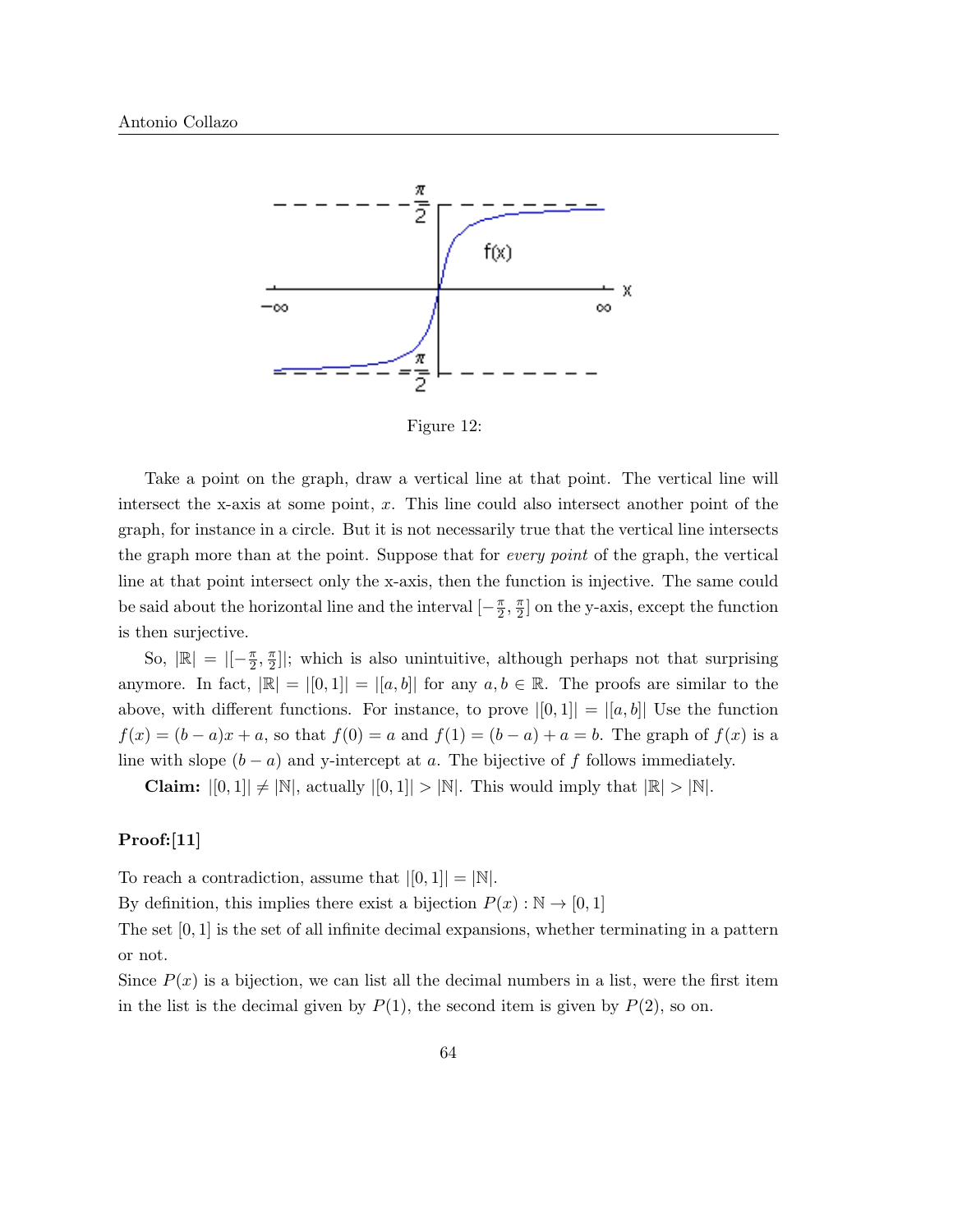Pictorially, we have this diagram. Note in the expression  $.a_1a_2a_3...,$  the  $a_i$ 's are digits so elements of  $\{0, 1, 2, 3, 4, 5, 6, 7, 8, 9\}.$ 

$$
\begin{array}{rcl}\n1 & \mapsto & .a_1a_2a_3a_4 \dots \\
2 & \mapsto & .b_1b_2b_3b_4 \dots \\
3 & \mapsto & .c_1c_2c_3c_4 \dots \\
4 & \mapsto & .d_1d_2d_3d_4 \dots \\
\vdots & & \vdots\n\end{array}
$$

So now we have everything setup. Here comes the Diagonalization Argument. Let  $\hat{a}_i$  be any digit that is not  $a_i$ ; so if  $a_1 = 1$  then  $\hat{a_1}$  is any digit but one, so  $\hat{a_1} \in 0, 2, 3, 4, 5, 6, 7, 8, 9$ . Construct the number,  $\alpha = .\hat{a_1} \hat{b_2} \hat{c_3} \hat{d_4} \dots$  Do you see the where the name comes from? Now, two decimals are equal if everyone of the digits of the decimal expansion are equal. Obviously,  $\alpha \in [0,1]$ .  $\alpha$  is a decimal. But,  $\alpha$  does not equal any of the decimal numbers in that infinite list, since it differs in at least one digit from every decimal in the list, by construction. We have reached the contradiction! We assumed that every single decimal was listed somewhere in that list, yet we constructed a number which is clearly a decimal but also is clearly not in that list! This explicitly contradicts the assumption that there existed a bijection  $P(x)$ . This implies there are more numbers in [0, 1] than N. Thus proving  $|[0, 1]| > |{\mathbb{N}}|.$ 

A set of cardinality equal to  $N$  is called *countable*, while a set of cardinality larger than  $\mathbb N$  like  $\mathbb R$  is called *uncountable*.

## Circles and Lines

There is another interesting question which can be answered in this light. What has more points the circle or the line? The circle has exactly one more point than the line! To see this: pick a point (the origin), draw a horizontal straight line (the axis). Then, draw a circle that intersects the axis exactly at the origin. There is a unique point that lies diametrically opposite the origin; that is, on the opposite side of the diameter containing the origin. This point will be call the pole. Now, draw the unique line through the Pole and a point on the axis; it will intersect the circle at exactly one point. This is a mapping from the line to the circle. For every point on the line, there corresponds a *unique* point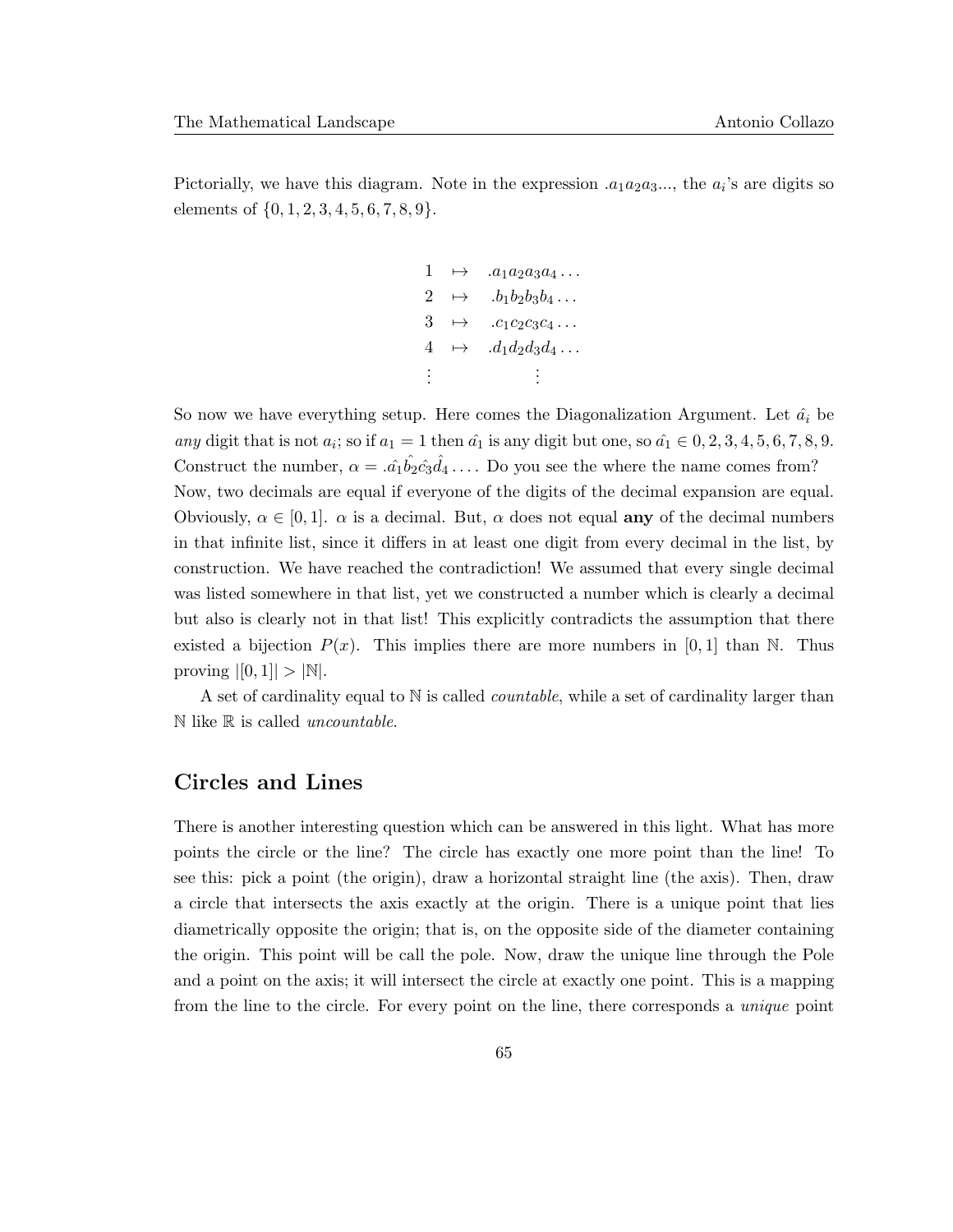on the circle. This is an injective function. However, it is not surjective: there is no point on the line that maps to the pole on the circle. Therefore there is exactly one more point on the circle than the line, namely the pole. This point is called the "point at infinity".

Consider the inverse mapping from the circle to the line, such that the unique line through the pole and a point on the circle maps to the intersection of the axis and the line. Trying to see where the pole gets mapped to leads to drawing a line through the pole and itself. There are an infinite number of lines that go through one point. In an effort to maintain injectivity, we can eliminate any line that intersect the circle. That leaves exactly one line: the one parallel to the axis intersecting the circle at the pole. But, that means the line and the axis do not intersect, and so the definition of the map is undefined. Therefore, this inverse mapping from the circle to the line can not be injective.

This is just another "proof" for the above statement, but highlights a new test for cardinality:  $|A| > |B|$  if there does not exist an injective mapping from  $A \rightarrow B$ . If we think about finite sets, this makes perfect sense. Consider a house 10 rooms; another with 4 rooms. Let M be a mapping from the 10-house to the 4-house. Try to make M injective; that is, try to draw an arrow from every room in the 10-house to some room in the 4-house, but there can only be one arrow pointing to each room in the 4-house. Impossible!

We could extend the procedure for the above mapping (called stereographic projection), so that is goes from the plane to the surface of the sphere. This is how stereographic maps are drawn. The pole usually (in this hemisphere) is the North Pole: this is why Greenland looks twice as big as Africa. A little distance close to the pole maps to a large distance on the map. This also implies that there is exactly one more point on the surface of the sphere than on the plane, which is also true for higher dimensional analogs of the plane and sphere.

A interesting unification of the concepts of a line and a circle uses the stereographic projection from the plane to the surface of the sphere. A circle drawn on the plane will map to a circle on the sphere, this circle will not intersect the north pole. A line drawn on the plane will map to a circle that goes through the north pole on the sphere. So, a line can be considered a circle of infinite radius. What would other curves map to under this projection?

Can you see why the (infinite) cylinder has exactly one more line than the plane? Hint: imagine stacking the picture for the mapping between the line and the circle in such a way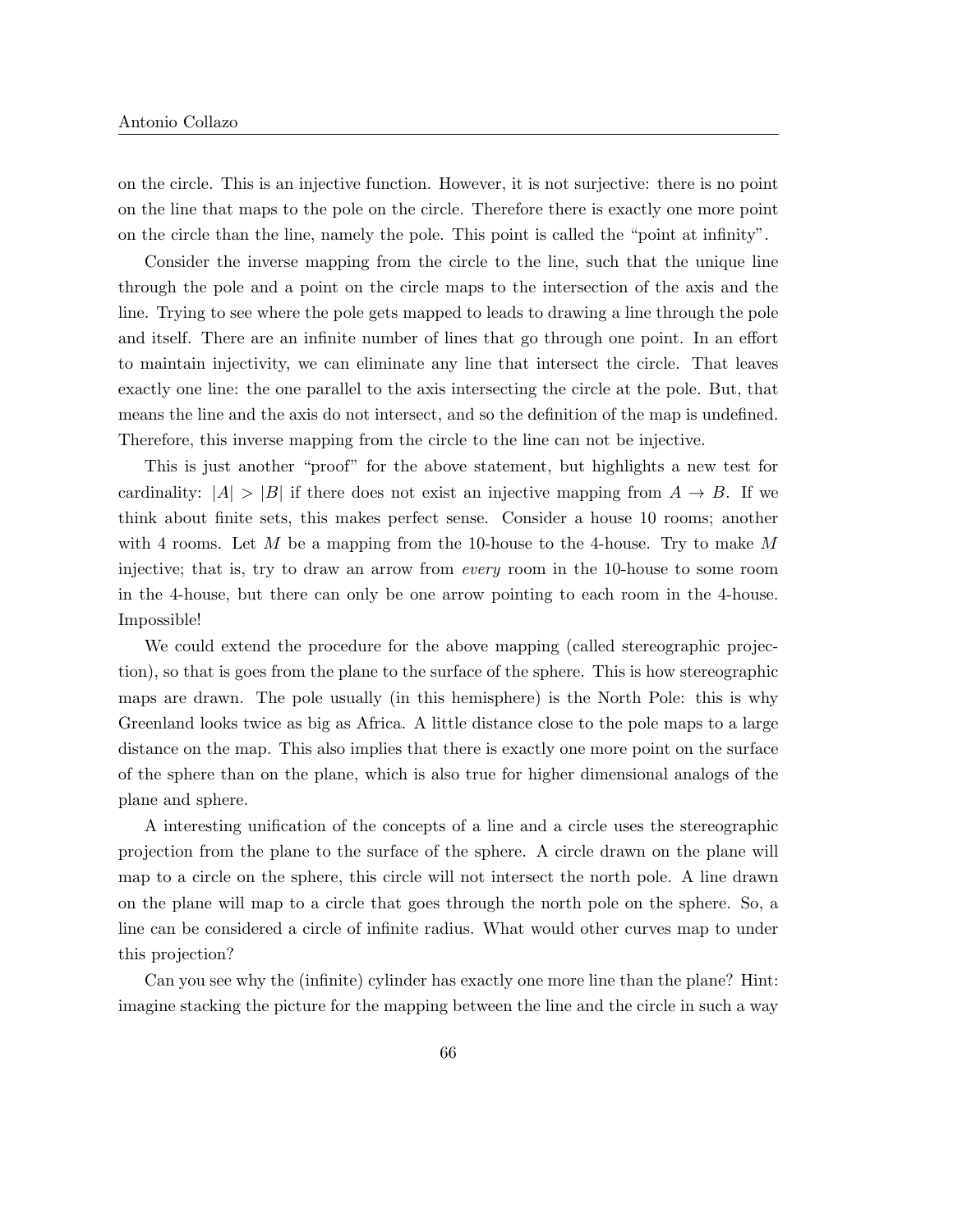

Figure 13:

that the circles line up to make a cylinder and the lines join to make a plane. In that same light, verify the result that a sphere has one more point that the plane by rotating the picture for the make mapping between the line and the circle about the diameter through the pole and the origin; the lines will sweep out a plane and the circle will sweep out the surface of the sphere.

**Claim:**  $|\mathbb{C}| = |\mathbb{R}|$ . The proof can be very similar to that of showing  $|\mathbb{N}| = |\mathbb{Q}|$ , by forming that table and zig- zagging around. We saw that  $\mathbb C$  is a 2-dimensional vectorspace over  $\mathbb{R}$ , which means  $\mathbb{C}$  can be visualized as a plane. The fact that  $\mathbb{C}$  and  $\mathbb{R}$  have the same cardinality means that there exists a bijection from  $\mathbb{R} \to \mathbb{C}$ . This also implies that there are the same number of points on the line and the plane. Also, that I can draw a continuous line on the plane and cover the entire plane.

### Sequences

Consider a 100 foot race between a tortoise and Achilles. Suppose Achilles starts 10 feet behind the tortoise, and that Achilles is 10 times faster than the tortoise. By the time, Achilles has run the 10 foot difference in starting position, the tortoise has moved a foot. When Achilles has run that extra foot, the tortoise is still  $\frac{1}{10}$  a foot ahead. When Achilles covers the extra  $\frac{1}{10}$ th of a foot, the tortoise has advanced another  $\frac{1}{100}$  of a foot. This keeps going and so Achilles never passes the tortoise. There is clearly something wrong in this argument, but what?

This paradox is known as Zeno's Paradox of Motion.[3, 9] Another one of his paradoxes goes like this: in order to get somewhere I must get half-way first. Then in order to get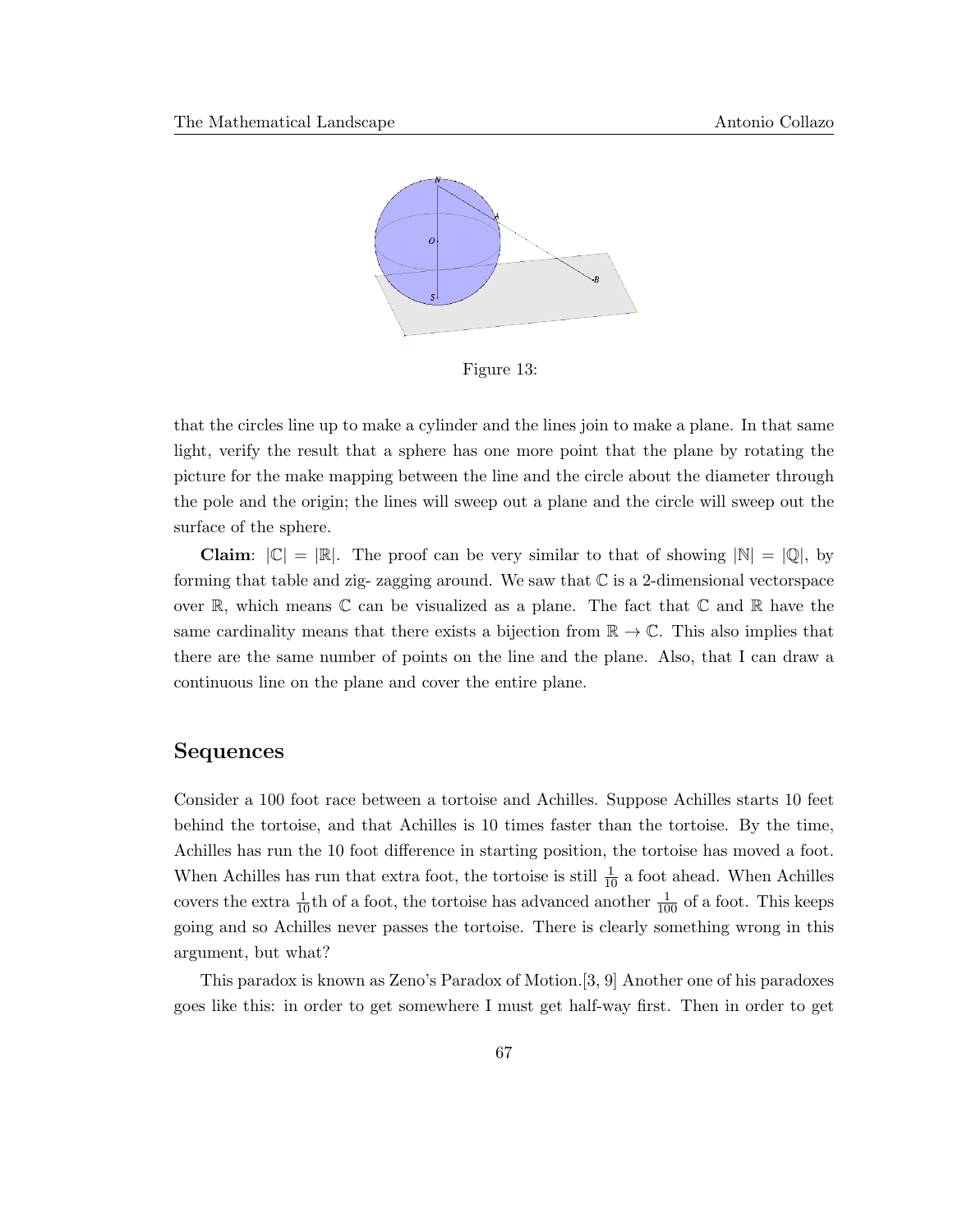half-way. I need to get half-way there so a quarter of the way, and so on. The paradox is then how do you travel an infinite number of points in a finite amount time. This is like walking half-way to the door, then from there walk half-way again. Continue to do so and you will never reach the door, only approach it.

To resolve these issues, we need to consider a mathematical object called a sequence. Formally, a sequence is a function from the  $\mathbb{N} \to \mathbb{R}$ . Although, the range of a sequence can be any complete field or vectorspace like  $\mathbb{C}, \mathbb{R}^n$ , or  $\mathbb{C}^n$ . Notionally,  $(a_i) = (a_0, a_1, a_2, a_3, ...)$ is a sequence. We can picture a sequence by placing a point in  $\mathbb R$  (or whatever range) for every index of the sequence. Connecting to the tortoise and Achilles, form the sequence of points of how far the tortoise is ahead  $(10, 1, \frac{1}{10}, \frac{1}{100}, \frac{1}{1000}, \ldots)$ . In the second example the sequence is  $(\frac{1}{2}, \frac{1}{4})$  $\frac{1}{4}, \frac{1}{8}$  $\frac{1}{8}, \frac{1}{16}, \ldots$ ). We could write these more succinctly by exploiting the indexing like so:  $(a_i) = (10 \frac{1}{10^i}), (b_i) = (\frac{1}{2^i})$ , respectively.

These sequence seem like they are approaching zero; but not all sequences have to approach zero. For example,  $(1, 1, 1, 1, ...)$  or  $(1, 2, 3, 4, 5, ...)$ . The latter example shows that a sequence may not even approach something. This idea is expressed in the language of limits, convergence and divergence. Intuitively, the limit of a sequence is the number which it approaches. If it does in fact approach a number, then it is said to converge; otherwise, it diverges. The sequences  $(a_i), (b_i)$  defined above are convergent; the limit is zero.  $(1, 1, 1, \ldots)$  converges to 1, while  $(1, 2, 3, 4, \ldots)$  diverges. Notationally, we express the ideas of limit and convergence like:  $\lim_{x \to \infty} a_n = a$  or simply,  $(a_n) \to a$ . In the end though, if we can learn to understand sequences that approach zero that is enough. Since, if  $(x_n) \to x$  then  $(x_n - x) \to 0$ .

The precise notion of convergence and limits was developed by Cauchy and Weierstrass.[7] The definition goes like this:  $(a_n)$  converges to a if

$$
(\forall \epsilon > 0)(\exists N \in \mathbb{N})
$$
 such that  $d(a_n, a) < \epsilon (\forall n > N)$ 

The function  $d(a_n, a)$  represents the distance from  $a_n$  to a. Lets break the definition up into two parts to analyze what is going on. First pick an  $\epsilon > 0$ , say 1, then the second part of the definition becomes ( $\exists N \in \mathbb{N}$ ) such that  $d(a_n, a) < 1 \forall n > N$ . This says that after a certain index, every point of the sequence is closer to the limit point, a, than a distance one; equivalently, after a certain index every point of the sequence lies within the circle of radius 1 centered at the limit point.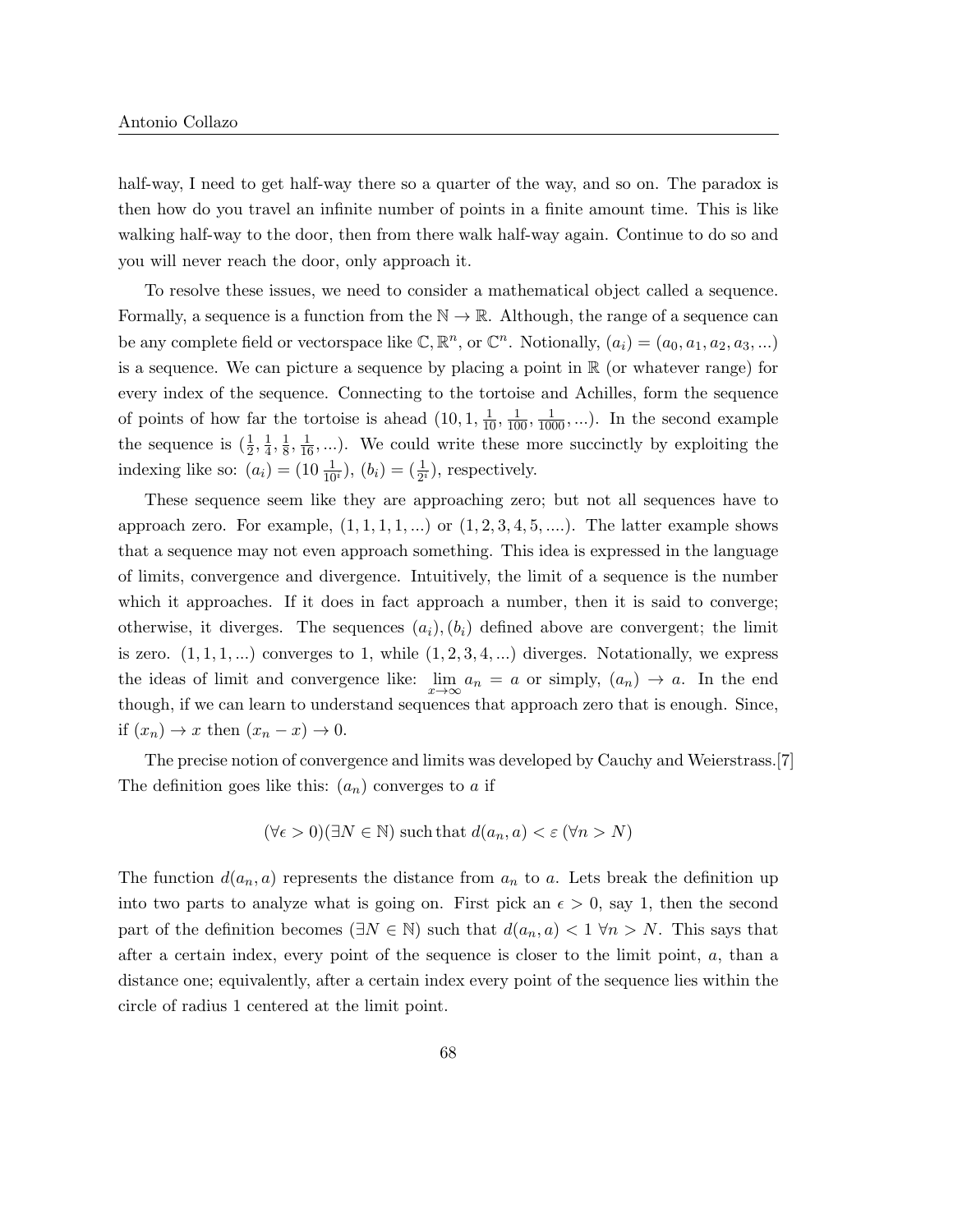Lets examine this pictorially: consider a table, a bunch of containers, and a bag of marbles. A sequence is then represented by infinite succession of marbles each thrown onto the table landing at a particular point; indexed by the order in which the marbles are thrown. In practice, we can not throw an infinite number of marbles in the finite time of our lives; however, lets imagine we can.

There are three distinct cases: unbounded, bounded, and convergent sequences. The first means that the after a certain index, the marbles are not even landing on the table. Actually, this would mean that there is no index such that after that index all the points of the sequence stay within a circle of some radius. Thus in the physical world, an unbounded sequence would be those that after a certain index would land outside even the universe!! In practice, this would be impossible; but that does not preclude the fact that unbounded sequences exits in R. The sequence  $(1, 2, 3, 4, 5, ...)$  is an unbounded sequence, thus it does not converge to a point. One can think of this as the sequence converging to  $\infty$ , but  $\infty \notin \mathbb{R}$ , so we say the limit does not exist.

Bounded sequences are those that after a certain index land entirely on the table, or some other finite area. By the above discussion of unbounded sequences, it follows that any sequence in the real world is bounded; by the universe itself: any marble I throw will land somewhere in the universe! Does it necessarily follow that a bounded sequence is a convergent sequence? No, but it does follow that a bounded sequence must admit a convergent subsequence. This result is know as Bolzano-Weierstrass Theorem.[11] To see the Bolzano-Weierstrass Theorem, consider the bounded sequence  $(a_n) = (-1, 1, -1, 1, -1, ..., (-1)^n, ...)$ . It is bounded, since the circle centered at the origin with radius 2 surely contains the points −1, 1. It does not converge to a limit point, since it just bounces back and forth from  $-1$  to 1. However, we can extract two subsequences each which converge to  $-1$  and 1, respectively. The proper definition of a subsequence is to remove points from the original sequence, leaving the order of the remaining elements the same. So then  $(b_n) = (1, 1, 1, ...)$ and  $(c_n) = (-1, -1, -1, ...)$  are two subsequence of  $(a_n)$ , although these are not the only ones. We denote that like  $(b_n) = (a_{2n})$ , likewise  $(c_n) = (a_{2n+1})$ ; note  $(a_{n_k})$  means that it is a subsequence of  $(a_n)$  and the last equality is the definition of the subsequence.  $(b_n) \rightarrow 1$ , and  $(c_n) \rightarrow -1$ .

Intuitively, a sequence bounded, by say the table, has to stay on the table for an infinite number of points. There are only so many places the sequence can go. Eventually it must land on a point twice, and then three times, and ad infinitum. This point is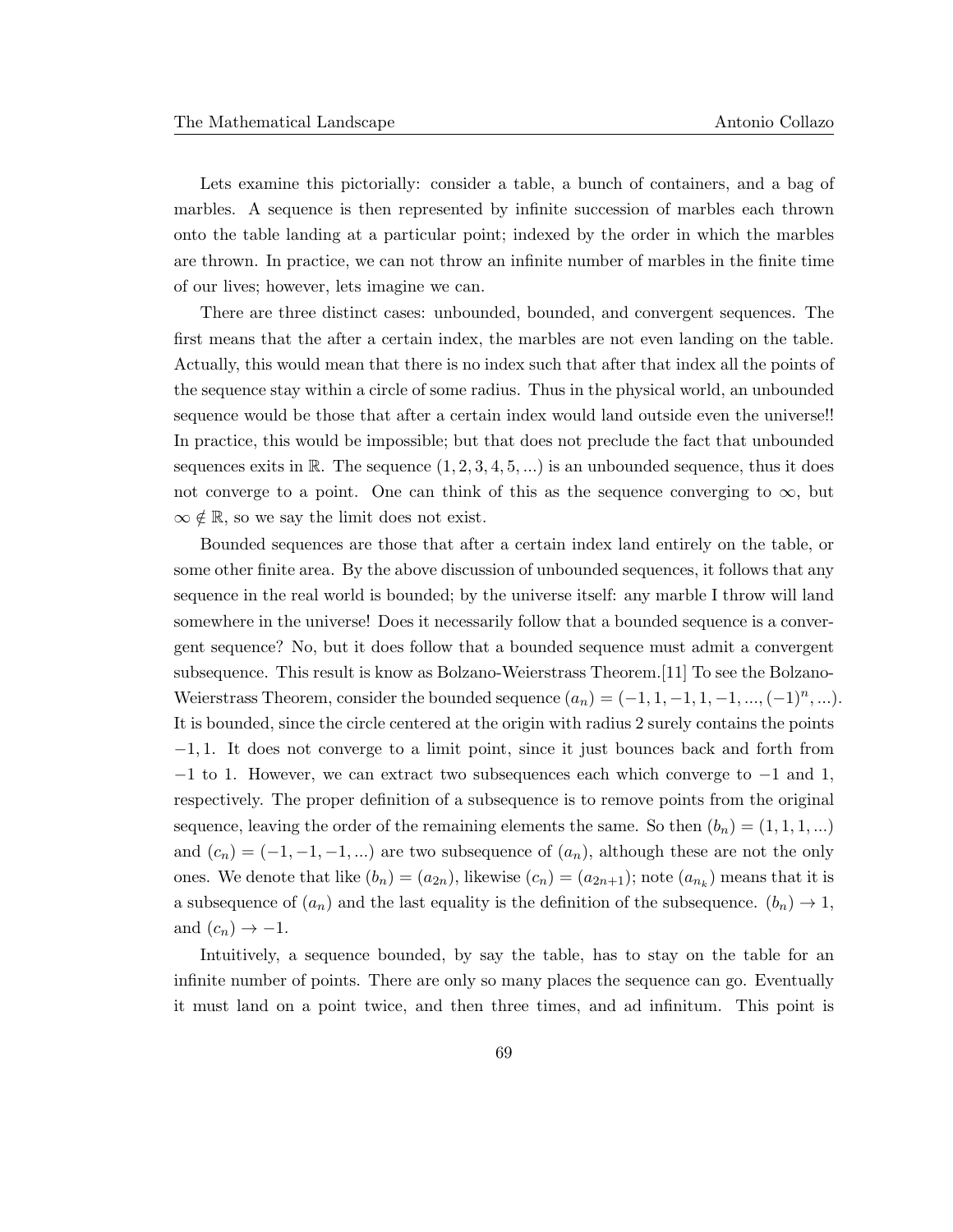then the limit of some subsequence of the original sequence. This shows we can think of bounded sequences as those sequences that "converge" to multiple points. Consider the sequence of points of your life indexed every second. This sequence will be all the place on earth that you have gone. This sequence is clearly bounded: by the surface of the Earth (or again, the universe); thus there must be some convergent subsequences. The limits of these sub-sequences are exactly those places you frequent most: your house, school, work, etc. If you imagine plotting the sequence of your life on the surface of the Earth, then you will find that some areas have a lot more points than others: those are the limit points of the subsequence. Again, in practice this wont really work, since sequences are infinite in natural, while life is necessarily finite; but I hope the analogy helps.

Lets go back to convergent sequences. In order to discuss this we need to put a grid on the table. This amounts to defining a metric on the table space; a metric space is a space such that the distance between every pair of points is defined and given by the function  $d(x, y)$ . One can use the same procedure described in the section on Bases and Vectorspaces. So we create a grid of rectangles on the table. We could also use circles, but that makes the picture a harder. The definition of the metric is what determines whether circles or rectangles or some other shape is used in constructing the grid. However, the metric of rectangles and the metric of circles turn out to be the same, with respects to convergence anyway.

Recall the definition of convergence, which we split into parts. Particularly, the part:  $(\exists N \in \mathbb{N})$  such that  $d(a_n, a) < 1 \forall n > N$ . Suppose the table grid is constructed with squares of side length one. This part of the definition of convergence means that after a certain index, all the marbles I throw must land in the SAME square. Specifically, I can throw the first  $N-1$  marbles anywhere I want, but after the Nth marble all of them must fall into the same square. This partial definition of convergence is not enough to distinguish between bounded sequences and convergence. Take the sequence  $(a_n) = (-1, 1, -1, ...)$  which we know is bounded yet does not converge. Consider the table with a grid of squares of side length 4. Then the sequence  $(a_n)$  are thrown into the square at the origin, for all indexes.

The extra piece needed in the full definition of convergence is ( $\forall \epsilon > 0$ ). Suppose that  $a < \varepsilon$  for all  $\varepsilon > 0$ , what does that imply about a? Well, let's pick an  $\varepsilon > 0$ , say 1, then  $a < 1$ . But this happens for all  $\varepsilon$  that are greater than zero; so pick  $\varepsilon = \frac{1}{2}$  $\frac{1}{2}$ , then  $a < \frac{1}{2}$ . Let  $(\varepsilon_n) = (\frac{1}{n})_{i=0}^{\infty}$ , then each element of this sequence is positive and thus by the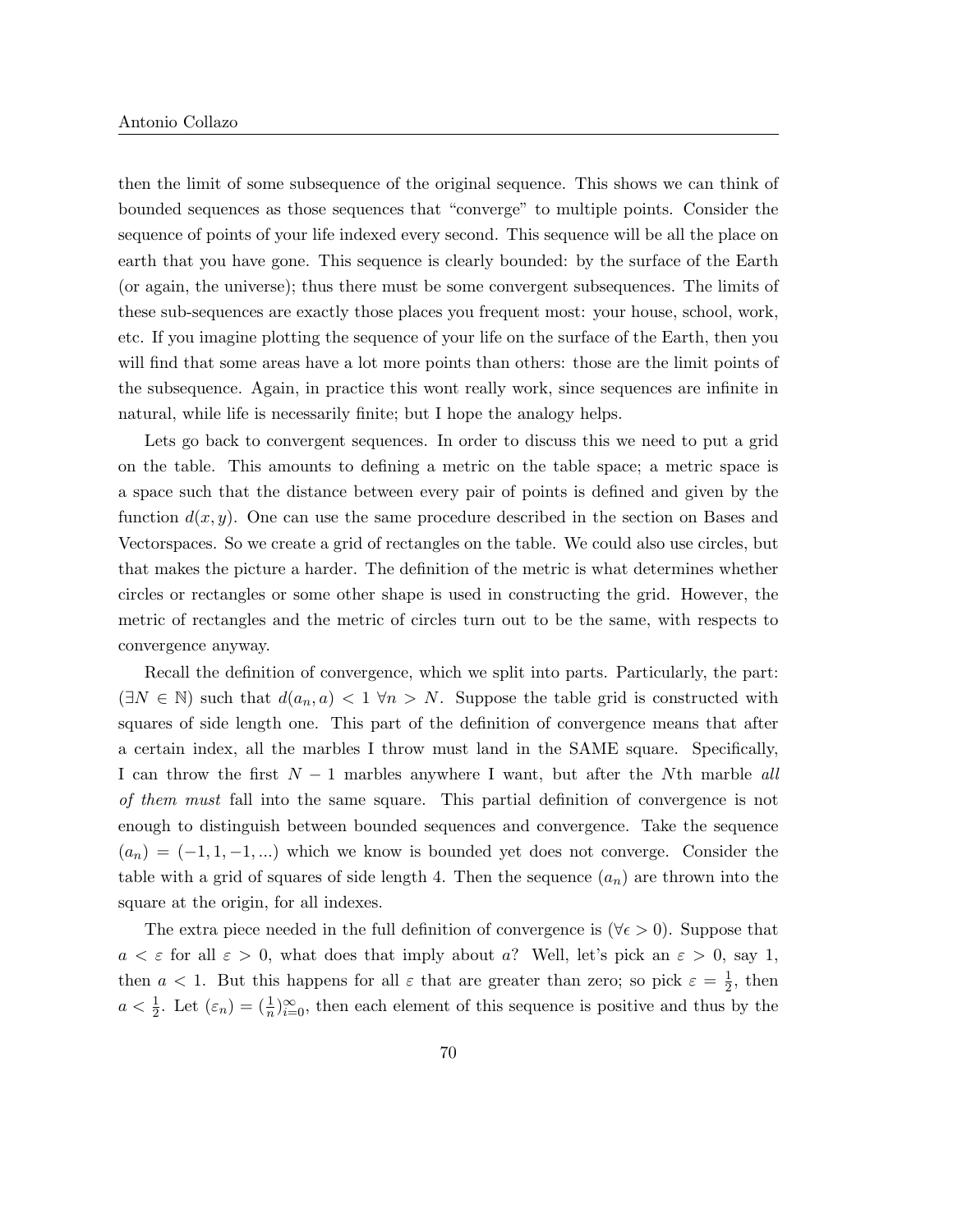assumptions  $a < \varepsilon_n$  for all n. So  $a < \frac{1}{1000}$ , and  $a < \frac{1}{100000}$ , etc. This implies that  $a = 0$ . This is the key step in the proper definition of convergence.

The table is setup with a square grid of length  $\varepsilon$ . The question now becomes is there an index, after which all the marbles fall into the same square. This is same as we consider above with the square length of 1, now instead of one we use  $\varepsilon$ . The question of convergence is then, does there exist such an index, for all  $\varepsilon > 0$ . Pictorially, this is the same as repeating the above procedure except now with a smaller  $\varepsilon$  trying to find that special index; then continue shrinking the  $\varepsilon$  so that it approaches zero. With this definition in mind, we can see that  $(-1, 1, -1, 1, ...)$  does not converge to limit. When the table grid is setup with the square length 4, there certainly exist an index after which all points of the sequence fall into the same square. Yet, when the table grid is setup with square length of 1, then there exists no such index: for half of the marbles are falling in the square around 1, and the other half are falling in the square around  $-1$ .

Consider the subsequence  $(b_n) = (1, 1, 1, 1, ...)$ , it converges to 1. Lets show this using the definition. First lets assign a metric on the space, that is  $d(x, y) = \max\{x, y\}$  and  $d(x, y) = 0$  whenever  $x = y$ . This is the metric that setups up a grid of squares. To test for convergence to the limit point 1, we need to look at  $d(b_n, 1)$ . This becomes  $d(1, 1) = 0$ for all  $n \in \mathbb{N}$ . So this shows that  $(b_n) \to 1$ : pictorially, this can be seen by imagine a sequence of shrinking squares around 1, then for all indexes and for all squares *all* the points of the sequence fall in the given squares.

A more interesting convergent sequences is given by  $(a_n) = (\frac{1}{n})_{n=0}^{\infty}$ . Lets show it converges to zero. Examine the  $d(a_n, 0) = \max a_n, 0 = a_n$ . The last equality follows since  $\frac{1}{n} > 0$ ,  $\forall n \in \mathbb{N}$ . So the definition says:  $(\forall \varepsilon > 0)(\exists N \in \mathbb{N})$  such that  $d(a_n, 0) < \varepsilon$ ,  $\forall n > N$ . So given an  $\varepsilon$  we need to explicitly find N. So  $d(a_n, 0) = a_n$ , thus we need  $a_n < \varepsilon$ . But  $a_n = \frac{1}{n}$  $\frac{1}{n}$  thus  $\frac{1}{n} < \varepsilon$  implies  $\frac{1}{\varepsilon} < n$ . So, if  $N = \frac{1}{\varepsilon}$  $\frac{1}{\varepsilon}$  then  $\varepsilon = \frac{1}{N}$  $\frac{1}{N}$ . Also, if  $n > N$ then  $\frac{1}{n} < \frac{1}{N}$  $\frac{1}{N}$ . These are all the pieces we need to show convergence, now to put it all together: Given an  $\varepsilon > 0$ , and  $N = \frac{1}{\varepsilon}$  $\frac{1}{\varepsilon}$ , this implies that  $d(a_n, 0) = d(\frac{1}{n})$  $(\frac{1}{n},0) = \frac{1}{n}$ . By the conditions observed before  $\frac{1}{n} < \frac{1}{N} < \varepsilon$ ,  $\forall n > N$ . That shows  $(a_n) \to 0$ , or  $\lim_{n \to \infty} \frac{1}{n} = 0$ . Intuitively, convergence means that given an  $\varepsilon > 0$  I can explicitly find that N that makes the definition always true. In effect, the convergence of  $(\frac{1}{n})$  is given by the equation  $N = \frac{1}{\varepsilon}$  $\frac{1}{\varepsilon}$ . For the sequence  $(\frac{1}{n^2})$ , can you verify the convergence is given by the equation  $N = \frac{1}{\sqrt{2}}$ ε ? What is the limit?

In order to connection sequences to Zeno's Paradox, we need to look at series. It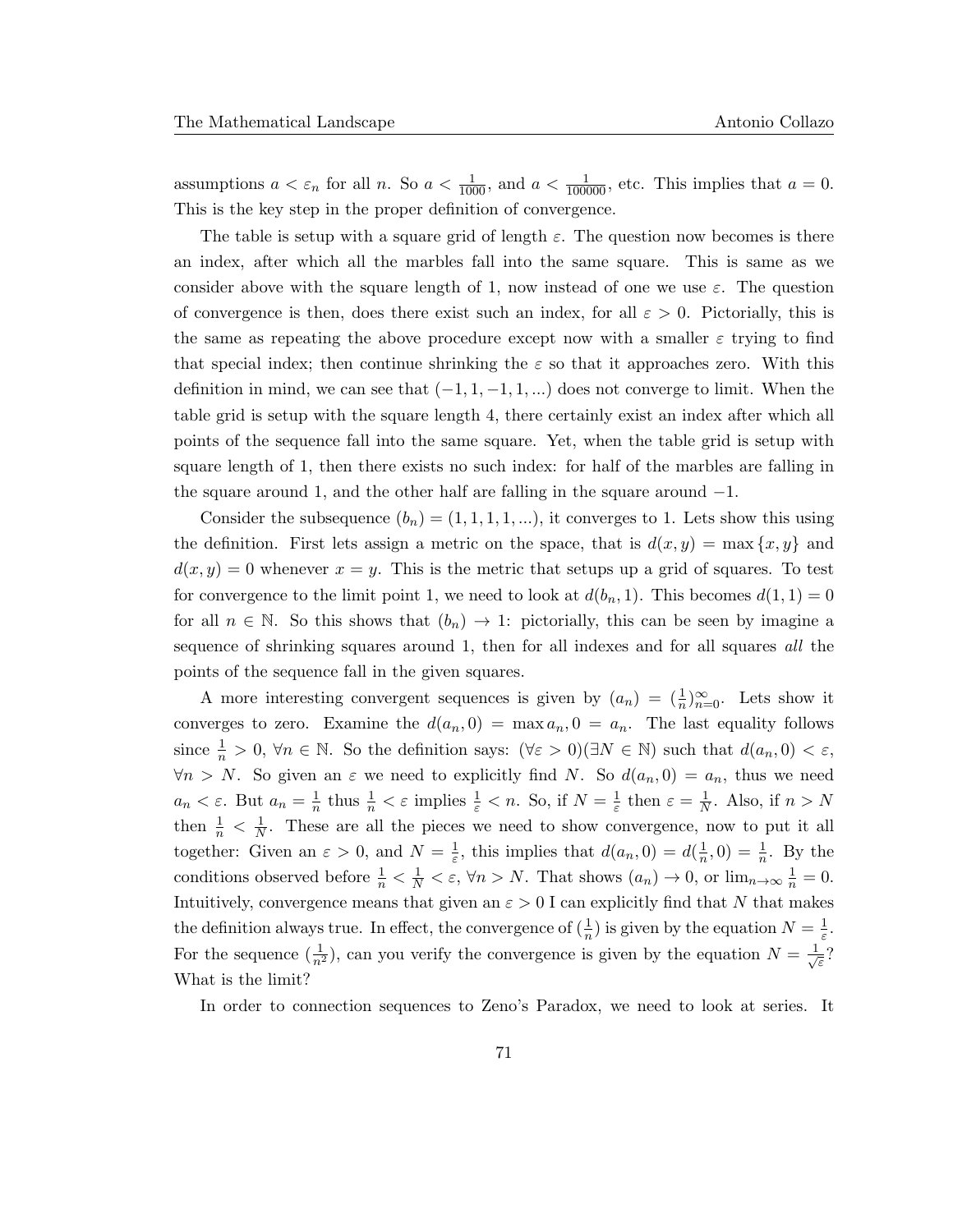turns out that the theory of series and the theory of sequences are exactly the same, we just have to look at series in the right light. A series is an infinite sum denotes  $\sum^{\infty}$  $n=0$  $a_n = a_0 + a_1 + a_2 + \dots$  A finite sum, denoted  $\sum$ M  $n=0$  $a_n = a_0 + a_1 + a_2 + \dots + a_m$ , always converges to a number. That is easily seen, just add up all the numbers. We have seen that the Real numbers are closed with respect to addition, thus the sum of any two real number is a real number and therefore, finite sum must converge! The infinite sums, as you may have suspected, may converge or diverge. Take the series  $\sum_{n=1}^{\infty}$  $n=0$  $1 = 1 + 1 + 1 + \dots$  It clearly diverges. What about the series  $\sum_{n=1}^{\infty}$  $n=0$  $(-1)^n = 1 - 1 + 1 - 1 + \dots$ ? It seems like it converges to zero, if we place some parenthesis like so  $(1+(-1)+(1+(-1)+(1+(-1)+... =$  $0 + 0 + 0 + ... = 0$ . That seems alright, except if we place parenthesis around in a different way:  $(1 + -1 + 1) + (1 - 1 + 1) + ... = 1 + 1 + 1 + ...$  which clearly diverges, but also is a different answer than before. Notice that I implicitly used commutativity by rearranging the terms.

How can we efficiently describe the convergence of series? By forming a sequence of Partial sums, and then using the definition of convergence for sequences. Consider the convergence of the series  $\sum_{n=1}^{\infty}$  $i=0$  $a_i$ . Let  $S_n$  be the sequence of Partial sums formed like this:

 $(S_n) = (\sum^n)$  $i=0$  $a_n$ ). Then the series converges if and only if the sequence of Partial sums

converges. As an example, consider the series  $\sum_{n=1}^{\infty}$  $i=0$ 1. The sequence of partial sums is  $\left(\sum_{n=1}^{n}\right)$  $\dot{i}=0$  $1) = (\sum$ 1  $i=0$  $1, \sum$ 2  $i=0$  $1, \sum$ 3  $i=0$  $(1, ...)= (1, 1+1, 1+1+1, 1+1+1+1, ...) = (1, 2, 3, 4, ...)$ . The sequence of partial sums does not converge, thus the series does not converge: it diverges. Another sequence that diverges, called the harmonic series if  $\sum_{n=1}^{\infty}$  $i=0$ 1  $\frac{1}{n} = 1 + \frac{1}{2}$  $\frac{1}{2} + \frac{1}{3}$  $\frac{1}{3} + \frac{1}{4}$  $\frac{1}{4} + \frac{1}{5}$  $\frac{1}{5} + ...$ Can you show it diverges?

In Zeno's paradox of the tortoise and Achilles, we can obtain the series of the distance Achilles travels. First form the sequence of point  $(a_i) = (10, 1, \frac{1}{10}, \frac{1}{100}, ..., 10\frac{1}{10i}, ...)$ . Then the distance Achilles travels is  $\sum_{n=1}^{\infty}$  $i=0$  $a_i = 10 + 1 + \frac{1}{10}$  $\frac{1}{10} + \frac{1}{10}$  $\frac{1}{100} + \dots$  To test convergence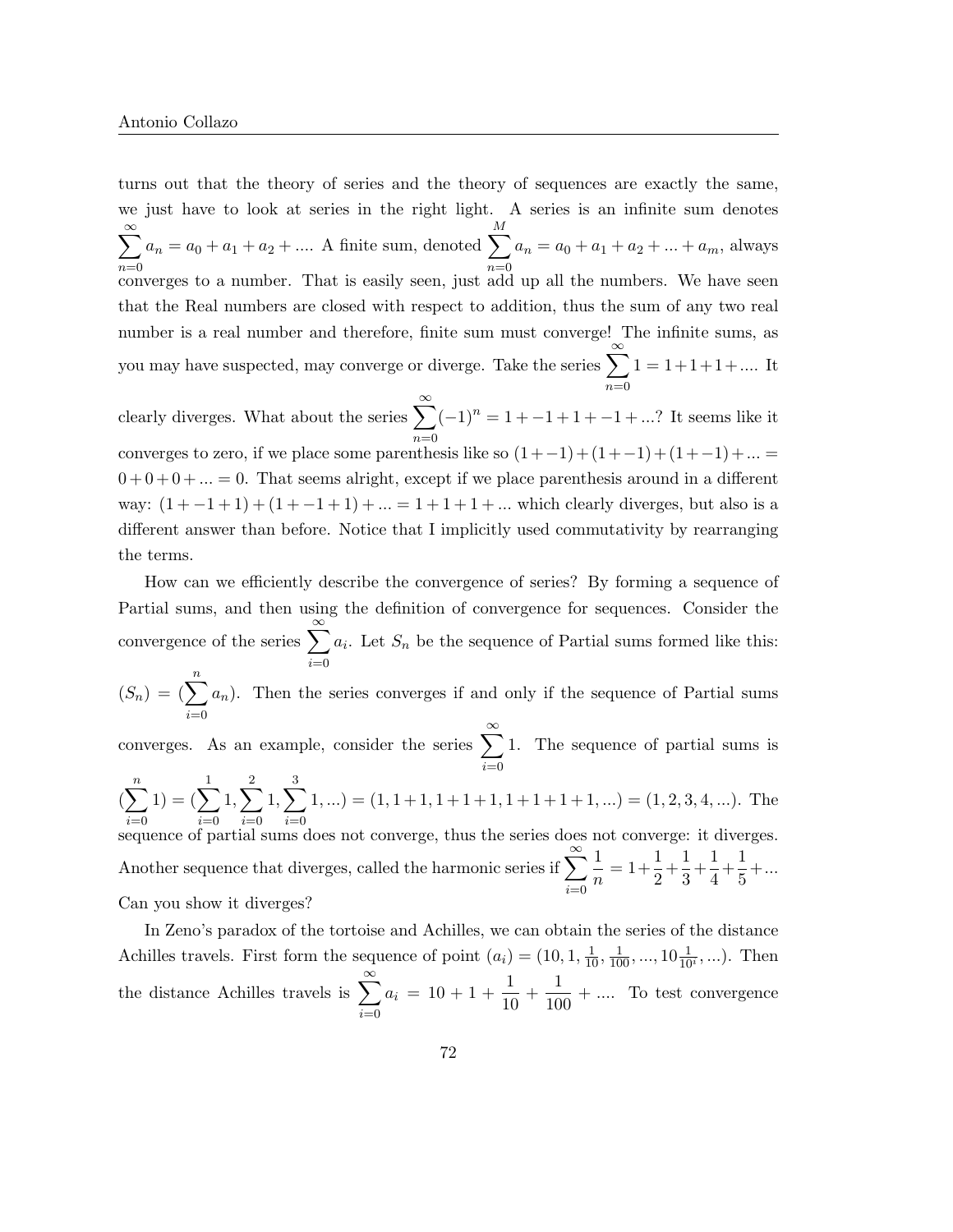of this series, form the sequence of partial sums  $(S_n)$ . To make that easier, notice that  $\sum^{\infty}$  $i=0$  $a_n = \sum_{n=1}^{\infty}$  $i=0$  $10\frac{1}{10}$  $\frac{1}{10^i}$  just by plugging in the "general term" of the sequence. Also, we can factor the 10 out, since it is a part of every summand. Then,  $\sum_{n=1}^{\infty} 10 \frac{1}{10}$ we only have to check the convergence of  $\sum_{n=0}^{\infty} \frac{1}{10^n}$ , since once we find that limit p  $\frac{1}{10^i} = 10 \sum_{i=0}^{\infty} \frac{1}{10^i}$  $\frac{1}{10^i}$ . So  $i=0$ 1  $\frac{1}{10^i}$ , since once we find that limit point just multiply by 10 to get the original answer.

There is another sequence associated with the series  $\sum_{n=1}^{\infty}$  $i=0$ 1  $\frac{1}{10^i}$ , namely  $(a_i) = (\frac{1}{10^i})$ . Expanding this sequence  $(1, \frac{1}{10}, (\frac{1}{10})(\frac{1}{10}) = \frac{1}{100}, \frac{1}{1000}, ..., \frac{1}{10i}, ...),$  we see to obtain the next element in the sequence multiply the current term by  $\frac{1}{10}$ . This is called a geometric sequence. As an aside, an arithmetic sequence is one where the next term is the current term plus a constant; these are only interesting as finite sequences, the infinite series always diverge. The series  $\sum_{i=1}^{\infty} a_i$  is called a geometric series, if the sequence  $(a_i)$  is geometric: thus the series  $\sum_{n=0}^{\infty} \frac{1}{10^n}$  $i=0$ 1  $\frac{1}{10^i}$  is geometric. Any geometric sequence is of the form  $(a_n) = (\alpha r^n)$ , by definition. So all geometric series have the form the series  $\sum_{n=1}^{\infty}$  $i=0$  $\alpha r^i$ . The  $\alpha$  is not really important, since it can be factored out. These series have a particularly nice form; the question of convergence is completely classified by the equation  $|r| < 1$ . If  $|r| < 1$  then the series  $\sum_{i=1}^{\infty} \alpha r^i = \alpha \frac{1}{1-\alpha}$ 

 $i=0$ Thus,  $\sum_{n=1}^{\infty}$  $i=0$ 1  $\frac{1}{10^i} = \frac{1}{1}$  $1 - \frac{1}{10}$ 10  $=\frac{1}{2}$ 9 10  $=\frac{10}{2}$  $\frac{1}{9}$ . Likewise, the series considered in the other

 $\frac{1}{1-r}$ ; otherwise, it diverges.

paradox: walking repeatedly half-way to the door, is  $\sum_{n=1}^{\infty}$  $i=0$ 1  $\frac{1}{2^i} = \frac{1}{1-}$  $1-\frac{1}{2}$  $\overline{2}$  $=\frac{1}{1}$ 1  $\overline{2}$  $= 2$ . This answer needs to be interpreted correctly in order to see the answer to the paradox. Look at the first term in the sequence of the terms in the series, it starts at 1, then  $\frac{1}{2}$ , etc. In the paradox, our first step was half-way to the door, the next was a quarter of the way. We need to just multiply the series by  $\frac{1}{2}$  so that the first term in the sequence is  $\frac{1}{2}$ . Therefore, the actually series considered by this paradox is given by  $\sum_{n=1}^{\infty}$  $i=0$ 1 2 1  $\frac{1}{2^i} = (\frac{1}{2})2 = 1.$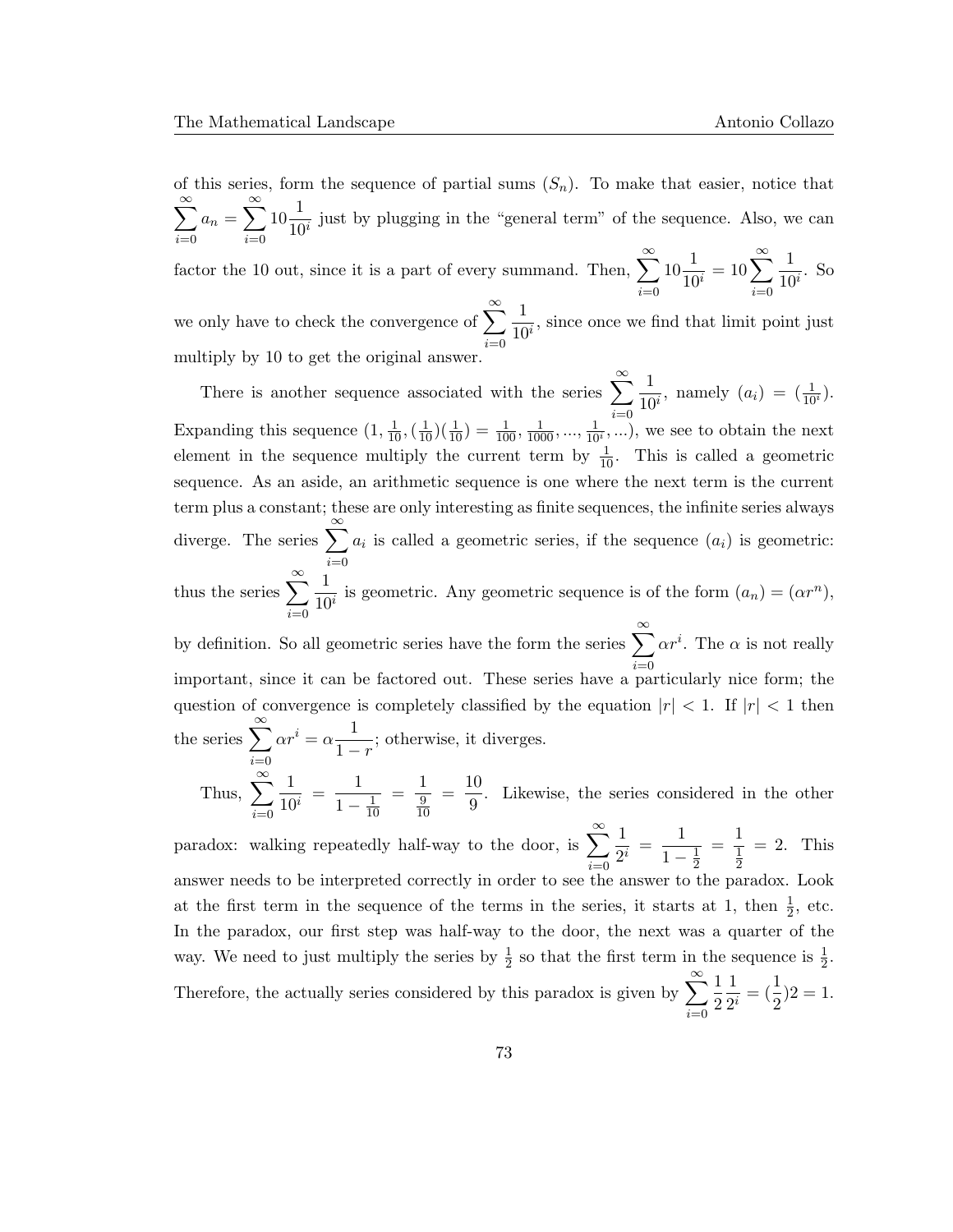This means that in the limit as the number of steps approaches  $\infty$  we finally reach the door.

How does this language of sequences and series resolve the paradox presented? Reconsider, the tortoise and Achilles. The main issue was how can Achilles catch the tortoise if in order to catch him he must make up the difference, but in that time the tortoise would have moved another distance, so Achilles needs to make up that distance, ad infinitum. The above discussion showed that Achilles would get there in an "infinite" number of step; but then how can an infinite task be accomplished in a finite amount of time? The answer also comes from geometric series. We have been consider the distance needed to be covered, but when can also consider the duration of time! The relation of speed relates time and distance:  $r = \frac{d}{t}$  $\frac{d}{t}$ , which implies  $t = \frac{d}{r}$  $\frac{a}{r}$ . This means that if the sequence of distance is  $(d_n)$ , then the sequence of durations is  $(t_n) = \left(\frac{d_n}{r}\right) = \frac{1}{r}(d_n)$ . Thus, if  $(d_n)$  is geometric so is  $(t_n)$ , furthermore if  $\sum_{i=0}^{\infty} d_n = D$  then  $\sum_{i=0}^{\infty} t_n = \sum_{i=0}^{\infty} \frac{1}{r}$  $\frac{1}{r}(d_n) = \left(\frac{1}{r}\right)D$ . In terms of the paradox, this implies that the time needed to run over the "infinite" number of points is finite; so Achilles will catch up to the tortoise in a finite amount of time (depending on his speed), and eventually pass him. This makes our intuition happy.

### Cauchy Sequences

In the definition for convergence, we select a particular limit point and then verified with the definition that it indeed converges. In would be nice if there was some criterion for determining whether a sequence converges or not without referencing a limit point. This is the characterization of a Cauchy sequence. If we are in a complete metric space like  $\mathbb{R}^n$ , the a sequence  $(a_n)$  is called Cauchy if  $(\forall \varepsilon > 0)(\exists N \in \mathbb{N})$  such that  $d(a_n, a_m) < \varepsilon$ , for all  $n, m > N$ . In a Cauchy sequence, after a certain index the terms between arbitrarily close.

This is a particularly useful criterion, since we can check if a sequence is Cauchy or not just by examining the terms of the sequence; there is no reference to the limit point (which is not necessarily not a term of the sequence). It is easy to show that every convergent sequence is a Cauchy sequence. The converse: Every Cauchy sequence is a convergent sequence is only true in Complete Metric spaces. Actually, a space is complete if and only if every Cauchy sequence converges.

Consider the set of bounded sequences in Q. Recall, the example of finding the max-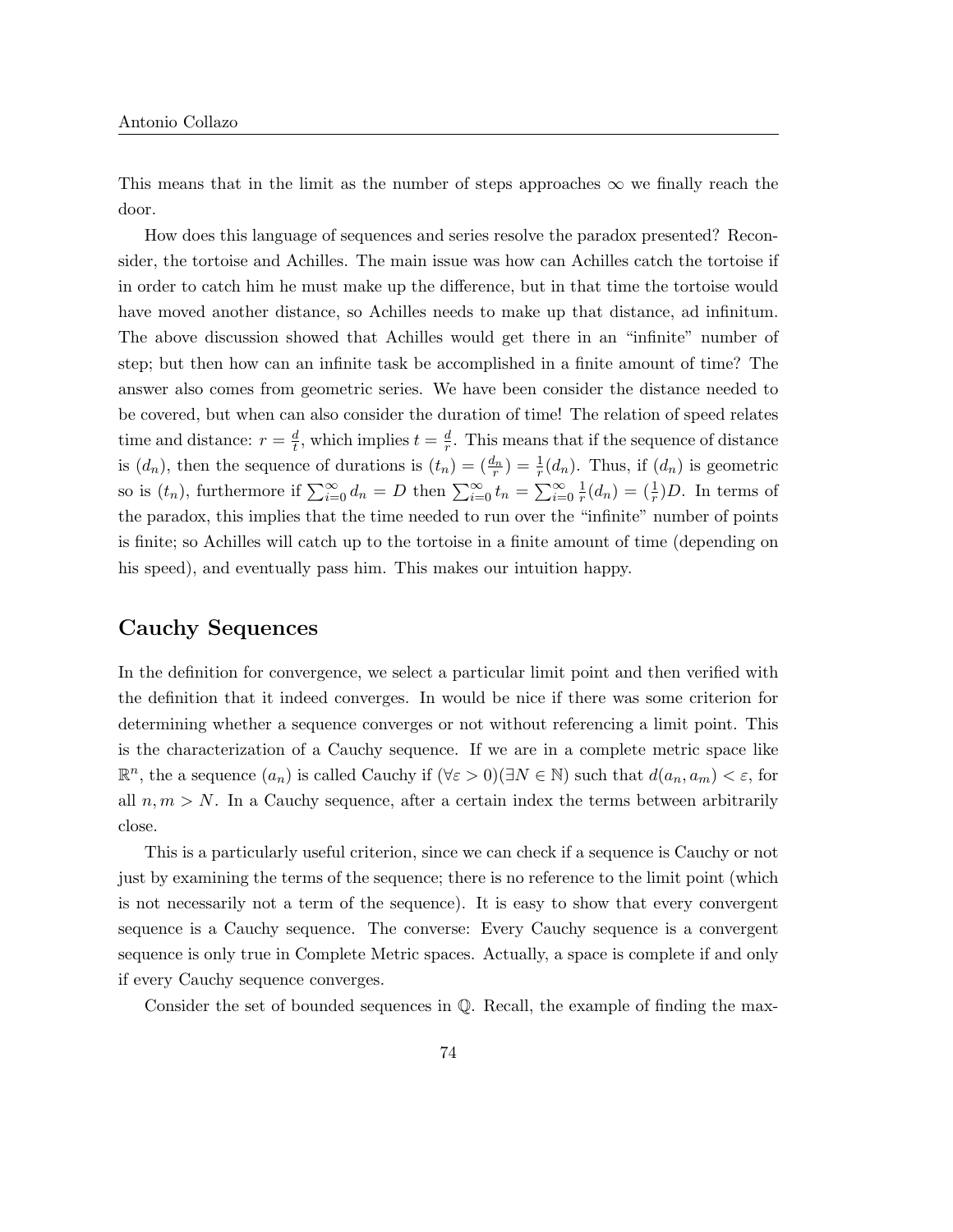imum of the set  $x \in \mathbb{Q} : x^2 \leq 2$ . There is no maximum: we found a sequence of rational that approached  $\sqrt{2}$ : (1, 1.4, 1.41, 1.414, ...). With the language of convergence, we say this sequence converges to  $\sqrt{2}$ . With the additional fact that  $\sqrt{2} \notin \mathbb{Q}$ , we can see that this sequence does not converge to an element of  $\mathbb{Q}$ ; that is,  $\mathbb Q$  is incomplete.

In fact, any real number is the limit of some sequence of rational numbers. To see this recall the decimal expansions. Say  $a = .a_1a_2a_3...$  is an infinite decimal expansion (terminating in a pattern or not), then the sequence:

$$
(a_n) = ( .a_1, .a_1a_2, .a_1a_2a_3, .a_1a_2a_3a_4, ...)
$$

gives a sequence of rationals converging to the real number a. To finish the claim the remember  $|\mathbb{R}| = |[0,1]|$ . In fact, every one of the sequences considered like that will be a Cauchy sequence. (Why?)

What this discussion outlines is the construction of  $\mathbb R$  out of  $\mathbb Q$ . Consider the set of all Cauchy sequences in Q. Some of those will converge to elements of Q, but some will not converge to an element of  $\mathbb Q$ . Create a new set R that has all the rational numbers. Append to this set, a new number for each distinct Cauchy sequence that does not converge to a point in  $\mathbb{Q}$ . Since every Cauchy sequence converges, by definition, R is complete. The set R is the set of Real numbers, that is  $R = \mathbb{R}$ .

## Calculus

Sequences were the study of function from  $\mathbb N$  to  $\mathbb R$ . We now turn to studies of functions from R to R. In all generality the Domain and Range of these function can be any complete space into another, but  $\mathbb R$  will suffice here. In this section we aim to develop a brief understanding of Calculus. In order to do this, we need to define continuity. A calculus is studied over continuous functions. An intuitive picture of Continuity is a curve with no breaks or holes. For example, if a draw a curve on a draw *without* lifting my pencil, then the curve is continuous.

A simple characterization for continuity using sequences is:  $f(x)$  is continuous if whenever  $(x_n) \to x$  then  $f(x_n) \to f(x)$ . Thus continuous functions map converging sequences to converging sequences; we say, a continuous function preserves the limit operation. Notationally this means we can interchange the limit operation and the function: if  $\lim_{x\to\infty} x_n = x$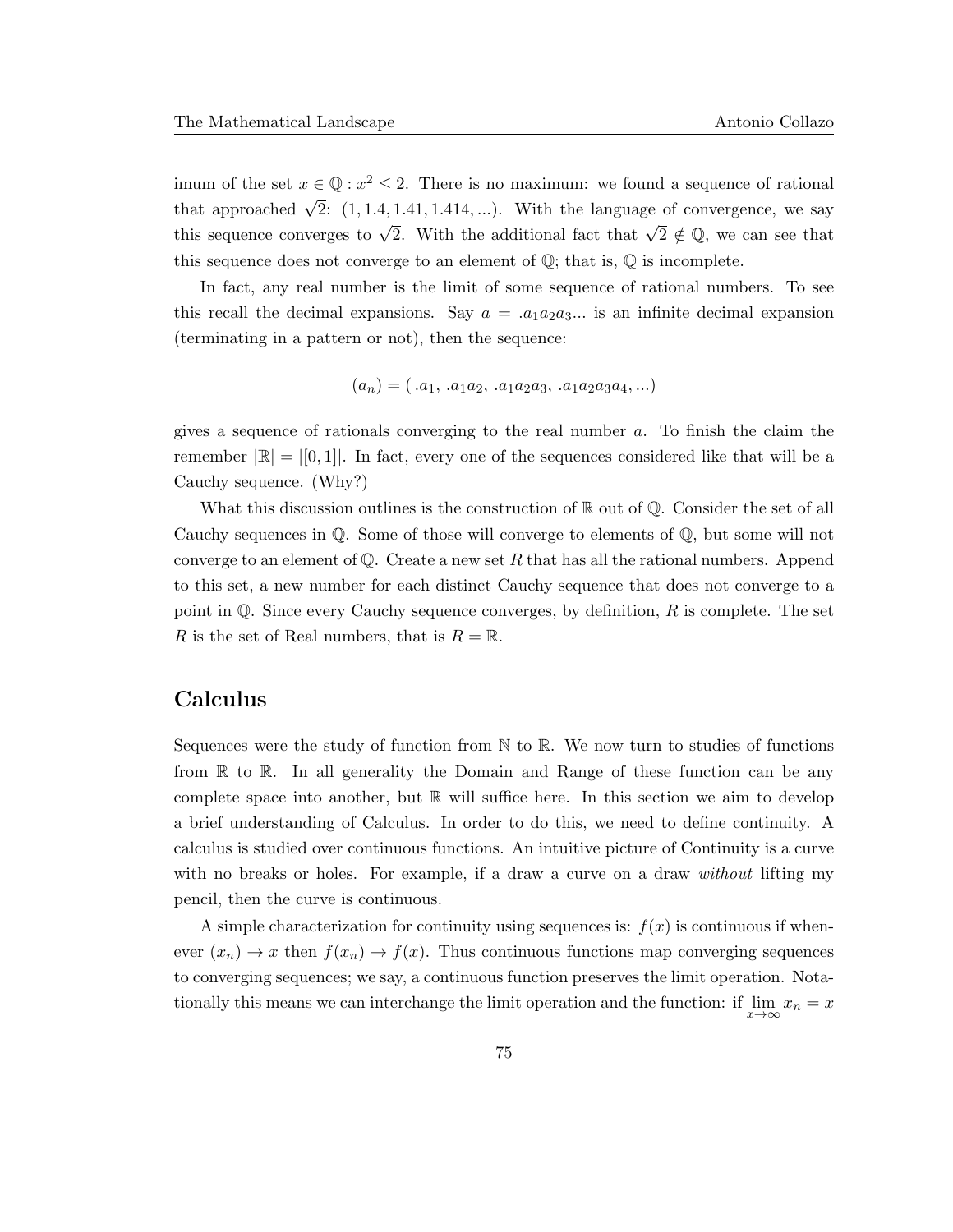then  $\lim_{x\to\infty} f(x_n) = f(\lim_{x\to\infty} x_n) = f(x)$ . Formally the definition of continuity is:  $f(x)$  is continuous if  $(\forall \varepsilon > 0)(\exists \delta > 0)$  such that  $d(x_n, x) < \delta$  whenever  $d(f(x_n), f(x)) < \varepsilon$ . These definitions are slightly different but coincide in metric spaces.

Sir Isaac Newton is probably most know for his work in Physics, primarily his equation on Gravity. He was the first to realize that the same force that makes an apple fall to the earth is responsible for the movements of the planets. Also, he had a big impact on the Mathematical world, by starting the development of calculus.[7] Although his version was by no means foundationally sound, he managed to perform calculations. The particular reasons his theory was not foundationally sound will come up later in this section.

In his search for the mechanics of physics, Newton realized that the trajectory of an object could be described by a continuous function. For instance, the path of baseball hit off the end bat could be described by an upside down parabola, which is a quadratic polynomial, which is continuous. So for certain parameters, depending on the hitter and pitcher, the baseball would travel the path described by  $p(x) = -ax^2 + bx + c$ . The parameter  $a$  is related to the force of gravity pushing down on the ball,  $b$  is related to the initial velocity of the baseball when it hits the bat, and  $c$  is related to the height off the ground where the bat and ball make contact.

It would be nice if there was an operation perform on the function  $p(x)$  that would give us the speed of the ball. Speed is the ratio of the distance traveled to the time elapsed:  $r=\frac{d}{t}$  $\frac{d}{t}$ . For a particular time interval, say one second, we could calculate the average speed the ball travels in the time interval. This is not exactly what we set out to find. We want the speed of the object at a particular time, not its average speed over some time interval. We could take the limit as the time interval goes to zero. This limiting process turns the average speed to the instantaneous speed, and now we have a function such that it tells us the speed of the baseball at any particular time.

This operation is called Differentiation. If a function  $f$  describes the trajectory of an object with respect to time, then its derivate, which Newton denoted by  $f'$  (said  $f$ prime), is a function describing the velocity of the object with respect to time. Since  $f'$ is a function, we can take its derivative,  $f''$ . This function describes the change in velocity with respects to time: aka the acceleration of the object. Newton used these notions to describe the motion of objects.

At practically the same time, Gottfried Leibniz was developing the same idea under a completely different light.[9, 3] Leibniz starts out with a function and ask is there some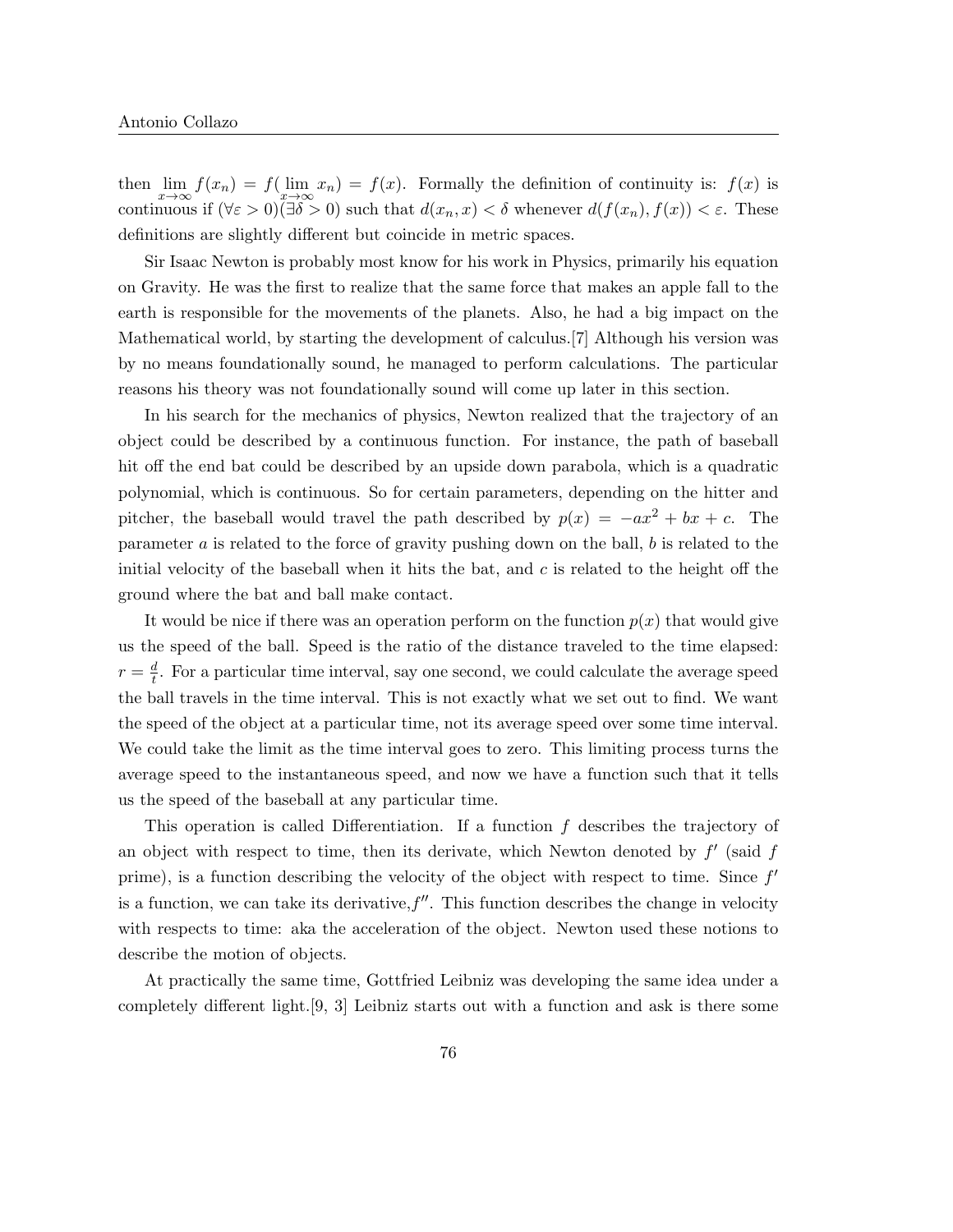way to calculate the slope of the tangent line of function at a particular point. To find the slope of a line use the definition  $m = \frac{\Delta y}{\Delta x}$  $\frac{\Delta y}{\Delta x}$ , where  $\Delta y = y_1 - y_2$ , and  $\Delta x = x_1 - x_2$ . At a particular point, to find the slope of the tangent line create a sequence of points on the curve that approach the point. Also, create the sequence of slopes determined by the lines going through the particular point and the corresponding point in the sequence just created. Then the limit of the sequence of slope is the slope of the tangent line.



Figure 14: The sequence of secant lines: derivative

Both of these notions of the derivative are the same: loosely speaking, Newton considered the derivative of a function with respect to time, while Leibniz considers the derivative with respect to space. In their description, I use the terms limit and sequence. Neither of these men had this language (nor their techniques) at their disposal. Not until Cauchy and Weierstrass, formally define the algebra of sequence and limits, does this definition reach the rigor and stability it has now. But, both still had an incredible impact on Math. Newton's main impact was to think of the derivative as an operation on a function that returns another function. Leibniz's view was much more general (not just applying to trajectories of objects) but he viewed differentiation as a method for calculating the slope, not as an operation on functions. Both aspects are needed for a sound foundation of calculus.

Both men had the right ideas, by thinking of the limiting process as a dynamic process.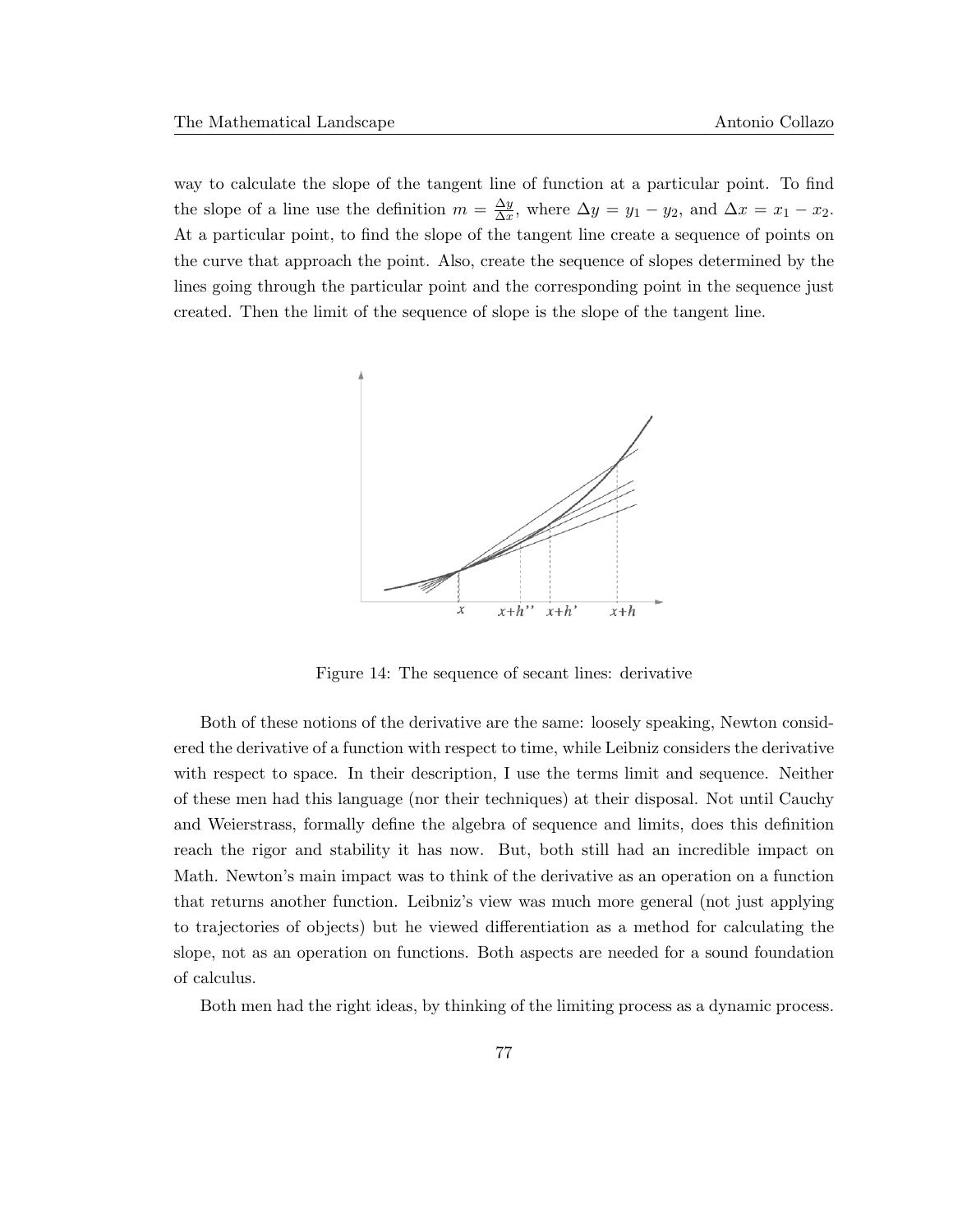However, math is inherently static, going back to Zeno's Paradox. A solid foundation of this limiting process needed to be described in order for the mechanics of calculus to be fully understood. The definition of Sequences correctly moves the dynamic limiting process into a static process that can be examined in the Math framework. Still, they both knew it worked, but did not know why.[7] That is not a satisfactory position.

The integral is the inverse operation of the derivative. This is known as the Fundamental Theorem of Calculus.[15] In terms of Newton, the integral of the velocity function will a give a function that describes its trajectory; also the integral of the acceleration function is the velocity function. Notice how much this simplifies Newtonian physics, since to have any one of the position, velocity, or acceleration function gives us the rest. In terms of Leibniz, the integral of a function calculates the area under the curve.

To calculate the integral, we need to first approximate the area with the Riemann Sum. Consider a function, and its graph. Then, partition the x-axis into subintervals, and at each endpoint of a subinterval, draw the vertical line to the curve. Finally, connect all the points on the curve: either by a horizontal line creating a bunch of rectangle, or by connecting consecutive terms with a line creating a bunch of trapezoids. Either way does not effect the limiting process. Calculate the area of this given partition; by summing up the areas of each of the rectangles (or trapezoids). Finally, take the limit as the size of the partition on the x-axis approaches zero. This is the area under the curve. Technically, a function is Riemann Integrable if the Upper and Lower Riemann Sums coincide. The Upper Riemann Sum is defined as the rectangles setup up like above on a partition of the x-axis such that the area of the sum of the Rectangles is greater than the area under the curve. To ensure this, take a partition of the x-axis and draw the vertical lines to the curve. Then at each sub-interval, connect the vertical lines (possibly extending one of them) so that the area of the rectangle is greater than the area of the curve at that particular subinterval. The Lower Riemann sum is defined similarly replacing every instance of "greater than" with "less than". Finally, a function is Riemann Integrable if and only if the limit of the Lower Sum equals the limits of the Upper Sum.[11]

The problem with this formulation of the Integral (and hence the derivative) is that is it not a continuous operator of the space of functions. Consider a sequence of Riemann Integrable function  $(f_n)$  such that  $(f_n) \to f$ . Then is not necessarily true that  $\lim_{n \to \infty} \int f_n =$  $\int (\lim_{n\to\infty} f_n) = \int f$ . This is the sequence characterization of continuity: the interchange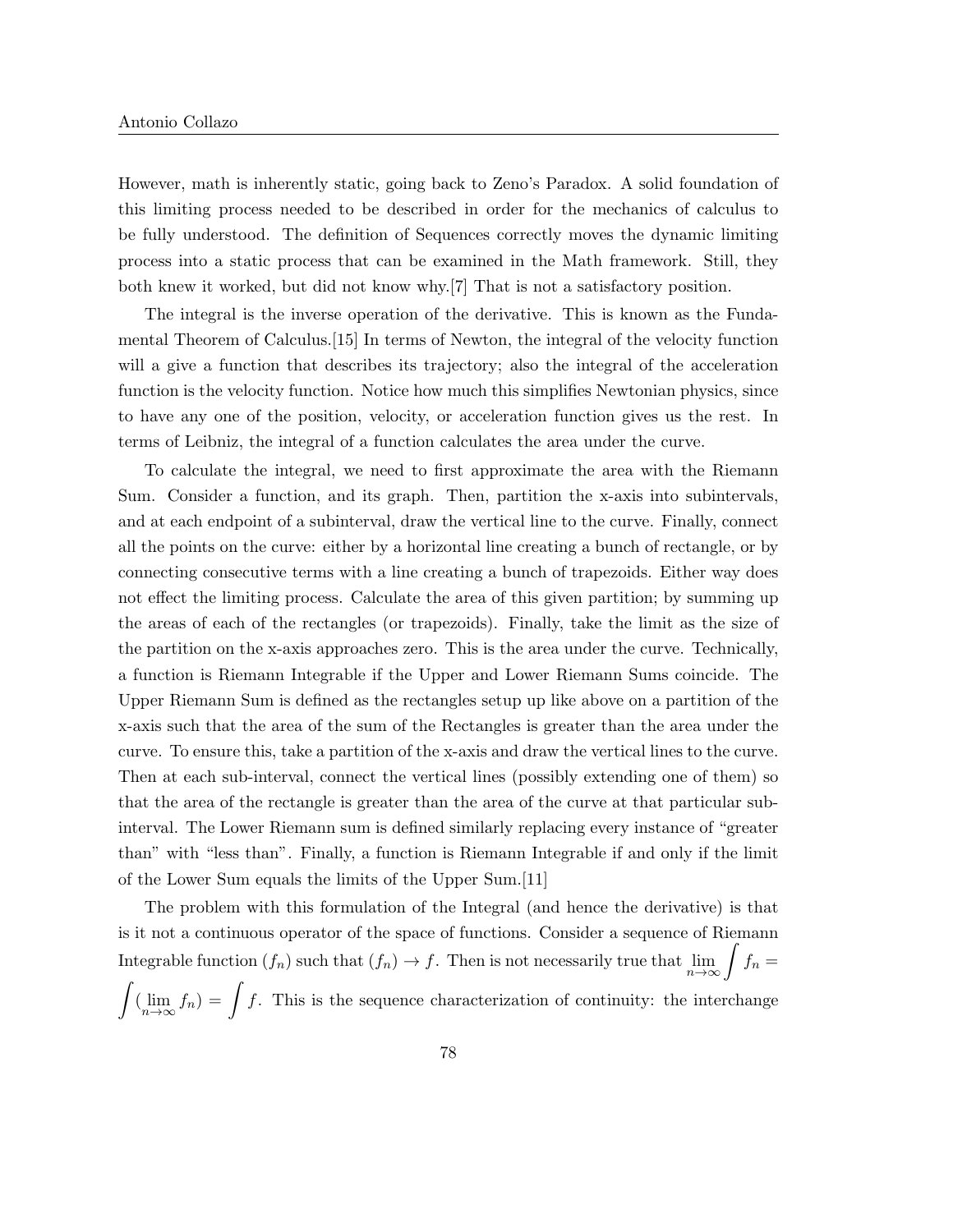

Figure 15: The top figure is the Riemann Integral. The bottom figure is the Lesbegue Integral

of lim and the operator  $\int$ . The Riemann integral as defined above does not satisfy this property. This shows that the space of Riemann Integrable function is not a complete space.[15]

To fix this, we introduce the Lebesgue Integral. This integral is in fact a continuous operation, and furthermore the space of Lebesgue Integrable function is a complete space.[15] We have seen the the property of completeness is an important property, especially when dealing with abstract notions and spaces. The fact that every Cauchy sequences must converge in a Complete space makes dealing with the Lebesgue Integral much nicer than the Riemann Integral; since to show that the Lebesgue Integral exists amounts to showing that the sequence it determines is a Cauchy sequence. This is much easier than showing the sequence converges: since there is no explicit mention of the limit point (which in this case is a function).

The definition of the Lebesgue Integral depends intimately on the notion of a measure. The measure of a set E describes the volume (length if in 1-D, area if in 2-D, and the higher dimensional analogs). It does so by first considering a cover of the set by other "special" sets. The special sets are those whose volumes can be determined easily, like cubes or spheres. Let's uses cubes. There is a theorem about the structure of sets in  $\mathbb{R}^n$ . Any open set in  $\mathbb{R}^n$  can be written as a countable union of almost disjoint closed cubes. A set of cubes is almost disjoint if the cubes only intersect at the boundary. With this theorem, we can decompose any set in  $\mathbb{R}^n$  into a disjoint union of almost disjoint cubes. [15]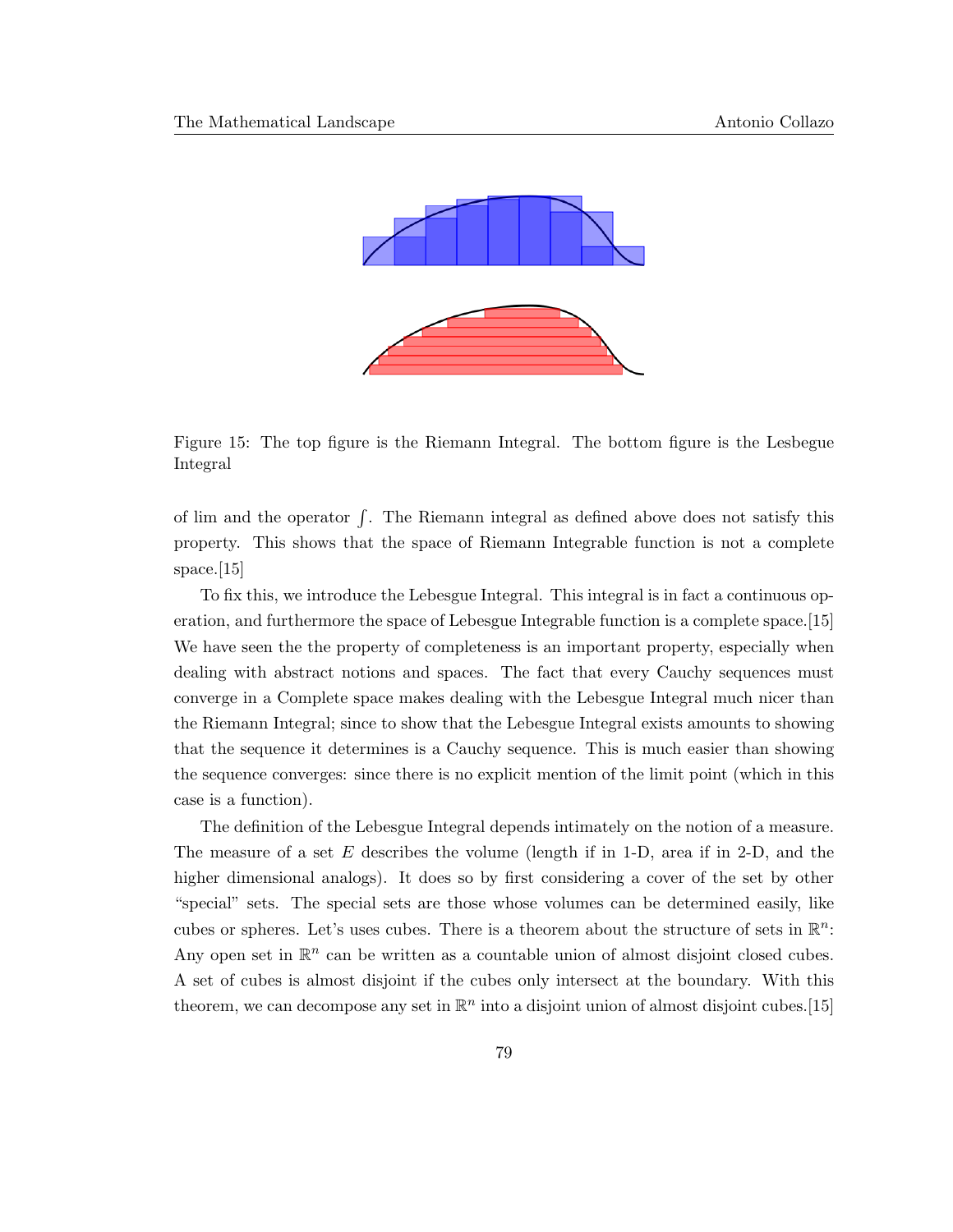The measure of the set is then the sum of the volumes of each individual cube; which are calculable. The proper definition uses the inf operator, and finds the smallest cover of the set in question, and then takes the sum of those cubes. This is just an introduction into Measure Theory; properly, one defines an exterior measure (analogous to the Upper Riemann sum) and an interior measure (lower Riemann sums) and then if they coincide in the limit, the set is measurable, and the measure equals the exterior measure (or the interior: they are the same).

Once the properties of the measure have been established the definition of the Integral follows really easily. The characteristic function of a set E is denoted  $\chi_E$ . This is a function such that:  $\chi_E(x) =$  $\sqrt{ }$ J  $\mathcal{L}$ 1 if  $x \in E$ 0 if  $x \notin E$ 

The integral of a the Characteristic Function of  $E$  is defined to be the measure of the set E. Thus,  $\int \chi_E = m(E)$ , where  $m(E)$  is the measure of the set E. One important property of the Integral is that it is Linear. This means that  $\int f + g = \int f + \int g$ , this looks like the distributive property of multiplication over addition, in fact multiplication is a linear operation. Also,  $\int \alpha f = \alpha \int f$ . If we accept these properties of the integral, we can extend the definition above to include finite sums of the characteristic functions. For instance,  $\int \sum_{i=0}^{n} \alpha_n \chi(E_n) = \sum_{i=0}^{n} \alpha_n \int \chi(E_n) = \sum_{i=0}^{n} \alpha_n m(E_n)$ 

Now, we have an Integral that is defined on any finite linear combination of characteristic functions. There is structure theorem developed in Measure Theory about nonnegative measurable function: Any non-negative measurable function is the limit of a sequence of finite linear combinations of characteristic functions.[15] Given this structure theorem, we can develop an integral for all non-negative measurable functions. The theorem implies that if f is a non-negative function, then there exists a sequence of finite linear combinations of characteristic functions whose limit is f, i.e.  $\exists (f_n) \rightarrow f$ such that  $f_n = \sum_{i=0}^n \alpha_i \int \chi(E_n)$ . We observed that the problem with the Riemann integral was it lacked the property of continuity. Here we see why we need this property.  $\int f = \int \lim_{n \to \infty} f_n = \lim_{n \to \infty} \int f_n$ . Notice  $\int f_n$  was defined above:  $f_n$  is a finite linear combination of characteristic functions.

So, we have defined an Integral that works on all non-negative functions. To obtain the general integral for any function (non-negative or not) we use one more fact about functions: any function is the difference of two non-negative functions.[15] To see this consider the function f. There is a "sub-function",  $f^+$  such that it is those part of f that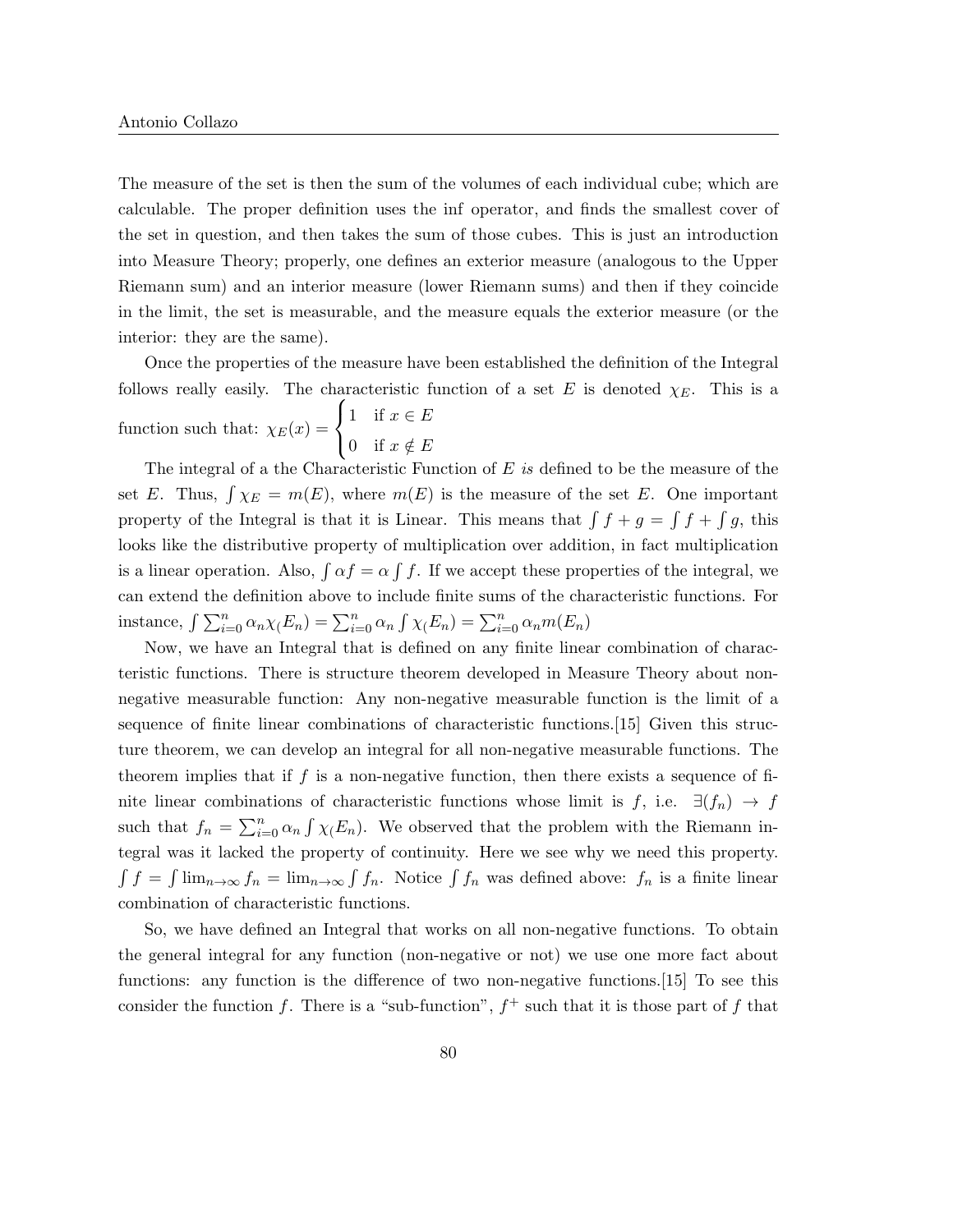are positive. Similarly, we define  $f^-$  to be those parts of f that are negative, except  $f^$ is the negative of those negative parts, thus positive. This make both  $f^+$  and  $f^-$  nonnegative functions. Also  $f = f^+ - f^-$ . The minus is important since it sends the positive parts of  $f^-$  back to the negative side. The general Lebesgue Integral is then defined as  $\int f = \int f^+ - f^- = \int f^-$ , where both of the latter integrals are of non-negative functions which we defined above.

The Lebesgue integral is completely determined by the measure function. There are certain properties a function must satisfy to be consider a measure. Once this is done it determines an Integral with respect to that measure, as is outline above. This is the abstraction of calculus. A measure space is a abstract space on which there is a measure function, which in turn determines an integral and differentiation operation on the space of function of the measure space.

### Topology

A very specific example of a topology we have seen is a metric space. The open sets are the  ${B_r(x)}$  for all  $r > 0 \in R$  and  $x \in X$ , where  $B_r(x) = {y \in X : d(y,x) < r}$  A metric space is vectorspace, along with a function that is called the metric,  $d(x, y)$ . It satisfies the following properties:

Metric Space  $(X, d(x, y))$ , for all  $x, y \in X$   $d(x, y) \ge 0$   $d(x, y) = 0 \Leftrightarrow x = y$   $d(x, y) = 0$  $d(y, x)$   $d(x, y) \leq d(x, z) + d(z, y)$  for all  $z \in X$ 

A metric is the distance between those points. The first two properties state that the distance between two different point is always positive, and the distance is zero only when the points are equal. The third says the distance from here to there is the same as the distance from there to here. To that I say: if you walk from here to there, then you arrive here not there: so how can you move ever get there when you are always here? The last property is the defining property of a metric. This is known as the triangle inequality: imagine a triangle with points  $x, y, z$ . The property states that the sum of two side of the triangle is greater that the third side.

The definition above for convergence is based on a metric; and thus defines convergence on Metric spaces. However, not every space is a Metric Space. However, there are spaces where a notion of length is defined: called the Norm. These space are collectively called Normed Linear spaces. The norm of a vector in the space is the distance from the origin.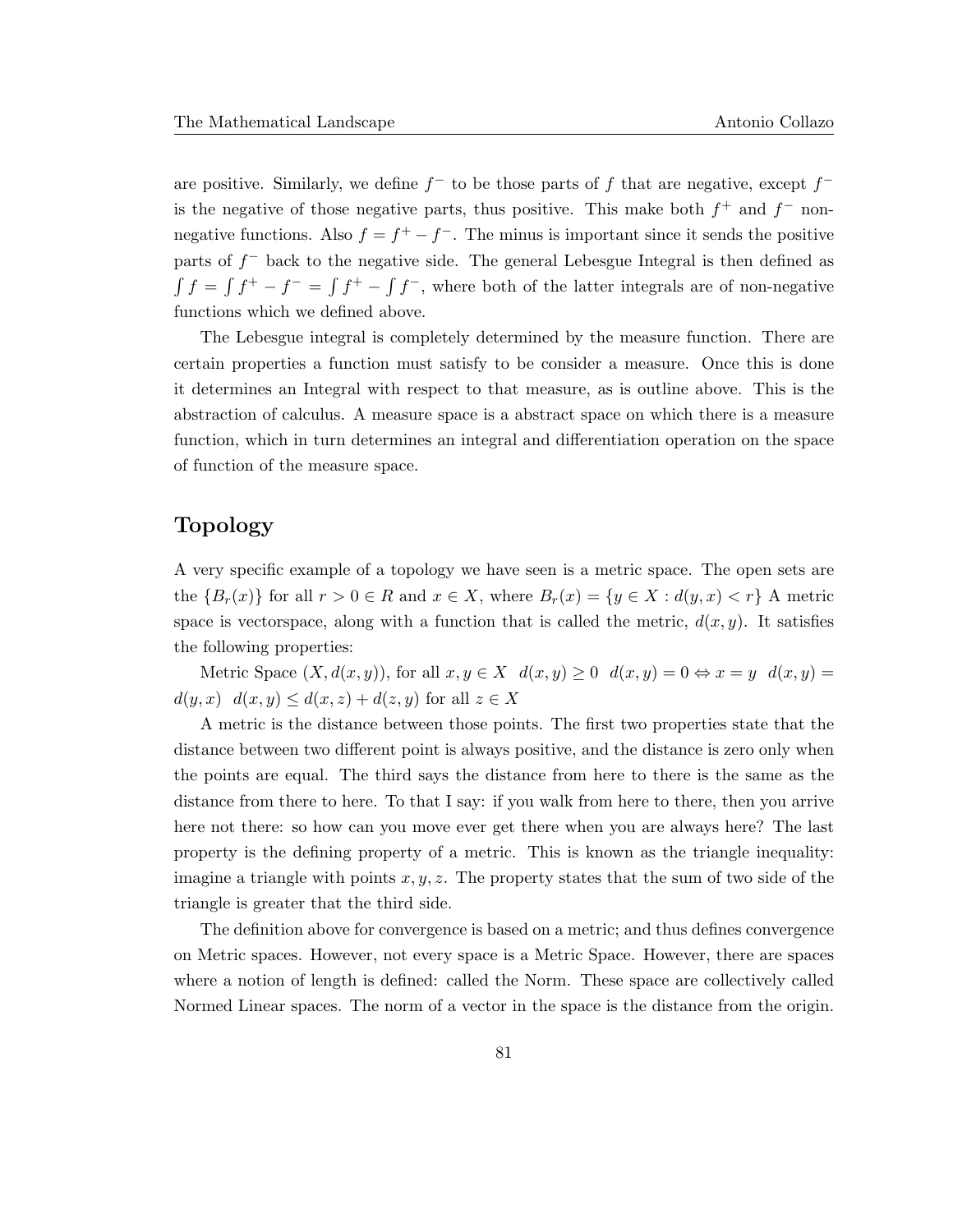That is  $||x|| = d(x, 0)$ . That is if the metric induces a norm. There are certain metrics that do not induce norm, most do though. If a metric does satisfy two additional conditions:  $d(\lambda x, \lambda y) = \lambda d(x, y)$  and  $d(x+t, y+t) = d(x, y)$  then it does induces a norm, given by the above equation.[14] Going the other way, a norm always induces a metric:  $d(x, y) = ||x - y||$ . Normed linear spaces are an important area of study in Math. With the additional hypothesis that the space is complete, these spaces are called Banach spaces. In conclusion, not all metric spaces are normed spaces, but all normed spaces are metrics spaces though.

Norm  $(X, \|x\|)$ , for all  $x \in X \|x\| \ge 0 \|x\| \Leftrightarrow x = 0 \|ax\| = \alpha \|x\| \|x+y\| \le \|x\| + \|y\|$ for all  $y \in X$ 

There is one more space considered in this light: An inner product space. This is a vectorspace with a inner product denoted  $(x, y)$ . (Not an order pair.) It satisfies the following properties:

Inner Product Space  $(X,(x,y))$ , for all  $x,y \in X$   $(x,y) \in \mathbb{R}$  or  $(x,y) \in \mathbb{C}$   $(x,x) \geq 0$ and  $(x, x) = 0 \Leftrightarrow x = 0$   $(x, y) = (y, x)$  or if in  $\mathbb{C} (x, y) = (y, x)$   $(x + y, z) = (x, z) + (y, z)$ for all  $z \in X$ 

If  $(x, y)$  is an inner product, then the norm of a vector x is  $||x|| = \sqrt{(x, x)}$ , and the norm induces a metric. Thus every inner product space is a normed space and thus a metric space; however, not every normed space is an inner product space. In order for a norm to induce an inner product the norm must satisfies the Parallelogram identity:  $||x + y|| + ||x - y|| = 2(||x|| + ||y||.$ [14] If the norm satisfies that identity then the inner product  $(x, y)$  is given by the Polarization Identity: in a real vectorspace  $(x, y) = \frac{1}{4}(\Vert x + y \Vert)$  $||y||^2 - ||x - y||^2$ . An inner product space that is complete is called a Hilbert space.

An inner product space defines the angles between its elements.  $(x, y) = |x| |x| \cos(\alpha)$ , where  $\alpha$  is the angle between them. These spaces have strong connections to the physical world we live in.  $\mathbb{R}^3$  is the mathematical idealization of the 3-dimensional world,  $\mathbb{R}^4$  the 4-D world of space-time; both are concrete examples of an Inner Product Space. The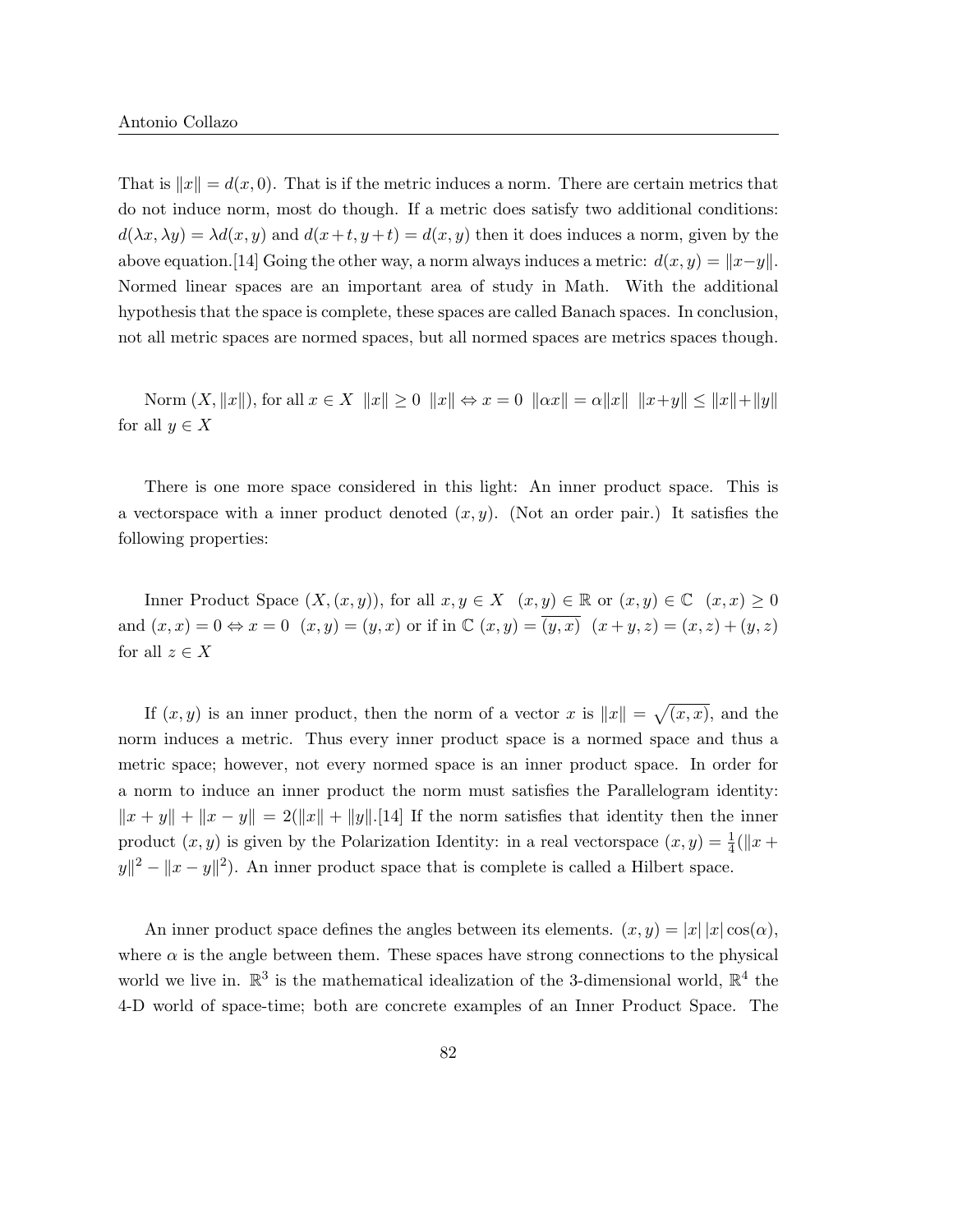inner product, norm, and metric in this space are

$$
(x, y) = ((x_1, x_2, ..., x_n), (y_1, y_2, ..., y_n))
$$
  
=  $x_1y_1 + x_2y_2 + ... + x_ny_n$   

$$
|x| = \sqrt{(x, x) = x_1^2 + x_2^2 + ... + x_n^2}
$$
  

$$
d(x, y) = \sqrt{|x - y|} = \sqrt{|(x_1 - y_1, x_2 - y_2, ..., x_n - y_n)}
$$
  
=  $\sqrt{(x_1 - y_1)^2 + (x_2 - y_2)^2 + ... + (x_n - y_n)^2}$ 

The last equation is the usual distance formula of Euclidean geometry. The inner product in the space is called the dot product. This inner product along with an integral (and derivative) is the mathematical structure used in introductory physics and mechanics. Newtons second law is that:  $\sum F_i = m \cdot a$ , where  $F_i$  are the vector of forces acting on the object,  $m$  is the scalar mass of the object,  $a$  is the vector of acceleration. The sum of the forces on an object equals the mass times the acceleration. All the  $F_i$  live in the vectorspace  $\mathbb{R}^3$  and so the sum of them well-defined. The m is in the scalar field of the vectorspace, and thus the scalar multiplication  $m \cdot a$ .

Recall, Newton's use of the derivative was to transform the position function to the velocity function, then to the acceleration function. So,  $a = x \prime$ , where x is the position function. Hence,  $\sum F_i = m \cdot x \prime \prime$ . This is a differential equation and, although greatly simplified, represents the motion of objects in the space we live in, at least in the translational motion (no rotation). Extension of this equation include rotational and vibrational motion; also, adding the term  $bx$  introduces "friction" to the model. Rotation motion needs another equation  $\sum \tau_i = I\alpha$ : the sum of the torques equals the moment of inertia times the angular acceleration, exactly analogous to the translational equation. Quantum Mechanics describes the physics of the very small through the use of an infinite dimensional complete inner product space like  $\mathbb{C}^{\infty}$ .[14]

Anyway, Topology is the general study of spaces, where the notions of convergence are defined. A topology over a set, X is a distinguished subset,  $T$ , of the set of all subsets of X, such that any any set in T is called an *open* set. A topological space is the umbrella class of spaces: every one of the space above is a topological space. There does not have to be a notion of distance, length, or angles in a general topological space, the only thing that is defined is convergence. There is an abstract notion of a sequence called a *net*. The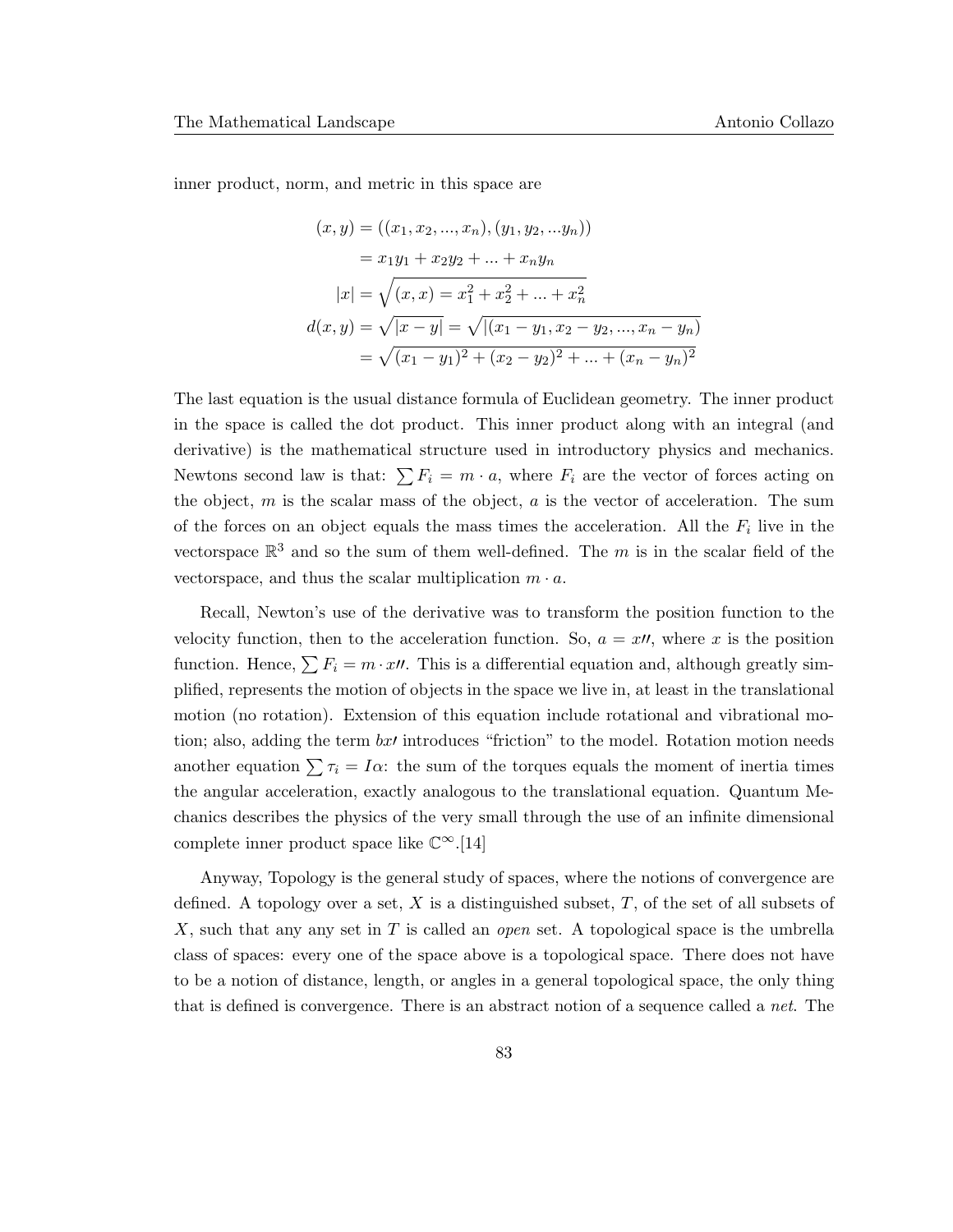T of open sets in the topology are used to define a neighborhood N of a point  $x \in X$ : if there exists an open set,  $O \in T$  such that  $x \in U \subset U$ . A net  $x_{\alpha \in I} \to x$  if for any neighborhood N of x, there is a  $\beta \in I$  so that  $x_{\alpha} \in N$  if  $\alpha \succ B$ .[14] This is similar in form to the definition of convergence in a metric space: and in fact, in a metric space they are the same. This definition holds for any topological space. Continuity is characterized in these spaces employing just topological notion by: the inverse image of an open set is an open set.

#### Sets

We have been using the notion of a set through this paper, yet I have not presented a definition of a set. Let a set be a collection of objects. For instance the set of Even numbers is the set of number divisible by two. The set of people on Earth is the collection of animals on earth that are human. To make the definition more practical, define a set to be the collection of objects each of which satisfies a certain property. Notationally,  $A = \{x : P(x)\}\$ , this is read the set is A is the collection of objects x such that each x satisfies property P. (The colon means such that, some authors use a | instead of :) Notice  $P(x)$  does not represent a function, but rather it represents that x has the property P. The set of people is  $\{x \in Animals : Human(x)\}\$ . Human(x) means that x is a human. The even numbers are  $\{x \in \mathbb{N} : x \equiv 0 \pmod{2}\}\$ 

This intuitive definition of a set was first presented by Cantor. However, this axiomatization does not lead to a consistent theory. The following contradiction is know as Russell's Paradox.[11] Suppose there was barber, B who only shaves everyone in his town who does not shave himself. Consider the set of residents who shaves himself, R. Does the barber shave himself: is  $B \in R$  true? If the barber does not shave himself:  $B \notin R$ , then since the barber must shave anyone who does not shave himself, he must shave himself:  $B \in R$ . If the barber shaves himself:  $B \in R$ , and since the barber only shaves people who don't shave themselves, he must not shave himself:  $b \notin R$ . One of these must be true:  $B \in R$  or  $B \notin R$ , but in either case we reached a contradiction.

Bertrand Russell did not state his paradox with the use of this barber. He instead considered the set of all sets that do not contain themselves,  $R = \{X : X \nsubseteq X\}$ . The paradox is  $R \in R$  or  $R \notin R$ . The former means that  $R \nsubseteq R$  which means that  $R \notin R$ . The latter case  $R \notin R$  implies  $R \subseteq R$  which means  $R \in R$ .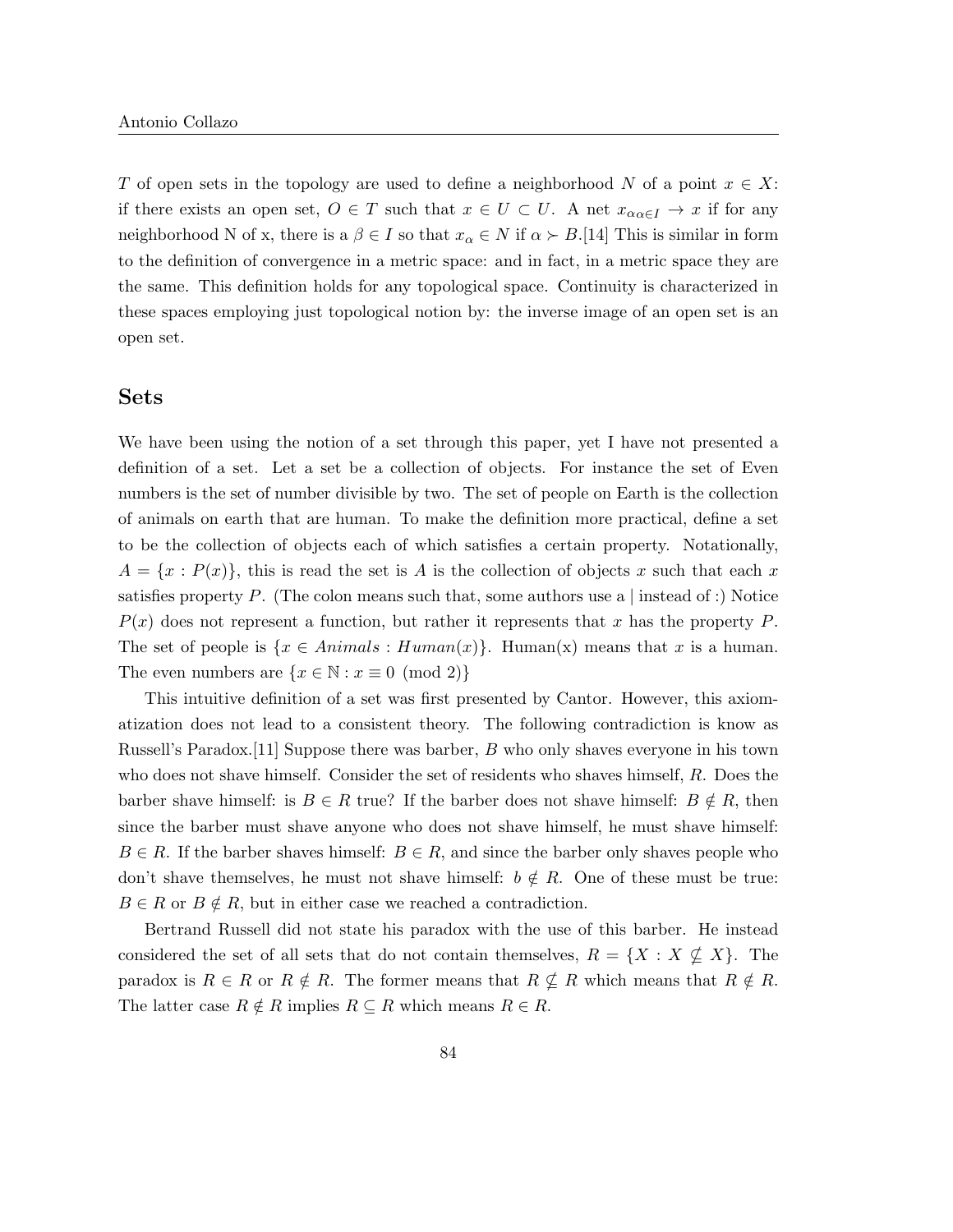This issue rocked the foundation of Math to its core. Sets are the basic building block of all of math, and Russell exposed the cracks in the foundation. If not fixed, this inconsistency pertubates through all of math, rendering every and all theorems incorrect. Zermelo–Fraenkel Set theory aims to correct this inconsistency, but does so at the expense of a more complicated definition of a set.

Given any two sets  $A, B$ , there are certain operations we can perform on them. Let U be the "universe" in which A and B live.  $A \cup B$  is the set of elements x, such that  $x \in A$  or  $x \in B$ . In English we use or in the exclusive way: I want that or this (but not both); this is inclusive or: I want that or this or both. The operation ∪ is called union. Similarly, we define intersection,  $A \cap B = \{x \in U : x \in A \text{ and } x \in B\}$ . Also, there is a complement operation.  $A^C$  (read A compliment) is the set of objects in U that are not in A, so  $A^C = \{x \in U : x \notin A\}$ . There is a difference operator on sets:  $A \setminus B$  is the set of all elements of  $A$  not in  $B$ . If we you at the picture of two overlapping circle as model for the sets  $A, B$ , then we see that every section of the picture can be uniquely written as one of  $\{A, B, A \cup B, A \cap B, A \setminus B, B \setminus A, A \triangle B\}$  and each of their compliments. Can you find all 12 distinct areas created?



Figure 16:

Actually only two operations need to be defined: complements and intersection. The union and difference operators follow:

$$
A \cup B = (A \cap B)^C
$$

$$
A \setminus B = A \cap B^C
$$

These operation define a Boolean Algebra. The follow properties finish the characterization of the above operations

Associativity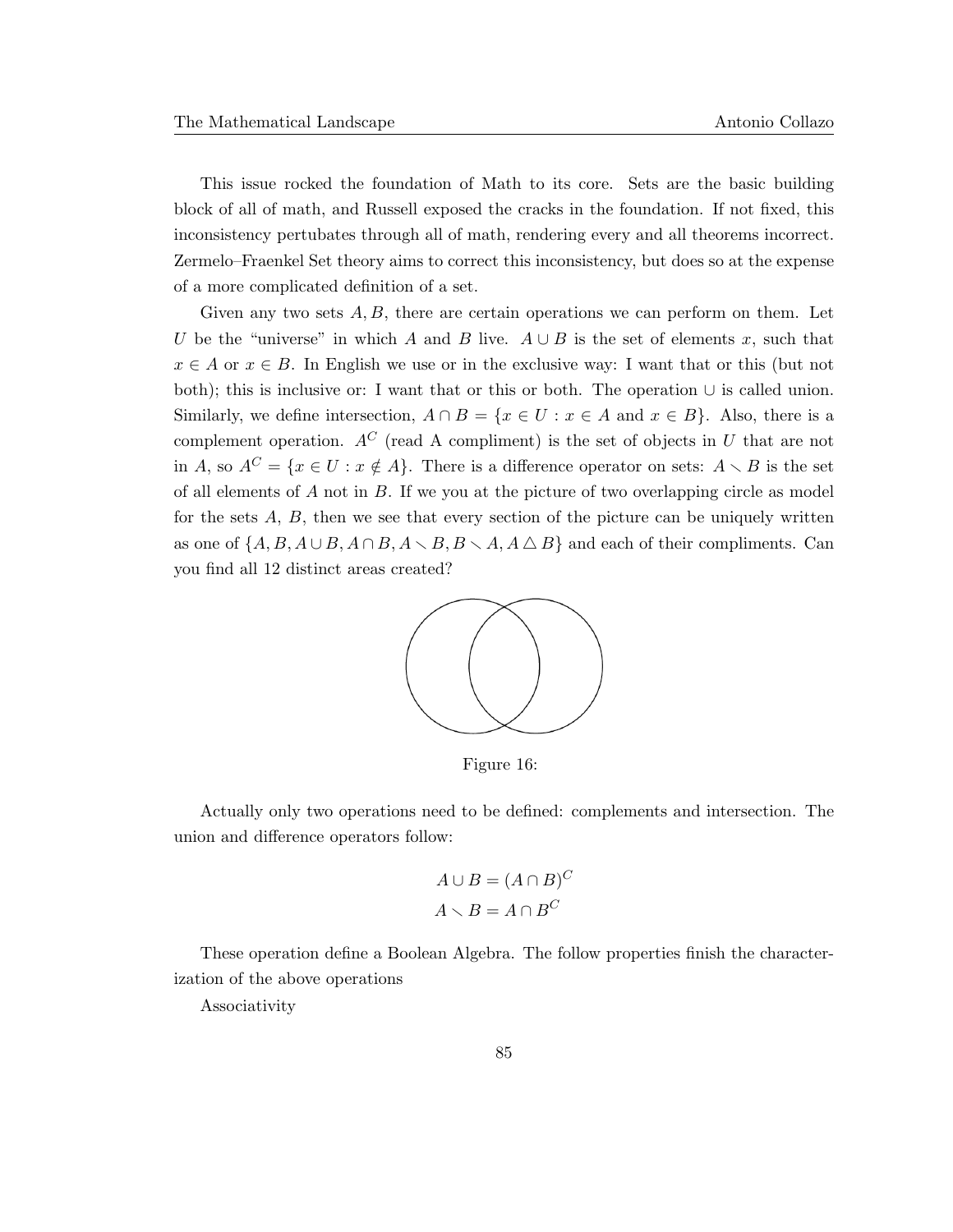- $A \cup (B \cup C) = (A \cup B) \cup C$
- $A \cap (B \cap C) = (A \cap B) \cap C$

Commutativity

- $A \cap B = B \cap A$
- $A \cup B = B \cup A$

Distributivity

- $A \cap (B \cup C) = (A \cap B) \cup (B \cup C)$
- $A \cup (B \cap C) = (A \cup B) \cap (B \cup C)$

Identity

- $A \cup \emptyset = A$
- $A \cap U = A$

Pseudo-Inverses

- $A \cup A^C = U$
- $A \cap A^C = \varnothing$

Idempotent

- $A \cup A = A$
- $A \cap A = A$

There are a couple more useful properties; these can be verified from the above:

- If for all  $A, A \cup B = A$  then  $B = \emptyset$
- If for all  $A, A \cap B = A$  then  $B = U$

Unique Compliments

• If  $A \cup B = U$  and  $A \cap B = \emptyset$ , then  $B = A^C$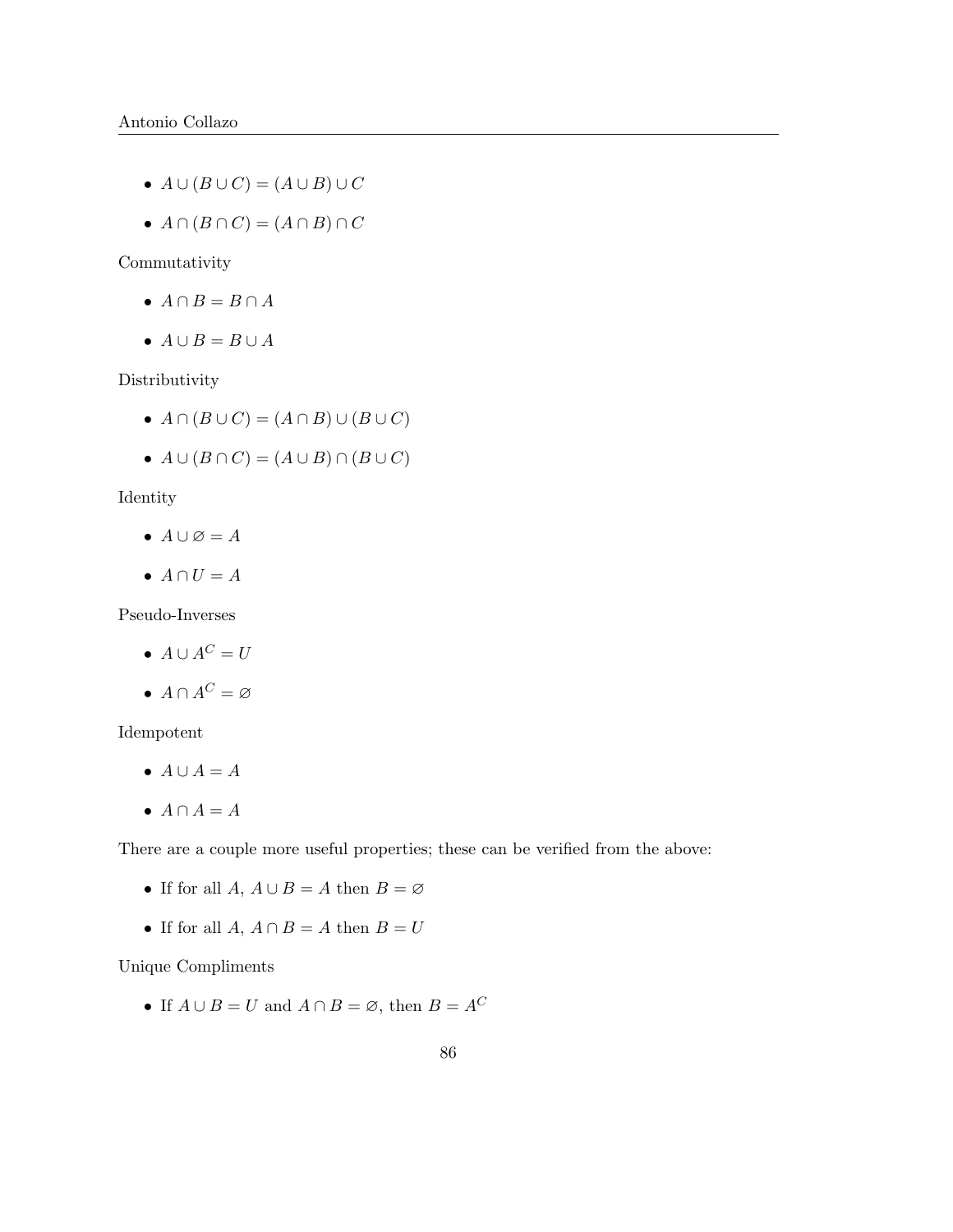- $(A^C)^C = A$
- $(\varnothing^C) = U$  and  $U^C = \varnothing$

De Morgan's Laws

- $(A \cap B)^C = A \cup B$
- $(A \cup B)^C = A \cap B$

Absorption Laws

- $A \cup (A \cap B) = A$
- $A \cap (A \cup B) = A$
- $A \cup U = U$
- $A \cap \varnothing = \varnothing$

We can see that the algebra of sets is very similar to the ring structure of  $\mathbb{Z}$ . However, this is not a ring at all. Notice that there is no inverse. Identities exists for each operations:  $\varnothing$  is the identity of ∪, and U the identity of ∩. The inverses for the ∪ operation must return a  $\varnothing$ , but how can we take union of two sets such that the resulting set is empty? The inverse of the ∩ operation must return a U, yet how can we take the intersection of two sets and get the Entire sets. The inverse of both operations are therefore not defined: that is why I called them pseudo-inverses.

These in turn define the inclusion relation,  $\subseteq$ .  $A \subseteq B$  if  $A \cap B = A$  or  $A \cup B = A$ , also  $B^C \subseteq A^C$ . The inclusion relation defines a partial ordering on the set of subsets. A partial ordering is the same as a total ordering (presented above) but without the condition of the total (linear) ordering; that is, not every pair of elements is comparable. In a total ordering it is necessary that for any given pair of elements,  $a, b$ , then exactly one of the following is true:  $a \geq b$  or  $a \leq b$  (or the Trichotomy Law). In a partial ordering, we relax this condition to say at exactly one of the following is true :  $a \geq b$ ,  $a \leq b$ ,  $a \parallel b$  (read a is incomparable to b).

To illustrate this, we need to consider one more operation on sets: the power set. This is an operation that returns a set that contains all the subsets of the given set. A subset of a set is any set of elements from the given set. For example,  $A = \{1,2,3\}$  then the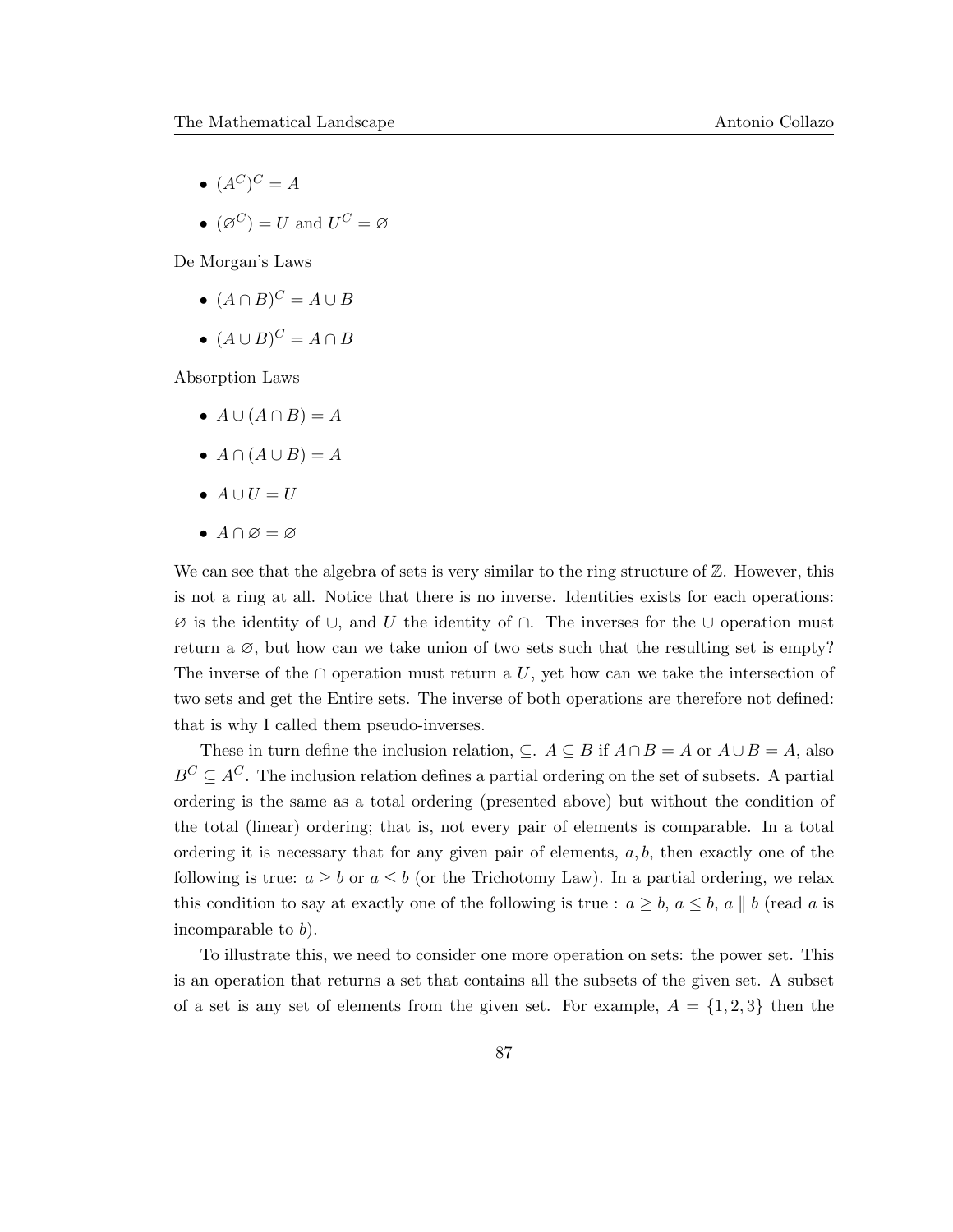power set of A, denoted  $2^A = {\{\emptyset\}, \{1\}, \{2\}, \{3\}, \{1, 2\}, \{2, 3\}, \{1, 3\}, \{1, 2, 3\}.$  Note, the whole set  $\{A\}$  and the empty set  $\{\emptyset\}$  are subsets. One important point here is that  $\{A\}$ is not the same as A. The former is a set with the single element  $A$ ; the later is the set  $A$ which contains 3 elements. Is  $\{1,2\} \in \{\{1,2,3\},\{1,3\},1,2\}$ ?

The notation of Power sets  $2^A$  is suggestive; in the sense that if  $|A| = n$  then  $|2^A| = 2^n$ . Another way to think about this is given a set  $A$  with  $n$  elements, then for each element it is either in a certain subset or not. If there is only one element in the set  $A = \{1\}$ , then for each subset of  $2^A$ , the element 1 is either in a subset or not, this leaves only two subsets:  $2^A = \{\{\emptyset\}, \{1\}\}.$ 

With the use of the Power set, we can find a new understand for the relationship between  $\mathbb Q$  and  $\mathbb R$  and incidentally find an infinite number of sets, each which has cardinality larger the previous : i.e. there are an infinite number of distinct types of infinity. The theorem goes like this:  $|2^A| > |A|$ . That is, there is **strictly** more elements in the power set than the in given set. To prove this, recall the Mapping procedure used to discuss Cardinality of sets. In there, I mentioned that  $|A| > |B|$  if there does not exist an injective map from  $A$  to  $B$ . Similarly if we can show that there does not exists a surjective map from B to A, then  $|A| > |B|$ . Consider the mapping  $\mathcal{P}: A \to 2^A$ . We need to setup up a correspondence: start by mapping every element in A to the subset formed by just that single element, i.e. if  $x \in A$  then  $\{x\} \in 2^A$  and  $\mathcal{P}(x) = \{x\}$  Now, there are still plenty of sets in  $2^A$  that have not been hit by the mapping, but we have run out of elements in A. I can not have more than one arrow coming from any element in A, so I'm done! This mapping can never be surjective. Thus  $|2^A| > |A|$ .

Okay, but how does this relate  $\mathbb Q$  to  $\mathbb R$ ? It turns out that  $2^{\mathbb Q} = \mathbb R$ . That is, the set of real numbers is the set of all subsets of  $\mathbb{Q}$ . This is quicker proof that  $|\mathbb{Q}| < |\mathbb{R}|$ . Also it generates a sequence of Sets, consider:  $(\mathbb{Q}, 2^{\mathbb{Q}} = \mathbb{R}, 2^{\mathbb{R}}, 2^{(2^{\mathbb{R}})}, \dots)$ . The cardinality of each set is larger the previous, and each is a distinct "type" of infinity. What is the set  $2^{\mathbb{R}}$ ?

Back to the inclusion relation and partial orderings. The power set of any set A is a partially ordered set with respect to  $\subseteq$ . Consider the set  $\{1,2\}$ , then the power set is  $\{\{\emptyset\}, \{1\}, \{2\}, \{1, 2\}\}\$ . Then,  $\{\emptyset\} \subseteq \{1\} \subseteq \{1, 2\}$  and  $\{\emptyset\} \subseteq \{2\} \subseteq \{1, 2\}$ . But  ${1} \nsubseteq {2}$  and  ${2} \nsubseteq {1}$ , so  ${1} \nsubseteq {2}$ . For any set A, the power set will be partially ordered, actually any Partial ordering is of this form.[16] In a partially ordered set,  $(P, \subseteq)$ there exists chains: which are subsets of  $P$  such that the partial ordering becomes a total ordering. So,  $\{\emptyset\} \subseteq \{1\} \subseteq \{1,2\}$  is a chain. We see a in chain every pair of elements is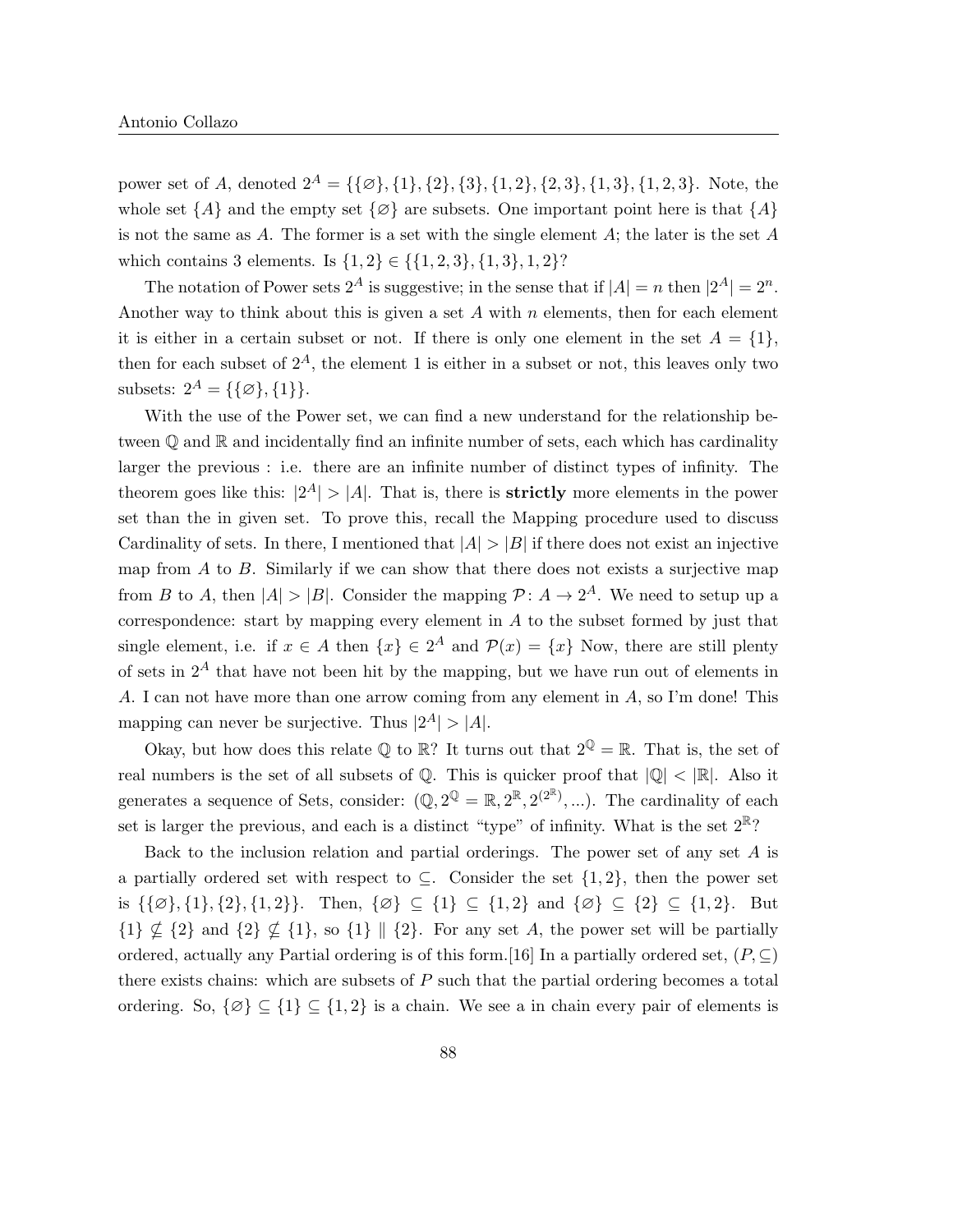comparable. An upper bound for a subset of a partially ordered set is an element of the set such that every member of the given set is "smaller" than the upper bound.

There is an important Theorem concerning partial orderings called Zorn's Lemma.[11] Zorn's Lemma states: that in a partially ordered set, if every chain has an upper bound then the partially ordered set contains a Maximal element. In the example, both chains have  ${1, 2}$  as an upper bound, thus there exists a maximal element. Zorn's Lemma is not a "constructive" lemma, in that it only guarantees the existence of such a maximal element, but does not give a procedure for finding it. In the example the maximal element is  $\{1,2\}.$ 

Zorn's Lemma ties to the controversial Axiom of Choice. This is one of the axioms in Zermelo–Fraenkel set theory. It states, that given a partition of the set, we can create a set with a representative member from each partition. To fully understand this, we need to consider the definition of an Equivalence Relation.

ØEquivalence Relation ∀a, b, c

- Reflexive:  $a = a$
- Symmetric: If  $a = b$  then  $b = a$
- Transitive: If  $a = b$ , and  $b = c$ , then  $a = c$ .

Any relation that satisfies the above properties is an equivalence relation. We have seen some other equivalent relations through out the above, like the equivalence relation on fractions  $(a, b) = \frac{a}{b} = \frac{c}{d} = (c, d)$  if and only if  $ad = bc$ . Also we have seen the componentwise equality of vectors:  $(v_1, v_2, v_3, ...)$  =  $(w_1, w_2, w_3, ...)$  if and only if  $v_1 = w_1, v_2 = w_2$ ,  $v_3 = w_3$ , ... and so on. The equivalence relation of modular arithmetic: congruence, is also an equivalence relation. The above properties as easily shown to be satisfied under all of these relations. The power of an equivalence relation is that it necessarily partitions the set into Equivalence Class. The converse is also true, given any partition of the set there exist a corresponding equivalence relation.[5] This is the abstract notion afforded from the regular equality.

The equivalence classes setup up by the equivalence relation are all those elements of the set which are "equal" to each other. For instance, the equivalence relation on fraction partitions the Rationals into equivalence classes: like  $\{\frac{1}{2}\}$  $\frac{1}{2}, \frac{2}{4}$  $\frac{2}{4}, \frac{3}{6}$  $\frac{3}{6}, \frac{4}{8}$  $\frac{4}{8}, \ldots$ . In a abstract landscape, this where Zorn's Lemma and the Axiom of Choice come in. The Axiom of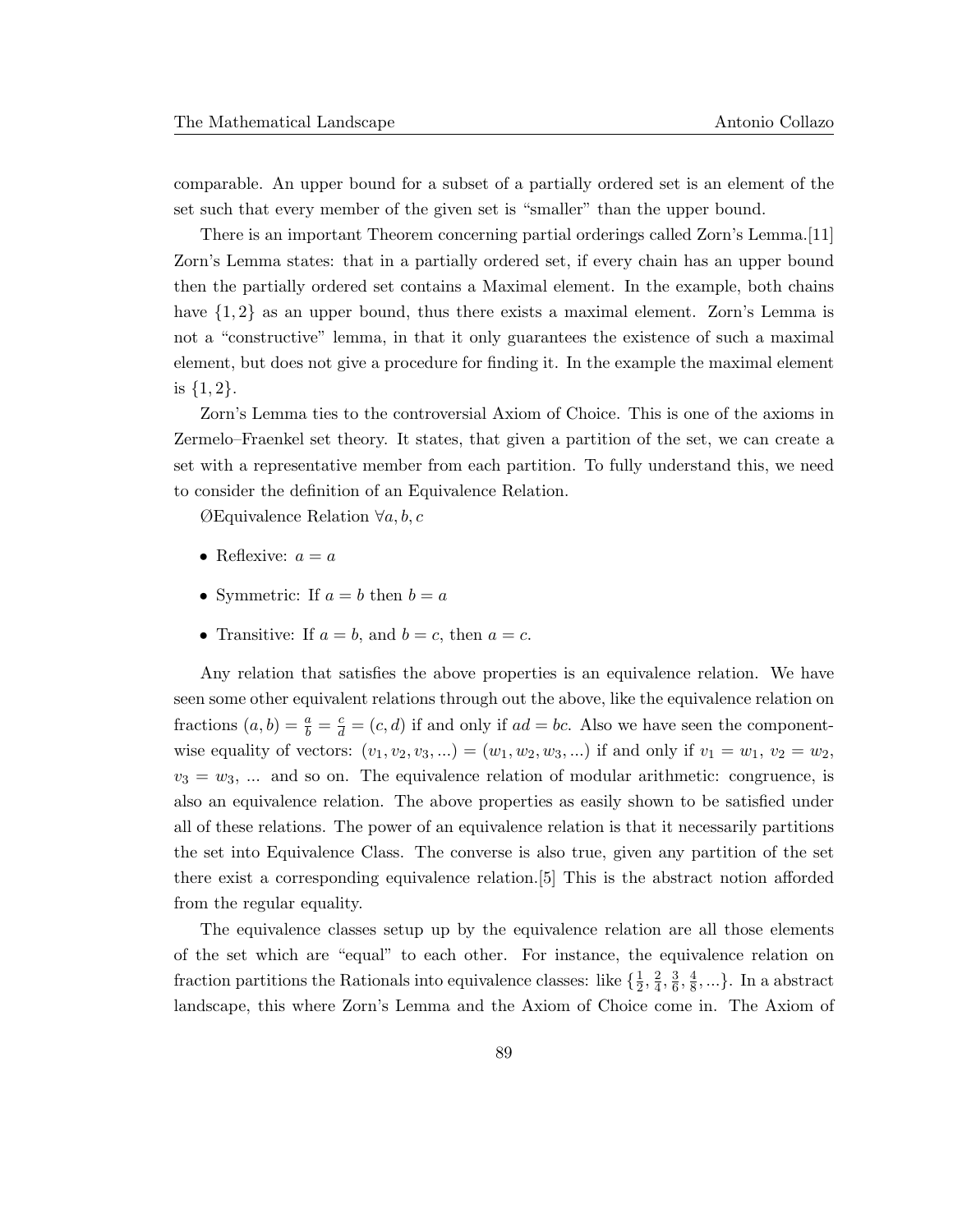Choice says we can create a set with representative member from each equivalence class. This is the proper way to think of Q, as the set alluded to in the Axiom of Choice. Zorn's lemma is more powerful in that it asserts (if the premises are satisfied) that there exists a maximal element. We could apply Zorn's lemma to each equivalence class to and pick out the Maximal element (note, we could also pick the minimal element if we considered the dual ordering). Specifically, the axiom of choice is all that is needed to create Q under this equivalence relation. Zorn's lemma is normally used in other more abstract contexts.

The Axiom of Choice is a very controversial axiom, some mathematicians do not even work under this assumption. An intuitive reason why this is so controversial: consider the equivalence relation of love. This partitions the set of people into two equivalence class: those who you do love, and those who you do not love. Axiom of Choice says we can pick a representative member of each equivalence class, but can you? This is clearly a more subjective argument, but *can* you pick a representative "person" that you love, or even one you do not love. If you are married, your spouse would most likely be your "representative" member. Otherwise, at least in my view, there is not a specific representative of these equivalence classes. This question really amounts to do you believe in soul mates? And more specifically *unique* soul mates? Some would answer affirmatively, others would not. This is basically the controversy in the Axiom of Choice; although most mathematicians do assume such an axiom.

The equivalence relation of sets is  $A = B$  if  $x \in A$  implies  $x \in B$  and if  $y \in B$  implies  $y \in A$ . This can also be seen through this light:  $A = B$  if and only if  $A \subseteq B$  and  $B \subseteq A$ . Notice this is the Anti-Symmetric property of an ordering (partial or total). In practice, to show two sets are equal, one must show both containment directions. Now, that we have an equivalence relation, we can set up an Algebra to solve equations. This path becomes simpler if we introduce one more operation on sets: symmetric difference. Denoted  $A \bigtriangleup B = (A \setminus B) \cup (B \setminus A) = (A \cup B) \setminus (A \cap B)$ . The power of the operation is that  $A = B$  if and only if  $A \triangle B = \emptyset$ . Consider the equation  $X \cup A = B$ , where  $X \in U$  but is a "variable" set, and  $A, B \in U$  are fixed, constant. Since these sets are equal, the symmetric difference must be ∅. So, using the first form of the symmetric difference operation:  $((X \cup A) \setminus B) \cup (B \setminus (X \cup A)) = \emptyset$ . Then using the relationship of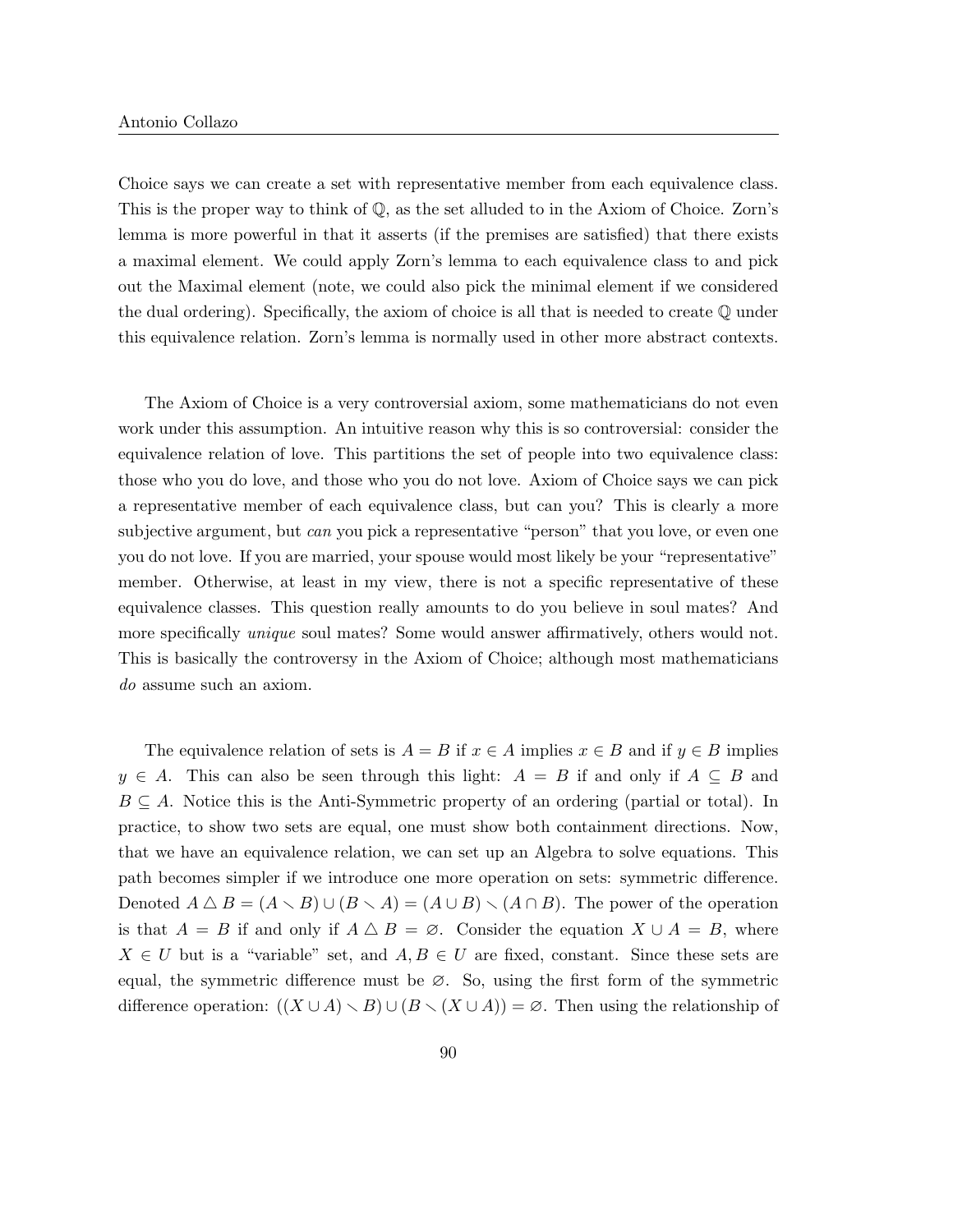$P \setminus Q = P \cap Q^C$ , we get:

$$
B = X \cup A
$$
  
\n
$$
\varnothing = [(X \cup A) \cap B^{C}] \cup [B \cap (X \cup A)^{C}]
$$
  
\n
$$
\varnothing = [(X \cup A) \cap B^{C}] \cup [B \cap X^{C} \cap A^{C}]
$$
  
\n
$$
\varnothing = (X \cap B^{C}) \cup (A \cap B^{C}) \cup [B \cap X^{C} \cap A^{C}]
$$
  
\n
$$
\varnothing = (X \cap B^{C}) \cup (A \cap B^{C}) \cup [B \cap X^{C} \cap A^{C}]
$$
  
\n
$$
\varnothing = (X \cap B^{C}) \cup [(A \cap B^{C}) \cap (X \cup X^{C})] \cup [B \cap X^{C} \cap A^{C}]
$$
  
\n
$$
\varnothing = (B^{C} \cap X) \cup (A \cap B^{C} \cap X) \cup (A \cap B^{C} \cap X^{C}) \cup [B \cap X^{C} \cap A^{C}]
$$
  
\n
$$
\varnothing = \{[B^{C} \cup (A \cap B^{C})] \cap X\} \cup \{[(A \cap B^{C}) \cup (B \cap A^{C})] \cap X^{C}\}
$$
  
\n
$$
\varnothing = (B^{C} \cap X) \cup [(A \triangle B) \cap X^{C}]
$$

To continue the calculation, observe that  $X \cup Y = \emptyset$  if and only if  $X = \emptyset$  and  $Y = \emptyset$ . So,

$$
(B^C \cap X) = \varnothing \text{ and } (A \bigtriangleup B) \cap X^C = \varnothing
$$

The first equation can be written  $X \setminus B = \emptyset$ . So, when we take all the elements of B out of X, there is nothing left: this implies  $X \subseteq B$ . The second equation can be written,  $(A \bigtriangleup B) \setminus X = \emptyset$ . By exactly the same logic:  $A \bigtriangleup B \subseteq X$ .

Thus we see that X is a solution if and only if  $A \triangle B \subseteq X \subseteq B$ . But this can be further simplified since,  $A \triangle B \subseteq B$  implies  $A \subseteq B$ . To see this, recall  $A \subseteq B$  implies  $A \cap B = A$  and  $A \cup B = B$ . So,

$$
A \triangle B = (A \cup B) \setminus (A \cap B)
$$
  
= B \setminus A  
= B \cap A<sup>C</sup>  

$$
A \triangle B = (A \setminus B) \cup (B \setminus A)
$$
  
So,  

$$
B \setminus A = (A \setminus B) \cup (B \setminus A)
$$
  

$$
A \setminus B = \varnothing
$$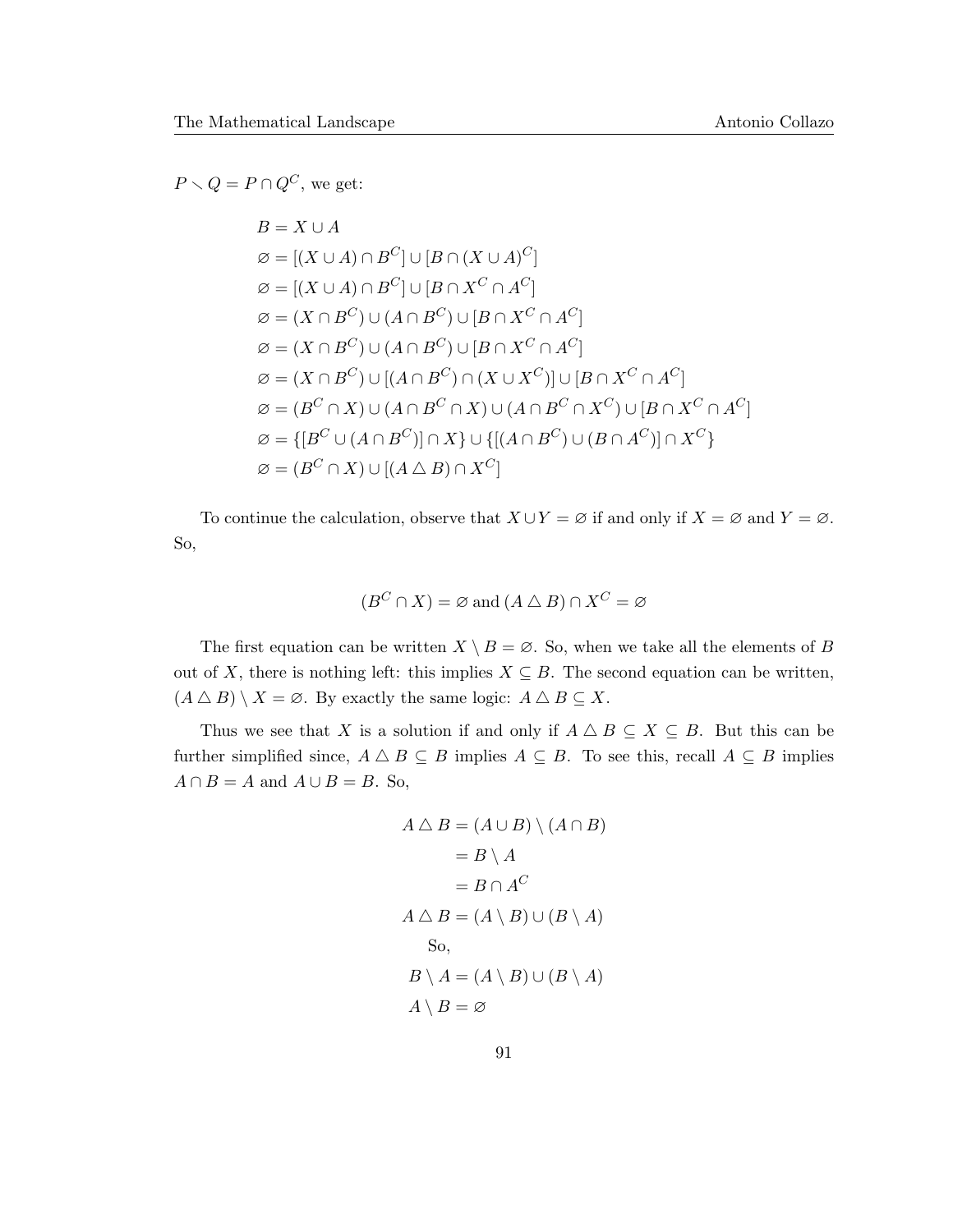So, when we take out every element of  $B$  from  $A$  we are left with nothing. This implies every element of A is an element of B, or more succinctly:  $A \subseteq B$ . At each step above try to recognize which of the Axioms for Boolean Algebras was used. As an aside: the power set of any set is group under the  $\triangle$  operation and  $\varnothing$  is the identity.

### Cartesian Products

A very powerful use of sets is their unification of the concepts of functions, relations and operations. By considering a product on sets called the Cartesian product, functions, relations, and operations are reduced to subsets of this Cartesian product set. In addition, the use of the notation of exponentiation to denote the vectorspace  $\mathbb{R}^N$  becomes apparent. Consider  $\mathbb{R}^2$  as  $\mathbb{R} \times \mathbb{R}$ , where  $\times$  is this the Cartesian product, read  $\mathbb{R}$  cross  $\mathbb{R}$ . In general,  $A \times B = \{(a, b) : a \in A, b \in B\}$  that is the set of ordered pairs where the first coordinate is an element of A, and the second coordinate is an element of B. So,  $\mathbb{R}^3 = \mathbb{R} \times \mathbb{R} \times \mathbb{R}$ . What is  $\mathbb{Z}^2$  or  $\mathbb{Q}^2$ ? The subset of all integer (rational) points of  $\mathbb{R}^2$ 

A function,  $f : A \to B$  is the set of ordered pairs  $(a, f(a))$  for all  $a \in A$  and  $b = f(a) \in$ B. This can be seen as a subset of  $A \times B$ , i.e.  $f \subseteq A \times B$ . Recall that a function is dependent on the Domain and Range; that is a function is a subset of  $\mathbb{D} \times \mathbb{R}$ , where  $\mathbb{D}$  is the domain and  $\mathbb R$  is the range. An operation on the set A, more properly a binary operation on A is a subset of  $A \times A$ . Addition and multiplication are binary operations. The addition (multiplication) on Integers,  $\mathbb{Z}$ , is a subset of  $\mathbb{Z}^2$ , while the addition (multiplication) on Rationals  $\mathbb Q$  is a subset of  $\mathbb Q^2$ . This means that we can view operations as functions from a set into the same set. Addition is a function  $+(a, b) = a + b$ , also  $\times(a, b) = a \times b$  (This product is regular multiplication not the Cartesian Product). In this view we can ask if addition (multiplication) are continuous operations: it turns out they are! Consider a two sequences in  $\mathbb{R}$ ,  $(a_k)$ ,  $(b_k)$  such that each converges to a point a, b, respectively. Notice by the completeness of  $\mathbb{R}$ , a and b must be a real numbers:  $a, b \in \mathbb{R}$ . The continuity of addition follows from:  $+((a_k),(b_k)) = (a_k) + (b_k) = (a_k + b_k)$ . Hence,  $\lim_{n \to \infty} (a_k + b_k) = a + b$ , thus the function  $+$  is a continuous function. Similarly, it follows that multiplication is a continuous function (operation). The implications of these statements is the algebra of sequences is well defined, in that we can add and multiply convergent sequences: the limit of the sum (product) of some sequences is the sum of their limits. In general, let  $(a_k)_{i=1}^N$  $i=0$ be a finite sequence of sequences, then  $\lim_{n\to\infty}\sum_{i=0}^{N}(a_k)_n = \sum_{i=0}^{N}\lim_{n\to\infty}(a_k)_n$ .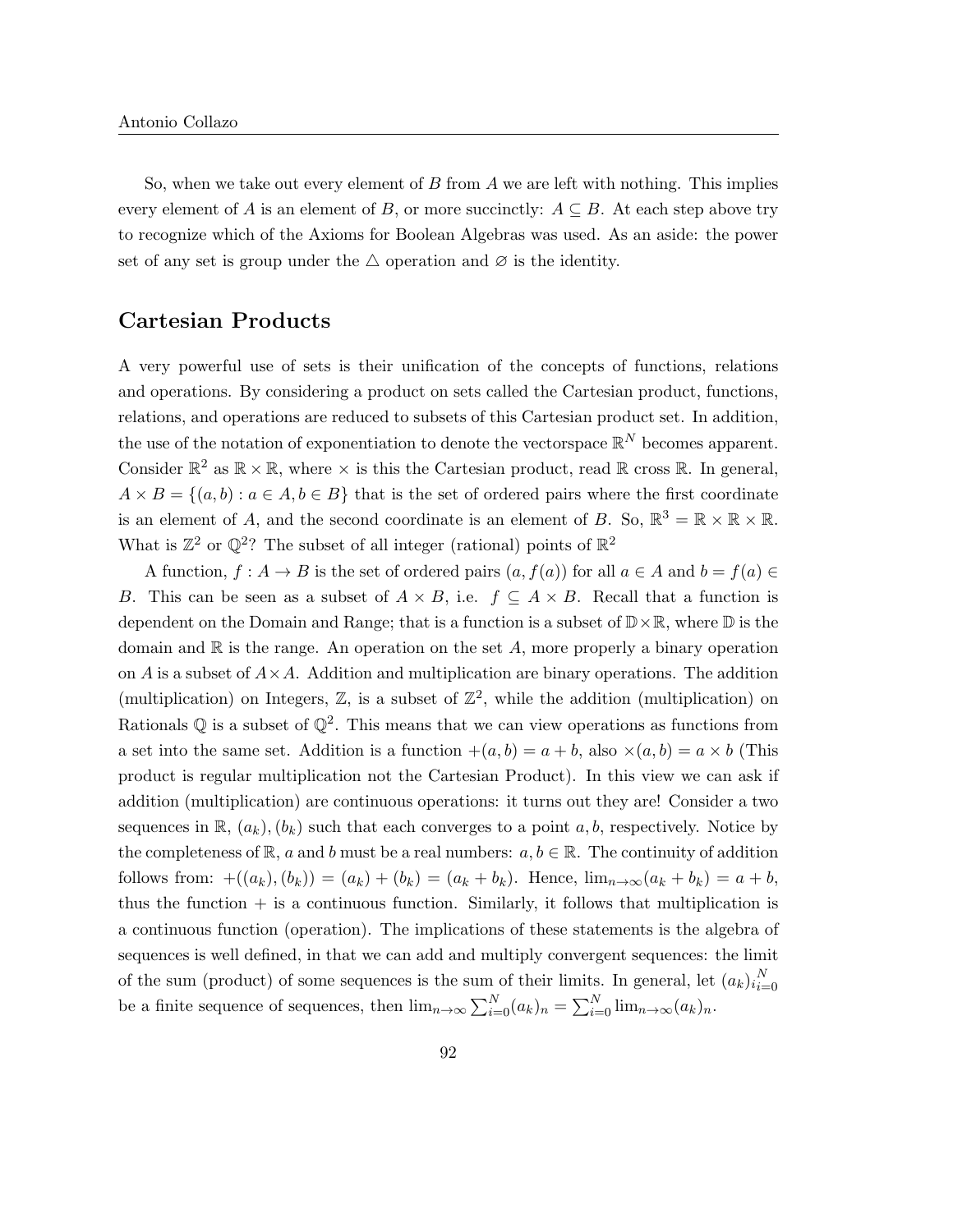Relations, like the partial (total) orderings and equivalence relations are also subsets of a Cartesian product set. The ordering  $\geq$  on  $\mathbb Z$  is a subset of  $\mathbb Z^2$  such that  $(a, b) \in \geq \mathbb Z^2$ and only if  $a \geq b$ . Likewise the equality relation on  $\mathbb R$  is a subset of  $\mathbb R^2$  such that  $(a, b) \in \mathbb R$ if and only if  $a = b$ . We can conclude that all of the above structures are really just different "views" of sets, and their subsets. For instance, a group,  $(G, +)$  is a the set G, along with a particular subset of  $G \times G$  called  $+$ .

Ordered pairs, and their higher dimensional analogs can also be viewed in the set theoretic light. A set is not ordered, in that  $\{a, b\} = \{b, a\}$ , so we can not just write  $\{a, b\}$ for an ordered pair. But,  $(a, b)$  is the set  $\{\{a\}, \{a, b\}\}\$ . In this view, the first element (coordinate) of the ordered pair is clear, and thus we have persevered the ordering of the ordered pair. The ordered triple  $(a, b, c)$  is the set  $\{\{a\}, \{a, b\}, \{a, b, c\}\}\$ . Now, we really have come full circle: every structure and concept discussed in the above has a foundation in the language of sets. This shows how foundational set theory is; math is a building constructed on set theory.

#### Peano's System

All the number system we constructed in the first section:  $\mathbb{N}, \mathbb{Z}, \mathbb{Q}, \mathbb{R}, \mathbb{C}$  where constructed out of the Natural numbers. We would like a set theoretic definition of the Natural numbers, and therefore extend the foundational nature of set theory. This construction is due to Giuseppe Peano. [16] He describes the natural numbers as the  $(0, s(x))$ , where 0 is the number zero, and  $s(x)$  is called the successor function. The idea is successively using the successor function will generate all the rest of the numbers: i.e.  $s(0) = 1$ and  $s(1) = 2$  so on. In view of the above discussion, we can view this function as a particular set. Take  $\{\emptyset\}$  to the set that describes the number 0. The number 1 is then the set  $\{\emptyset, \{\emptyset\}\}\$ , and 2 is  $\{\emptyset, \{\emptyset\}\}\$ . To see the pattern more efficiently: let notice that  $1 = \{ \emptyset, \{ \emptyset \} \}$  so that  $2 = \{ \emptyset, \{ 1 \} \}$ , and  $3 = \{ \emptyset, \{ 2 \} \}$ . Or in this light:  $1 = s(0)$ ,  $2 = s(1) = s(s(0)), 3 = s(2) = s(s(s(0))),$  and  $s(n) = s<sup>n</sup>(0)$ , where  $s<sup>n</sup>$  means n successive applications of the successor function. So the successor function appends a  $\varnothing$  into the set:  $s(n) = {\emptyset, \{n\}}$ . Also think of the successor function as just adding one to the given number:  $s(n) = n + 1$ 

Peano's proper description was in terms of the following axioms, and assuming that  $=$ is an equivalence relation.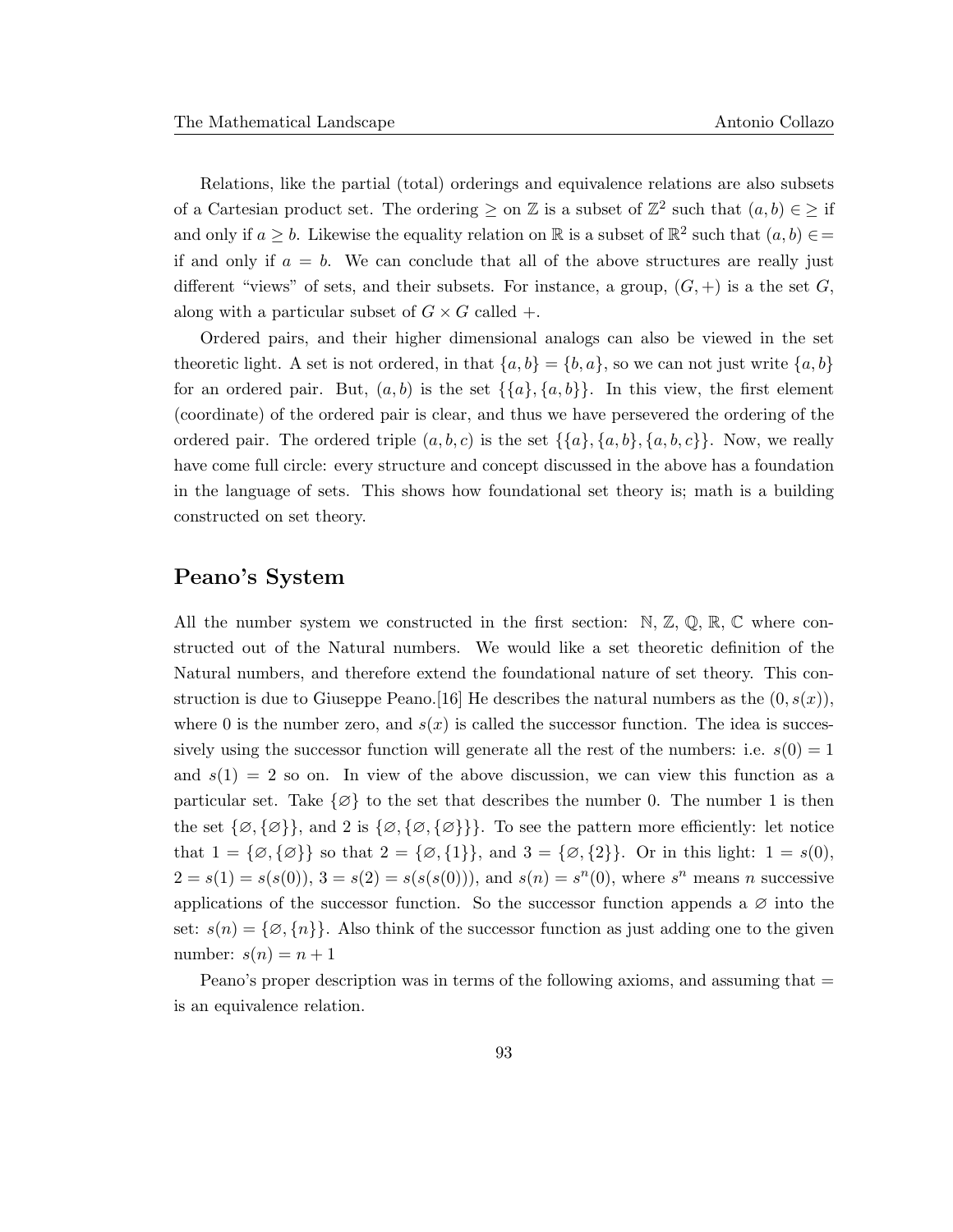- 0 is a Natural number.
- If *n* is a Natural number, then so is  $s(n)$ .
- $0 \neq s(n)$  for any Natural number n, that is 0 is not the successor of any Natural number.
- If  $s(n) = s(m)$  then  $n = m$ : that is s is injective.
- \*\*\*If  $0 \in A$  and if  $n \in A$  implies  $s(n) \in A$ , then  $A = \mathbb{N}$ .\*\*\*

The first four axioms setup the natural numbers as we would expect. The last axiom is important enough to be named: the Principle of Mathematical Induction. This axiom gives a criterion to determine whether a set is equal to the Natural numbers. This axiom also presents a new method of proof: Proof by Induction. The proof procedure is a direct application of this axiom. Consider a certain property,  $P(x)$ ; recall this notation is not a function, but rather shows that x satisfies the property  $P$ . First, prove the "base case": that is, show  $P(0)$  is true. Then, make the "induction hypothesis": assume the property is true of n:  $P(n)$  is true. Lastly, under this assumption prove the property holds for  $n+1$ :  $P(n+1)$  is true. If there exist a proof for the last step, then by the axiom the set of number for which the property  $P$  is true is all the Natural numbers.

Intuitively, there is a domino effect going on. The last implication is: if  $P(n)$  is true, then so is  $P(n+1)$ . If we manage to proof this statement, and we show that  $P(0)$  is true (the base case) then all the dominoes fall. If  $P(0)$  is true, then so is  $P(0 + 1) = P(1)$ , but then if  $P(1)$  is true, so is  $P(2)$ , and  $P(3)$ ,  $P(4)$ ,  $P(5)$  and so on. This is very powerful method of proof, with the swoop of two proofs: the base case, and the domino implication the inductive proof concludes an infinite number of results. Also, if instead of showing that  $P(0)$  is true, but use that  $P(1)$  or even  $P(n)$  as the base case, then the domino implication shows that the property holds for all numbers greater than  $1, n$ , respectively.

For example, a prove by induction that

$$
\sum_{i=0}^n i = 0+1+2+3+\ldots+n = \frac{n(n+1)}{2}
$$

The property  $P(n)$  represents that  $\sum_{i=0}^{n} i = \frac{n(n+1)}{2}$  $\frac{l+1}{2}$  is true.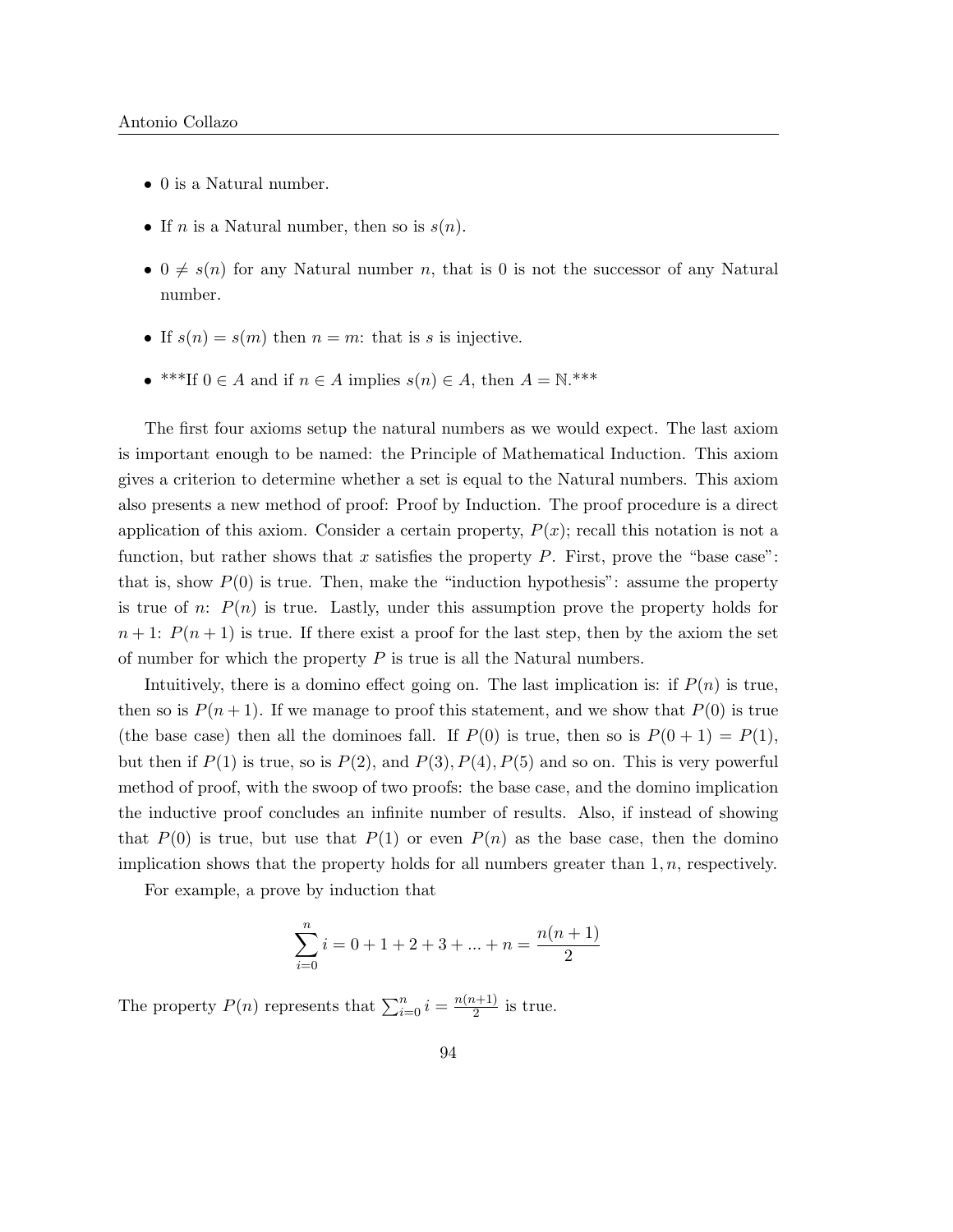#### Proof by Induction

Base Case: Show that  $P(0)$  is true.

$$
\sum_{i=0}^{0} i = 0 = \frac{0(0+1)}{2}
$$

Induction Hypothesis: Suppose  $P(n)$  is true, that is:  $\sum_{i=0}^{n} i = \frac{n(n+1)}{2}$ 2 Now, show that  $P(n+1)$  is true.

$$
\sum_{i=0}^{n+1} i = \sum_{i=0}^{n} i + (n+1)
$$
  
= 
$$
\frac{n(n+1)}{2} + (n+1) = \frac{n(n+1) + 2(n+1)}{2}
$$
  
= 
$$
\frac{(n^2 + n + 2n + 2)}{2} = \frac{n^2 + 3n + 2}{2}
$$
  
= 
$$
\frac{(n+1)(n+2)}{2}
$$
  

$$
\sum_{i=0}^{n+1} i = \frac{(n+1)((n+1) + 1)}{2}
$$

The form of the last equation is suggestive that  $P(n + 1)$  is true, although technically all that is needed is the second to last equation. Notice, in the first equality how we make use of the Induction hypothesis.

# Statement Calculus

We have seen that sets are the foundations for a mathematical language: the alphabet of math. We use this language to prove theorems. But, how are we sure that the given proof is correct? There should be a procedure to identify whether a given proof is logically valid. This is the burden of logic.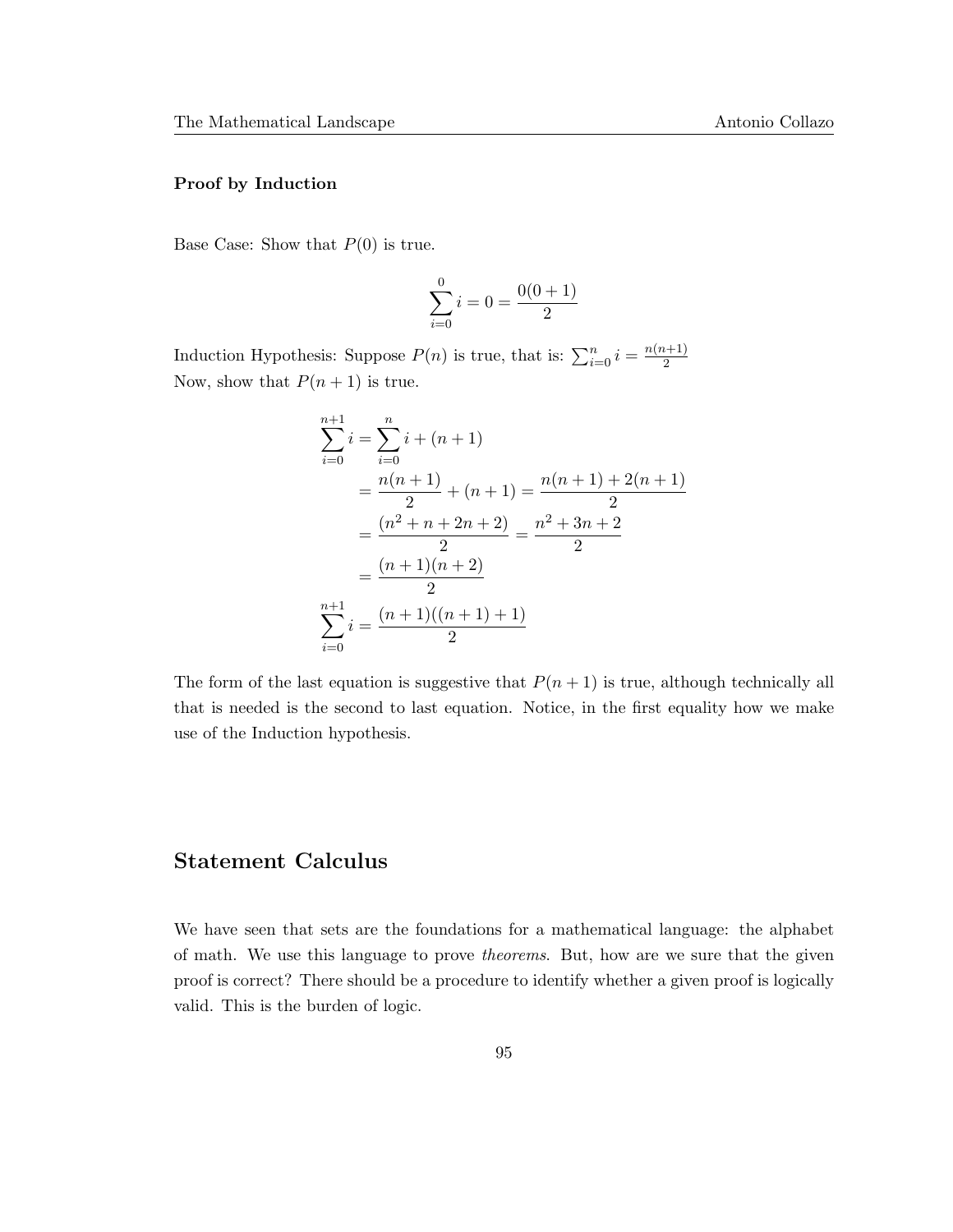What can you conclude from the following pair of deductions?

If it is raining, I will stay inside. I stayed inside. Therefore: It is raining.

If it is raining, I will stay inside. It is raining. Therefore: I would stay inside!

Which one is logically valid? Or, are both valid? The first one may be false: I could be inside, while it is not raining. It is not *necessarily* true, and certainly not a valid argument. The latter argument is known as Modus Ponens; which is a logically valid inference. One might object noting that in certain situations one would leave the dryness of their home indifferent to the rain. Why does that not contradict the validity of the second argument? In this case, the first premise is no longer true, and thus the argument is not valid anyway!

Logic is the mathematical structure that tries present the theory of Reasoning. How and why arguments are correct and wrong. In order to discuss logic more succinctly, we adopt a notation such that a letter, say  $P$ , represents a *prime* sentence, like "It is raining." or "I will stay inside". Also, we use the sentential connectives: not, and, or, if ... then ... , and ... if and only if ... (where ... are replaced by sentences). Symbolically, we use:  $\sim, \wedge, \vee, \rightarrow, \leftrightarrow$ . A composite sentences is a Q such that it can be written using only prime sentences and the sentential connectives. For instance the composite sentence: It is raining and cold outside. Let R be the prime sentence: It is raining. And, let C be: It is cold outside. The composite sentence is then:  $R \wedge C$ . Notice, we make English grammatical corrections as necessary, in this case by omitting the common subject: It is raining and it is cold outside.

Suppose there was a set of prime sentences:  $\mathcal{P} = \{P_1, P_2, ..., P_n\}$ . Consider a new set  $\mathcal{F}$ generated from the prime sentences in  $P$  and the sentential connectives.  $\mathcal F$  is the set of all formulas like:  $P_1 \wedge P_2$ ,  $\sim P_3$ ,  $P_n \vee (\sim P_2)$ . Parenthesis may be introduce to unambiguous define the order of operations, and thus are also an element of the generating set. That is,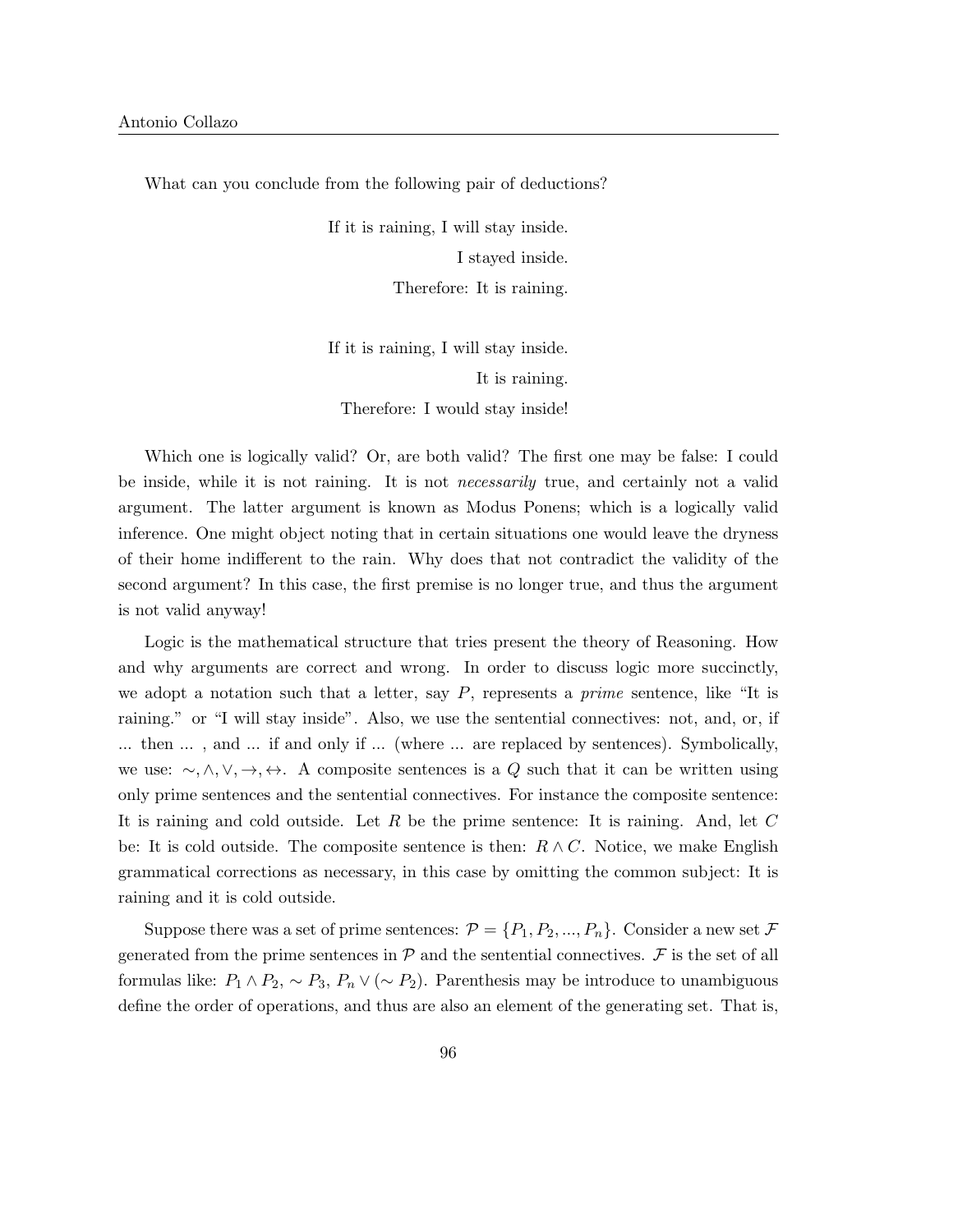$\mathcal{F} = \langle \mathcal{P}, \{\sim, \land, \lor, \rightarrow, \leftrightarrow, (,) \} \rangle$ , where the  $\langle A \rangle$  is to mean the set generated from A. Note, an order of precedence of the connectives can be introduced to simply notation.

In connection to the English language, let  $A$  be set of letters in the alphabet,  $P$  be the set of all punctuations like: . , ! ? : ; " ", etc. Let  $\mathcal{L} = \mathcal{A} \cup \mathcal{P}$ . Those are the prime sentences of the English language. Consider the connective of concatenation: this just merges two letters to form words. We also need spaces to form sentences, and we could continue this pattern by adding paragraphs, chapters, books, etc. Let  $\mathcal C$  be the set of all those connectives. Then, anything written previously, currently, or in the future is an element of the language generated by  $\langle \mathcal{L}, \mathcal{C} \rangle$ . This is meant more for an intuitive understanding of the concept of *being generated by*. We will do a less superficial connection to the English language in the Predicate Calculus.

An sight detour presents an interesting light on infinity. Suppose a monkey struck a typewriter randomly for an infinite amount of time. The resulting papers would also contain anything ever written.

Thus far, no means of determining the validity of the statements in the language has been discussed, only the way the sentences can be put together. To achieve this, we assign a truth value to each prime sentence: that is  $: P$  is either  $\top$  or  $\vdash$ ; true and false respectively. Using these truth values, we can assign a value to each connective applied to prime sentences.

| Initial values | Negation |
|----------------|----------|
|                | $\sim P$ |
|                | F        |
| E              |          |

|  |              |            |           | Initial values    Conjunction   Disjunction   Conditional   Bi-conditional |
|--|--------------|------------|-----------|----------------------------------------------------------------------------|
|  | $P \wedge Q$ | $P \vee Q$ | $P \to Q$ | $P \leftrightarrow Q$                                                      |
|  |              |            |           |                                                                            |
|  |              |            |           |                                                                            |
|  |              |            |           |                                                                            |
|  |              |            |           |                                                                            |

The headings of each connective correspond to their proper name. Negation, or not, is exactly as you would except: let R be the statement "It is raining outside". Then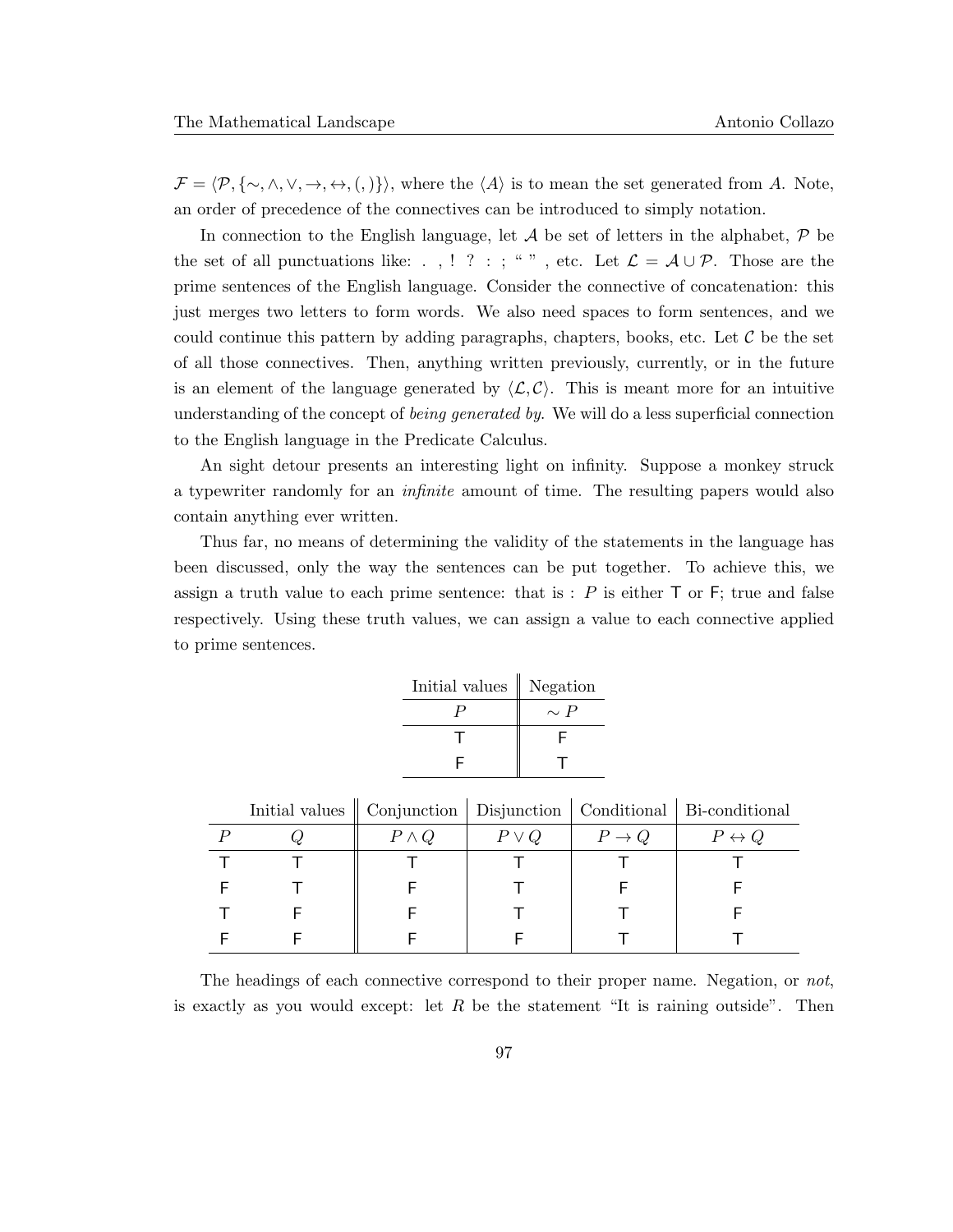$\sim R$  is "It is not raining outside". Note this is just manipulation in the language of the statements. If we assign a truth value of T to R, then  $\sim R$  must have a truth value of F according to the table. There is subtle point here, in that it is only when we assign a truth value, that the table helps in simplifying the connectives.

The *and* and *or* connectives: conjunction and disjunction repetitively, work very similar to the English language's and and or. Recall the or is inclusive! A conjunction is only true when both of the sentences are true, false otherwise. A disjunction is only false we both of the sentences are false, otherwise true. For example, let C be "It is cold outside". Consider the composite sentences  $A = R \wedge C$ , and  $B = R \vee C$ . A is only true when both R and C are true, and B is false only when both R and C are false.[16, 8]

A word on the conditional truth table. This connective is the language equivalent of "If .... then .... ":  $P \to Q$ . It represents that Q is deducible from P If Q were true, then the true value of P should not matter, and the value of  $P \to Q$  should be true; since we can deduce the truth of Q. Line 1 and 3 of the conditional truth table reflects these lines of reasoning. In the second line, the value of Q is false, and thus the conditional is false. Anytime  $P$  is true but  $Q$  is false, the sentence: if  $P$  then  $Q$  is false. The last line is true only to avoid certain pathologies. Consider the sentence  $(P \wedge Q) \rightarrow P$ . This says: If  $P$  and  $Q$  then  $P$ . Clearly, if I have four apples and five oranges, then I have four apples. However, the pathology arises if both P and Q are false, since in that case  $P \wedge Q$ is false. But that reads, If I do not have four apples nor five oranges, then i do not have four apples. This is certainly a true statement, thus the last line of the conditional truth table. The Bi-conditional is very much like an equality: it is an equivalence relation. If one side is true, the so is the other; and if one is false then so is the other.

With these truth tables, it is now possible to discuss the validity of statement. Again, this can only happen once we have assigned truth value to each of the prime sentences in the statement being evaluated, since the tables will reduce any statements to either T or F. There are times when we would like to examine all possible values of a given statements. This can be done in a mechanical way: Setup an the initial value table for all possible combinations of truth values for each of the prime sentences in the given statement. Then, using the truth tables reduce the statement to a true value, depending on a certain line in the initial value table. For example, lets examine the validity of the statement:  $(P \to Q) \longleftrightarrow (\sim P \lor Q)$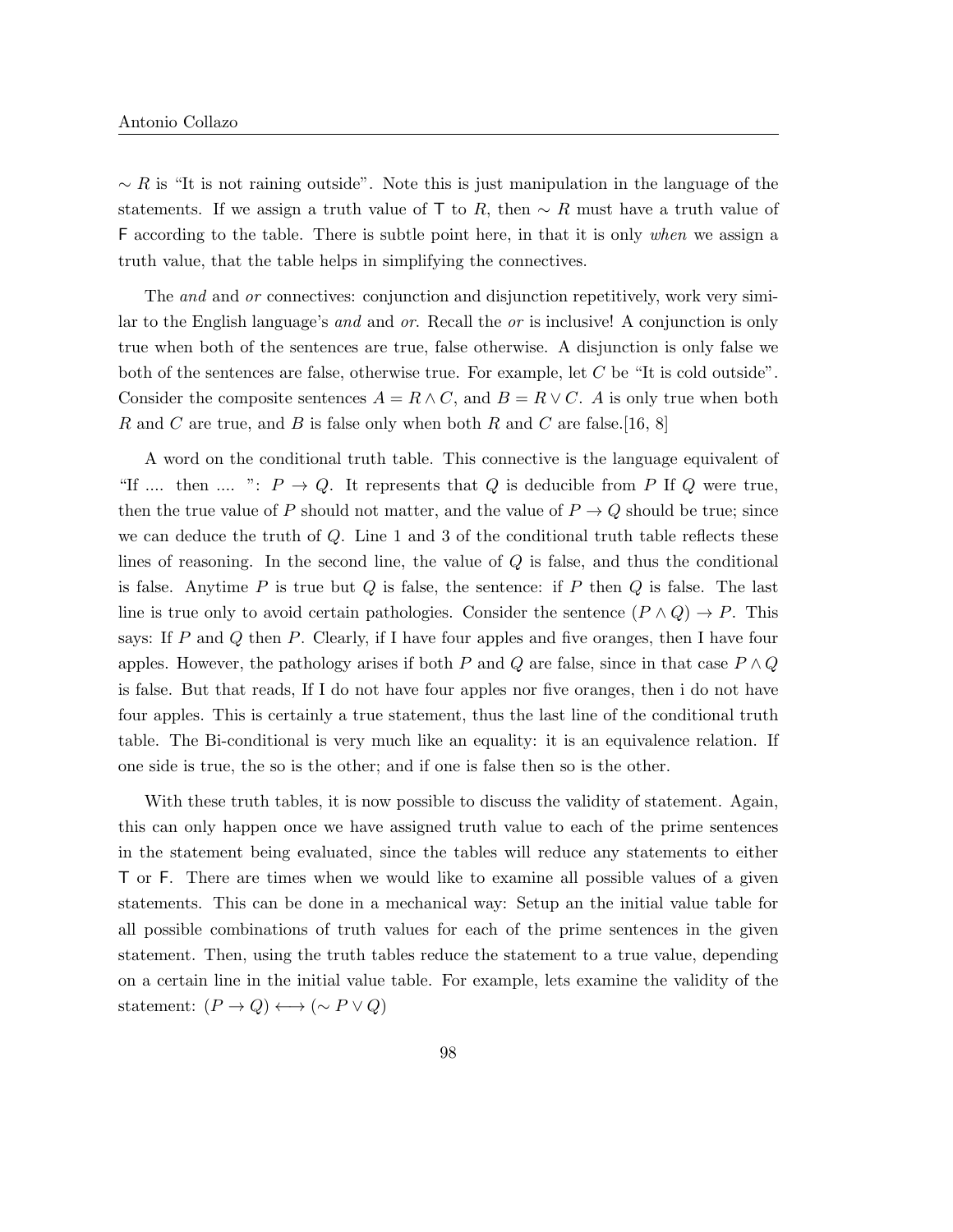| Initial values |  |                                                                                                |
|----------------|--|------------------------------------------------------------------------------------------------|
|                |  | $ P\rightarrow Q  \sim P \sim P \vee Q   (P\rightarrow Q) \longleftrightarrow (\sim P \vee Q)$ |
|                |  |                                                                                                |
|                |  |                                                                                                |
|                |  |                                                                                                |
|                |  |                                                                                                |

First of all, notice how the initial values are setup: they include every possible permutation of the truth value assignments to each prime sentence. The columns represent the steps take to reach the last column, which is the truth value assignments of the given statement. Each column is the reduction of the given statement using the truth table of the connectives. The last column happens to be all true: this is called a tautology. This implies that the given statement is always true, indifferent to the initial values. This also shows a new way of writing  $P \to Q$ , in terms of negation and disjunction.

Another illuminating example: Find the truth table for  $[P \wedge (P \rightarrow Q)] \rightarrow Q$ .

| Initial values |                                                                      |  |
|----------------|----------------------------------------------------------------------|--|
|                | $P \rightarrow Q$ $P \wedge (P \rightarrow Q) = A$ $A \rightarrow Q$ |  |
|                |                                                                      |  |
|                |                                                                      |  |
|                |                                                                      |  |
|                |                                                                      |  |

This is again a tautology! Actually this is the same as the argument given above called Modus Ponens. Intuitively, this says that if we have condition  $P$  and  $P$  implies  $Q$ , then we must have Q. Look back at the "raining" example given at the introduction to this section. This is the connection between a deduction and the statements we have been looking at. Consider the argument: If it is raining and below freezing, then it will snow. It is not snowing. Is there any logically valid conclusion to draw? Let R be "It's raining",  $C:$  "It's below freezing", and S: "It is snowing". Lets introduce some language for deductions: the premises are the statements given, in this case there are two:  $(R \wedge C) \rightarrow S$  and  $\sim S$ . The conclusion or deduction is any logically valid inference from the premises. In this case, we can conclude that  $\sim (R \wedge C)$ . To verify this, we need to construct a truth table: But, how do we represent the premises and conclusion as one statement so that we can use the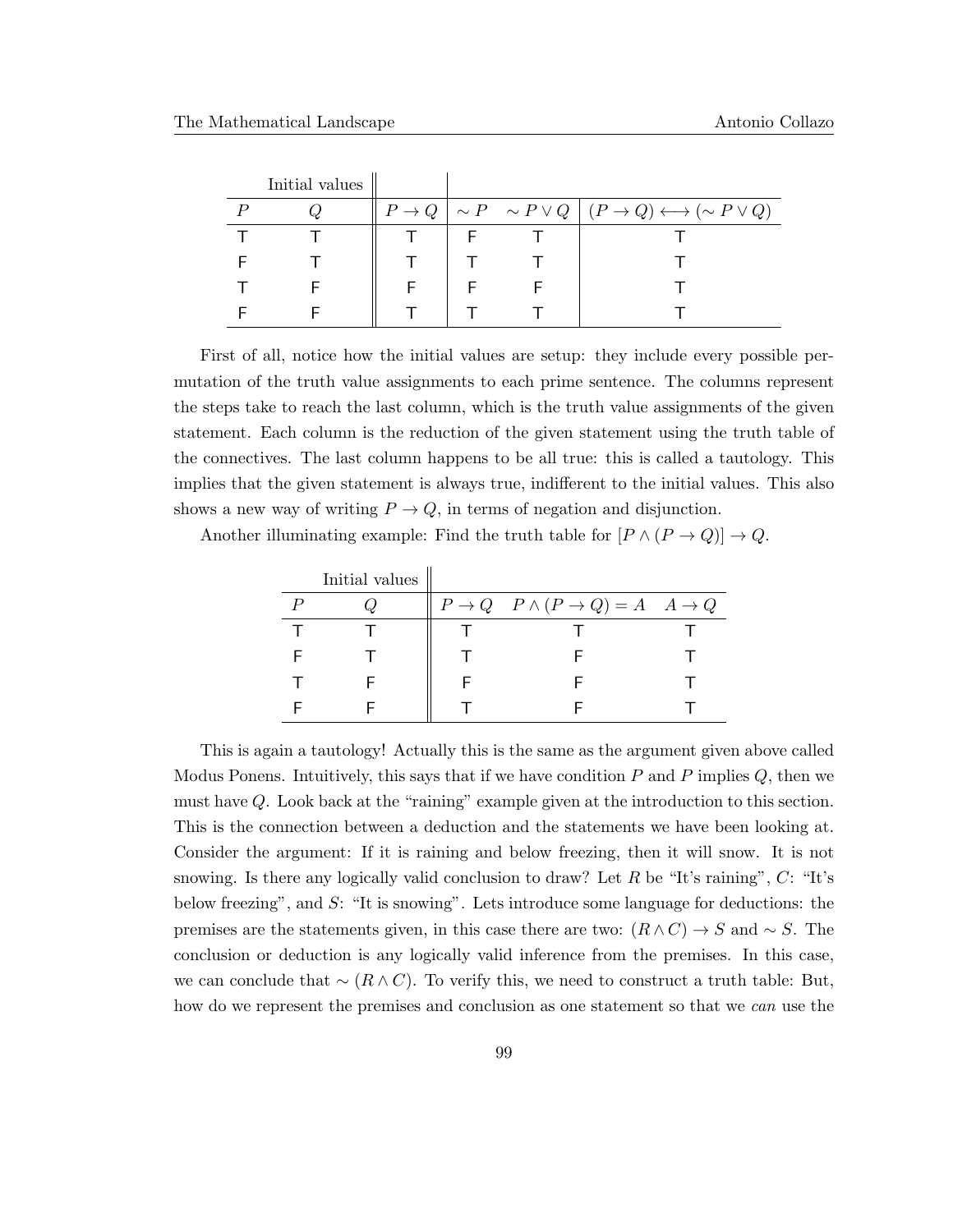truth table? Consider the statement:

$$
P = \left( \left[ (R \wedge C) \to S \right] \wedge (\sim S) \right) \to [\sim (R \wedge C)]
$$

Now, we can apply the truth table method to determine if this is a valid statement, that is we want to show this is a tautology.

|                  | Initial values |          |   |                                                                                                   |  |                  |
|------------------|----------------|----------|---|---------------------------------------------------------------------------------------------------|--|------------------|
| $\boldsymbol{R}$ | $\mathcal{C}$  | $\cal S$ |   | $R \wedge C \quad (R \wedge C) \rightarrow S = A \quad A \wedge (\sim S) \quad \sim (R \wedge C)$ |  | $\boldsymbol{P}$ |
|                  |                |          |   |                                                                                                   |  |                  |
|                  |                |          |   |                                                                                                   |  |                  |
|                  |                |          |   |                                                                                                   |  |                  |
|                  |                | т        | F |                                                                                                   |  |                  |
|                  |                | F        |   |                                                                                                   |  |                  |
|                  |                | F        |   |                                                                                                   |  |                  |
|                  |                | F        |   |                                                                                                   |  |                  |
|                  |                | F        |   |                                                                                                   |  |                  |

This arguments shows some very important properties. For instance, I claim this is effectively an Modus Ponens arguments. This is clear once the tautology  $(P \to Q) \leftrightarrow (\sim$  $Q \rightarrow \sim P$ ) is verified. This is called the contrapositive. In English it is: "If you don't think about it, it makes sense" is the same as "If it doesn't make sense, think about it". There actually another hidden assumption here  $\sim (\sim P) = P$ , but this is verifiable in the framework of the truth table.

Armed with the contrapositive: the deduction goes like this:  $P \rightarrow S$  is equivalent to  $\sim$  S →∼ P. If ∼ S is true, then by Modus Ponens ∼ P is true. This is inference made in the above argument: however  $P$  was a more complicated statement, a composite sentence. This presents another useful point: In any tautology, we can replace each letter  $P_n$  in the statement with another more complicated statement and still maintain the tautology. In this case, we replaced P by  $(R \wedge C)$  and concluded ~  $(R \wedge C)$ , which is the replacement of  $({\sim P}).$ 

Another tautology is  $\sim (P \wedge Q) = (\sim P) \vee (\sim Q)$ . Verify this with a truth table. This should remind you of the DeMorgan's Laws:  $(P \cap Q)^C = P^C \cup Q^C$ . We will explore the analogies between set theory and logic in a bit. For now, lets explore this tautology in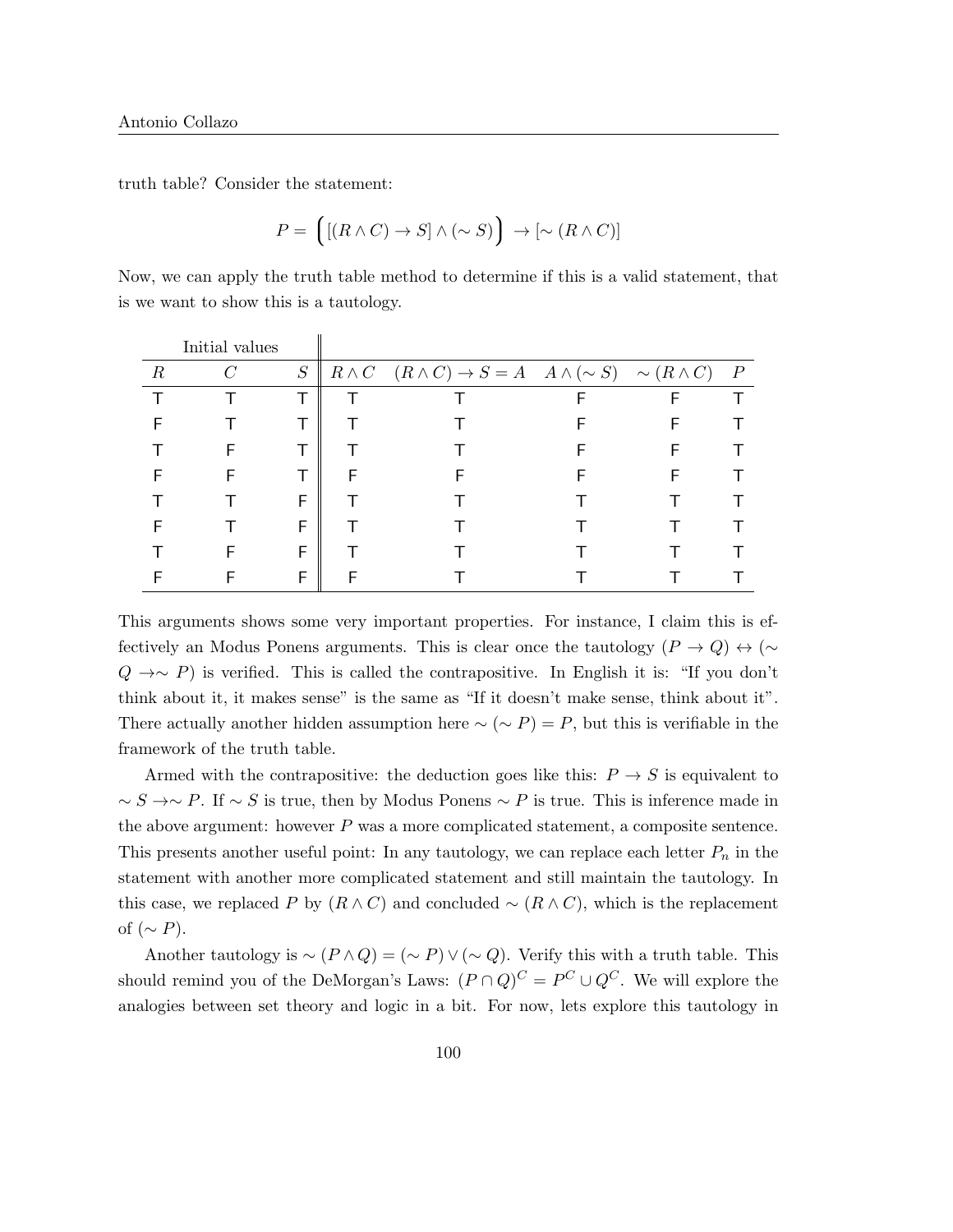terms of the English language. Recall, the argument given above: "If it is raining and below freezing, then it will snow. It is not snowing." We conclude that: "It is not (raining and below freezing)." Substituting the above tautology we get: "It is not raining or it is not freezing". It is clear the English version of this deduction captures the intuitive mean we would expect.

As I alluded to, there is a strong connection between the Boolean Algebra of sets and the Statement Calculus just developed. Actually,the namesake of Boolean Algebra: George Boole was a logician. The analogs of  $\cap$  and  $\cup$  are  $\wedge$  and  $\vee$  respectively. Negation corresponds to complementation . The conditional in logic is the containment relation on Set, while the bi-conditional is equality on Sets. These operations behave the same way the operations on sets work. We have seen the logic version of DeMorgan's laws, directly above. This is not meant to say that logic and set theory are the same: they are not! But, there are strong parallels in each subject.

As we did with set theory: reducing the number operations to just complementation and union (or intersection), logic can be reduced to two operations: negation and the conditional. We can use disjunction (or conjunction) too, instead of the conditional. The rest of the connectives arise like so:

$$
A \lor B = \sim A \to B
$$
  

$$
A \land B = \sim (A \to \sim B)
$$
  

$$
(A \leftrightarrow B) = (A \to B) \land (B \to A)
$$

The sentential connectives:  $\wedge$  and  $\vee$  obey the laws of associativity, commutativity, are distributive over each other, and satisfy DeMorgan's Laws and the absorption laws  $A \wedge A = A \vee A = A$ . Also, the conditional connective is a partial ordering, since the following are tautologies:  $A \to A$ ,  $[(A \to B) \land (B \to C)] \to (A \to C)$ , and from the definition of  $\leftrightarrow$  we get the anti-symmetric property of a partial ordering. The biconditional then inherits its equivalence relation properties from the partial ordering  $\rightarrow$ .

There is another formulation of Boolean logic and the Statement Calculus, that connects logic to algebra. Consider the following correspondence: [16]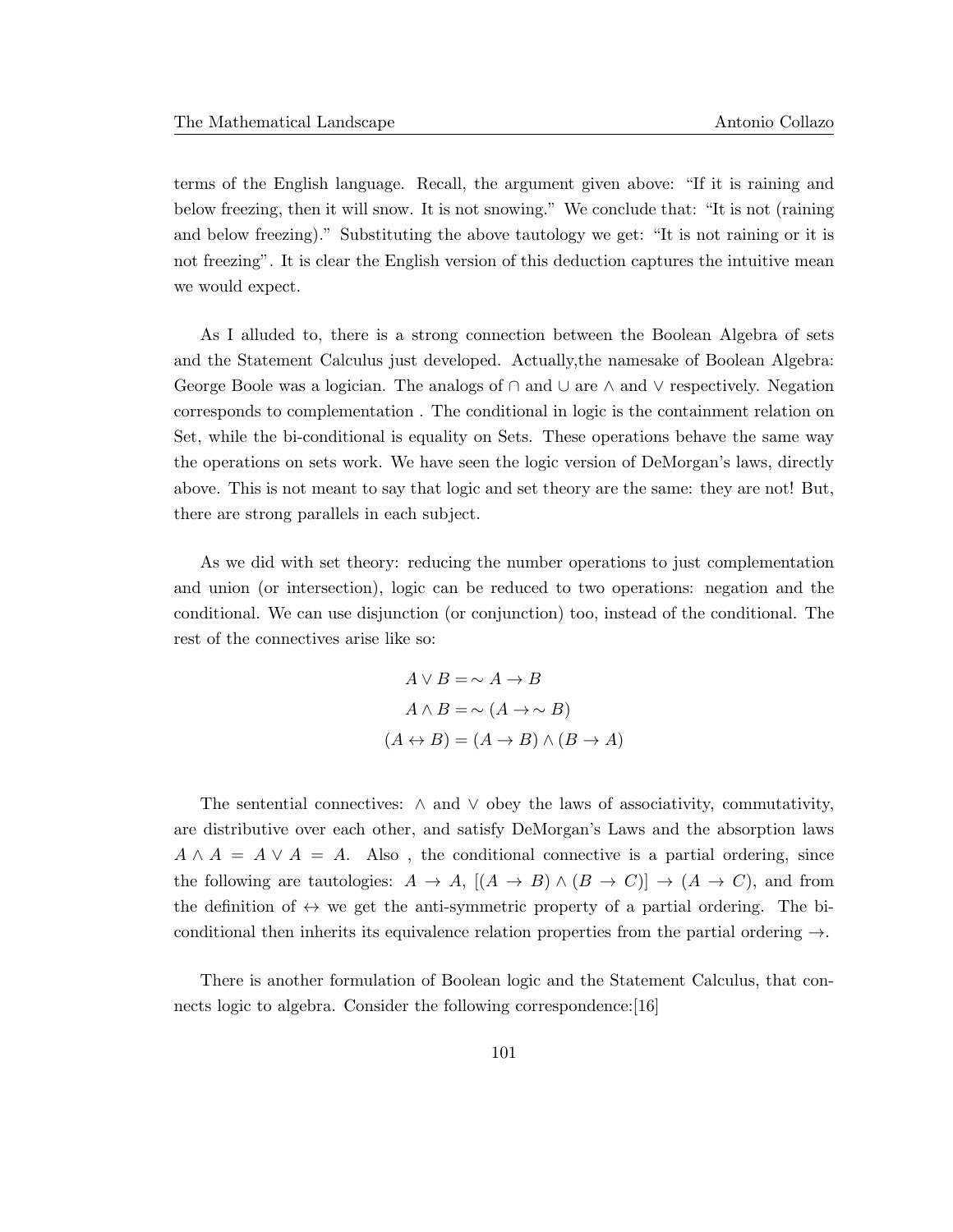|                       | Logic Statement   Arithmetic Representation |
|-----------------------|---------------------------------------------|
| $\sim P$              | $1+P$                                       |
| $P \wedge Q$          | PQ                                          |
| $P \vee Q$            | $P+Q+PQ$                                    |
| $P \to Q$             | $1 + P(1 + Q)$                              |
| $P \leftrightarrow Q$ | $1+P+Q$                                     |

A prime sentence can take on a value of 1 or 0 depending on its truth value, where  $T = 1$ , and  $F = 0$  We also make certain restriction on the algebra of these numbers:  $1 + 1 = 0$ : this is basically addition modulo 2. So far in order to verify tautologies we have used the cumbersome method of truth tables. Now, we can use this representation, carry out the algebraic simplification and if the resulting number is 1 then the statement is true, if the result is 0 then the statement is false; also, if the resulting algebraic statement is equal.

Let use this representation to show that  $P \vee \sim P$  is a tautology. Lets first make sure that it is in fact a tautology using the truth table method.

| Initial values |          |                 |
|----------------|----------|-----------------|
|                | $\sim P$ | $P \vee \sim P$ |
|                |          |                 |
|                |          |                 |

Thus it is a tautology. In English this mean: "It is either raining or it is not raining". This reminds me of a joke: What is the probability of seeing a dinosaur tomorrow? Well, 50-50: I will either see one, or I won't.

Okay, back on track, lets convert the logic statement  $P \vee \sim P$  to the arithmetic representation:  $P + (1 + P) + P(1 + P)$ . Let x be an arbitrary truth value, so either 0 or 1. Then,  $0 + 0 = 0 = 1 + 1$ , so  $x + x = 0$ , and  $x(1 - x) = 0$ , since  $1(1 - 1) = 1(0) = 0$ and  $0(1-0) = 0$ . So the arithmetic representation reduces to :  $1 + (P + P) + P(1 + P) =$  $1 + 0 + 0 = 1$ . Therefore, this statement is a tautology.

As another example, lets shows that the definition of  $\leftrightarrow$  in terms of  $\rightarrow$  is a tautology: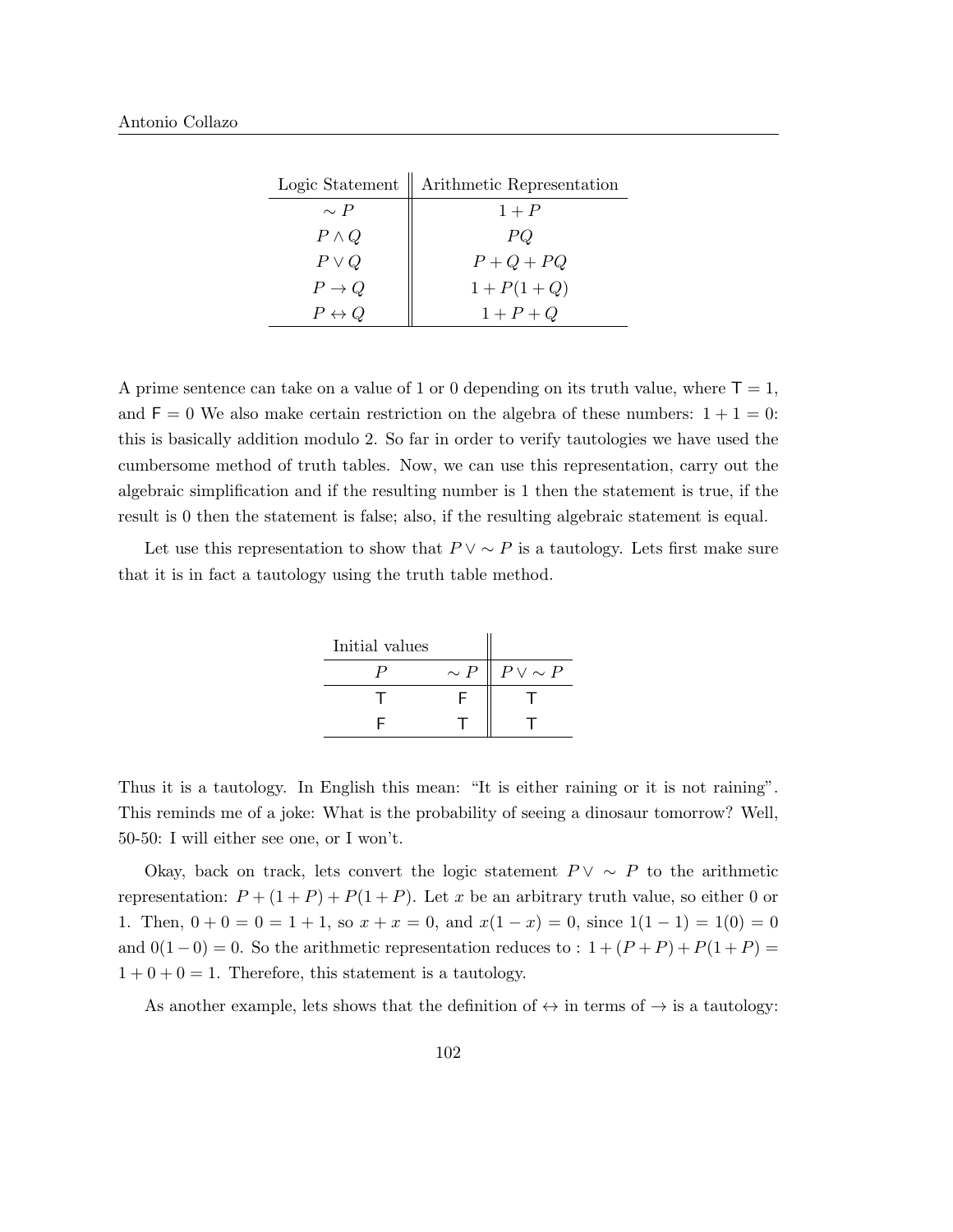$(A \leftrightarrow B) \leftrightarrow (A \to B) \land (B \to A)$ . This becomes in the arithmetic representation:

$$
(A \leftrightarrow B) \leftrightarrow (A \to B) \land (B \to A)
$$
  
\n
$$
1 + A + B = [(1 + A(1 + B)][1 + B(1 + A)]
$$
  
\n
$$
= 1 + B(1 + A) + A(1 + B) + A(1 + A)B(1 + B)
$$
  
\n
$$
= 1 + B + AB + A + AB
$$
  
\n
$$
= 1 + A + B
$$

With this method any statement in the statement calculus is reduced to algebraic manipulations. The algebra is a little tricky at first, but armed with three equations:  $x + x = 0$ ,  $x(1-x) = 0$ , and  $x^2 = x$  and the axioms for a field everything works out.

#### Predicate Calculus

The statement calculus does well with most language concepts, but it does have "holes". There is no way to express the statement: "Some of the people invited to the party will not come". The sentences we deal with earlier had much simpler form, easily identified by a letter. In the Predicate Calculus, we dive into the structure of a sentence appealing to subject-predicate nature of a sentence.[16, 8]

Let  $P(x)$  be a sentence, where P is the predicate and x the subject. Consider the sentence: I will come to the party. The predicate is: will come to the party, which is represented by  $Party(x)$ . Then, the sentence is  $Party(I)$ . We can use the statement calculus on sentences that are completely defined: like  $Party(I)$ . However, the point in dissecting the sentence was to reach a broader logical system. To state the original sentence, we need to introduce the *existential quantifier*,  $\exists$ , read there exists. ( $\exists x \in$ Invited) ∼ Party(x). Another way to write this is:  $(\exists x)(Invite(x) \rightarrow \sim Party(x))$ , read: There exists an x such that If x was invited to the party, then x will not go to the party.

Consider the argument: All dogs have four legs. I have two legs. Therefore I am not a dog. Let  $Four(x), Two(x), Dog(x)$  represent the respective predicates. The third statements is:  $\sim$  Dog(I). The second could be written  $Two(I)$ , but for these purposes lets write ∼  $Four(I): I$  do not have four legs. I only chose this form to make the argument more clear. The first is a little more tricky. A partial representation:  $Dog(x) \rightarrow Four(x)$ . but, this just says if x is a dog, then x has four-legs. In order to specify the notion that all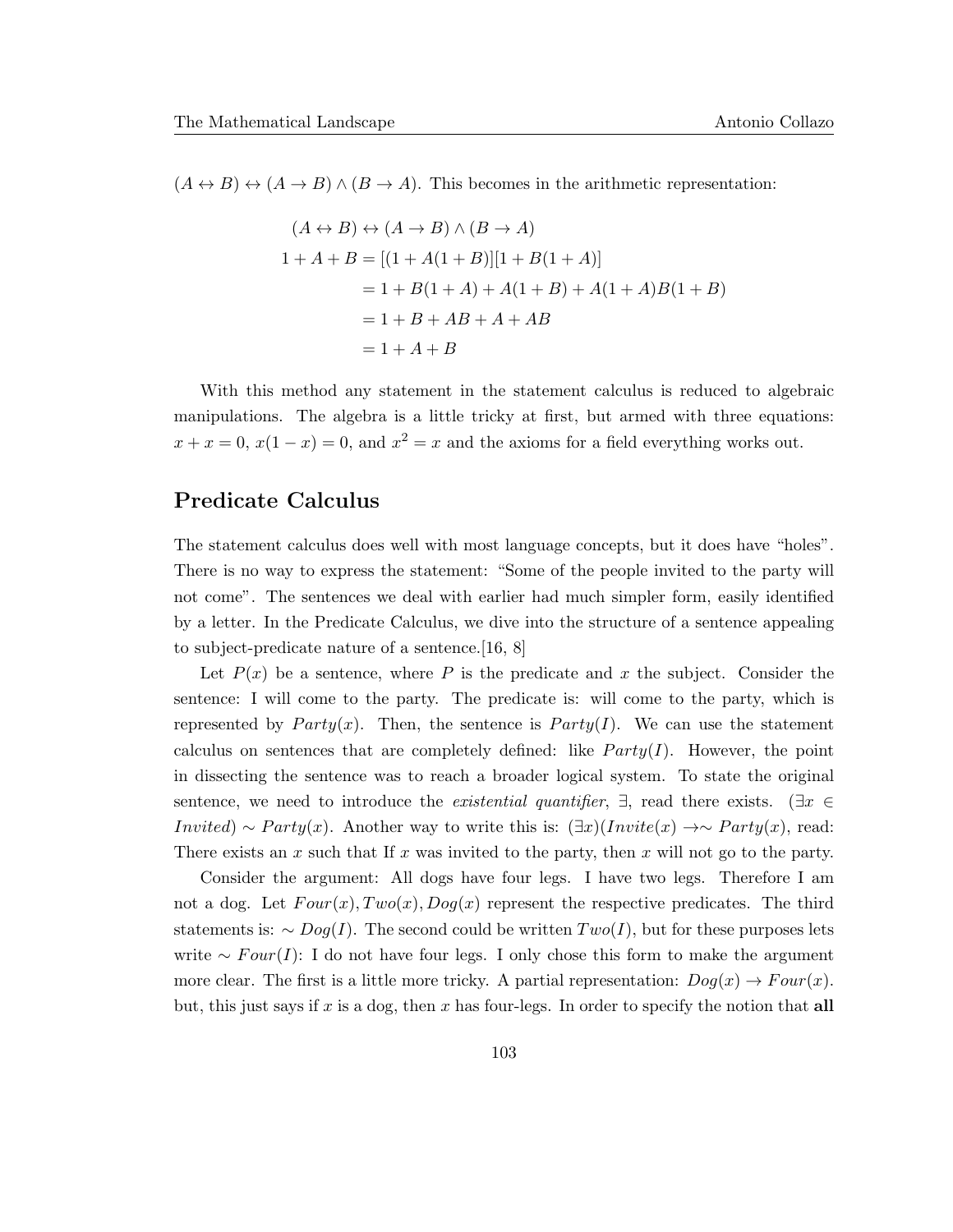dogs have four legs, we need the universal quantifier, ∀, read for all. The first statement is then  $(\forall x)(Dog(x) \rightarrow Four(x))$ . The full argument is then:

$$
[(\forall x)(Dog(x) \to Four(x)) \land \sim Four(I)] \to \sim Dog(I)
$$

To show the validity of the argument, we would like to reduce the formula to a sentence in the statement calculus then we can use the machinery developed. The second and third sentences are already statements. From the first formula, we can get the statement  $Dog(I) \to Four(I)$ , since the formula is true for all x, in particular I. Thus, we have reduced this argument of the Predicate calculus to the Statement Calculus, where we can show  $[(D \to F) \land \sim F] \to \sim D$  is a tautology.

It turns out that the existential quantifier and the universal quantifier are related by negation. In particular:  $\sim ((\exists x)A(x)) = (\forall x)(\sim A(x))$ , or by negating this statement:  $(\exists x)A(x)) = \sim (\forall x)(\sim A(x)).$  The first form is suggestive of how to transfer the negation sign through the quantifiers; the second is can be viewed as the definition for the universal quantifier. Hence, the Predicate Calculus is just the statement calculus plus the existential quantifier.

An argument in the Predicate calculus is a finite set of premises:  $A_1, A_2, ..., A_N$ . Any formula  $B$  is consequence, or a logically valid conclusion of the set of premises if there exists a finite sequence  $E_1, E_2, ..., E_M$  of formulas, such that  $E_M = B$  and  $E_i = A_j$ , for some pair  $(i, j)$ , and the remaining indexes in the sequence  $(E_i)$  are logically justified from a use of the Modus Ponens inference (and its contrapositive). In the statement calculus, we reduced the validity of a statement to algebraic manipulations. Consequence and validity are only slightly different: validity states whether a formula is valid: tautology. If B is consequence of a set of premises:  $A_1, A_2, ..., A_N$ : we write  $A_1, A_2, ..., A_N \models B$ . This is the form of an argument: start out with a set of premises, and conclude B. An argument can be turned into a formula, thus reducing consequence to validity.  $\models$  $(A_1 \wedge A_2 \wedge ... \wedge A_N) \rightarrow B$ . The  $\models$  denotes "tautology" in this case, in the argument form it denotes "is a logically conclusion". In effect, this sleight of hand equates the notion of consequence in an argument and the notion of validity in a statement.

In the statement calculus, we had the five sentential connectives, (the parenthesis), and the prime sentences. Also, we had the logic inference of Modus Ponens:  $A \land (A \rightarrow B) \models B$ , or  $\models [A \wedge (A \rightarrow B)] \rightarrow B$ . In the Predicate calculus, we have the statement calculus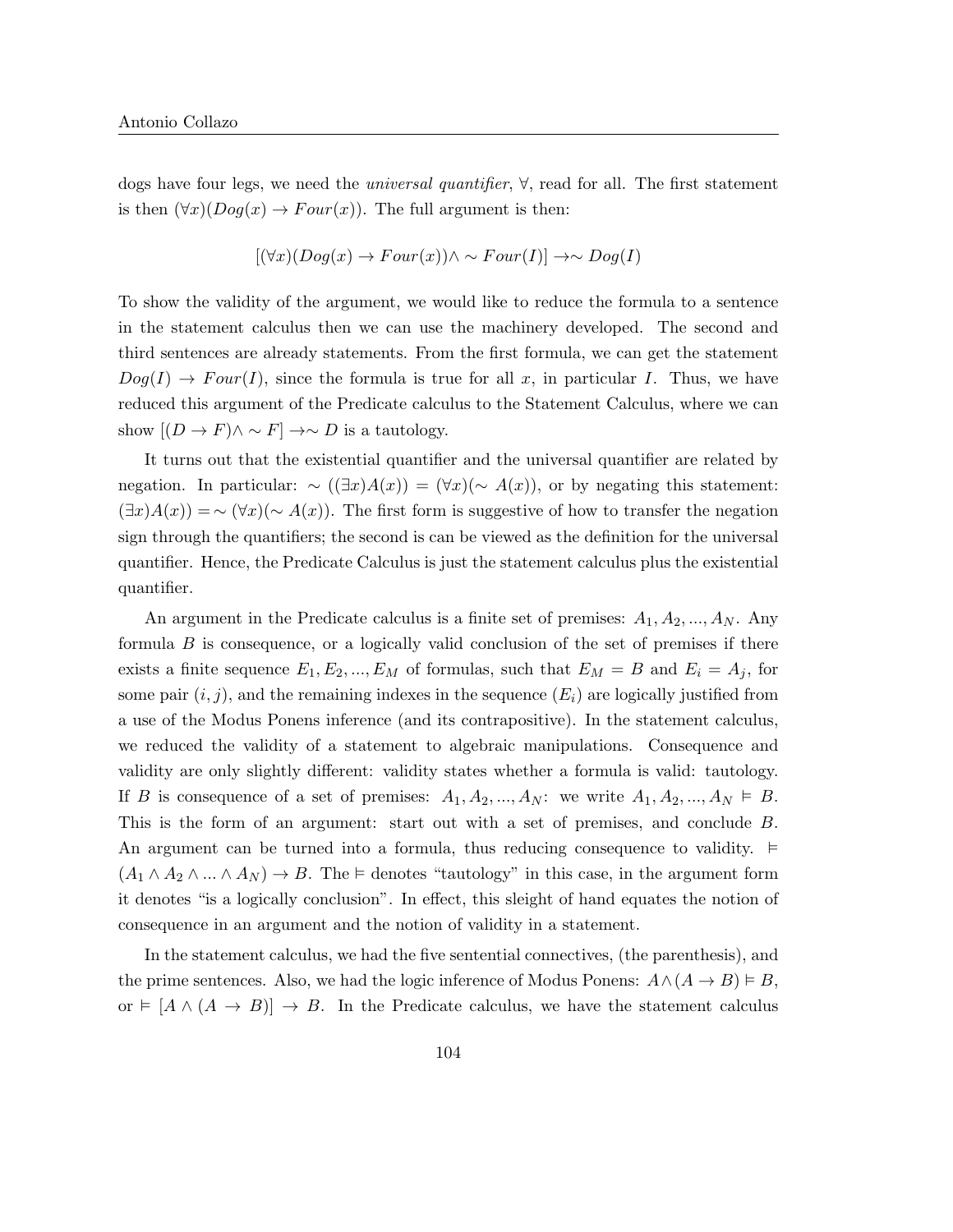plus the existential quantifier, and a couple new inference rules. The rules of: Universal Specification and Universal Generalization. Universal specification is: if  $(\forall x)A(x)$  and t is a term that can be replaced for x, then  $A(t)$ . More specifically:  $(\forall x \in \mathbb{D})A(x) \wedge (t \in \mathbb{D}) \vDash$  $A(t)$ . Another way of writing this using only connectives:  $(\forall x)\mathbb{D}(x) \wedge A(x) \wedge \mathbb{D}(t) \models A(t)$ , where  $\mathbb{D}(x)$  is the predicate saying: "x is a member of  $\mathbb{D}$ ". This just introduces the idea that we can a priori restrict a certain variable, say t, to lie in a specified domain. Then, the statement becomes simply:  $(\forall x)A(x) \models A(t)$ : much nicer!

The second rule of inference goes like so: if  $\mathbb{D}(x) \to A(x) \vDash (\forall x \in \mathbb{D})A(x)$ . Intuitively, what this says is if you take an *arbitrary* element of  $D$  and show that this element satisfies A, that is  $A(x)$ . Then, we can logically conclude that for all  $x \in mathbbD$  satisfy A. Notice, the only condition imposed on x was that  $x \in \mathbb{D}$ , and then we showed that  $A(x)$ . This must imply that every element of  $\mathbb{D} A(x)$  must be true.

Collectively these two rules allow one to bounce back and forth from the predicate calculus to the statement calculus. The first rule will take us from the predicate calculus to the statement calculus, while the second allows us to go back to the predicate calculus. Both of these rules deal specifically with the universal quantifier, but how do we deal with the existential quantifier.  $A(x_0) \models (\exists x)A(x)$  and  $(\exists x)A(x) \models A(x_0)$ . These are more properly definitions of the existential quantifier than logic inferences. The first states that if  $x_O$  has the property A, then clearly there exists an x such that  $A(x)$ . The second states that if there exist an x such that  $A(x)$  then we can *choose* a  $x_0$  such that  $A(x_0)$ . The second statement is very similar to the Universal specification, except that in that case any element we choose will satisfy the property; as opposed to in this case there exists at least one element that satisfies A, but no guarantees are made for the rest of the elements.

Let's consider an extension of the argument first presented in this section: All dogs have four legs. All humans have two legs. Therefore, All humans are not dogs. For simplicity: assume that the variable  $x$  is restricted to the domain of animals. The argument written symbolically is:  $(\forall x)(D(x) \to F(x)), (\forall x)(H(x) \to F(x)) \vDash (\forall x)(H(x) \to \sim D(x))$ . The comma just represents a new premise. This is not a new operation just a simplification in notation. This can be properly written with a  $\land$  between all the premises.

To show the validity of this argument, we would like to reduce it to an argument in the statement calculus, using the Universal specification, then, bring it back to the Predicate calculus by using the Universal generalization rule. The deduction goes as follows: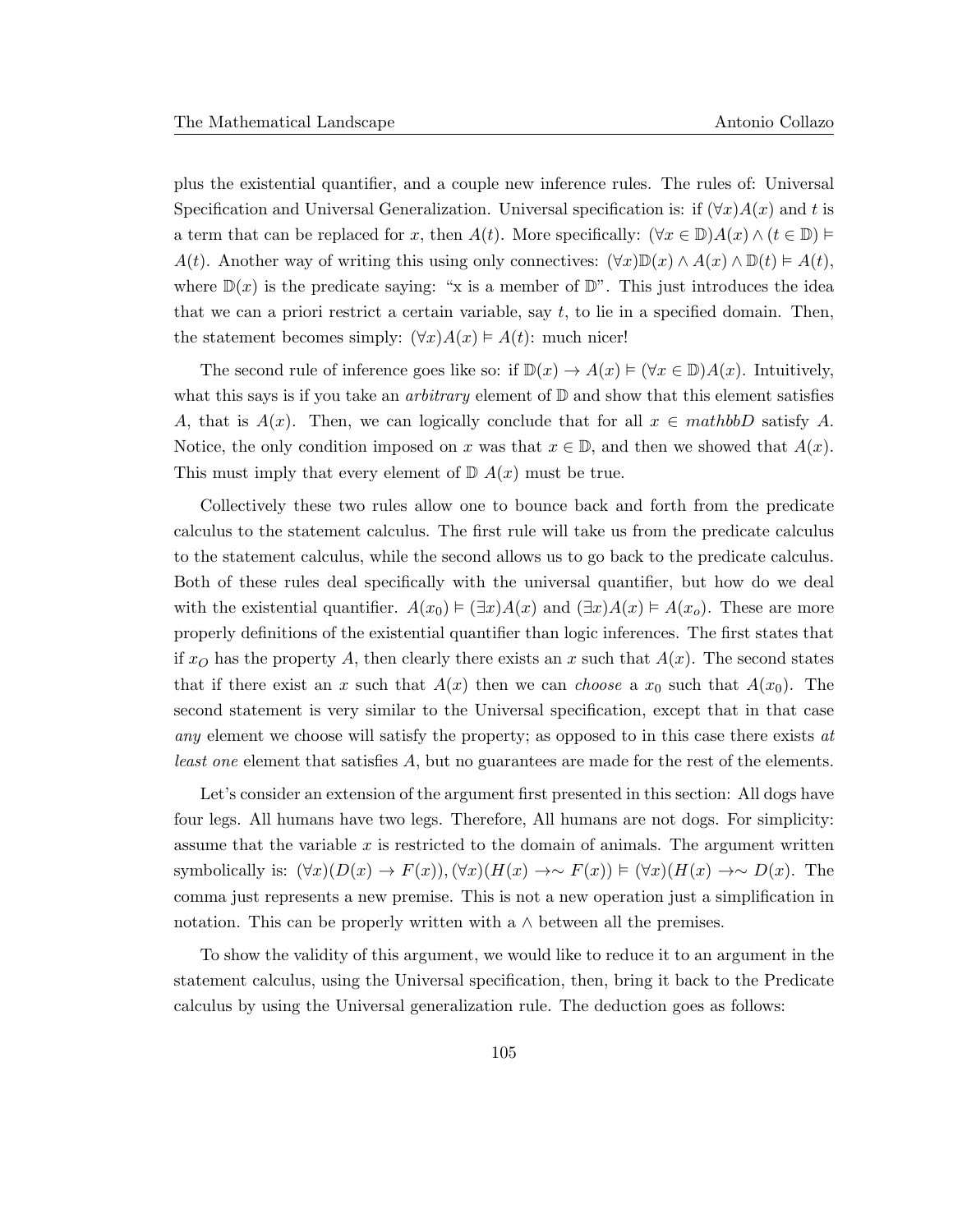|                | <b>Statements</b>                         | Reasons                                                       |
|----------------|-------------------------------------------|---------------------------------------------------------------|
|                | $(\forall x)(D(x) \rightarrow F(x))$      | Premise A                                                     |
| $\overline{2}$ | $(\forall x)(H(x) \rightarrow \sim F(x))$ | Premise B                                                     |
| 3              | $D(x_0) \rightarrow F(x_0)$               | Universal Specification from Premise A                        |
| 4              | $H(x_1) \rightarrow \sim F(x_1)$          | Universal Specification from Premise B                        |
| 5              | $x_0 = x_1$                               | Since we can <i>choose</i> them to be the same!               |
| 6              | $H(x_0) \rightarrow F(x_0)$               | Just substituting equals for equals                           |
| 7              | $\sim F(x_0) \rightarrow \sim D(x_0)$     | The contrapositive of $D(x_0) \to F(x_0)$                     |
| 8              | $H(x_0) \rightarrow \sim D(x_0)$          | Combining lines 4 and 7 through transitivity of $\rightarrow$ |
|                | $(\forall x)(H(x) \rightarrow \sim D(x))$ | Universal Generalization from line 8                          |

The symbol ∴ means therefore. Do you see how we reduced the argument into the statement calculus, and then in the last line brought it back into the predicate calculus. This shows that  $(\forall x)(H(x) \rightarrow \sim D(x))$  is a logical consequence of the premises. Or, in terms of validity:  $\models (\forall x)(D(x) \rightarrow F(x)) \land (\forall x)(H(x) \rightarrow \sim F(x)) \rightarrow (\forall x)(H(x) \rightarrow \sim D(x)).$ 

Now, we have developed a logic system that can express most, if not all, concepts and notions of an argument enough so to be able to determine its validity, or equivalently the consequences from a set of premises. However, there is a subtle distinction in the logic system developed if we let the quantifiers modify not only the subjects the of sentences but also the predicates. For instance,  $(\forall P)(D(x) \rightarrow P(x))$ . This is a second-order logic, where the former would be called a first-order logic. There's a theorem of Analysis called the well-ordered property, this can not be expressed in terms of first-order logic. The property states: For any non-empty subset of  $X$  (some space), there exist a minimal element in the set. The latter part of the statement can be written:  $(\exists x)P(x) \rightarrow (\exists x)(P(x) \land (\forall y)(P(y) \rightarrow$  $(x \leq y)$ . The predicate P is interpreted to mean that  $x \in P$  for some subset  $P \subseteq X$ . Let's break up this statement and translate into English what it means. The first part:  $(\exists x)P(x)$ , just assert that P is non-empty; there exists at least one  $x \in P$ . The second part (after the first  $\rightarrow$ ) can be broken into two parts on either side of the ∧. The quantifier  $(\exists x)$  applies to the whole part, and the x used in the second part, is not the same as the x used in the statement of non-emptiness. We could replace the first occurrence (or second) with a different variable name, z, and still have the same meaning.

Dissecting the second part, the statement  $(\exists x)P(x)$  asserts that the element x is in P. The last part express that x is the minimal element.  $(\exists x)(\forall y)(P(y) \rightarrow (x \leq y)).$ Translating this direct says: There exists an x (which is in P) such that if  $y \in P$  (thats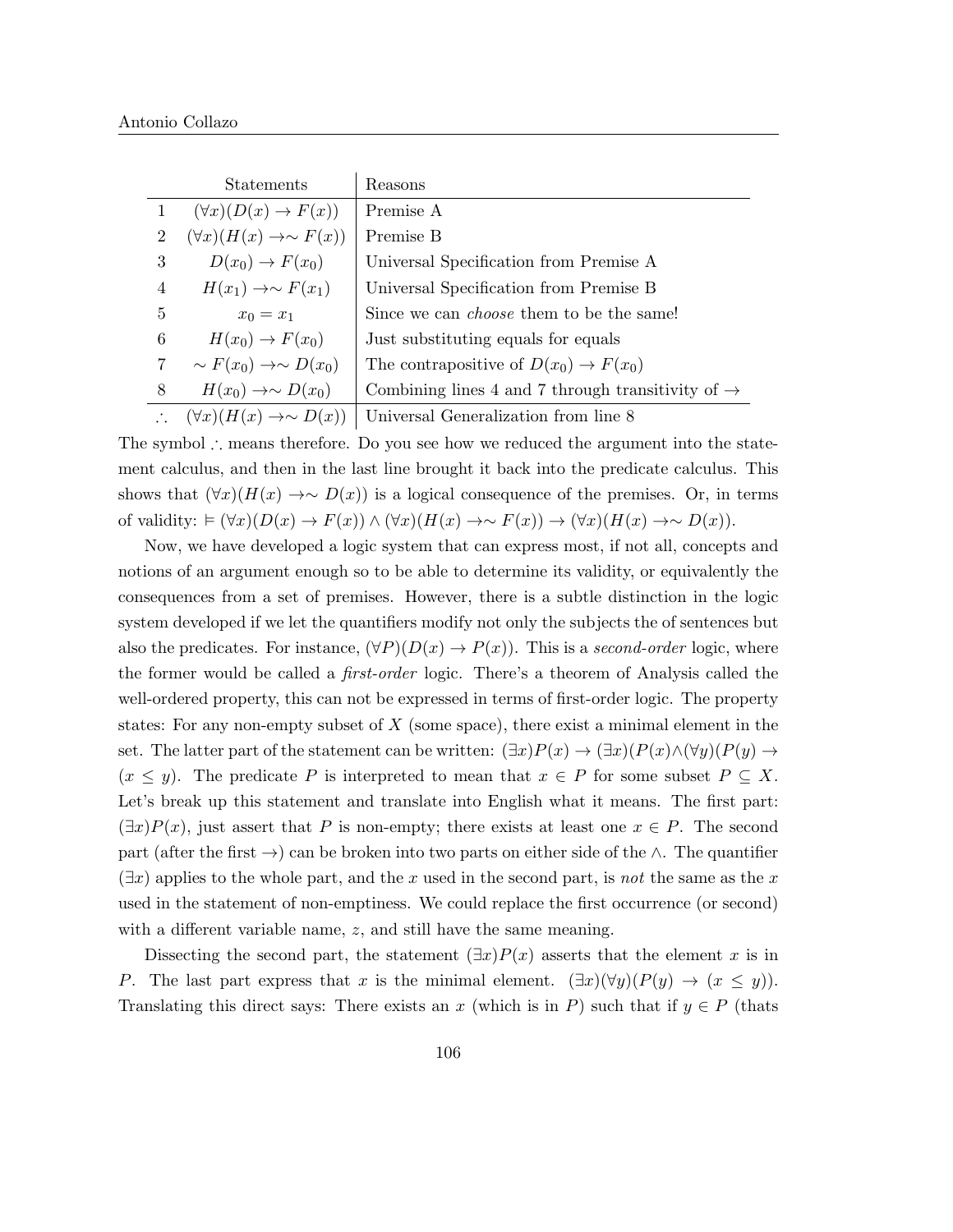the  $P(y)$ ) then  $x \leq y$  for all y. So, we see the statement expresses the idea that for a certain subset P, there exists a minimal element. This statement is of first-order since the quantifiers only modified the subjects of the predicates:  $x$  and  $y$ . The full well-ordered property states that for any subset  $P$  of  $X$ , there exists a minimal element. We can write a  $(\forall P)$  in front of the whole statement and thus expresses the well-ordered property. Notice the quantifiers now modify both the subjects and the predicates, hence this is a second-order logic statement.

$$
(\forall P)[(\exists x)P(x) \to (\exists x)(P(x) \land (\forall y)(P(y) \to (x \le y))]
$$

There are n-order logics too, which just generalize the notion of what the quantifiers are allowed to modify. With these ideas, there are not many, if any, statements which can not be written in the predicate calculus.

As an aside, recall Russell's paradox. Written in the language of logic, consider the predicate  $R(x)$  which is true when x is a set and  $x \notin x$ . Let  $S(x)$  be the predicate: "is a set", while  $M(x)$  be the predicate  $x \notin x$ . Then Russell's paradox is written:  $R(x) =$  $S(x) \wedge M(x)$ . Consider the validity of  $R(R)$  which is  $S(R) \wedge M(R)$ . Now,  $R(R)$  implies that  $R \in R$ , but  $M(R)$  implies that  $R \notin R$ , thus reaching the contradiction. Also, if  $~∼ R(R)$  then  $R \notin R$  but also  $~∼ M(R)$  implies that  $R \in R$ , again reaching a contradiction. The problem is in the second-order nature of this statement: the x in  $R(x)$  is replaced by R a predicate to form  $R(R)$ . The resolution to this paradoxes comes from denying the statement  $S(R)$ , thats is that R is not a set. This sleight of hand completely eliminates the paradox: since  $R(R) = S(R) \wedge M(R)$  but  $S(R)$  is false and thus the conjunction is also false, and so  $R \notin R$  since R is not a set. The set R is in some sense too big to be a set. Properly it is called a class, or at times the jargon family, or collection are used.

# Proofs

Armed with the language of logic, we can now explore Proofs and Theorems. A lemma, a proposition, a corollary are all synonymous with a Theorem, except that a lemma (proposition) are considered auxiliary proofs working towards a Theorem. A corollary is a direct consequence of a Theorem. In practice, though they are all effectively the same. A conjecture is a statement that has not been proved, a hypothesis.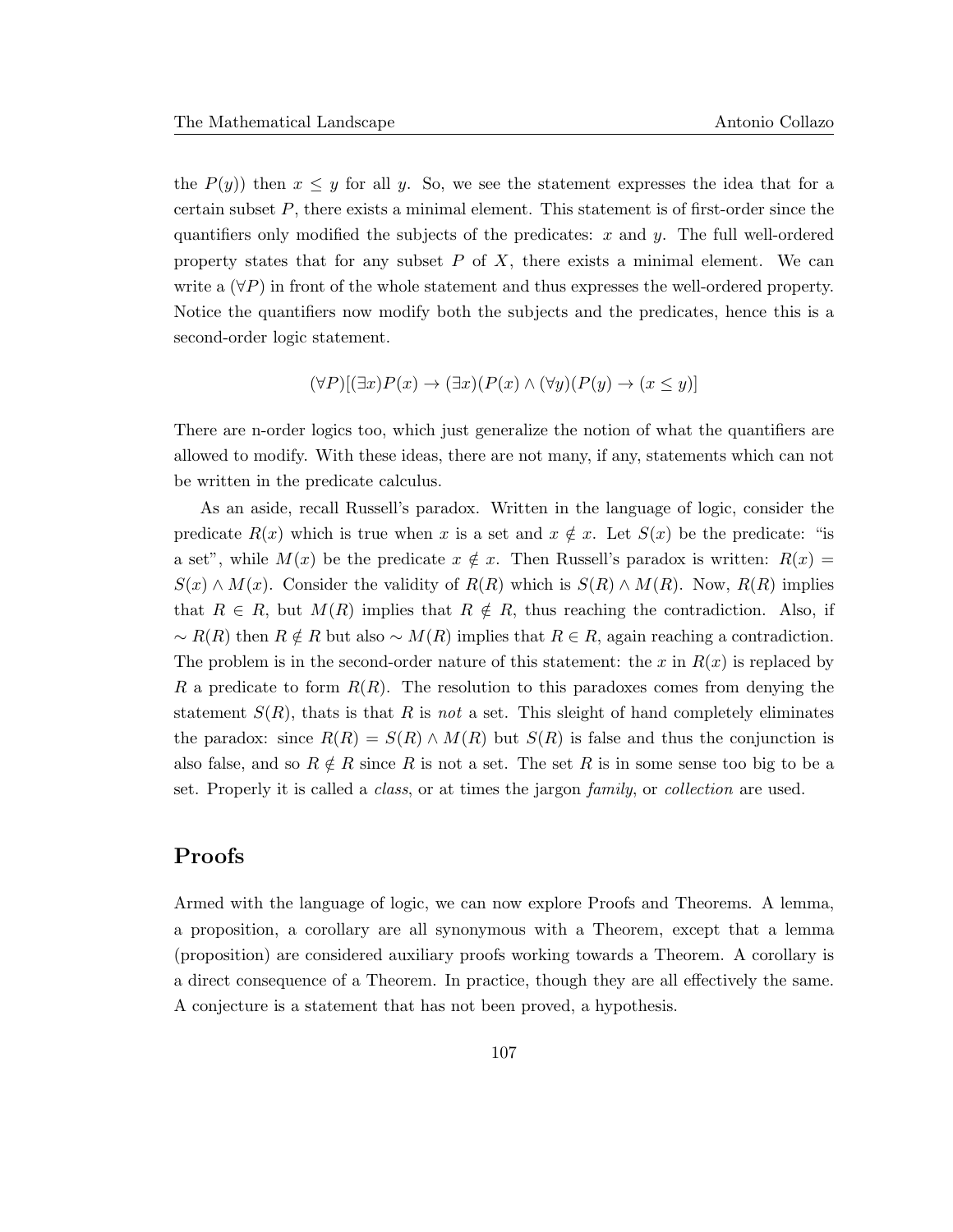In order to prove a Theorem, a logically valid proof must be presented. A proof is a finite sequence of logically valid deductions from the set of premises such that the last line in the proof is the statement we were trying to prove. In other words, the theorem must be a consequence of the set of premises. The validity of a proof is the burden of logic. Most Theorems have the form  $(P_1 \wedge P_2 \wedge \ldots \wedge P_n) \rightarrow B$ . Therefore, once the theorem has been proved, then by Modus Ponens if we prove the premises are satisfied, thats is  $P_1 \wedge P_2 \wedge \ldots \wedge P_n$  is true, then we can logically conclude that B is true. For instance, Pythagoras' theorem states: if  $\triangle ABC$  is a triangle, and  $\angle ACB$  is a right angle, then  $a^2 + b^2 = c^2$ , where a corresponds to the side opposite the point A in the triangle (and the same of b and c). Thus, if I can show that  $\triangle ABC$  is in fact a triangle with a right angle, which we name  $\angle ACB$ , then the equation  $a^2 + b^2 = c^2$  is true.

We have seen three different types of proofs: direct proof, indirect proof, inductive proof. An inductive proof is completely determined by the principle of mathematical induction. This was discussed in the section on the Peano's Axioms for the natural numbers. Therefore the logic of this type of proof is valid only in the case where axiom of Mathematical induction is satisfied. A direct proof is exactly the same as the procedure to show the validity of a statement in logic. It is a finite sequence of statements such that each follows logically from the set of premises and the last line in the proof is statement we were trying to prove.

An indirect proof, or a proof by contradiction, in my opinion is the most interesting type of proof. The procedure is to assume the negation of the statement, and reach a contradiction. This implies that the negation of the statement can not possible be true, and since one of A or  $\sim A$  is true: A must be true. This type of proof is so interesting is that one is trying to find a flaw. In the other types, we try to show the validity of the statement by taking logically valid steps reaching the desired statement. In general, there maybe many "paths" to prove a theorem directly, but the end point of the path is always the same: the statement of the theorem. In a indirect prove, there are still many "paths" to a proof, but in general, the end point is not the statement of the theorem, but some statement that contradicts an assumption or a theorem.

Consider the statement: There exists an infinite number of primes. How can we prove this? The following proof is due to Euclid and is presented in the Elements.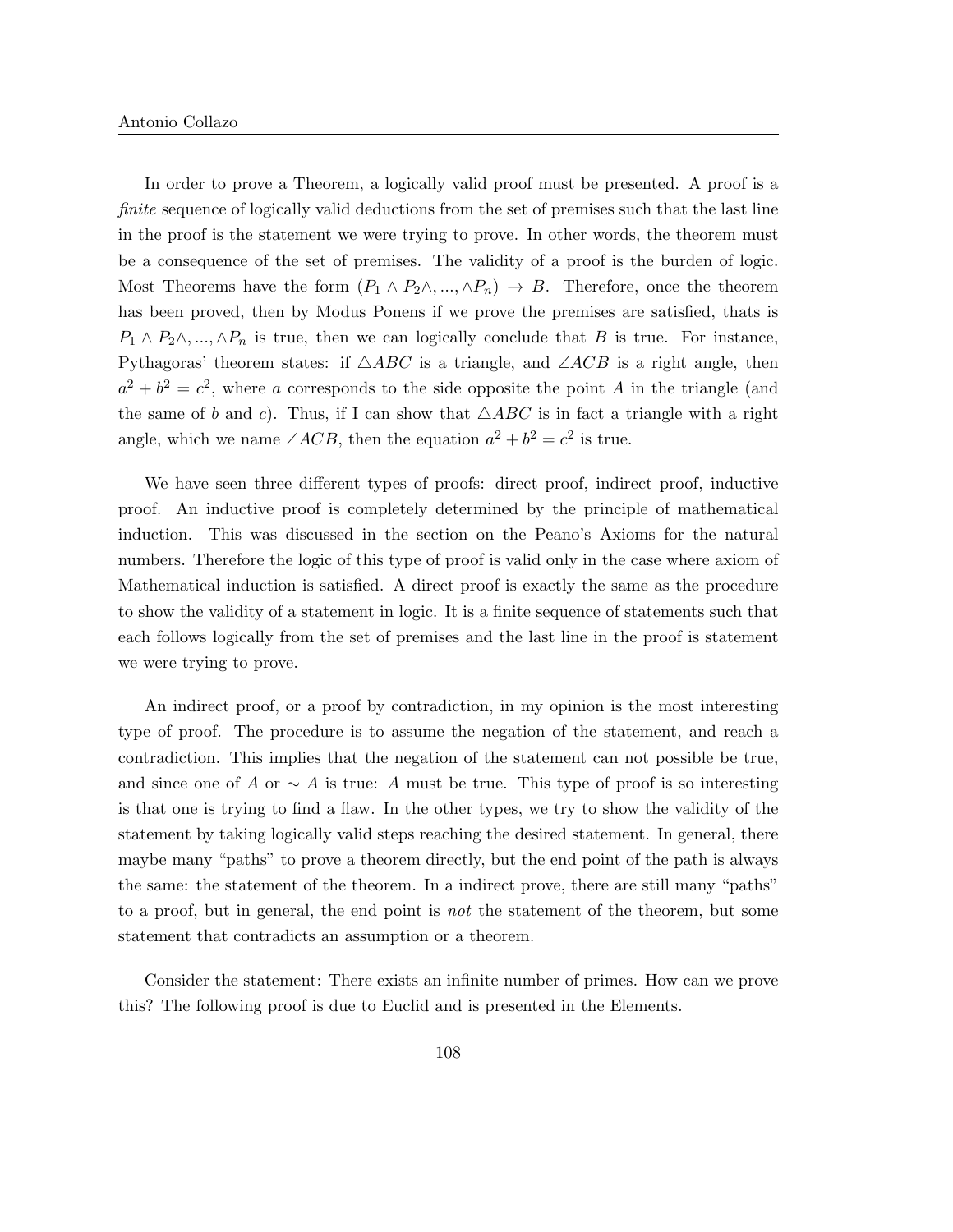#### Proof by Contradiction[4]

Assume: There exists a finite number of primes, say  $p_1, p_2, p_3, ..., p_n$ . We are trying to find a flaw in making this assumption. That is, we are searching for a number  $q$  that is prime, and not in the set  $\mathcal{P} = \{p_1, p_2, ..., p_n\}$ . If we can do this, then we have shown that the assumption that the set of primes is finite is false (leads to a contradiction), and so it must be that there are an infinite number of primes. Let  $q = p_1 \times p_2 \times ... \times p_n + 1$ . Clearly,  $q \notin \mathcal{P}$ . Now, we need to show that  $q$  is prime. An equivalent definition of a prime is that it is not divisible by any prime number. So, if we can show that  $q$  is not divisible by any  $p_i$  then  $q$ is prime. For a number to be divisible by another, their division must result in a Integer. Consider,  $\frac{q}{p_i} = \frac{p_1 \times p_2 \times \dots \times p_n + 1}{p_i}$  $\frac{p_{i} \dots \times p_{n+1}}{p_i} = \frac{p_1 \times p_2 \times \dots \times p_n}{p_i}$  $\frac{\times ... \times p_n}{p_i} + \frac{1}{p_i}$  $\frac{1}{p_i} = p_1 \times \ldots \times p_{i-1} \times p_{i+1} \times \ldots \times p_n + \frac{1}{p_i}$  $\frac{1}{p_i} =$  $P_i+\frac{1}{n}$  $\frac{1}{p_i}$ . Let  $P_i$  be the product  $p_1 \times p_2 \times \ldots \times p_n$  without the *i*-th term. This is clearly not an integer, since  $\frac{1}{p_i} \notin \mathbb{Z}$ . Also, since we used the general term  $p_i$  by Universal Generalization, this implies that  $\frac{q}{p_i} = P_i + \frac{1}{p_i}$  $\frac{1}{p_i}$  ( $\forall 0 \leq i \leq n$ ). So we have found a q which is not in  $P$ , and that  $q$  is prime. Thus, we assumed that there were a finite number of primes, and listed them all. Then, we constructed a new prime! This contradictions our assumption that we listed them all. Therefore, there are an infinite number of primes.

Theorems are simultaneously the tools of math and its ultimate goal. We use theorems as tools to build other theorems so we can use those as tools, and so on. An helpful analogy: think of Mathematics as world, like the Earth. We would like to explore this world enough to be able to draw a map of it. The axioms of logic are analogous to the mechanics of physics, in that the only "steps" we are allowed to take in the Math world are the logically valid one. On earth, every step we take is a physically valid step. At first, we only have our legs to journey around: in the math world, we only have the axioms. Then, we can gather enough material and ingenuity to build a car. Analogously, we have explored the axioms and constructed proofs of certain statement, which we call theorems. Now, if the car has enough gas, we can further explore the world. If the premises are satisfied, the theorem's conclusion is true. We could walk around the entire planet, given enough time, without having to resort to building the car; however, it would be nicer to have a car to explore. The proofs of the theorems only depend on the logic axioms—the steps of the math world. A theorem is the mathematical car: it takes you from A to B in one step.

There are limits to this analogy. If the car has gas, it may not necessarily run: no keys! However, this can not happen in the mathematical world. If the premises of the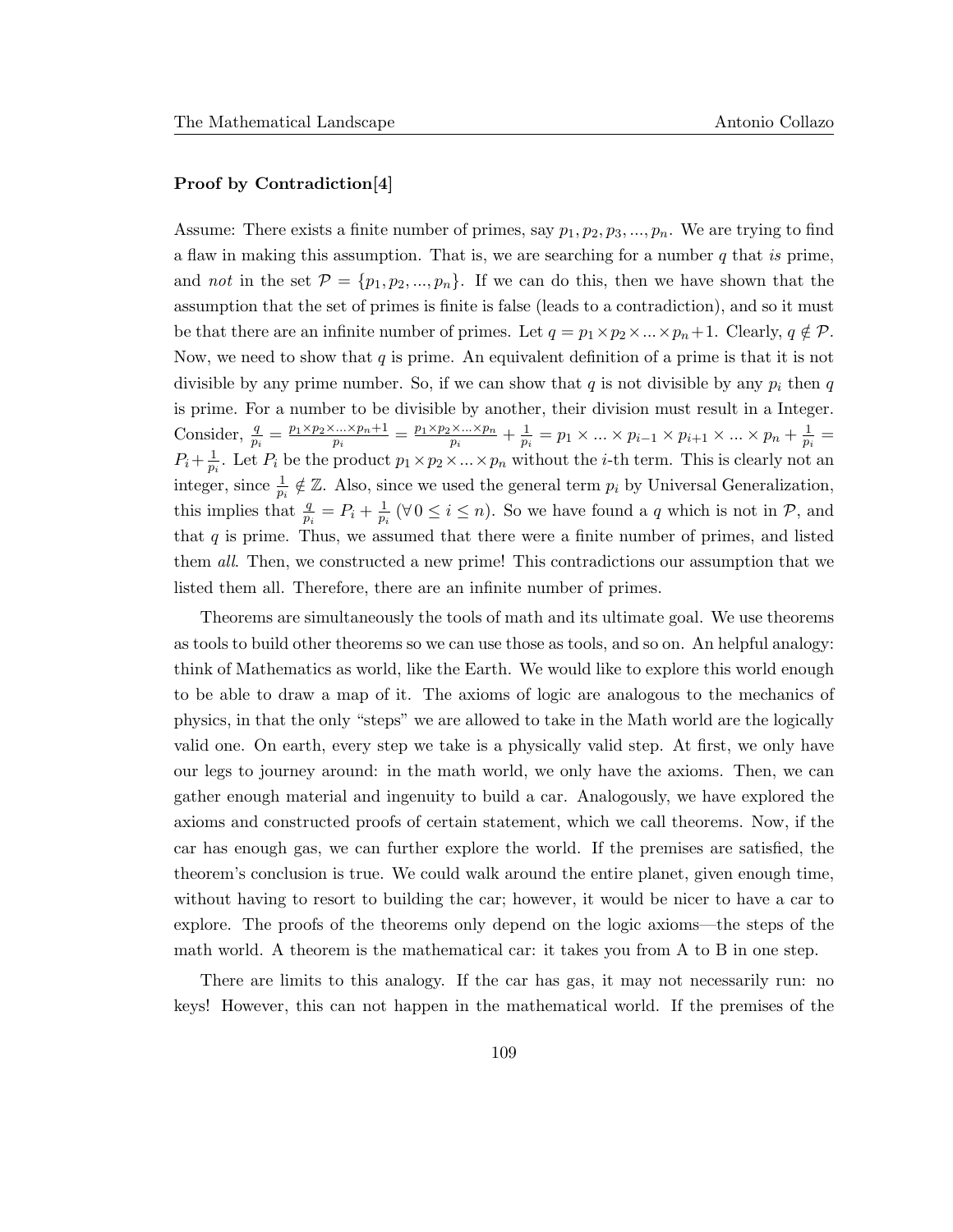theorem are satisfied, then the theorem will always "run". This is power of deductive reasoning. Science uses the scientific method as their proof method: experimentation, observation, and data analysis. The data analysis is to compare the observations to the results predicted by a certain theory to test its accuracy. The main fabric of the scientific method is that scientist can create an experiment and see what happens. Mathematicians are not afforded this luxury. We can see or touch abstract structures only in our mind's eye or on our mind's skin.

That is why such effort has gone into axiomatizing math. It is truly remarkable to be able to think about something in my mind, and that through a proper axiomatization that something is transfered into someones mind. Artist, writers, dancers spend their whole life practicing and honing in their skill: transferring an idea (emotion) from their mind to another's through a certain medium. Art is judged in a subjectively: which in turn implies that different people may judge (perceive) different ideas or emotions from a piece of art. The goal of Mathematics is quite the opposite: a proof must be judged by different people in exactly the same way.

### Axiomatic Theories

In order to ensure the idea transfered by a proof will be judged in the same way, we make use the notion of an Axiomatic Theory: Undefined terms, defined terms, axioms, a system of logic, theorems. The undefined terms are needed to avoid circular definitions, while the defined terms are used to simply the language. The system of logic is the predicate calculus (or some higher-order logic system). The axioms are set of formulas that are assumed to be valid. The theorems are any statement that is logically valid. The axiomatic theory generated is the set of all theorems under the assumption of the axioms.

Before, we dive into the axiomatic theories, a word on Languages and grammar. Which of the following are sentences in the English language?

- A Scientist in Africa have discovered a new species of monkey: the calik.
- B Dog bark tree pink in the banana.
- C The will rise in the east and set in the west.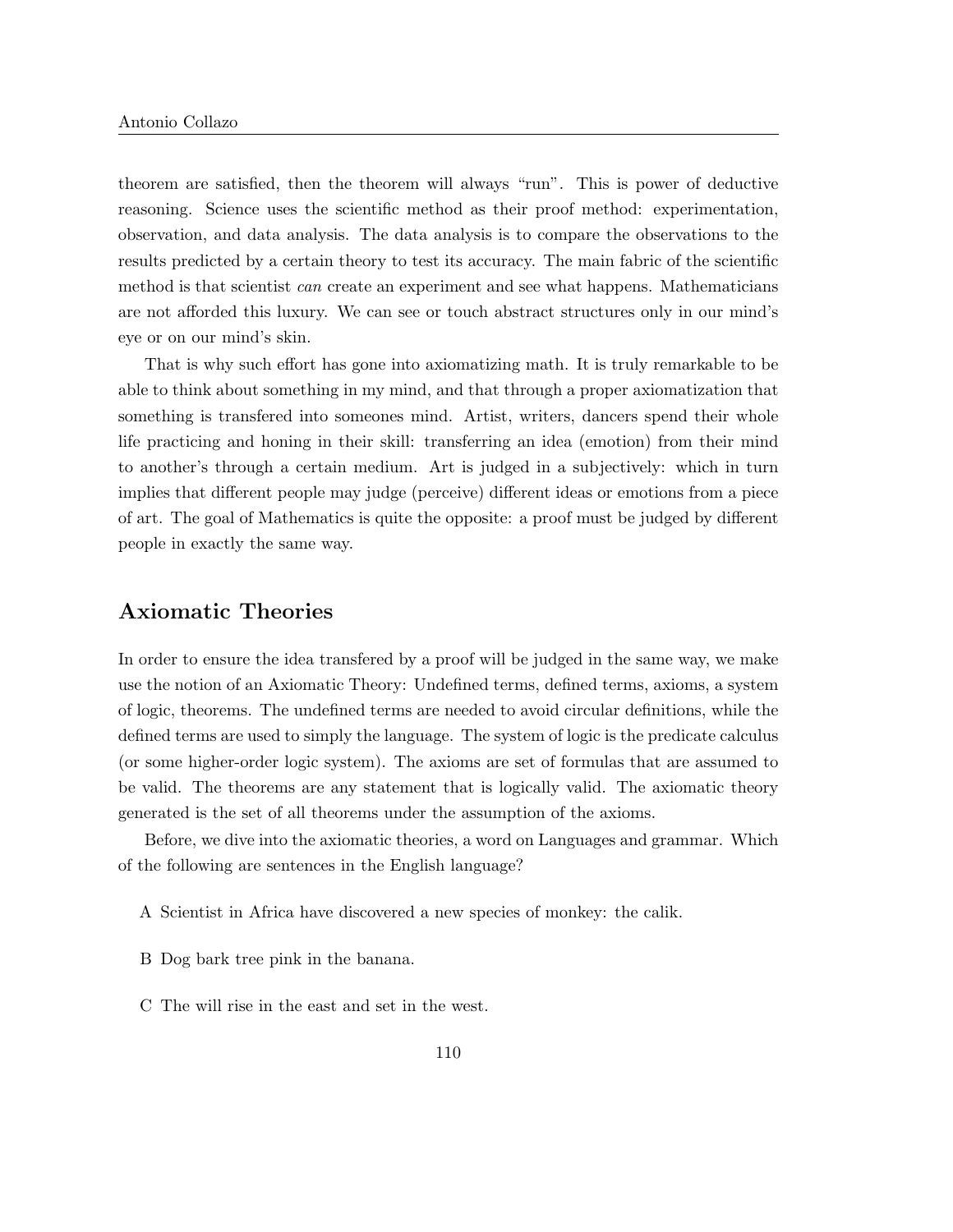Obviously, B is not a sentence, but neither is A: calik is a word I made up. Yet, at first glance it does seem like a sentence, even though you did not know what calik meant. It is the structure, how the words are grouped, that determine whether or not it is an English sentence. This is the concept that is abstracted to the notion of a Language, where the grammar determines how th sentences are built. As a simple example of the English language, consider the grammar:[3]

$$
DNP VP \rightarrow S
$$
  
\n
$$
V DNP \rightarrow VP
$$
  
\n
$$
DET NP \rightarrow DNP
$$
  
\n
$$
A NP \rightarrow DNP
$$
  
\n
$$
N \rightarrow NP
$$

The first one reads: A definite noun phrase (DNP) followed by a verb phrase (VP) is a sentence (S). The rest read similarly with the association: V is a verb, VP is a verb phrase, DET is a determiner (like the), N is a noun, NP a noun phrase, and A is an adjective. We can now decompose the sentence: The plane is a marvelous invention.

|            | The plane is |           |            | a marvelous invention. |           |
|------------|--------------|-----------|------------|------------------------|-----------|
| DET        | N V DET      |           |            | A                      | N         |
| <b>DET</b> | NP V         |           | <b>DET</b> | $\mathbf{A}$           | <b>NP</b> |
|            | DNP V DET    |           |            | <b>NP</b>              |           |
|            | DNP V DNP    |           |            |                        |           |
|            | <b>DNP</b>   | <b>VP</b> |            |                        |           |
|            |              |           |            |                        |           |

The first line is an assignment, in that we assume that "the" is a DET and "plane" is a N, and so on. Every line following is a application of the rules of the grammar. For instance, from the first line to the second we used  $N \to NP$ . Since the last line is S, the expression is a sentence of the language generated by the grammar. This is very simple grammar and by no means is a complete representation of the grammar of the English language. For instance, there is no mention of prepositions, pronouns, or adverbs which are an essential part of the language. That said, we would just need to keep adding more relations in the grammar to accommodate these new types. We could introduce the axiom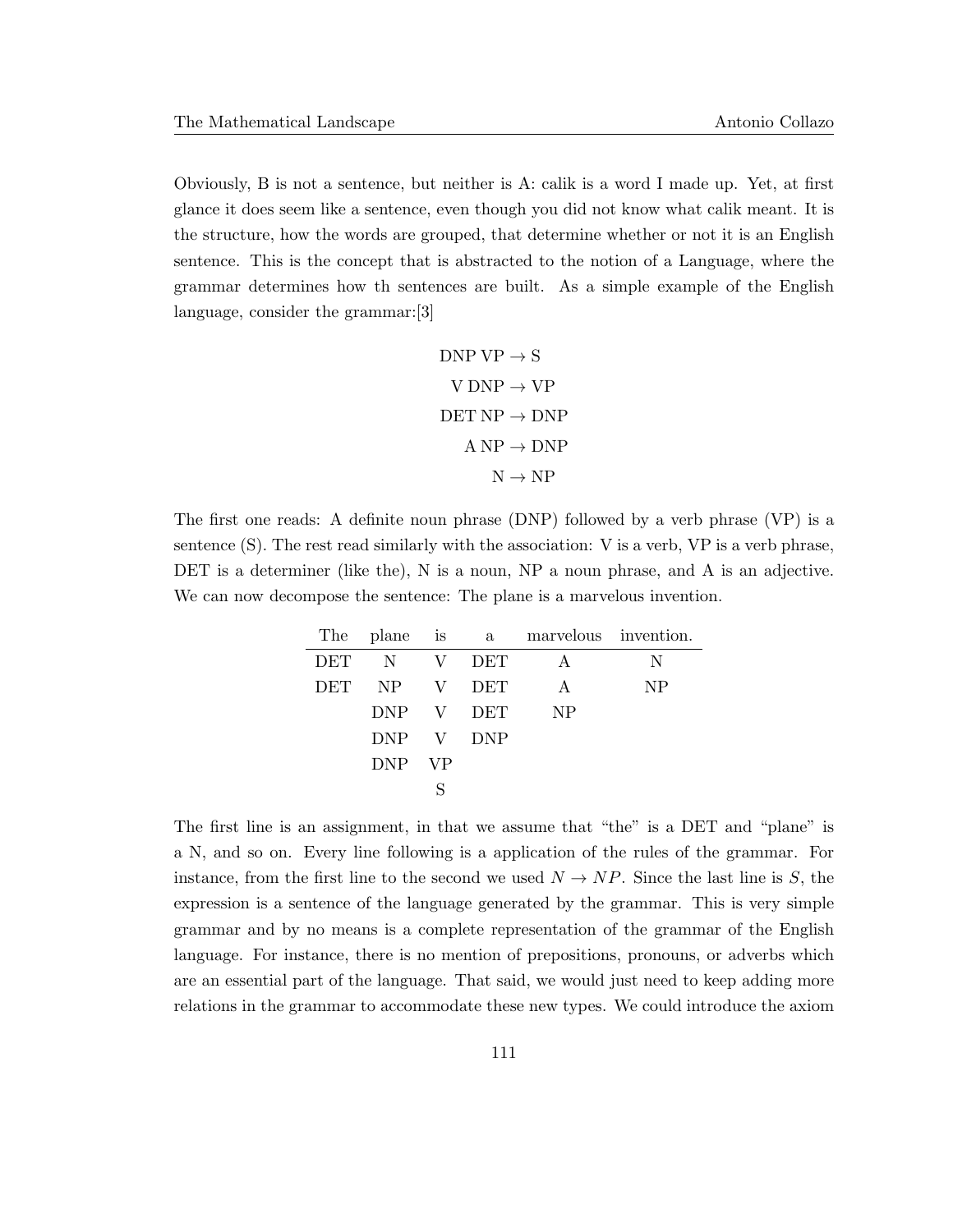$P DNP \rightarrow PP$  and add to the language the notions of a preposition and a prepositional phrase, also we need to add axioms as to how  $PP$ 's work with the other parts of the grammar, like  $VPP \rightarrow VP$ . Also add the notion of a pronoun PN:  $PN \rightarrow NP$ . Now, the following expression is a sentence of the language: I walked to the park. This particular type of study into the grammatical structure of language was founded by an American linguist Noam Chomsky.

In another view, let  $A^n$  be the set of all finite sequence of element in the alphabet, A. In relation to the English language, "asdpiugqwas" is a finite sequence of elements of the alphabet, however it is not a word. Let A be the English alphabet, and  $\mathcal F$  be the set of words, then "asdpiugqwas", and "mathematics"  $\in A^n$  but only "mathematics"  $\in \mathcal{F}$ . However, a better way to think of the relation between  $A^n$  and  $\mathcal F$  is as the set of words and the set of sentences, respectively.  $\mathcal F$  is called the Language generated from A and a certain grammar.

An axiomatic theory is effectively the same thing as a the language generated from a grammar. A axiomatic theory is  $\mathcal{T} = (A, \mathcal{F}, A, \mathcal{R})$  where A is the alphabet, F is the language generated by the grammar  $\mathcal R$  and  $\mathcal A$  is the set of axioms.  $\mathcal A$  is a subset of  $\mathcal F$ such that we assume the axioms are valid. Let Chomsky-style grammar be  $\mathcal{R}$ . Then  $\mathcal{A}$  is the assignments assumed in the first line of the deduction used to show that: The plane is a marvelous invention, is a sentence. The axiomatic theory generated is the language of simple sentences.

To be concrete, I present the axiomatic theory of the predicate calculus: [16]  $A \rightarrow$  $(B \to A)$   $(C \to (A \to B)) \to ((C \to A) \to (C \to))$   $(\sim B \to \sim A) \to (A \to B)$  $(\forall x)(A \to B(x)) \to (A \to (\forall x)B(x))$   $(\forall x)A(x) \to A(t)$  for some acceptable t Recall, that the predicate calculus just needed the symbols  $\rightarrow, \sim, \forall$ , the rest of the connectives can be written in terms of  $\rightarrow, \sim$ , and the existential quantifier in terms of  $\sim, \forall$ . Any axiomatic theory that desires to obtain any logically valid results *must* assume the above axioms, that is any axiomatic theory contains the predicate calculus. In particular we have the rules of inference Modus Ponens and Universal Generalization. This ensures that the proof and theorems are logically sound. However, an axiomatic theory can assume other additional axioms: if so, they are called proper axioms. The axiomatic theory of groups is defined by the axioms of the predicate calculus, a predicate  $P(x, y)$  which means  $x = y$ , and an operation  $f(x, y) = x + y$ , such that the following axioms are satisfied: (The colon is separating the same presentation in terms of the  $P$  and  $f$ ; on the other side,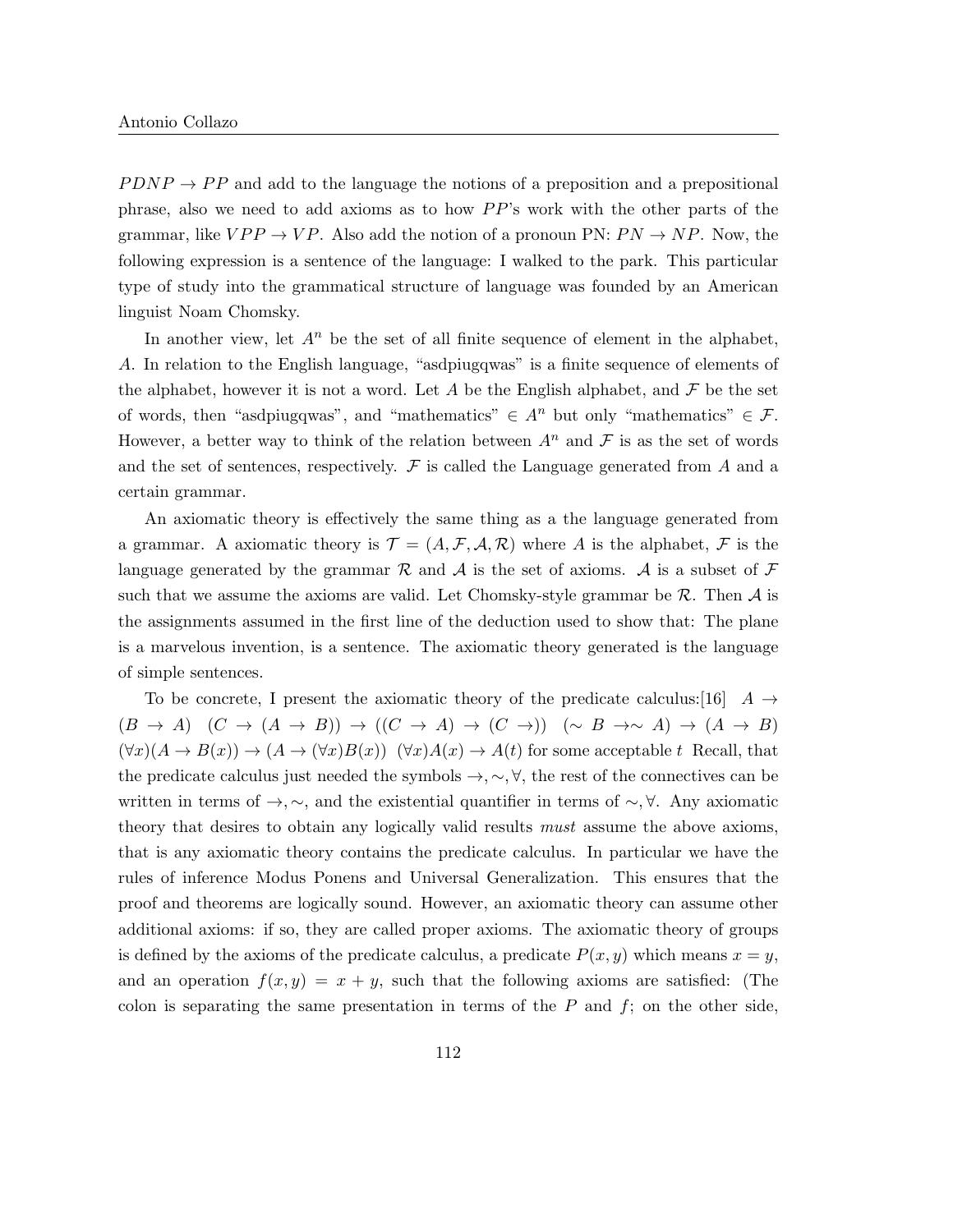in terms of  $=$ ,  $+$ )  $(\forall x, y, z) f(x, f(y, z)) = f(f(x, y), z) : (x + (y + z)) = (x + y) + z$  $(\forall x, y)(\exists z) P(x, f(y, z)) : (x = y + z) \ (\forall x, y)(\exists z) P(x, f(z, y)) : (x = z + y) \ (\forall x) P(x, x) : (x = z + y) P(x, x)$  $(x = x) \quad (\forall x, y)(P(x, y) \rightarrow P(y, x)) : x = y \rightarrow y = x \quad (\forall x, y, z)(P(x, y) \land P(y, z)) \rightarrow$  $P(x, y) : x = y \land y = z \to x = z \ (\forall x, y, z)(y = z \to (x + y = x + z \land y + x = z + x))$ The last four axioms are not necessarily particular to a group. Axioms four, five and six just say that  $P(x, y)$  is an equivalent relation, and the last line says that adding equal things to equal thing is again equal: this is the compatibility of  $+$  and  $=$ . This is a slightly different presentation than the one given before using identities and inverses, however both axioms generate the theory of groups. The definition given earlier for groups was that the operation was closed, associative and there exist an identity and a inverse for every element. The closure is guaranteed by the definition of the function  $f(x, y)$ , and thus does not have to been re-written. Associativity is the first axioms presented here. The next two axioms serve the same roles as the two axioms of identity and inverses.

For instance, the existence of identity in this presentation is given by:  $(\forall x, y)(\exists z)(x =$  $y + z$ , well by universal specification, let  $x = y$ , so there exists a z such that  $x = x + z$ . Similarly, using the other axiom,  $(\exists z)(x = z + x)$ . So,  $x + z = x = z + x$  which implies that z is the identity element, call it  $e$ . For inverses, pick x and  $e$  and then the axiom implies  $(\exists z)(e = x + z)$ ; using the other axiom we get:  $(\exists z)(e = z + x)$ . Both equations together imply that  $z$  is the inverse of  $X$ .

We have seen plenty of example of axiomatic theories through this work. The axioms for all algebraic structures are grammars (along the addition axioms for the predicate calculus) for the axiomatic theory they generate. Euclid's push for axiomatizing geometry is the first know attempt at using an axiomatic theory. Hilbert presented the first "full" axiomatization of geometry. Projective geometry, the umbrella geometry, is an axiomatic system. Zermelo-Fraenkel developed the axiomatic theory of sets. Peano's axioms for the Natural Numbers turn them into an axiomatic theory. Finally, the predicate calculus is an axiomatic theory, in fact in a sense is the smallest axiomatic theory.

This is how a mathematician transfers the ideas in his head to another's mind, without the risk of a subjective judgment (as opposed to art). He writes down the axioms he is assuming, and then present a claim in the language generated. If the axiomatic theories maintains certain properties, then I can determine unambiguously whether his claim is a theorem or not: that is to say, is his claim valid or invalid. This would rarely happen with an art piece: if I claim that a sculpture is beautiful, it is not necessary that anyone who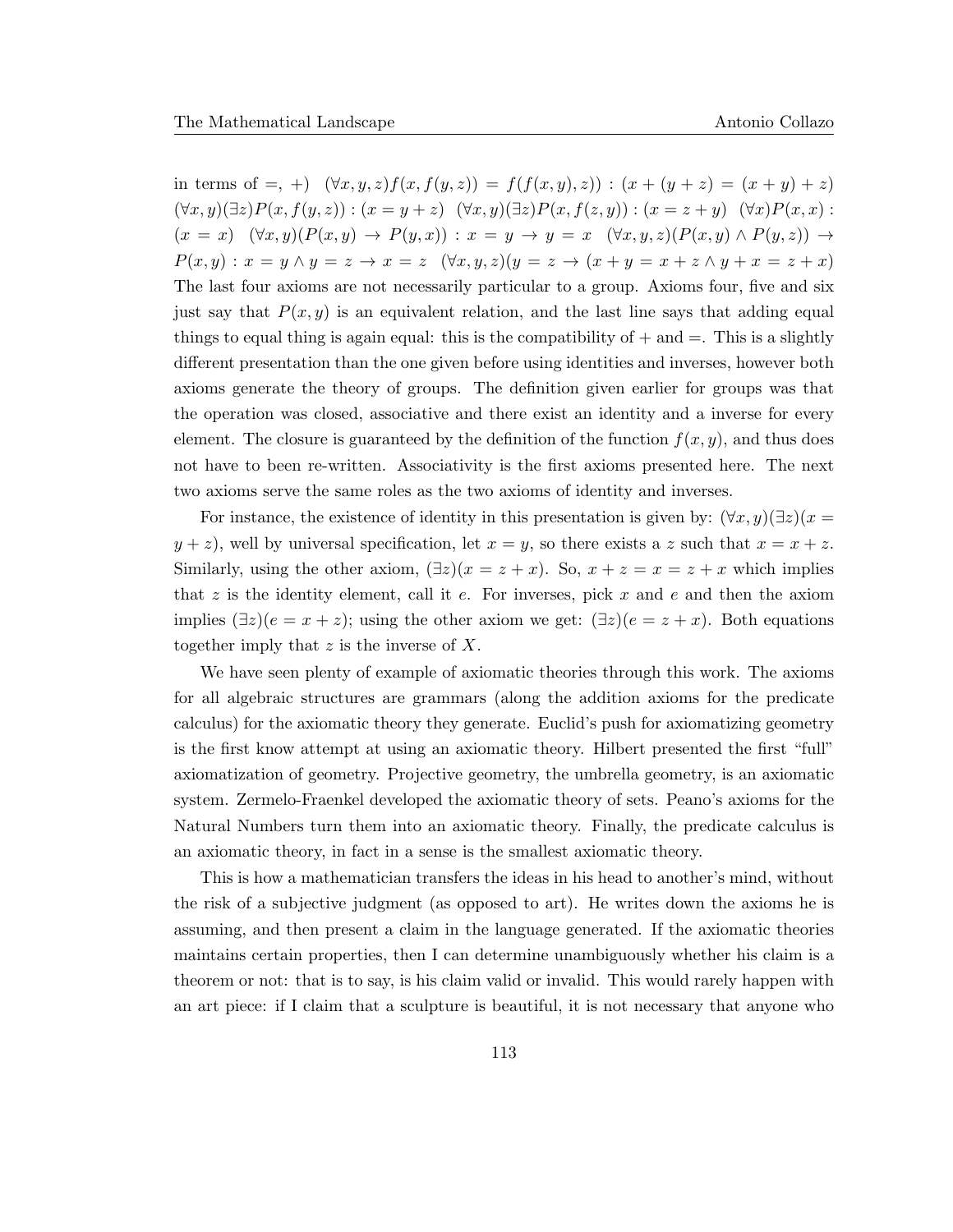looks at the sculpture would be as enthralled as I was.

So what are the properties that an axiomatic theory must posses to ensure a reader of a proof can unambiguously determine the validity of a claim. There are two notions: Consistency and Completeness. A *consistent* axiomatic system is when either A is true or  $\sim A$  is true, but not both.[16] It should be clear that an inconsistent axiomatic theory is worthless. We introduce the concept of a model to test consistency of a theory. A model for an axiomatic theory is an assignment of each of the undefined terms such that the axioms are satisfied. If there exists a model for an axiomatic system, then it is consistent. As an example, consider the following three axioms. The axiomatic theory generated is called Four-Point Geometry.[2] Axioms of Four-point geometry

Undefined terms: Point, Line, Incidence

- 1 There exists exactly four points.
- 2 Two distinct points are on exactly one line.
- 3 Each line is on exactly two points.

In order to show the consistency of this axiomatic system, we need to find a model. First, we need to assign a meaning to the undefined terms. We identify the undefined term point with a point on the plane, a line with the a line on plane, and the relation incidence to be the usual euclidean relation of incidence. Then, by the first axiom, draw four points (say, in a square) and between every pair of points draw a line according to axiom 2. Now, verify that axiom 3 is satisfied: that is, check that every line contains two points. That picture is enough to show the consistency of Four-point Geometry. There is subtle distinction here between absolute consistency and relative consistency. In drawing our model in the plane, we have shown that Four-point geometry is as consistent as plane geometry. If an inconsistency arises in plane geometry, then that inconsistency propagates to the Fourpoint geometry, however it is believe by most mathematicians that plane geometry is consistent. The difficulty in showing the consistency of plane geometry is that we have to draw a model that is not in the plane for that would be circular. We will see in the next section, that relative consistency is all we can hope.

In the figures, there are two geometrically different models for Four-point geometry. Each satisfies the axioms, so either one is enough to show the consistency of Four-point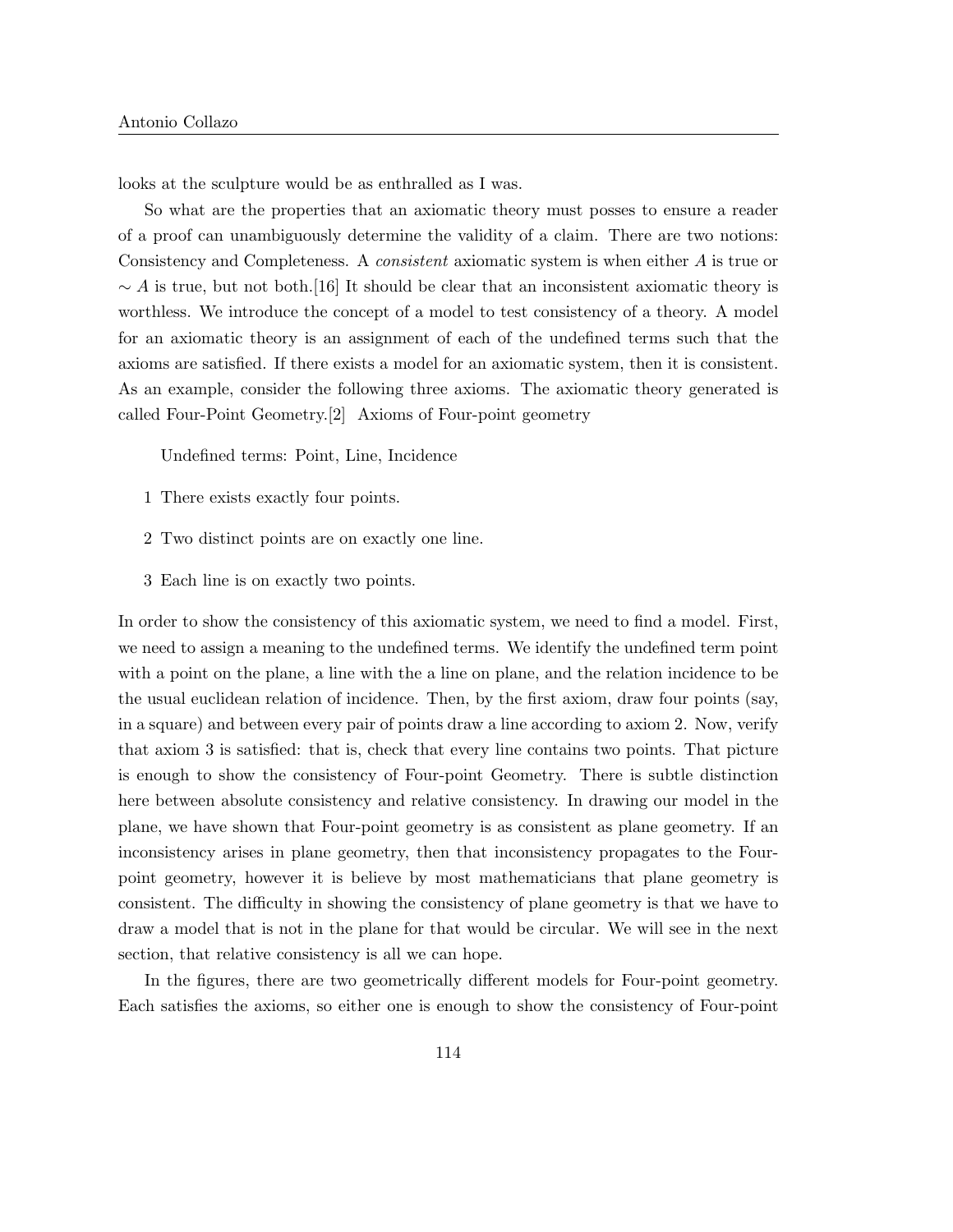geometry. In this case they are effectively the same model, we say they are isomorphic. The are some axiomatic theories that admit different models. For instance, in the axiomatic theory of groups  $(\mathbb{R}, +)$  is a model, so is  $(\{0, 1\}, \times)$  yet these are not the same, one has an infinite number of elements, the latter has exactly 2.



Figure 17:

There is another notion associated with an axiomatic system: independence. An axiom is called dependence if it can be deduced from the other axioms, that is, it is a theorem. An independent axiom is not dependent. An independent set of axioms is a more elegant way of describing the axiomatic theory, however there is no need to have independent axioms. The theory generated is the same whether the axioms are independent or dependent, but there will be more to prove as theorems in a independent system of axioms. Recall, the controversy of the Parallel Postulate. The popular belief was that it was a dependent axiom, yet we saw that it is a independent axiom. To show independence, we need to present a model of the axiomatic system replacing the axiom in question with its negations.[2] If there exists a model for this modified axiomatic system then the axiom is independent. The independence of the Parallel Postulate is established through the models of Elliptical Geometry and Hyperbolic Geometry. This notion is rather unimportant, it only affects the elegance of the presentation. As such, an axiomatic theory is usually developed with a dependent set of axioms, and then eliminate those are not needed (are dependent).

An axiomatic system is complete if every statement containing undefined and defined terms can be proved valid or invalid.[10, 2] In other words it is not possible to add a new independent axiom to the system while maintaining consistency. Intuitively, a complete system has enough axioms to prove any statement that is true is logically valid. A direct proof of completeness is usually impossible to find. But, for a complete axiomatic system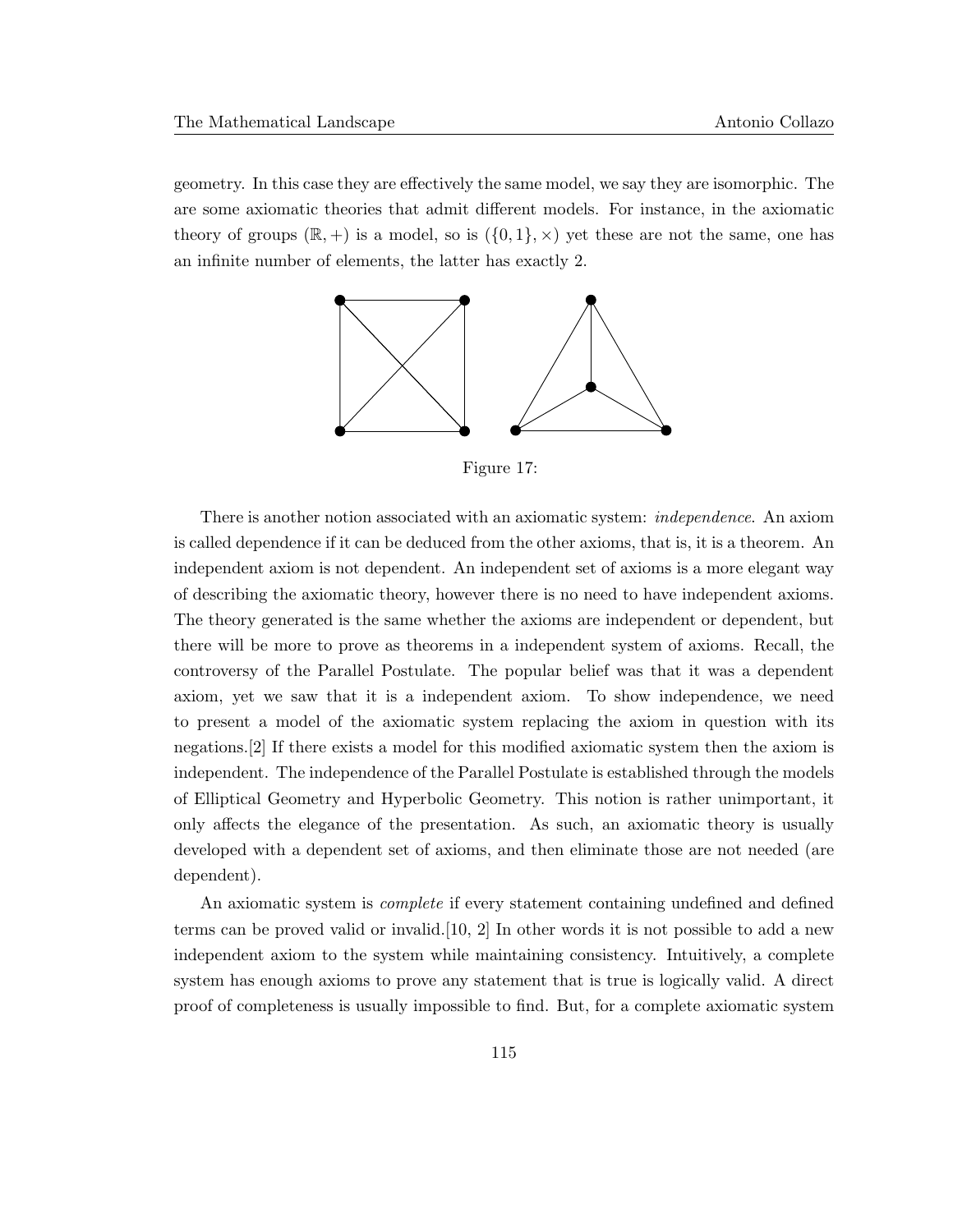any two models are isomorphic. Which by the logically equivalent contrapositive: If two models for an axiomatic system are not isomorphic then the system is not complete. This shows that the axiomatic theory of groups is not complete, since we found two nonisomorphic models, while four-point geometry is complete.

There exists certain axiomatic theories that not complete, that means there are statements which we can not prove true nor false. These are the so-called *undecidable* statements. Gödel's Incompleteness Theorem states that in any rich enough axiomatic theory there are undecidable statements. [10] By rich enough, I mean that the theory contains the predicate calculus and the arithmetic of the natural numbers, or equivalently Peano's axioms. This is a profound result: no matter how careful and thorough we are in defining an Axiomatic system, there will be statements that are undecidable. Furthermore, the addition of an axiom to prove the given undecidable statement, does not solve the problem: there will be another undecidable statement.[12]

An example of a statement that is undecidable within the axiomatic system is the consistency of theory. Another example: Goldbach's conjecture: every even number > 2 is the sum of primes. Computers have tested this for a billion even numbers, and will continue to test this claim. Yet, no one can disprove the statement, and no one has proved it either. Whether it actually is an undecidable statement is also undecidable. If the statement is not undecidable then it is either true or false, but we do not know which, thus the statement is undecidable.

## It's a Wrap

There is a lot of information in the above, but I hope that at least there is now an intuitive understanding of the What Mathematics is? and What Mathematics does? We saw that all sets apart from being the basic object in math, unified the notions of: equivalence relations, ordering relations, operations, even the integral. Logic is the language we use to write math effectively. The axiomatic theory is the cornerstone: any theory in math, any problem, any question, can be asked in a appropriate axiomatic theory. That is the the true function of Math: to ask questions and eventually answering them. Both aspects are crucial to practing Math. Most importantly, learn to ask the right question. It's meaningless to ask what the angle is between vectors in topology. But the skill and practice obtained in actually answering the questions is a life-long practical skill that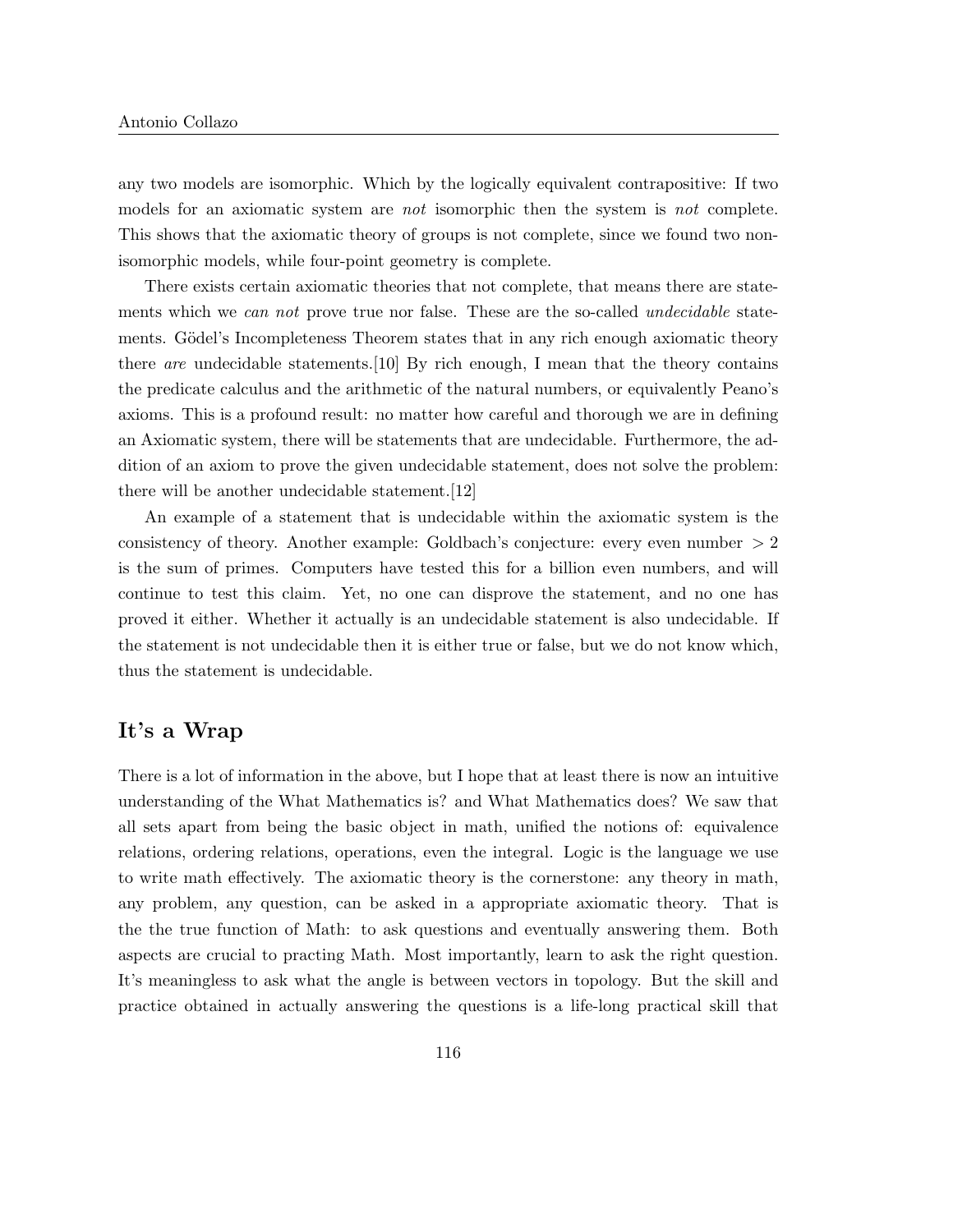transfers to most jobs.

Math can show us how our reasoning works, and why the forces of the physical world drive our mechanics. It can talk about objects and structures that can not be visualized in the mind nor drawn in this world. As good as it is it does have it flaws, as Gödel's theorem implies. But, I rather take it in the light that there is always something more to discover, to learn. There is always another level of abstraction and new way to connect and relate things. In the end, I think Math, just like art, writing, dancing, music, are all languages that express idea and emotions: mathematicians have just figured out how to take the subjectivity out of it.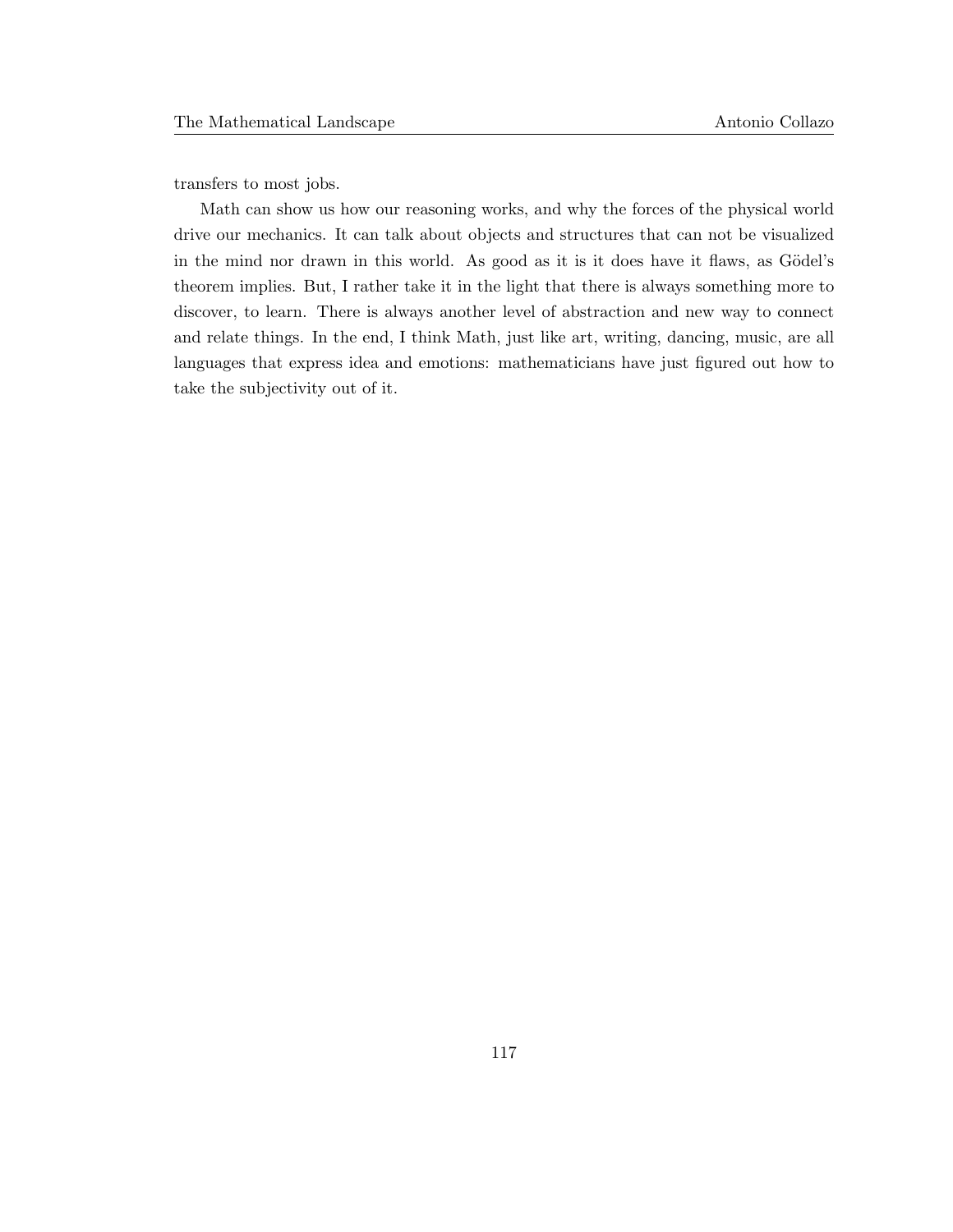# Bibliography

- [1] S.J. Axler. Linear algebra done right. Springer Verlag, 1997.
- [2] J.N. Cederberg. A course in modern geometries. Springer Verlag, 2001.
- [3] K.J. Devlin. The language of mathematics: making the invisible visible. Holt Paperbacks, 2000.
- [4] U. Dudley. *Elementary Number Theory*. Dover, 1978.
- [5] D.S. Dummit and R.M. Foote. Abstract algebra. Wiley, 1999.
- [6] E.B. Golos. Foundations of Euclidean and non-Euclidean geometry. Holt, Rinehart and Winston, 1968.
- [7] J.V. Grabiner. A Historian Looks Back: The Calculus as Algebra and Selected Writings. Maa, 2010.
- [8] D. Kalish, R. Montague, G. Mar, and R.J. Fogelin. Logic: techniques of formal reasoning. Harcourt Brace Jovanovich, 1980.
- [9] M Kline. Mathematics: A Cultural Approach. Addison-Wesley, 1962.
- [10] A.B. Manaster. Completeness, Compactness, and Undecidability: An Introduction to Mathematical Logic. Prentice-Hall, 1975.
- [11] J.E. Marsden and M.J. Hoffman. Elementary classical analysis. WH Freeman, 1993.
- [12] E. Nagel and J.R. Newman. Godel's proof. Routledge, 1971.
- [13] H.A. Priestley. Introduction to complex analysis. Oxford University Press, USA, 2003.